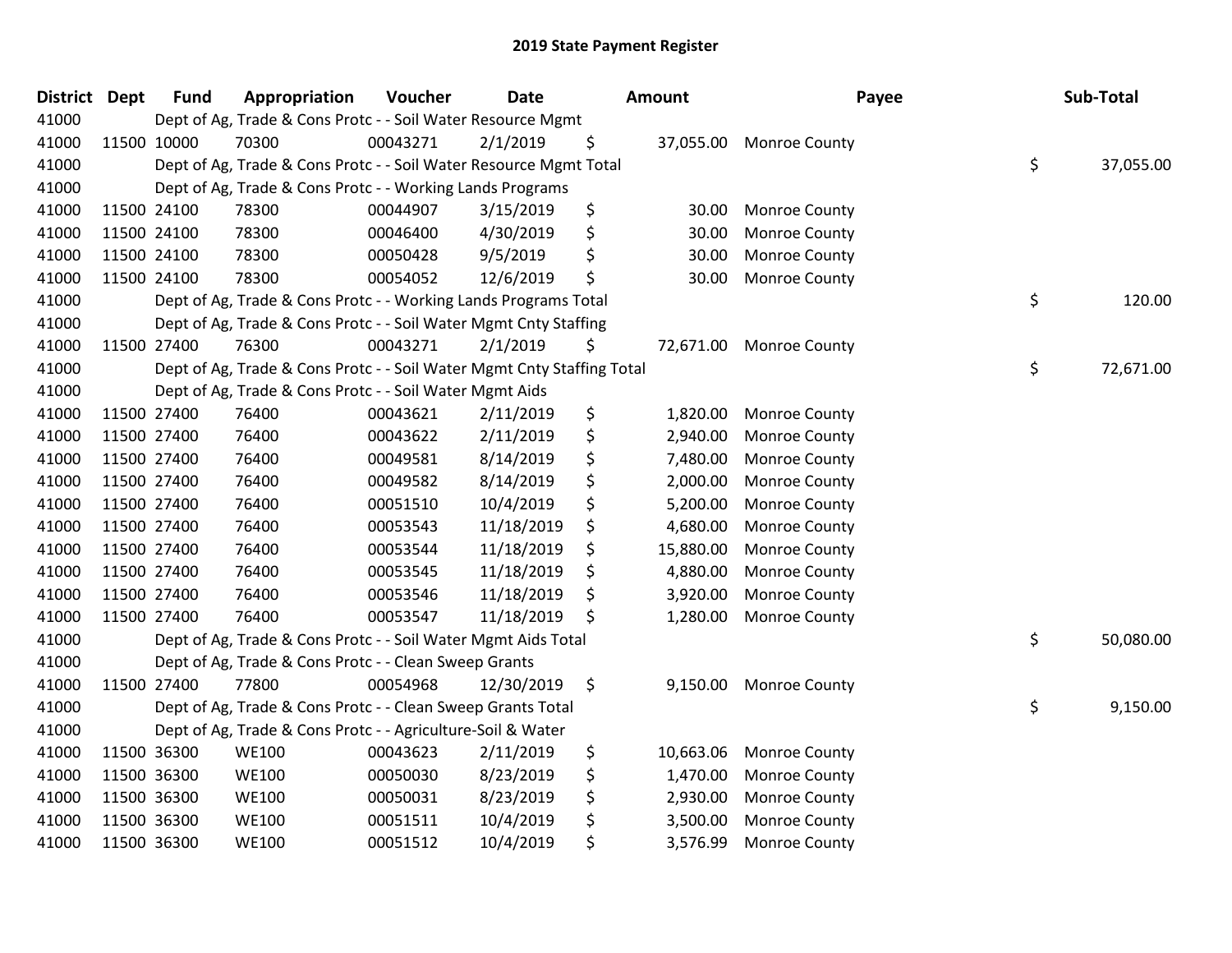| <b>District</b> | <b>Dept</b> | <b>Fund</b> | Appropriation                                                     | Voucher  | <b>Date</b> | Amount          |                         | Payee | Sub-Total |
|-----------------|-------------|-------------|-------------------------------------------------------------------|----------|-------------|-----------------|-------------------------|-------|-----------|
| 41000           |             | 11500 36300 | <b>WE100</b>                                                      | 00052048 | 10/17/2019  | \$<br>1,750.00  | Monroe County           |       |           |
| 41000           |             | 11500 36300 | <b>WE100</b>                                                      | 00052049 | 10/17/2019  | \$<br>1,300.00  | Monroe County           |       |           |
| 41000           |             | 11500 36300 | <b>WE100</b>                                                      | 00052050 | 10/17/2019  | \$<br>4,323.64  | Monroe County           |       |           |
| 41000           |             | 11500 36300 | <b>WE100</b>                                                      | 00052934 | 11/7/2019   | \$<br>1,710.00  | Monroe County           |       |           |
| 41000           |             | 11500 36300 | <b>WE100</b>                                                      | 00052935 | 11/7/2019   | \$<br>4,500.00  | Monroe County           |       |           |
| 41000           |             | 11500 36300 | <b>WE100</b>                                                      | 00053548 | 11/18/2019  | \$<br>1,650.00  | Monroe County           |       |           |
| 41000           |             | 11500 36300 | <b>WE100</b>                                                      | 00054100 | 12/5/2019   | \$<br>350.00    | Monroe County           |       |           |
| 41000           |             | 11500 36300 | <b>WE100</b>                                                      | 00054101 | 12/5/2019   | \$<br>2,557.50  | Monroe County           |       |           |
| 41000           |             | 11500 36300 | <b>WE100</b>                                                      | 00054611 | 12/20/2019  | \$<br>8,189.02  | Monroe County           |       |           |
| 41000           |             | 11500 36300 | <b>WE100</b>                                                      | 00054612 | 12/20/2019  | \$<br>420.00    | Monroe County           |       |           |
| 41000           |             | 11500 36300 | <b>WE100</b>                                                      | 00054613 | 12/20/2019  | \$<br>2,326.72  | <b>Monroe County</b>    |       |           |
| 41000           |             |             | Dept of Ag, Trade & Cons Protc - - Agriculture-Soil & Water Total |          |             |                 |                         | \$    | 51,216.93 |
| 41000           |             |             | Dept of Safety & Prof Services - - Powts Replacement Rehab        |          |             |                 |                         |       |           |
| 41000           |             | 16500 10000 | 23600                                                             | 00032287 | 8/22/2019   | \$              | 55,177.00 Monroe County |       |           |
| 41000           |             |             | Dept of Safety & Prof Services - - Powts Replacement Rehab Total  |          |             |                 |                         | \$    | 55,177.00 |
| 41000           |             |             | Dept of Natural Resources - - General Program Operations --       |          |             |                 |                         |       |           |
| 41000           |             | 37000 21200 | 25400                                                             | 00315573 | 4/26/2019   | \$<br>30.00     | Monroe County           |       |           |
| 41000           |             | 37000 21200 | 25400                                                             | 00318174 | 5/3/2019    | \$<br>690.00    | Monroe County           |       |           |
| 41000           |             | 37000 21200 | 25400                                                             | 00352335 | 8/22/2019   | \$<br>600.00    | <b>Monroe County</b>    |       |           |
| 41000           |             |             | Dept of Natural Resources - - General Program Operations -- Total |          |             |                 |                         | \$    | 1,320.00  |
| 41000           |             |             | Dept of Natural Resources - - Venison Processing                  |          |             |                 |                         |       |           |
| 41000           |             | 37000 21200 | 54900                                                             | 00301637 | 3/21/2019   | \$<br>520.00    | <b>Monroe County</b>    |       |           |
| 41000           |             |             | Dept of Natural Resources - - Venison Processing Total            |          |             |                 |                         | \$    | 520.00    |
| 41000           |             |             | Dept of Natural Resources - - Wildlife Damage Claims & Abat       |          |             |                 |                         |       |           |
| 41000           |             | 37000 21200 | 55300                                                             | 00301637 | 3/21/2019   | \$<br>6,990.81  | <b>Monroe County</b>    |       |           |
| 41000           |             | 37000 21200 | 55300                                                             | 00321469 | 5/31/2019   | \$<br>3,201.57  | Monroe County           |       |           |
| 41000           |             | 37000 21200 | 55300                                                             | 00366859 | 10/31/2019  | \$<br>7,153.01  | <b>Monroe County</b>    |       |           |
| 41000           |             |             | Dept of Natural Resources - - Wildlife Damage Claims & Abat Total |          |             |                 |                         | \$    | 17,345.39 |
| 41000           |             |             | Dept of Natural Resources - - Ra- Fish, WI & Forestry             |          |             |                 |                         |       |           |
| 41000           |             | 37000 21200 | 56400                                                             | 00301420 | 2/28/2019   | \$<br>341.04    | <b>Monroe County</b>    |       |           |
| 41000           |             |             | Dept of Natural Resources - - Ra- Fish, WI & Forestry Total       |          |             |                 |                         | \$    | 341.04    |
| 41000           |             |             | Dept of Natural Resources - - Resaids - Forest Croplnd & Mfl      |          |             |                 |                         |       |           |
| 41000           |             | 37000 21200 | 56600                                                             | 00359795 | 9/23/2019   | \$<br>21,078.79 | <b>Monroe County</b>    |       |           |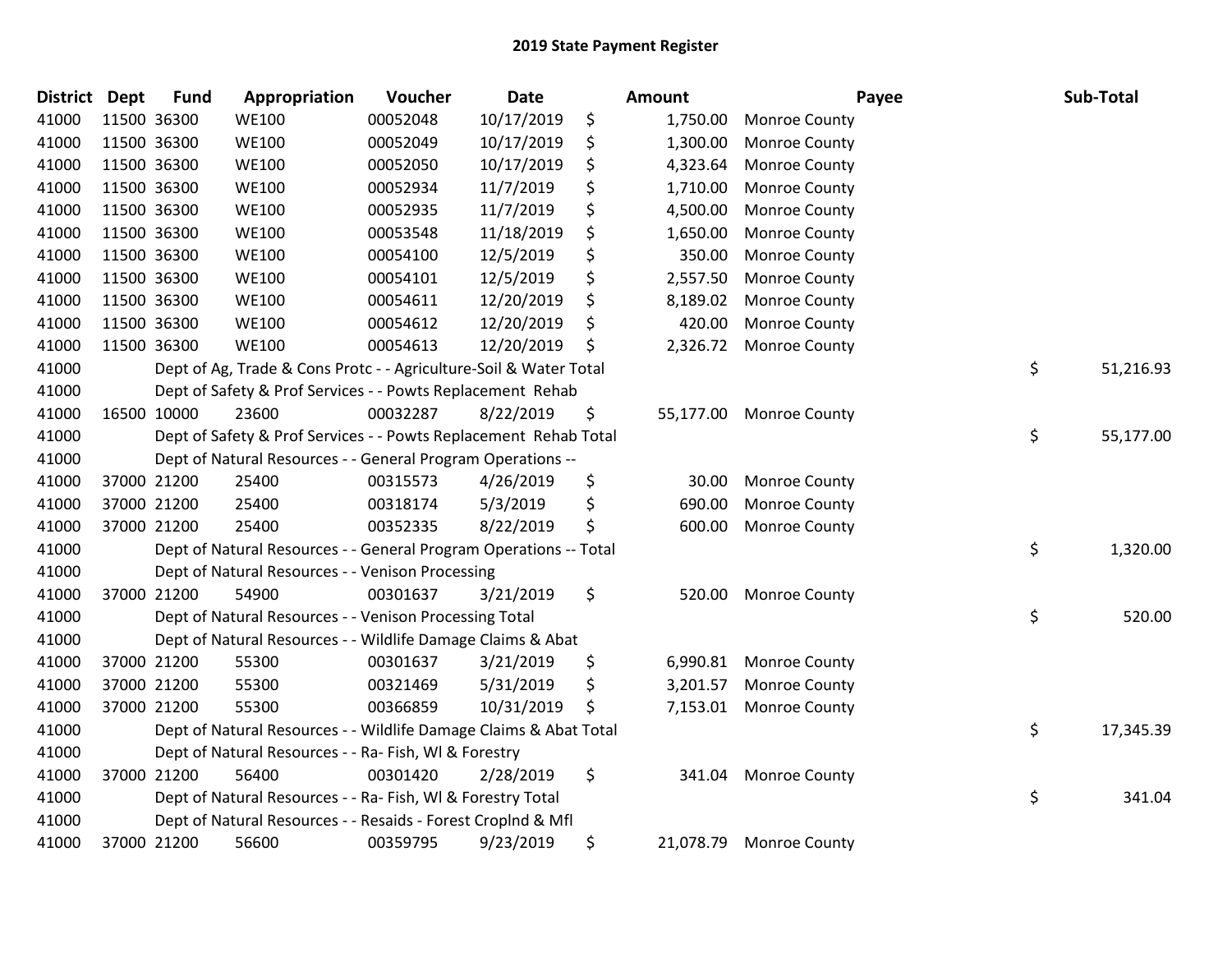| District Dept |             | <b>Fund</b> | Appropriation                                                      | Voucher  | Date       | Amount          | Payee                    | Sub-Total        |
|---------------|-------------|-------------|--------------------------------------------------------------------|----------|------------|-----------------|--------------------------|------------------|
| 41000         |             |             | Dept of Natural Resources - - Resaids - Forest Croplnd & Mfl Total |          |            |                 |                          | \$<br>21,078.79  |
| 41000         |             |             | Dept of Natural Resources - - Resaids - Cnty Forest Prj Loan       |          |            |                 |                          |                  |
| 41000         |             | 37000 21200 | 56800                                                              | 00327208 | 6/6/2019   | \$              | 192,020.00 Monroe County |                  |
| 41000         |             |             | Dept of Natural Resources - - Resaids - Cnty Forest Prj Loan Total |          |            |                 |                          | \$<br>192,020.00 |
| 41000         |             |             | Dept of Natural Resources - - Resaids - Cnty Forst & Admin         |          |            |                 |                          |                  |
| 41000         | 37000 21200 |             | 57200                                                              | 00301296 | 3/1/2019   | \$<br>46,401.50 | <b>Monroe County</b>     |                  |
| 41000         |             |             | Dept of Natural Resources - - Resaids - Cnty Forst & Admin Total   |          |            |                 |                          | \$<br>46,401.50  |
| 41000         |             |             | Dept of Natural Resources - - Ra- Snowmobile Trail Areas           |          |            |                 |                          |                  |
| 41000         | 37000 21200 |             | 57500                                                              | 00360386 | 10/7/2019  | \$<br>32,749.38 | <b>Monroe County</b>     |                  |
| 41000         | 37000 21200 |             | 57500                                                              | 00367309 | 10/25/2019 | \$<br>44,745.00 | <b>Monroe County</b>     |                  |
| 41000         | 37000 21200 |             | 57500                                                              | 00374687 | 11/26/2019 | \$<br>44,745.00 | <b>Monroe County</b>     |                  |
| 41000         |             |             | Dept of Natural Resources - - Ra- Snowmobile Trail Areas Total     |          |            |                 |                          | \$<br>122,239.38 |
| 41000         |             |             | Dept of Natural Resources - - Resaids - Pymt In Lieu Tax Fed       |          |            |                 |                          |                  |
| 41000         | 37000 21200 |             | 58400                                                              | 00364666 | 10/15/2019 | \$              | 147,877.00 Monroe County |                  |
| 41000         |             |             | Dept of Natural Resources - - Resaids - Pymt In Lieu Tax Fed Total |          |            |                 |                          | \$<br>147,877.00 |
| 41000         |             |             | Dept of Natural Resources - - Fin Asst For Responsible Units       |          |            |                 |                          |                  |
| 41000         | 37000 27400 |             | 67000                                                              | 00322601 | 5/22/2019  | \$              | 132,901.48 Monroe County |                  |
| 41000         |             |             | Dept of Natural Resources - - Fin Asst For Responsible Units Total |          |            |                 |                          | \$<br>132,901.48 |
| 41000         |             |             | Dept of Natural Resources - - Recycling Consolidation Grants       |          |            |                 |                          |                  |
| 41000         | 37000 27400 |             | 67300                                                              | 00322601 | 5/22/2019  | \$              | 11,492.72 Monroe County  |                  |
| 41000         |             |             | Dept of Natural Resources - - Recycling Consolidation Grants Total |          |            |                 |                          | \$<br>11,492.72  |
| 41000         |             |             | Dept of Natural Resources - - Land Acquisition                     |          |            |                 |                          |                  |
| 41000         |             | 37000 36300 | TA100                                                              | 00326903 | 6/4/2019   | \$              | 184,190.00 Monroe County |                  |
| 41000         |             |             | Dept of Natural Resources - - Land Acquisition Total               |          |            |                 |                          | \$<br>184,190.00 |
| 41000         |             |             | Dept of Natural Resources - - GPO - Sd Water Loan Prog, Fed        |          |            |                 |                          |                  |
| 41000         | 37000 57300 |             | 48200                                                              | 00286566 | 1/9/2019   | \$<br>2,321.50  | <b>Monroe County</b>     |                  |
| 41000         | 37000 57300 |             | 48200                                                              | 00310942 | 4/30/2019  | \$<br>2,252.50  | <b>Monroe County</b>     |                  |
| 41000         | 37000 57300 |             | 48200                                                              | 00329976 | 7/5/2019   | \$<br>2,252.50  | <b>Monroe County</b>     |                  |
| 41000         | 37000 57300 |             | 48200                                                              | 00373536 | 11/27/2019 | \$<br>2,252.25  | <b>Monroe County</b>     |                  |
| 41000         |             |             | Dept of Natural Resources - - GPO - Sd Water Loan Prog, Fed Total  |          |            |                 |                          | \$<br>9,078.75   |
| 41000         |             |             | WI Dept of Transportation - - Eldly&Dsbl Cap Aidsf                 |          |            |                 |                          |                  |
| 41000         | 39500 21100 |             | 16700                                                              | 00368876 | 4/5/2019   | \$<br>15,440.00 | <b>Monroe County</b>     |                  |
| 41000         |             |             | WI Dept of Transportation - - Eldly&Dsbl Cap Aidsf Total           |          |            |                 |                          | \$<br>15,440.00  |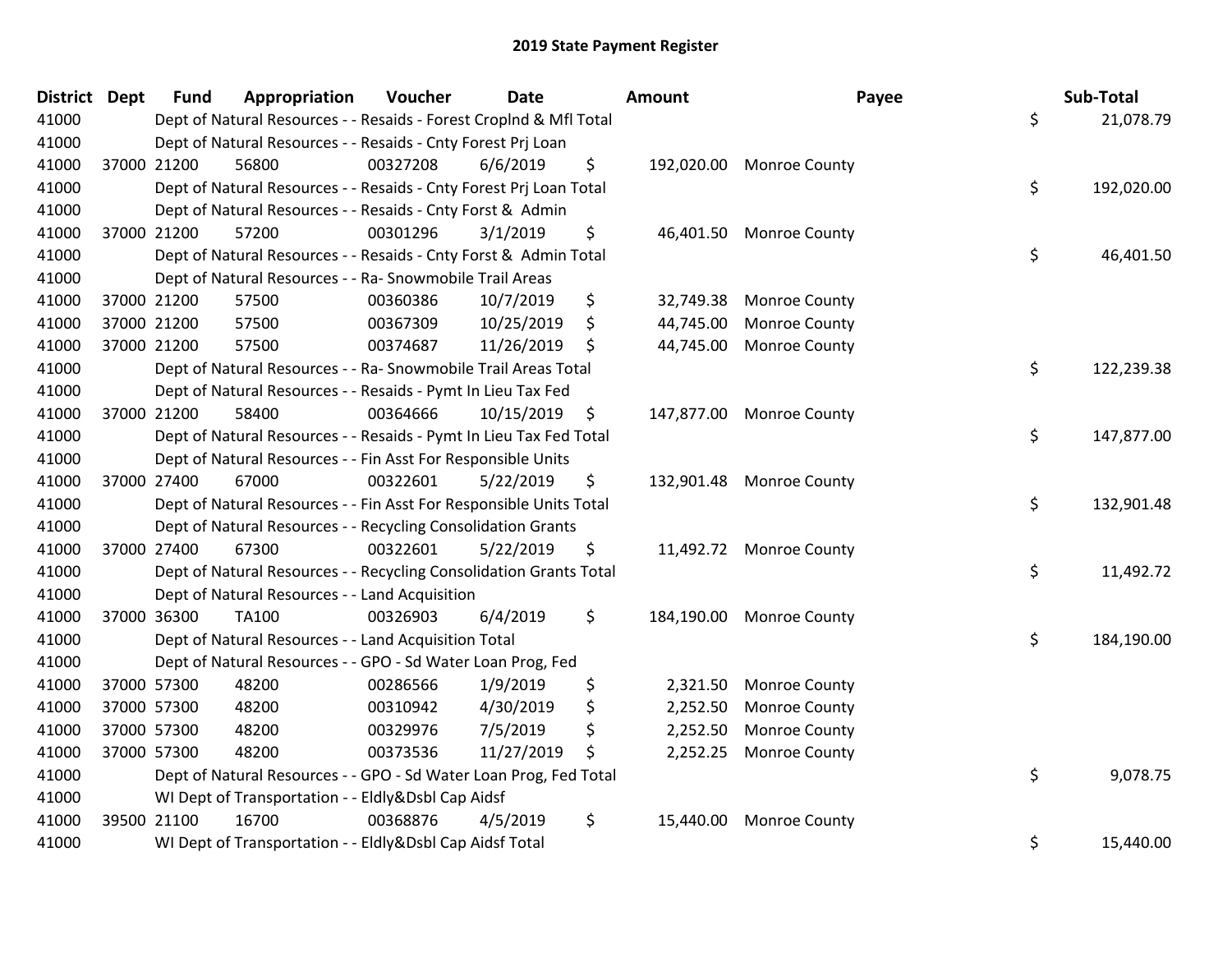| <b>District Dept</b> |             | <b>Fund</b> | Appropriation                                            | Voucher  | <b>Date</b> | Amount           | Payee                | Sub-Total          |
|----------------------|-------------|-------------|----------------------------------------------------------|----------|-------------|------------------|----------------------|--------------------|
| 41000                |             |             | WI Dept of Transportation - - Eldly&Disa Co/Aid Sf       |          |             |                  |                      |                    |
| 41000                |             | 39500 21100 | 16800                                                    | 00350669 | 2/12/2019   | \$<br>114,524.00 | <b>Monroe County</b> |                    |
| 41000                |             |             | WI Dept of Transportation - - Eldly&Disa Co/Aid Sf Total |          |             |                  |                      | \$<br>114,524.00   |
| 41000                |             |             | WI Dept of Transportation - - Eldly&Disa Aid Locfd       |          |             |                  |                      |                    |
| 41000                |             | 39500 21100 | 17300                                                    | 00368876 | 4/5/2019    | \$<br>3,860.00   | <b>Monroe County</b> |                    |
| 41000                |             |             | WI Dept of Transportation - - Eldly&Disa Aid Locfd Total |          |             |                  |                      | \$<br>3,860.00     |
| 41000                |             |             | WI Dept of Transportation - - Hwy Sfty Loc Aid Ffd       |          |             |                  |                      |                    |
| 41000                |             | 39500 21100 | 18500                                                    | 00362675 | 3/27/2019   | \$<br>1,724.88   | <b>Monroe County</b> |                    |
| 41000                | 39500 21100 |             | 18500                                                    | 00415992 | 7/26/2019   | \$<br>3,216.77   | <b>Monroe County</b> |                    |
| 41000                |             | 39500 21100 | 18500                                                    | 00430355 | 9/3/2019    | \$<br>5,031.91   | Monroe County        |                    |
| 41000                |             | 39500 21100 | 18500                                                    | 00433109 | 9/17/2019   | \$<br>1,277.22   | <b>Monroe County</b> |                    |
| 41000                |             | 39500 21100 | 18500                                                    | 00434590 | 9/17/2019   | \$<br>6,123.77   | Monroe County        |                    |
| 41000                | 39500 21100 |             | 18500                                                    | 00462334 | 11/15/2019  | \$<br>3,999.96   | <b>Monroe County</b> |                    |
| 41000                |             |             | WI Dept of Transportation - - Hwy Sfty Loc Aid Ffd Total |          |             |                  |                      | \$<br>21,374.51    |
| 41000                |             |             | WI Dept of Transportation - - Trans Aids To Co.-Sf       |          |             |                  |                      |                    |
| 41000                |             | 39500 21100 | 19000                                                    | 00335813 | 1/7/2019    | \$<br>270,170.28 | Monroe County        |                    |
| 41000                |             | 39500 21100 | 19000                                                    | 00401138 | 7/1/2019    | \$<br>540,340.56 | Monroe County        |                    |
| 41000                |             | 39500 21100 | 19000                                                    | 00443956 | 10/7/2019   | \$<br>270,170.28 | Monroe County        |                    |
| 41000                |             |             | WI Dept of Transportation - - Trans Aids To Co.-Sf Total |          |             |                  |                      | \$<br>1,080,681.12 |
| 41000                |             |             | WI Dept of Transportation - - Loc Trns Facl Implfd       |          |             |                  |                      |                    |
| 41000                |             | 39500 21100 | 27600                                                    | 00361858 | 3/20/2019   | \$<br>27,223.00  | <b>Monroe County</b> |                    |
| 41000                |             |             | WI Dept of Transportation - - Loc Trns Facl Implfd Total |          |             |                  |                      | \$<br>27,223.00    |
| 41000                |             |             | WI Dept of Transportation - - Loc Rd Imp Prg St Fd       |          |             |                  |                      |                    |
| 41000                |             | 39500 21100 | 27800                                                    | 00341706 | 1/14/2019   | \$<br>136,277.83 | <b>Monroe County</b> |                    |
| 41000                | 39500 21100 |             | 27800                                                    | 00465324 | 11/29/2019  | \$<br>5,306.78   | <b>Monroe County</b> |                    |
| 41000                |             |             | WI Dept of Transportation - - Loc Rd Imp Prg St Fd Total |          |             |                  |                      | \$<br>141,584.61   |
| 41000                |             |             | WI Dept of Transportation - - Loc Trns Facl Impffd       |          |             |                  |                      |                    |
| 41000                |             | 39500 21100 | 28600                                                    | 00361858 | 3/20/2019   | \$<br>52,709.74  | <b>Monroe County</b> |                    |
| 41000                |             |             | WI Dept of Transportation - - Loc Trns Facl Impffd Total |          |             |                  |                      | \$<br>52,709.74    |
| 41000                |             |             | WI Dept of Transportation - - St Hwy Rehab, Sf           |          |             |                  |                      |                    |
| 41000                | 39500 21100 |             | 36300                                                    | 00413866 | 8/15/2019   | \$<br>3.00       | Monroe County        |                    |
| 41000                |             | 39500 21100 | 36300                                                    | 00455164 | 10/30/2019  | \$<br>12,841.02  | Monroe County        |                    |
| 41000                |             | 39500 21100 | 36300                                                    | 00455172 | 10/30/2019  | \$<br>13,327.10  | Monroe County        |                    |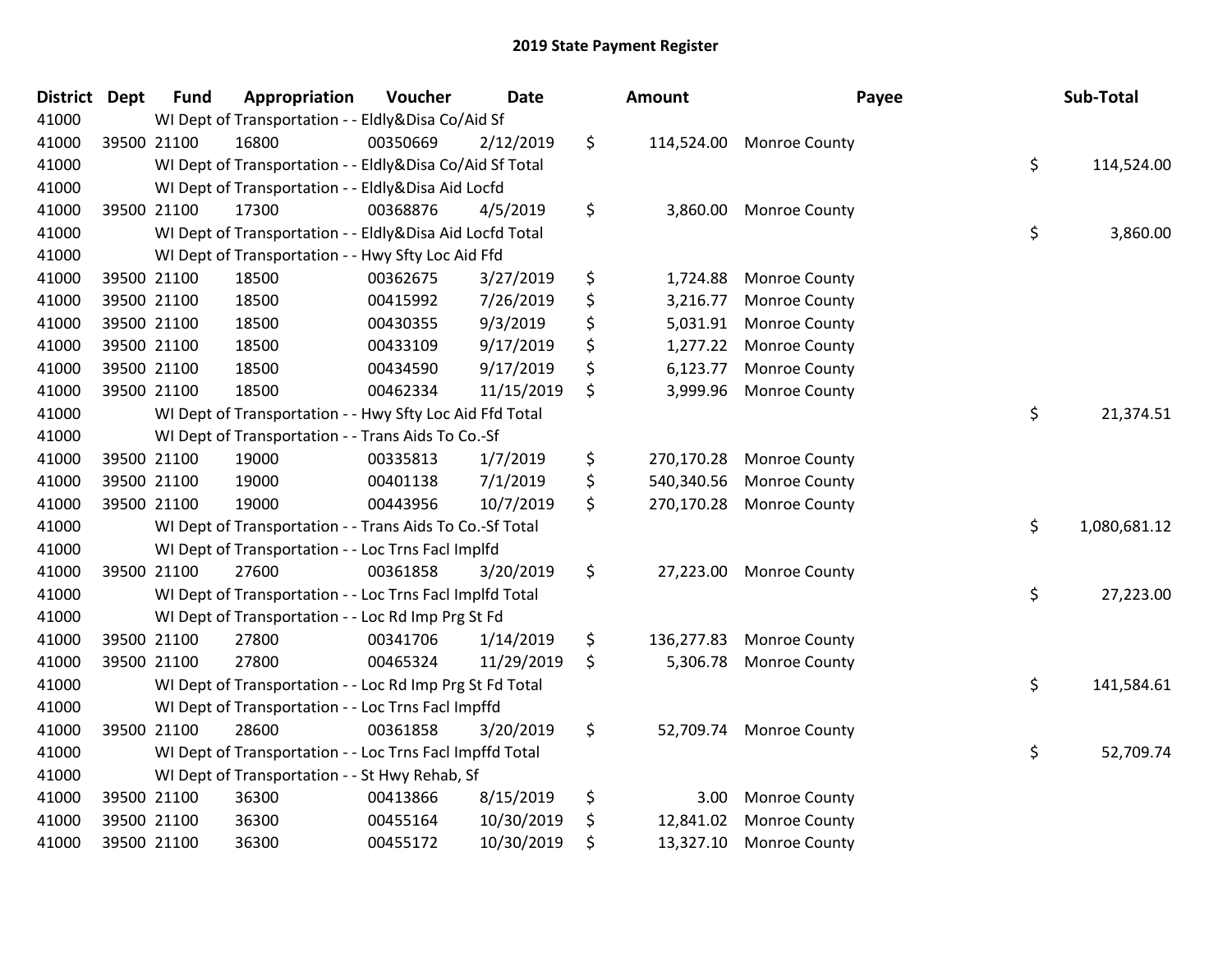| <b>District</b> | Dept | <b>Fund</b> | Appropriation                                           | Voucher  | <b>Date</b> | <b>Amount</b>    | Payee                | Sub-Total       |
|-----------------|------|-------------|---------------------------------------------------------|----------|-------------|------------------|----------------------|-----------------|
| 41000           |      | 39500 21100 | 36300                                                   | 00455855 | 10/30/2019  | \$<br>20,916.52  | Monroe County        |                 |
| 41000           |      | 39500 21100 | 36300                                                   | 00462999 | 11/19/2019  | \$<br>12,914.95  | <b>Monroe County</b> |                 |
| 41000           |      |             | WI Dept of Transportation - - St Hwy Rehab, Sf Total    |          |             |                  |                      | \$<br>60,002.59 |
| 41000           |      |             | WI Dept of Transportation - - Hwy Mgmt & Opers Sf       |          |             |                  |                      |                 |
| 41000           |      | 39500 21100 | 36500                                                   | 00358275 | 3/27/2019   | \$<br>4,162.00   | Monroe County        |                 |
| 41000           |      | 39500 21100 | 36500                                                   | 00366556 | 4/25/2019   | \$<br>4,839.38   | Monroe County        |                 |
| 41000           |      | 39500 21100 | 36500                                                   | 00366567 | 4/25/2019   | \$<br>1,125.33   | Monroe County        |                 |
| 41000           |      | 39500 21100 | 36500                                                   | 00391539 | 6/21/2019   | \$<br>152.19     | Monroe County        |                 |
| 41000           |      | 39500 21100 | 36500                                                   | 00396897 | 6/21/2019   | \$<br>451.70     | Monroe County        |                 |
| 41000           |      | 39500 21100 | 36500                                                   | 00396902 | 6/21/2019   | \$<br>547.45     | Monroe County        |                 |
| 41000           |      | 39500 21100 | 36500                                                   | 00427414 | 10/16/2019  | \$<br>466.55     | Monroe County        |                 |
| 41000           |      | 39500 21100 | 36500                                                   | 00455164 | 10/30/2019  | \$<br>583.40     | Monroe County        |                 |
| 41000           |      | 39500 21100 | 36500                                                   | 00455172 | 10/30/2019  | \$<br>451.70     | Monroe County        |                 |
| 41000           |      | 39500 21100 | 36500                                                   | 00455855 | 10/30/2019  | \$<br>515.53     | Monroe County        |                 |
| 41000           |      | 39500 21100 | 36500                                                   | 00462999 | 11/19/2019  | \$<br>451.70     | Monroe County        |                 |
| 41000           |      | 39500 21100 | 36500                                                   | 00473694 | 12/20/2019  | \$<br>680.69     | Monroe County        |                 |
| 41000           |      |             | WI Dept of Transportation - - Hwy Mgmt & Opers Sf Total |          |             |                  |                      | \$<br>14,427.62 |
| 41000           |      |             | WI Dept of Transportation - - Routine Maint Sf          |          |             |                  |                      |                 |
| 41000           |      | 39500 21100 | 36800                                                   | 00358275 | 3/27/2019   | \$<br>134,033.98 | Monroe County        |                 |
| 41000           |      | 39500 21100 | 36800                                                   | 00361598 | 3/19/2019   | \$<br>122,674.19 | Monroe County        |                 |
| 41000           |      | 39500 21100 | 36800                                                   | 00362385 | 3/20/2019   | \$<br>890.00     | Monroe County        |                 |
| 41000           |      | 39500 21100 | 36800                                                   | 00366556 | 4/25/2019   | \$<br>156,451.10 | Monroe County        |                 |
| 41000           |      | 39500 21100 | 36800                                                   | 00366567 | 4/25/2019   | \$<br>311,297.57 | Monroe County        |                 |
| 41000           |      | 39500 21100 | 36800                                                   | 00391539 | 6/21/2019   | \$<br>322,541.45 | Monroe County        |                 |
| 41000           |      | 39500 21100 | 36800                                                   | 00396897 | 6/21/2019   | \$<br>477,442.16 | Monroe County        |                 |
| 41000           |      | 39500 21100 | 36800                                                   | 00396902 | 6/21/2019   | \$<br>208,508.51 | Monroe County        |                 |
| 41000           |      | 39500 21100 | 36800                                                   | 00427414 | 10/16/2019  | \$<br>223,032.17 | Monroe County        |                 |
| 41000           |      | 39500 21100 | 36800                                                   | 00435050 | 9/18/2019   | \$<br>42,951.34  | Monroe County        |                 |
| 41000           |      | 39500 21100 | 36800                                                   | 00452960 | 10/24/2019  | \$<br>1,546.55   | Monroe County        |                 |
| 41000           |      | 39500 21100 | 36800                                                   | 00455164 | 10/30/2019  | \$<br>265,351.73 | Monroe County        |                 |
| 41000           |      | 39500 21100 | 36800                                                   | 00455172 | 10/30/2019  | \$<br>196,997.43 | Monroe County        |                 |
| 41000           |      | 39500 21100 | 36800                                                   | 00455855 | 10/30/2019  | \$<br>208,180.50 | Monroe County        |                 |
| 41000           |      | 39500 21100 | 36800                                                   | 00461543 | 11/14/2019  | \$<br>62,068.56  | Monroe County        |                 |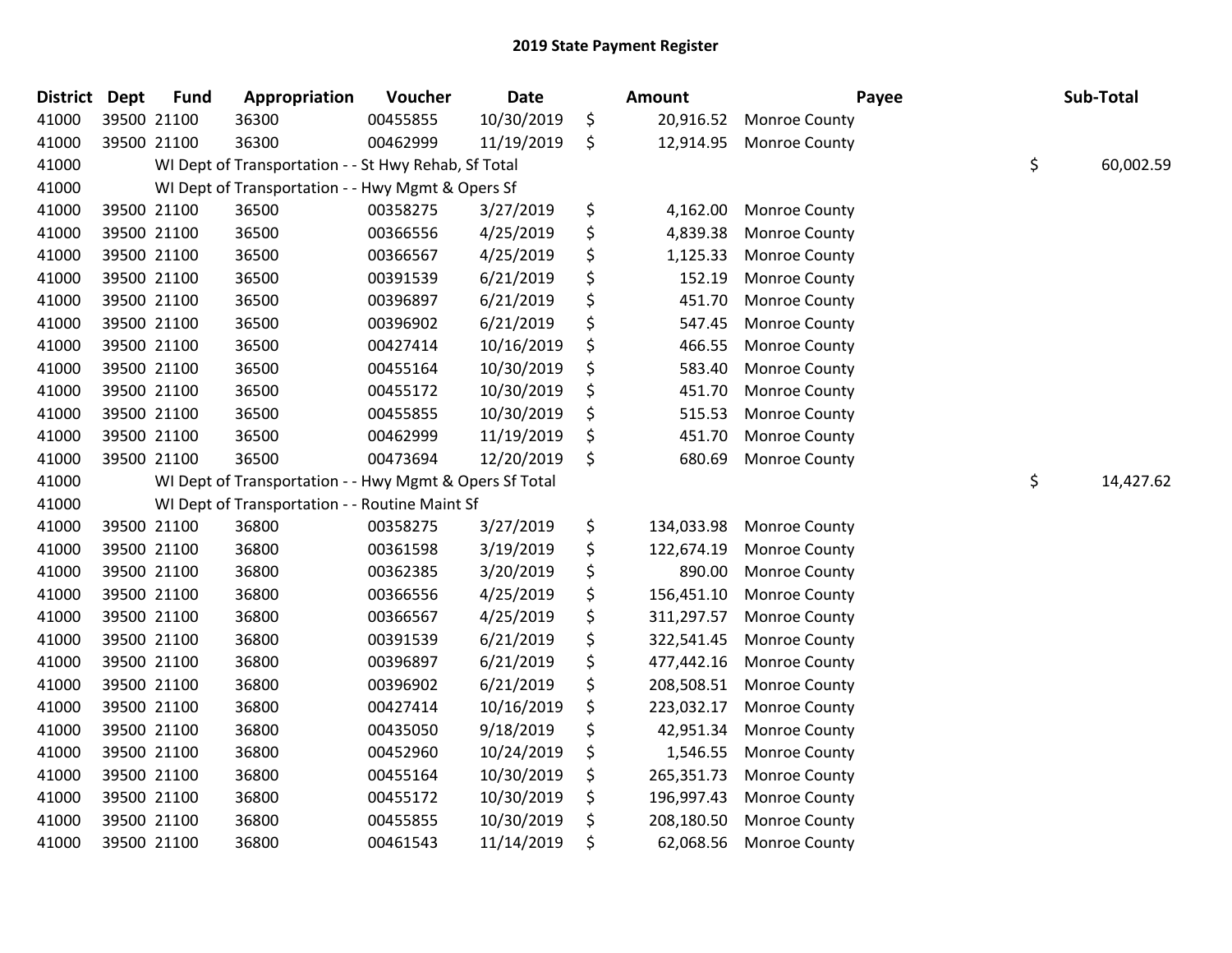| <b>District</b> | <b>Dept</b> | <b>Fund</b> | Appropriation                                                      | Voucher  | Date       | Amount           | Payee                                                                                                         | Sub-Total          |
|-----------------|-------------|-------------|--------------------------------------------------------------------|----------|------------|------------------|---------------------------------------------------------------------------------------------------------------|--------------------|
| 41000           |             | 39500 21100 | 36800                                                              | 00462999 | 11/19/2019 | \$<br>147,949.30 | <b>Monroe County</b>                                                                                          |                    |
| 41000           |             | 39500 21100 | 36800                                                              | 00464803 | 11/25/2019 | \$<br>36,098.72  | <b>Monroe County</b>                                                                                          |                    |
| 41000           |             | 39500 21100 | 36800                                                              | 00473694 | 12/20/2019 | \$<br>118,596.12 | <b>Monroe County</b>                                                                                          |                    |
| 41000           |             |             | WI Dept of Transportation - - Routine Maint Sf Total               |          |            |                  |                                                                                                               | \$<br>3,036,611.38 |
| 41000           |             |             | WI Dept of Transportation - - Veh Insp, Trf EnfSf                  |          |            |                  |                                                                                                               |                    |
| 41000           |             | 39500 21100 | 56400                                                              | 00355265 | 2/22/2019  | \$<br>600.00     | Monroe County                                                                                                 |                    |
| 41000           |             | 39500 21100 | 56400                                                              | 00366556 | 4/25/2019  | \$<br>137.04     | <b>Monroe County</b>                                                                                          |                    |
| 41000           |             | 39500 21100 | 56400                                                              | 00366567 | 4/25/2019  | \$<br>719.69     | <b>Monroe County</b>                                                                                          |                    |
| 41000           |             | 39500 21100 | 56400                                                              | 00391539 | 6/21/2019  | \$<br>616.78     | Monroe County                                                                                                 |                    |
| 41000           |             | 39500 21100 | 56400                                                              | 00396897 | 6/21/2019  | \$<br>3,906.16   | <b>Monroe County</b>                                                                                          |                    |
| 41000           |             | 39500 21100 | 56400                                                              | 00396902 | 6/21/2019  | \$<br>278.35     | <b>Monroe County</b>                                                                                          |                    |
| 41000           |             | 39500 21100 | 56400                                                              | 00424823 | 9/11/2019  | \$<br>300.00     | <b>Monroe County</b>                                                                                          |                    |
| 41000           |             | 39500 21100 | 56400                                                              | 00427414 | 10/16/2019 | \$<br>389.45     | Monroe County                                                                                                 |                    |
| 41000           |             | 39500 21100 | 56400                                                              | 00468840 | 12/20/2019 | \$<br>840.00     | Monroe County                                                                                                 |                    |
| 41000           |             |             | WI Dept of Transportation - - Veh Insp, Trf Enf Sf Total           |          |            |                  |                                                                                                               | \$<br>7,787.47     |
| 41000           |             |             | Department of Corrections - - Corrections Contracts And Agre       |          |            |                  |                                                                                                               |                    |
| 41000           |             | 41000 10000 | 11400                                                              | 00257565 | 1/2/2019   | \$<br>10,960.98  | <b>Monroe County</b>                                                                                          |                    |
| 41000           |             | 41000 10000 | 11400                                                              | 00263322 | 1/29/2019  | \$<br>13,894.20  | <b>Monroe County</b>                                                                                          |                    |
| 41000           |             | 41000 10000 | 11400                                                              | 00271499 | 3/11/2019  | \$<br>18,319.76  | Monroe County                                                                                                 |                    |
| 41000           |             | 41000 10000 | 11400                                                              | 00276806 | 4/3/2019   | \$<br>18,268.30  | <b>Monroe County</b>                                                                                          |                    |
| 41000           |             | 41000 10000 | 11400                                                              | 00281091 | 4/23/2019  | \$<br>18,988.74  | Monroe County                                                                                                 |                    |
| 41000           | 41000 10000 |             | 11400                                                              | 00289573 | 6/4/2019   | \$<br>18,011.00  | <b>Monroe County</b>                                                                                          |                    |
| 41000           |             | 41000 10000 | 11400                                                              | 00295704 | 7/2/2019   | \$<br>20,686.92  | <b>Monroe County</b>                                                                                          |                    |
| 41000           |             | 41000 10000 | 11400                                                              | 00298093 | 7/15/2019  | \$<br>21,150.06  | Monroe County                                                                                                 |                    |
| 41000           |             | 41000 10000 | 11400                                                              | 00303727 | 8/15/2019  | \$<br>20,686.92  | Monroe County                                                                                                 |                    |
| 41000           |             | 41000 10000 | 11400                                                              | 00314061 | 10/2/2019  | \$<br>18,268.30  | Monroe County                                                                                                 |                    |
| 41000           |             | 41000 10000 | 11400                                                              | 00318402 | 10/22/2019 | \$<br>13,122.30  | <b>Monroe County</b>                                                                                          |                    |
| 41000           |             | 41000 10000 | 11400                                                              | 00324341 | 11/20/2019 | \$<br>13,636.90  | Monroe County                                                                                                 |                    |
| 41000           |             | 41000 10000 | 11400                                                              | 00330681 | 12/20/2019 | \$<br>16,364.28  | <b>Monroe County</b>                                                                                          |                    |
| 41000           |             |             | Department of Corrections - - Corrections Contracts And Agre Total |          |            |                  |                                                                                                               | \$<br>222,358.66   |
| 41000           |             |             |                                                                    |          |            |                  | Department of Corrections - - Reimbursing Counties For Probation, Extended Supervision And Parole Holds       |                    |
| 41000           |             | 41000 10000 | 11600                                                              | 00320914 | 11/4/2019  | \$               | 66,589.34 Monroe County                                                                                       |                    |
| 41000           |             |             |                                                                    |          |            |                  | Department of Corrections - - Reimbursing Counties For Probation, Extended Supervision And Parole Holds Total | \$<br>66,589.34    |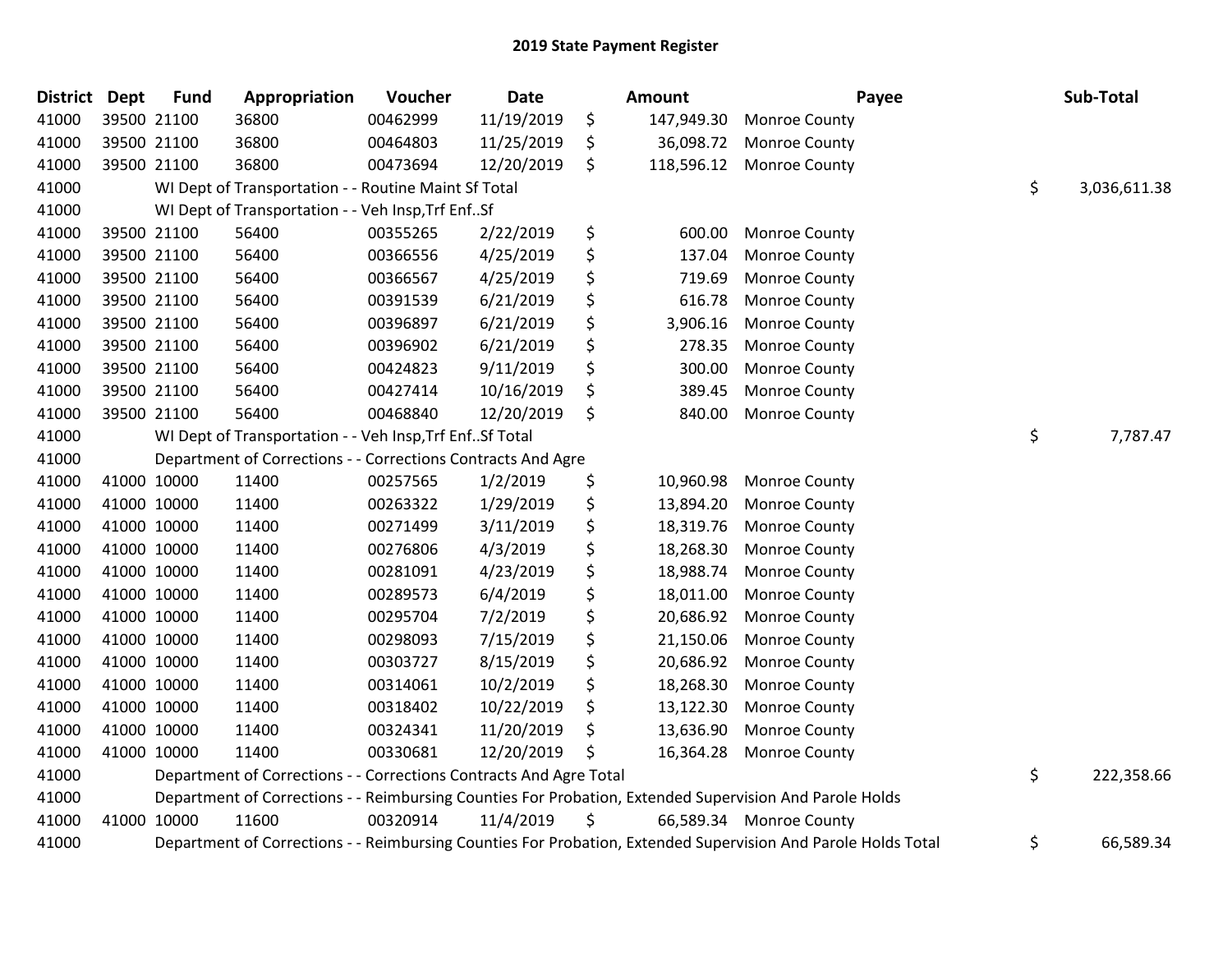| <b>District Dept</b> | <b>Fund</b> | Appropriation                                                          | Voucher  | <b>Date</b> | Amount             | Payee                | Sub-Total          |
|----------------------|-------------|------------------------------------------------------------------------|----------|-------------|--------------------|----------------------|--------------------|
| 41000                |             | Department of Corrections - - Probation, Parole And Extended           |          |             |                    |                      |                    |
| 41000                | 41000 10000 | 18700                                                                  | 00262154 | 1/22/2019   | \$<br>70.00        | <b>Monroe County</b> |                    |
| 41000                | 41000 10000 | 18700                                                                  | 00262155 | 1/22/2019   | \$<br>26.00        | Monroe County        |                    |
| 41000                | 41000 10000 | 18700                                                                  | 00279163 | 5/8/2019    | \$<br>26.25        | <b>Monroe County</b> |                    |
| 41000                | 41000 10000 | 18700                                                                  | 00279168 | 5/8/2019    | \$<br>70.25        | Monroe County        |                    |
| 41000                | 41000 10000 | 18700                                                                  | 00286431 | 6/5/2019    | \$<br>6.00         | Monroe County        |                    |
| 41000                | 41000 10000 | 18700                                                                  | 00301893 | 8/16/2019   | \$<br>68.75        | Monroe County        |                    |
| 41000                | 41000 10000 | 18700                                                                  | 00301894 | 8/14/2019   | \$<br>22.25        | Monroe County        |                    |
| 41000                | 41000 10000 | 18700                                                                  | 00315983 | 10/31/2019  | \$<br>15.00        | <b>Monroe County</b> |                    |
| 41000                | 41000 10000 | 18700                                                                  | 00315987 | 11/6/2019   | \$<br>46.50        | <b>Monroe County</b> |                    |
| 41000                | 41000 10000 | 18700                                                                  | 00320914 | 11/4/2019   | \$<br>27,930.66    | Monroe County        |                    |
| 41000                |             | Department of Corrections - - Probation, Parole And Extended Total     |          |             |                    |                      | \$<br>28,281.66    |
| 41000                |             | Department of Health Services - - State/Federal Aids                   |          |             |                    |                      |                    |
| 41000                | 43500 10000 | 00000                                                                  | 90906    | 1/2/2019    | \$<br>15,930.00    | <b>Monroe County</b> |                    |
| 41000                | 43500 10000 | 00000                                                                  | 90907    | 2/1/2019    | \$<br>20,096.00    | <b>Monroe County</b> |                    |
| 41000                | 43500 10000 | 00000                                                                  | 90910    | 4/1/2019    | \$<br>664,257.00   | <b>Monroe County</b> |                    |
| 41000                | 43500 10000 | 00000                                                                  | 90911    | 5/1/2019    | \$<br>165,552.00   | Monroe County        |                    |
| 41000                | 43500 10000 | 00000                                                                  | 90913    | 6/3/2019    | \$<br>186,168.00   | Monroe County        |                    |
| 41000                | 43500 10000 | 00000                                                                  | 90914    | 6/17/2019   | \$<br>45,438.00    | Monroe County        |                    |
| 41000                | 43500 10000 | 00000                                                                  | 92000    | 7/1/2019    | \$<br>1,698,397.00 | Monroe County        |                    |
| 41000                | 43500 10000 | 00000                                                                  | 92001    | 8/1/2019    | \$<br>207,105.00   | Monroe County        |                    |
| 41000                | 43500 10000 | 00000                                                                  | 92002    | 9/3/2019    | \$<br>168,164.00   | Monroe County        |                    |
| 41000                | 43500 10000 | 00000                                                                  | 92003    | 10/1/2019   | \$<br>67,581.00    | Monroe County        |                    |
| 41000                | 43500 10000 | 00000                                                                  | 92004    | 11/1/2019   | \$<br>120,005.00   | Monroe County        |                    |
| 41000                | 43500 10000 | 00000                                                                  | 92005    | 12/2/2019   | \$<br>156,659.00   | <b>Monroe County</b> |                    |
| 41000                |             | Department of Health Services - - State/Federal Aids Total             |          |             |                    |                      | \$<br>3,515,352.00 |
| 41000                |             | Department of Health Services - - Public Health Dispensaries And       |          |             |                    |                      |                    |
| 41000                | 43500 10000 | 10700                                                                  | 00295389 | 7/12/2019   | \$<br>43.71        | <b>Monroe County</b> |                    |
| 41000                | 43500 10000 | 10700                                                                  | 00295392 | 7/17/2019   | \$<br>78.43        | Monroe County        |                    |
| 41000                | 43500 10000 | 10700                                                                  | 00328219 | 12/6/2019   | \$<br>76.65        | Monroe County        |                    |
| 41000                | 43500 10000 | 10700                                                                  | 00331861 | 12/27/2019  | \$<br>37.60        | Monroe County        |                    |
| 41000                |             | Department of Health Services - - Public Health Dispensaries And Total |          |             |                    |                      | \$<br>236.39       |
| 41000                |             | Department of Health Services - - Federal Wic Operations               |          |             |                    |                      |                    |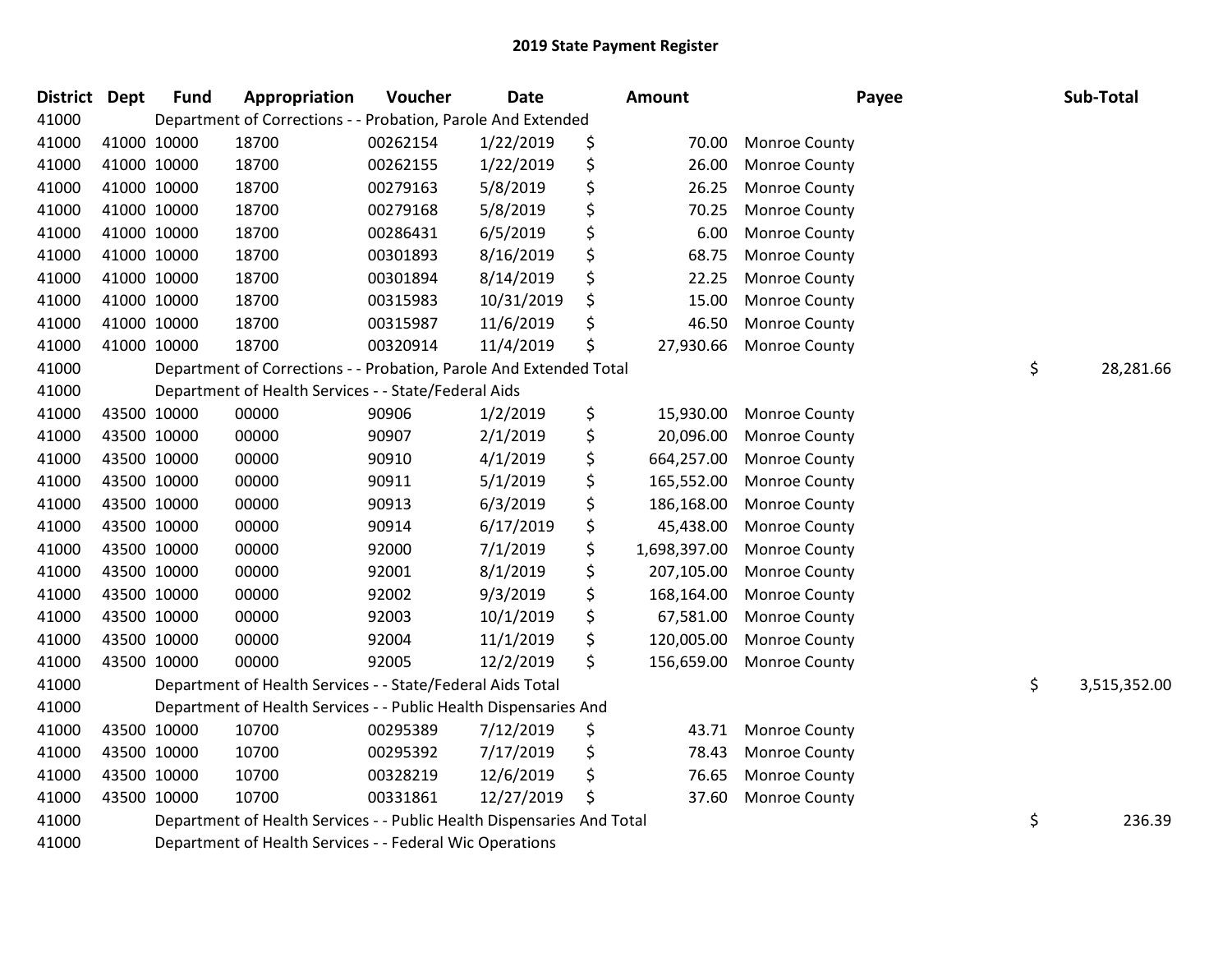| <b>District</b> | Dept        | <b>Fund</b> | Appropriation                                                          | Voucher  | <b>Date</b> | <b>Amount</b> |        | Payee                | Sub-Total      |
|-----------------|-------------|-------------|------------------------------------------------------------------------|----------|-------------|---------------|--------|----------------------|----------------|
| 41000           | 43500 10000 |             | 14800                                                                  | 00266069 | 3/1/2019    | \$            | 443.46 | <b>Monroe County</b> |                |
| 41000           | 43500 10000 |             | 14800                                                                  | 00274714 | 4/4/2019    | \$            | 257.49 | <b>Monroe County</b> |                |
| 41000           | 43500 10000 |             | 14800                                                                  | 00280906 | 5/2/2019    | \$            | 507.83 | Monroe County        |                |
| 41000           | 43500 10000 |             | 14800                                                                  | 00287165 | 5/31/2019   | \$            | 457.98 | Monroe County        |                |
| 41000           | 43500 10000 |             | 14800                                                                  | 00293155 | 7/1/2019    | \$            | 377.16 | Monroe County        |                |
| 41000           | 43500 10000 |             | 14800                                                                  | 00298172 | 7/31/2019   | \$            | 478.19 | Monroe County        |                |
| 41000           | 43500 10000 |             | 14800                                                                  | 00310940 | 10/3/2019   | \$            | 289.61 | Monroe County        |                |
| 41000           | 43500 10000 |             | 14800                                                                  | 00310943 | 9/19/2019   | \$            | 309.81 | Monroe County        |                |
| 41000           | 43500 10000 |             | 14800                                                                  | 00317124 | 11/1/2019   | \$            | 316.55 | Monroe County        |                |
| 41000           | 43500 10000 |             | 14800                                                                  | 00322722 | 11/29/2019  | \$            | 463.37 | Monroe County        |                |
| 41000           |             |             | Department of Health Services - - Federal Wic Operations Total         |          |             |               |        |                      | \$<br>3,901.45 |
| 41000           |             |             | Department of Health Services - - Emergency Dispatcher Cardiopul       |          |             |               |        |                      |                |
| 41000           | 43500 10000 |             | 18500                                                                  | 00298528 | 8/9/2019    | \$            | 995.77 | <b>Monroe County</b> |                |
| 41000           |             |             | Department of Health Services - - Emergency Dispatcher Cardiopul Total |          |             |               |        |                      | \$<br>995.77   |
| 41000           |             |             | Department of Health Services - - General Program Operations           |          |             |               |        |                      |                |
| 41000           | 43500 10000 |             | 40100                                                                  | 00257370 | 1/16/2019   | \$            | 1.50   | <b>Monroe County</b> |                |
| 41000           | 43500 10000 |             | 40100                                                                  | 00258591 | 1/24/2019   | \$            | 1.00   | Monroe County        |                |
| 41000           | 43500 10000 |             | 40100                                                                  | 00258592 | 1/24/2019   | \$            | 15.00  | Monroe County        |                |
| 41000           | 43500 10000 |             | 40100                                                                  | 00265139 | 2/20/2019   | \$            | 1.00   | Monroe County        |                |
| 41000           | 43500 10000 |             | 40100                                                                  | 00265140 | 2/20/2019   | \$            | 15.00  | Monroe County        |                |
| 41000           | 43500 10000 |             | 40100                                                                  | 00266592 | 2/27/2019   | \$            | 1.50   | <b>Monroe County</b> |                |
| 41000           | 43500 10000 |             | 40100                                                                  | 00279173 | 4/25/2019   | \$            | 1.50   | Monroe County        |                |
| 41000           | 43500 10000 |             | 40100                                                                  | 00281042 | 5/1/2019    | \$            | 1.50   | Monroe County        |                |
| 41000           | 43500 10000 |             | 40100                                                                  | 00290202 | 6/12/2019   | \$            | 1.00   | Monroe County        |                |
| 41000           | 43500 10000 |             | 40100                                                                  | 00290203 | 6/12/2019   | \$            | 15.00  | Monroe County        |                |
| 41000           | 43500 10000 |             | 40100                                                                  | 00291876 | 6/19/2019   | \$            | 1.50   | <b>Monroe County</b> |                |
| 41000           | 43500 10000 |             | 40100                                                                  | 00293170 | 6/25/2019   | \$            | 0.50   | <b>Monroe County</b> |                |
| 41000           | 43500 10000 |             | 40100                                                                  | 00295280 | 7/3/2019    | \$            | 1.50   | Monroe County        |                |
| 41000           | 43500 10000 |             | 40100                                                                  | 00309223 | 9/11/2019   | \$            | 1.50   | Monroe County        |                |
| 41000           | 43500 10000 |             | 40100                                                                  | 00314500 | 10/2/2019   | \$            | 1.50   | <b>Monroe County</b> |                |
| 41000           | 43500 10000 |             | 40100                                                                  | 00319223 | 10/24/2019  | \$            | 1.50   | <b>Monroe County</b> |                |
| 41000           | 43500 10000 |             | 40100                                                                  | 00321252 | 10/30/2019  | \$            | 1.00   | <b>Monroe County</b> |                |
| 41000           | 43500 10000 |             | 40100                                                                  | 00322459 | 11/6/2019   | \$            | 1.50   | Monroe County        |                |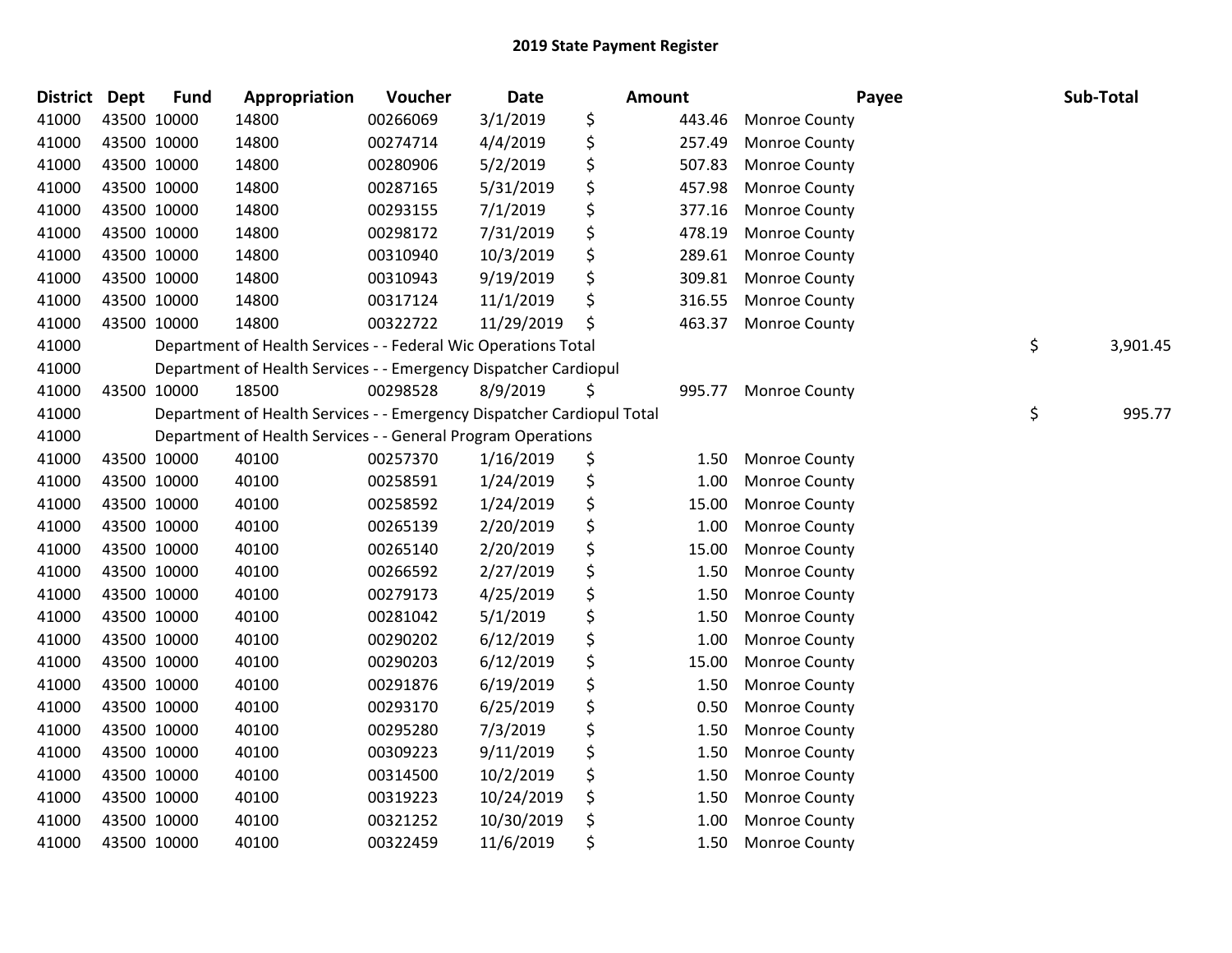| District Dept |             | <b>Fund</b> | Appropriation                                                          | Voucher  | <b>Date</b> | Amount           | Payee                | Sub-Total    |
|---------------|-------------|-------------|------------------------------------------------------------------------|----------|-------------|------------------|----------------------|--------------|
| 41000         |             |             | Department of Health Services - - General Program Operations Total     |          |             |                  |                      | \$<br>64.50  |
| 41000         |             |             | Department of Health Services - - Medical Assistance State Admin       |          |             |                  |                      |              |
| 41000         |             | 43500 10000 | 44000                                                                  | 00257370 | 1/16/2019   | \$<br>1.50       | <b>Monroe County</b> |              |
| 41000         |             | 43500 10000 | 44000                                                                  | 00258591 | 1/24/2019   | \$<br>1.00       | <b>Monroe County</b> |              |
| 41000         |             | 43500 10000 | 44000                                                                  | 00258592 | 1/24/2019   | \$<br>15.00      | Monroe County        |              |
| 41000         |             | 43500 10000 | 44000                                                                  | 00265139 | 2/20/2019   | \$<br>1.00       | Monroe County        |              |
| 41000         |             | 43500 10000 | 44000                                                                  | 00265140 | 2/20/2019   | \$<br>15.00      | Monroe County        |              |
| 41000         |             | 43500 10000 | 44000                                                                  | 00266592 | 2/27/2019   | \$<br>1.50       | <b>Monroe County</b> |              |
| 41000         |             | 43500 10000 | 44000                                                                  | 00279173 | 4/25/2019   | \$<br>1.50       | <b>Monroe County</b> |              |
| 41000         |             | 43500 10000 | 44000                                                                  | 00281042 | 5/1/2019    | \$<br>1.50       | Monroe County        |              |
| 41000         |             | 43500 10000 | 44000                                                                  | 00290202 | 6/12/2019   | \$<br>1.00       | Monroe County        |              |
| 41000         |             | 43500 10000 | 44000                                                                  | 00290203 | 6/12/2019   | \$<br>15.00      | Monroe County        |              |
| 41000         |             | 43500 10000 | 44000                                                                  | 00291876 | 6/19/2019   | \$<br>1.50       | <b>Monroe County</b> |              |
| 41000         | 43500 10000 |             | 44000                                                                  | 00293170 | 6/25/2019   | \$<br>0.50       | <b>Monroe County</b> |              |
| 41000         |             | 43500 10000 | 44000                                                                  | 00295280 | 7/3/2019    | \$<br>1.50       | Monroe County        |              |
| 41000         |             | 43500 10000 | 44000                                                                  | 00309223 | 9/11/2019   | \$<br>1.50       | Monroe County        |              |
| 41000         |             | 43500 10000 | 44000                                                                  | 00314500 | 10/2/2019   | \$<br>1.50       | Monroe County        |              |
| 41000         |             | 43500 10000 | 44000                                                                  | 00319223 | 10/24/2019  | \$<br>1.50       | <b>Monroe County</b> |              |
| 41000         |             | 43500 10000 | 44000                                                                  | 00321252 | 10/30/2019  | \$<br>1.00       | <b>Monroe County</b> |              |
| 41000         |             | 43500 10000 | 44000                                                                  | 00322459 | 11/6/2019   | \$<br>1.50       | <b>Monroe County</b> |              |
| 41000         |             |             | Department of Health Services - - Medical Assistance State Admin Total |          |             |                  |                      | \$<br>64.50  |
| 41000         |             |             | Dept of Children and Families - - Fees For Administrative Servic       |          |             |                  |                      |              |
| 41000         |             | 43700 10000 | 23100                                                                  | 00049867 | 2/5/2019    | \$<br>45.00      | <b>Monroe County</b> |              |
| 41000         |             | 43700 10000 | 23100                                                                  | 00054487 | 4/30/2019   | \$<br>110.00     | <b>Monroe County</b> |              |
| 41000         |             | 43700 10000 | 23100                                                                  | 00058411 | 7/26/2019   | \$<br>105.00     | <b>Monroe County</b> |              |
| 41000         |             | 43700 10000 | 23100                                                                  | 00062302 | 10/31/2019  | \$<br>110.00     | <b>Monroe County</b> |              |
| 41000         |             |             | Dept of Children and Families - - Fees For Administrative Servic Total |          |             |                  |                      | \$<br>370.00 |
| 41000         |             |             | Dept of Children and Families - - General Aids                         |          |             |                  |                      |              |
| 41000         |             | 43700 10000 | 99000                                                                  | 00048538 | 1/7/2019    | \$<br>23,704.33  | <b>Monroe County</b> |              |
| 41000         |             | 43700 10000 | 99000                                                                  | 00049425 | 2/1/2019    | \$<br>102,615.66 | Monroe County        |              |
| 41000         |             | 43700 10000 | 99000                                                                  | 00049495 | 2/5/2019    | \$<br>1,120.00   | <b>Monroe County</b> |              |
| 41000         |             | 43700 10000 | 99000                                                                  | 00049662 | 2/5/2019    | \$<br>751.04     | <b>Monroe County</b> |              |
| 41000         | 43700 10000 |             | 99000                                                                  | 00049734 | 2/5/2019    | \$<br>610.20     | <b>Monroe County</b> |              |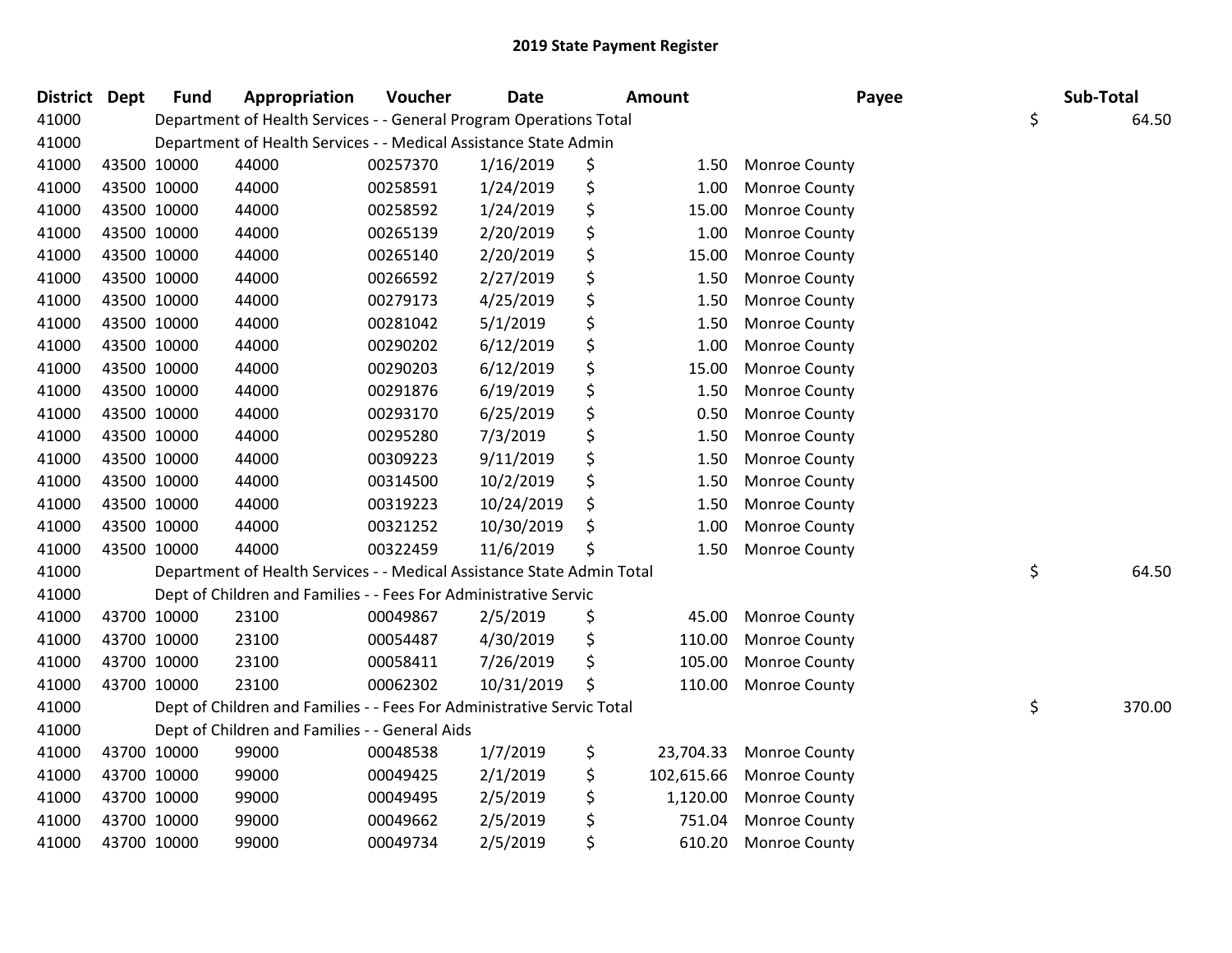| <b>District</b> | <b>Dept</b> | <b>Fund</b> | Appropriation                                        | Voucher  | <b>Date</b> | <b>Amount</b>    | Payee                | Sub-Total          |
|-----------------|-------------|-------------|------------------------------------------------------|----------|-------------|------------------|----------------------|--------------------|
| 41000           |             | 43700 10000 | 99000                                                | 00050613 | 2/26/2019   | \$<br>25,192.00  | Monroe County        |                    |
| 41000           |             | 43700 10000 | 99000                                                | 00050948 | 3/6/2019    | \$<br>12,243.00  | Monroe County        |                    |
| 41000           |             | 43700 10000 | 99000                                                | 00050949 | 3/5/2019    | \$<br>170,185.94 | <b>Monroe County</b> |                    |
| 41000           |             | 43700 10000 | 99000                                                | 00051806 | 3/22/2019   | \$<br>31,172.84  | <b>Monroe County</b> |                    |
| 41000           |             | 43700 10000 | 99000                                                | 00052884 | 4/5/2019    | \$<br>196,895.72 | <b>Monroe County</b> |                    |
| 41000           |             | 43700 10000 | 99000                                                | 00053631 | 4/23/2019   | \$<br>10,363.00  | <b>Monroe County</b> |                    |
| 41000           |             | 43700 10000 | 99000                                                | 00054012 | 4/30/2019   | \$<br>139,172.89 | Monroe County        |                    |
| 41000           |             | 43700 10000 | 99000                                                | 00054678 | 5/6/2019    | \$<br>150,191.81 | Monroe County        |                    |
| 41000           |             | 43700 10000 | 99000                                                | 00056110 | 6/5/2019    | \$<br>41,704.43  | Monroe County        |                    |
| 41000           |             | 43700 10000 | 99000                                                | 00057376 | 7/5/2019    | \$<br>27,813.06  | <b>Monroe County</b> |                    |
| 41000           |             | 43700 10000 | 99000                                                | 00058484 | 7/30/2019   | \$<br>99,261.29  | Monroe County        |                    |
| 41000           |             | 43700 10000 | 99000                                                | 00058526 | 7/30/2019   | \$<br>252.00     | Monroe County        |                    |
| 41000           |             | 43700 10000 | 99000                                                | 00058702 | 8/6/2019    | \$<br>37,139.00  | Monroe County        |                    |
| 41000           |             | 43700 10000 | 99000                                                | 00058786 | 8/5/2019    | \$<br>8,137.00   | <b>Monroe County</b> |                    |
| 41000           |             | 43700 10000 | 99000                                                | 00058787 | 8/5/2019    | \$<br>11,702.52  | <b>Monroe County</b> |                    |
| 41000           |             | 43700 10000 | 99000                                                | 00059911 | 9/5/2019    | \$<br>57,936.35  | <b>Monroe County</b> |                    |
| 41000           |             | 43700 10000 | 99000                                                | 00060361 | 9/18/2019   | \$<br>796,849.00 | Monroe County        |                    |
| 41000           |             | 43700 10000 | 99000                                                | 00060780 | 9/27/2019   | \$<br>4,662.00   | Monroe County        |                    |
| 41000           |             | 43700 10000 | 99000                                                | 00060781 | 9/27/2019   | \$<br>1,037.34   | Monroe County        |                    |
| 41000           |             | 43700 10000 | 99000                                                | 00061174 | 10/7/2019   | \$<br>28,181.20  | Monroe County        |                    |
| 41000           |             | 43700 10000 | 99000                                                | 00061983 | 10/30/2019  | \$<br>107,895.84 | <b>Monroe County</b> |                    |
| 41000           |             | 43700 10000 | 99000                                                | 00062396 | 11/5/2019   | \$<br>17,735.01  | Monroe County        |                    |
| 41000           |             | 43700 10000 | 99000                                                | 00062557 | 11/8/2019   | \$<br>38,702.88  | <b>Monroe County</b> |                    |
| 41000           |             | 43700 10000 | 99000                                                | 00063566 | 12/5/2019   | \$<br>28,905.62  | <b>Monroe County</b> |                    |
| 41000           |             | 43700 10000 | 99000                                                | 00063643 | 12/5/2019   | \$<br>1,274.73   | <b>Monroe County</b> |                    |
| 41000           |             |             | Dept of Children and Families - - General Aids Total |          |             |                  |                      | \$<br>2,173,407.70 |
| 41000           |             |             | Dept of Workforce Development - - Ui Admin Fed       |          |             |                  |                      |                    |
| 41000           |             | 44500 10000 | 15100                                                | 00204043 | 1/3/2019    | \$<br>60.00      | Monroe County        |                    |
| 41000           |             | 44500 10000 | 15100                                                | 00208783 | 2/4/2019    | \$<br>60.00      | Monroe County        |                    |
| 41000           |             | 44500 10000 | 15100                                                | 00213484 | 3/4/2019    | \$<br>55.00      | Monroe County        |                    |
| 41000           |             | 44500 10000 | 15100                                                | 00218415 | 4/2/2019    | \$<br>65.00      | <b>Monroe County</b> |                    |
| 41000           |             | 44500 10000 | 15100                                                | 00223372 | 5/2/2019    | \$<br>70.00      | Monroe County        |                    |
| 41000           |             | 44500 10000 | 15100                                                | 00228660 | 6/4/2019    | \$<br>25.00      | Monroe County        |                    |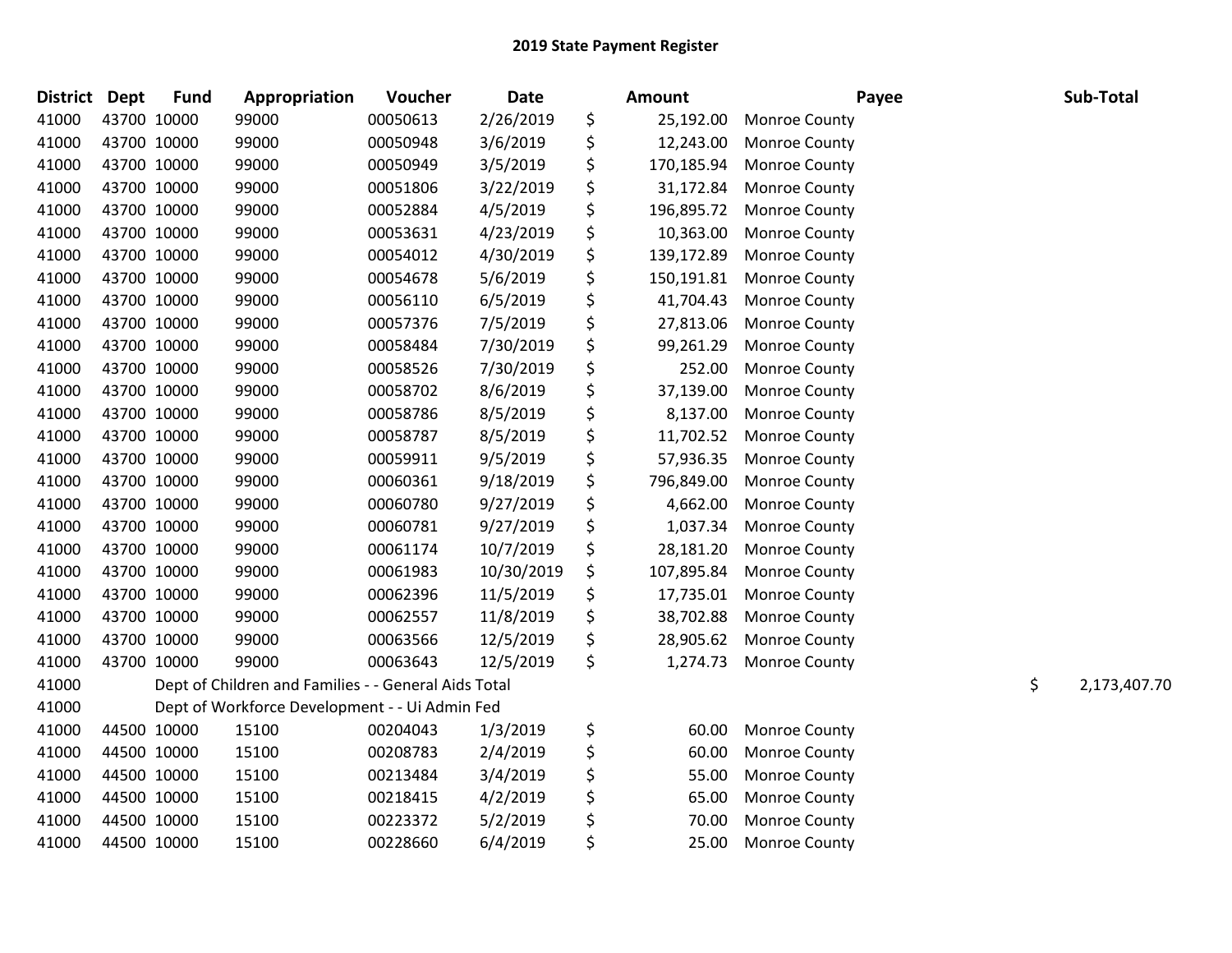| <b>District</b> | <b>Dept</b> | <b>Fund</b> | Appropriation                                                         | Voucher  | <b>Date</b> | <b>Amount</b>   | Payee                   | Sub-Total       |
|-----------------|-------------|-------------|-----------------------------------------------------------------------|----------|-------------|-----------------|-------------------------|-----------------|
| 41000           |             | 44500 10000 | 15100                                                                 | 00233346 | 7/2/2019    | \$<br>20.00     | <b>Monroe County</b>    |                 |
| 41000           | 44500 10000 |             | 15100                                                                 | 00238715 | 8/2/2019    | \$<br>55.00     | <b>Monroe County</b>    |                 |
| 41000           | 44500 10000 |             | 15100                                                                 | 00244419 | 9/4/2019    | \$<br>45.00     | <b>Monroe County</b>    |                 |
| 41000           | 44500 10000 |             | 15100                                                                 | 00249258 | 10/2/2019   | \$<br>35.00     | <b>Monroe County</b>    |                 |
| 41000           | 44500 10000 |             | 15100                                                                 | 00255644 | 11/4/2019   | \$<br>35.00     | Monroe County           |                 |
| 41000           |             | 44500 10000 | 15100                                                                 | 00261206 | 12/3/2019   | \$<br>40.00     | Monroe County           |                 |
| 41000           | 44500 10000 |             | 15100                                                                 | 00262557 | 12/10/2019  | \$<br>40.00     | Monroe County           |                 |
| 41000           |             |             | Dept of Workforce Development - - Ui Admin Fed Total                  |          |             |                 |                         | \$<br>605.00    |
| 41000           |             |             | Dept of Workforce Development - - Wc Ops Uninsured Emplyr Admin       |          |             |                 |                         |                 |
| 41000           | 44500 22700 |             | 17700                                                                 | 00217309 | 3/28/2019   | \$<br>25.00     | <b>Monroe County</b>    |                 |
| 41000           |             | 44500 22700 | 17700                                                                 | 00217311 | 3/28/2019   | \$<br>45.00     | Monroe County           |                 |
| 41000           | 44500 22700 |             | 17700                                                                 | 00241657 | 8/19/2019   | \$<br>15.00     | <b>Monroe County</b>    |                 |
| 41000           |             |             | Dept of Workforce Development - - Wc Ops Uninsured Emplyr Admin Total |          |             |                 |                         | \$<br>85.00     |
| 41000           |             |             | Department of Justice - - Crime Laboratories, Dna                     |          |             |                 |                         |                 |
| 41000           |             | 45500 10000 | 22100                                                                 | 00068575 | 7/19/2019   | \$<br>3,410.00  | <b>Monroe County</b>    |                 |
| 41000           |             |             | Department of Justice - - Crime Laboratories, Dna Total               |          |             |                 |                         | \$<br>3,410.00  |
| 41000           |             |             | Department of Justice - - Law Enforcement Train, Local                |          |             |                 |                         |                 |
| 41000           | 45500 10000 |             | 23100                                                                 | 00073612 | 10/28/2019  | \$<br>5,920.00  | <b>Monroe County</b>    |                 |
| 41000           |             |             | Department of Justice - - Law Enforcement Train, Local Total          |          |             |                 |                         | \$<br>5,920.00  |
| 41000           |             |             | Department of Justice - - Federal Aid, State Operations               |          |             |                 |                         |                 |
| 41000           | 45500 10000 |             | 24100                                                                 | 00075297 | 11/26/2019  | \$<br>1,468.45  | <b>Monroe County</b>    |                 |
| 41000           |             |             | Department of Justice - - Federal Aid, State Operations Total         |          |             |                 |                         | \$<br>1,468.45  |
| 41000           |             |             | Department of Justice - - County-Tribal Programs, Local               |          |             |                 |                         |                 |
| 41000           |             | 45500 10000 | 26300                                                                 | 00058248 | 1/15/2019   | \$              | 22,095.00 Monroe County |                 |
| 41000           |             |             | Department of Justice - - County-Tribal Programs, Local Total         |          |             |                 |                         | \$<br>22,095.00 |
| 41000           |             |             | Department of Justice - - Alt Prosecution Alcohol Drugs               |          |             |                 |                         |                 |
| 41000           |             | 45500 10000 | 27100                                                                 | 00060670 | 3/4/2019    | \$<br>6,115.77  | <b>Monroe County</b>    |                 |
| 41000           |             |             | Department of Justice - - Alt Prosecution Alcohol Drugs Total         |          |             |                 |                         | \$<br>6,115.77  |
| 41000           |             |             | Department of Justice - - Alternatives To Incarceration               |          |             |                 |                         |                 |
| 41000           | 45500 10000 |             | 28700                                                                 | 00060670 | 3/4/2019    | \$<br>11,229.00 | <b>Monroe County</b>    |                 |
| 41000           | 45500 10000 |             | 28700                                                                 | 00064413 | 5/10/2019   | \$<br>341.96    | <b>Monroe County</b>    |                 |
| 41000           | 45500 10000 |             | 28700                                                                 | 00069338 | 8/5/2019    | \$<br>1,668.39  | <b>Monroe County</b>    |                 |
| 41000           | 45500 10000 |             | 28700                                                                 | 00076344 | 12/19/2019  | \$<br>2,977.27  | <b>Monroe County</b>    |                 |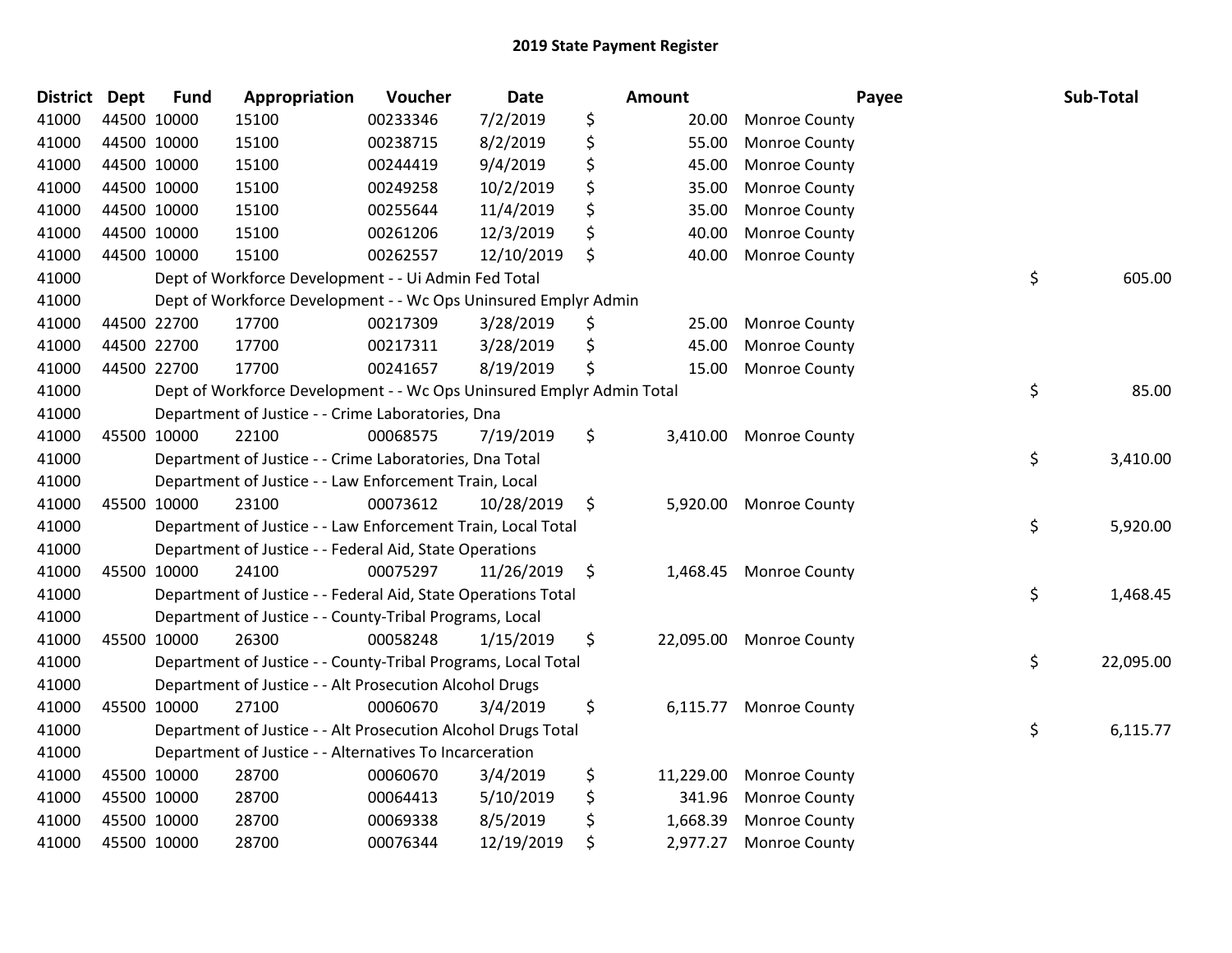| <b>District Dept</b> |             | <b>Fund</b> | Appropriation                                                           | Voucher  | <b>Date</b> | Amount          | Payee                   | Sub-Total       |
|----------------------|-------------|-------------|-------------------------------------------------------------------------|----------|-------------|-----------------|-------------------------|-----------------|
| 41000                |             |             | Department of Justice - - Alternatives To Incarceration Total           |          |             |                 |                         | \$<br>16,216.62 |
| 41000                |             |             | Department of Justice - - Crime Victim Witness Assist                   |          |             |                 |                         |                 |
| 41000                |             | 45500 10000 | 53200                                                                   | 00060580 | 2/27/2019   | \$              | 18,966.26 Monroe County |                 |
| 41000                |             | 45500 10000 | 53200                                                                   | 00068340 | 7/17/2019   | \$<br>19,325.52 | <b>Monroe County</b>    |                 |
| 41000                |             |             | Department of Justice - - Crime Victim Witness Assist Total             |          |             |                 |                         | \$<br>38,291.78 |
| 41000                |             |             | Department of Military Affairs - - Federal Aid-Service Contracts        |          |             |                 |                         |                 |
| 41000                |             | 46500 10000 | 14100                                                                   | 00056033 | 2/5/2019    | \$<br>30.00     | <b>Monroe County</b>    |                 |
| 41000                |             | 46500 10000 | 14100                                                                   | 00058312 | 4/24/2019   | \$<br>1,420.53  | <b>Monroe County</b>    |                 |
| 41000                |             |             | Department of Military Affairs - - Federal Aid-Service Contracts Total  |          |             |                 |                         | \$<br>1,450.53  |
| 41000                |             |             | Department of Military Affairs - - Disaster Recovery Aid                |          |             |                 |                         |                 |
| 41000                | 46500 10000 |             | 30500                                                                   | 00058909 | 4/10/2019   | \$              | 520.82 Monroe County    |                 |
| 41000                |             |             | Department of Military Affairs - - Disaster Recovery Aid Total          |          |             |                 |                         | \$<br>520.82    |
| 41000                |             |             | Department of Military Affairs - - Emergency Response Equipment         |          |             |                 |                         |                 |
| 41000                |             | 46500 10000 | 30800                                                                   | 00055701 | 1/30/2019   | \$<br>8,077.05  | <b>Monroe County</b>    |                 |
| 41000                |             | 46500 10000 | 30800                                                                   | 00059137 | 4/17/2019   | \$<br>784.34    | Monroe County           |                 |
| 41000                |             | 46500 10000 | 30800                                                                   | 00070921 | 12/18/2019  | \$<br>7,475.13  | <b>Monroe County</b>    |                 |
| 41000                |             |             | Department of Military Affairs - - Emergency Response Equipment Total   |          |             |                 |                         | \$<br>16,336.52 |
| 41000                |             |             | Department of Military Affairs - - Federal Aid, Local Assistance        |          |             |                 |                         |                 |
| 41000                |             | 46500 10000 | 34200                                                                   | 00055551 | 1/31/2019   | \$<br>22,394.86 | <b>Monroe County</b>    |                 |
| 41000                |             | 46500 10000 | 34200                                                                   | 00058909 | 4/10/2019   | \$<br>3,124.94  | Monroe County           |                 |
| 41000                |             | 46500 10000 | 34200                                                                   | 00059087 | 4/17/2019   | \$<br>46,520.46 | <b>Monroe County</b>    |                 |
| 41000                | 46500 10000 |             | 34200                                                                   | 00066278 | 9/5/2019    | \$<br>21,056.95 | <b>Monroe County</b>    |                 |
| 41000                |             |             | Department of Military Affairs - - Federal Aid, Local Assistance Total  |          |             |                 |                         | \$<br>93,097.21 |
| 41000                |             |             | Department of Military Affairs - - St Emerg Response Bd Grant Pif       |          |             |                 |                         |                 |
| 41000                | 46500 27200 |             | 36400                                                                   | 00055487 | 1/31/2019   | \$              | 7,326.61 Monroe County  |                 |
| 41000                |             |             | Department of Military Affairs - - St Emerg Response Bd Grant Pif Total |          |             |                 |                         | \$<br>7,326.61  |
| 41000                |             |             | Department of Veterans Affairs - - Grants To Counties                   |          |             |                 |                         |                 |
| 41000                |             | 48500 15200 | 12700                                                                   | 00060703 | 2/22/2019   | \$              | 1,150.00 Monroe County  |                 |
| 41000                |             |             | Department of Veterans Affairs - - Grants To Counties Total             |          |             |                 |                         | \$<br>1,150.00  |
| 41000                |             |             | Department of Veterans Affairs - - County Grants                        |          |             |                 |                         |                 |
| 41000                |             | 48500 58200 | 26700                                                                   | 00060703 | 2/22/2019   | \$<br>5,175.00  | <b>Monroe County</b>    |                 |
| 41000                |             |             | Department of Veterans Affairs - - County Grants Total                  |          |             |                 |                         | \$<br>5,175.00  |
| 41000                |             |             | Department of Veterans Affairs - - County Grants                        |          |             |                 |                         |                 |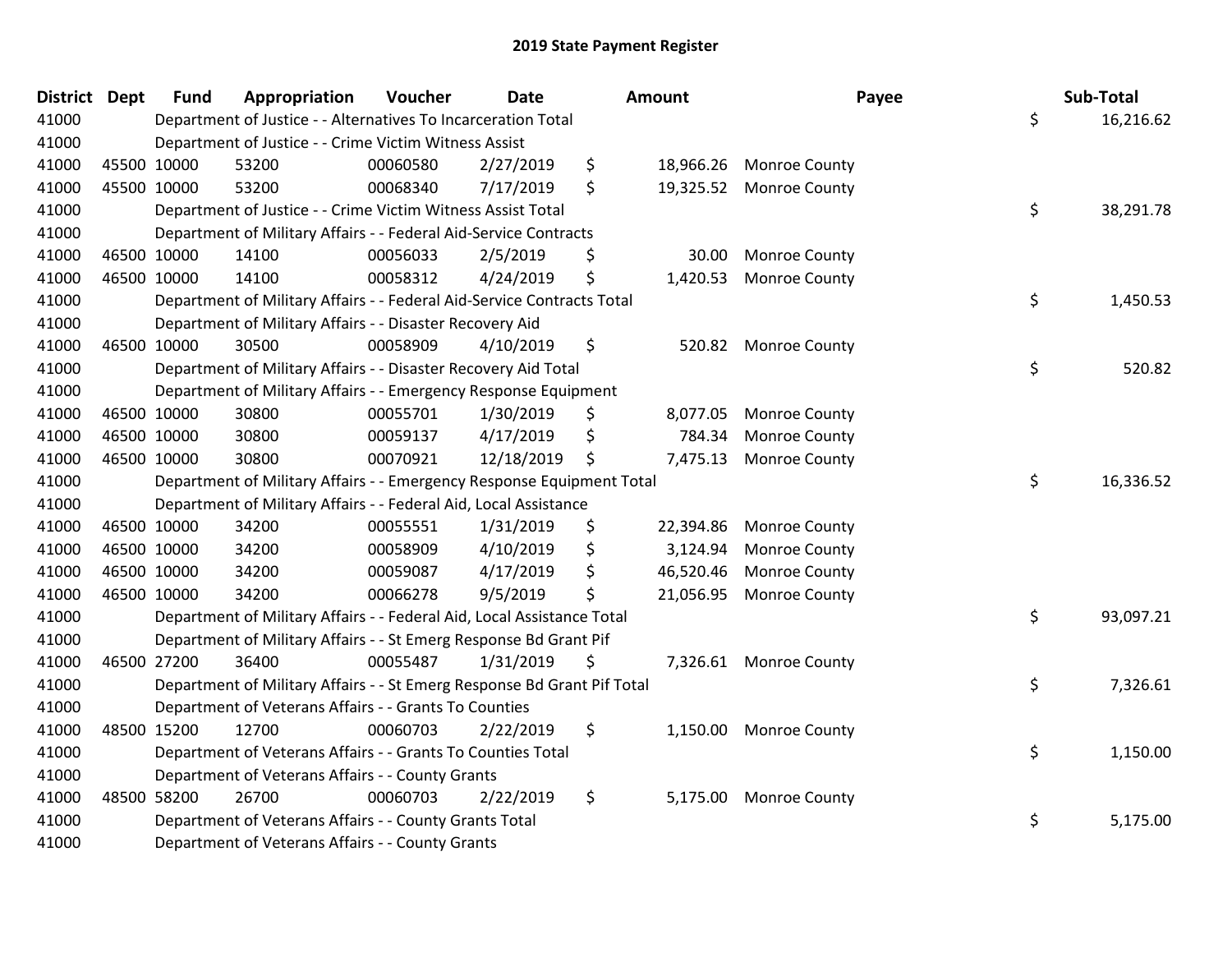| <b>District</b> | <b>Dept</b> | <b>Fund</b> | Appropriation                                                        | Voucher  | <b>Date</b> | <b>Amount</b>  | Payee                   | Sub-Total       |
|-----------------|-------------|-------------|----------------------------------------------------------------------|----------|-------------|----------------|-------------------------|-----------------|
| 41000           |             | 48500 58300 | 37000                                                                | 00060703 | 2/22/2019   | \$<br>5,175.00 | <b>Monroe County</b>    |                 |
| 41000           |             |             | Department of Veterans Affairs - - County Grants Total               |          |             |                |                         | \$<br>5,175.00  |
| 41000           |             |             | Department of Administration - - Federal Aid                         |          |             |                |                         |                 |
| 41000           |             | 50500 10000 | 14200                                                                | 00102754 | 6/5/2019    | \$             | 56,000.00 Monroe County |                 |
| 41000           |             |             | Department of Administration - - Federal Aid Total                   |          |             |                |                         | \$<br>56,000.00 |
| 41000           |             |             | Department of Administration - - Federal Aid, Local Assistance       |          |             |                |                         |                 |
| 41000           |             | 50500 10000 | 15500                                                                | 00095315 | 1/15/2019   | \$<br>5,263.00 | Monroe County           |                 |
| 41000           |             | 50500 10000 | 15500                                                                | 00097065 | 2/15/2019   | \$<br>6,089.00 | <b>Monroe County</b>    |                 |
| 41000           |             | 50500 10000 | 15500                                                                | 00099619 | 3/29/2019   | \$<br>4,558.00 | <b>Monroe County</b>    |                 |
| 41000           |             | 50500 10000 | 15500                                                                | 00101624 | 4/30/2019   | \$<br>3,252.00 | <b>Monroe County</b>    |                 |
| 41000           |             | 50500 10000 | 15500                                                                | 00105858 | 7/17/2019   | \$<br>4,267.00 | <b>Monroe County</b>    |                 |
| 41000           |             | 50500 10000 | 15500                                                                | 00106471 | 7/30/2019   | \$<br>3,811.00 | <b>Monroe County</b>    |                 |
| 41000           |             | 50500 10000 | 15500                                                                | 00107970 | 8/30/2019   | \$<br>2,216.00 | <b>Monroe County</b>    |                 |
| 41000           |             | 50500 10000 | 15500                                                                | 00109291 | 9/20/2019   | \$<br>2,601.00 | Monroe County           |                 |
| 41000           |             | 50500 10000 | 15500                                                                | 00110003 | 10/1/2019   | \$<br>1,444.00 | Monroe County           |                 |
| 41000           |             | 50500 10000 | 15500                                                                | 00110775 | 10/16/2019  | \$<br>1,462.00 | Monroe County           |                 |
| 41000           |             |             | Department of Administration - - Federal Aid, Local Assistance Total |          |             |                |                         | \$<br>34,963.00 |
| 41000           |             |             | Department of Administration - - Low-Income Assistance Grants        |          |             |                |                         |                 |
| 41000           |             | 50500 23500 | 37100                                                                | 00095315 | 1/15/2019   | \$<br>3,533.00 | <b>Monroe County</b>    |                 |
| 41000           |             | 50500 23500 | 37100                                                                | 00097065 | 2/15/2019   | \$<br>3,530.00 | <b>Monroe County</b>    |                 |
| 41000           |             | 50500 23500 | 37100                                                                | 00099619 | 3/29/2019   | \$<br>1,802.00 | <b>Monroe County</b>    |                 |
| 41000           |             | 50500 23500 | 37100                                                                | 00101624 | 4/30/2019   | \$<br>2,326.00 | <b>Monroe County</b>    |                 |
| 41000           |             | 50500 23500 | 37100                                                                | 00105858 | 7/17/2019   | \$<br>2,533.00 | <b>Monroe County</b>    |                 |
| 41000           |             | 50500 23500 | 37100                                                                | 00106471 | 7/30/2019   | \$<br>3,002.00 | <b>Monroe County</b>    |                 |
| 41000           |             | 50500 23500 | 37100                                                                | 00107970 | 8/30/2019   | \$<br>2,341.00 | Monroe County           |                 |
| 41000           |             | 50500 23500 | 37100                                                                | 00109291 | 9/20/2019   | \$<br>2,986.00 | Monroe County           |                 |
| 41000           |             | 50500 23500 | 37100                                                                | 00110003 | 10/1/2019   | \$<br>3,545.00 | <b>Monroe County</b>    |                 |
| 41000           |             | 50500 23500 | 37100                                                                | 00110775 | 10/16/2019  | \$<br>3,390.00 | <b>Monroe County</b>    |                 |
| 41000           |             | 50500 23500 | 37100                                                                | 00113475 | 12/2/2019   | \$<br>9,155.00 | Monroe County           |                 |
| 41000           |             | 50500 23500 | 37100                                                                | 00114411 | 12/17/2019  | \$<br>9,230.00 | <b>Monroe County</b>    |                 |
| 41000           |             |             | Department of Administration - - Low-Income Assistance Grants Total  |          |             |                |                         | \$<br>47,373.00 |
| 41000           |             |             | Department of Administration - - Land Information Program; Loca      |          |             |                |                         |                 |
| 41000           |             | 50500 26900 | 17300                                                                | 00095139 | 1/17/2019   | \$<br>1,000.00 | <b>Monroe County</b>    |                 |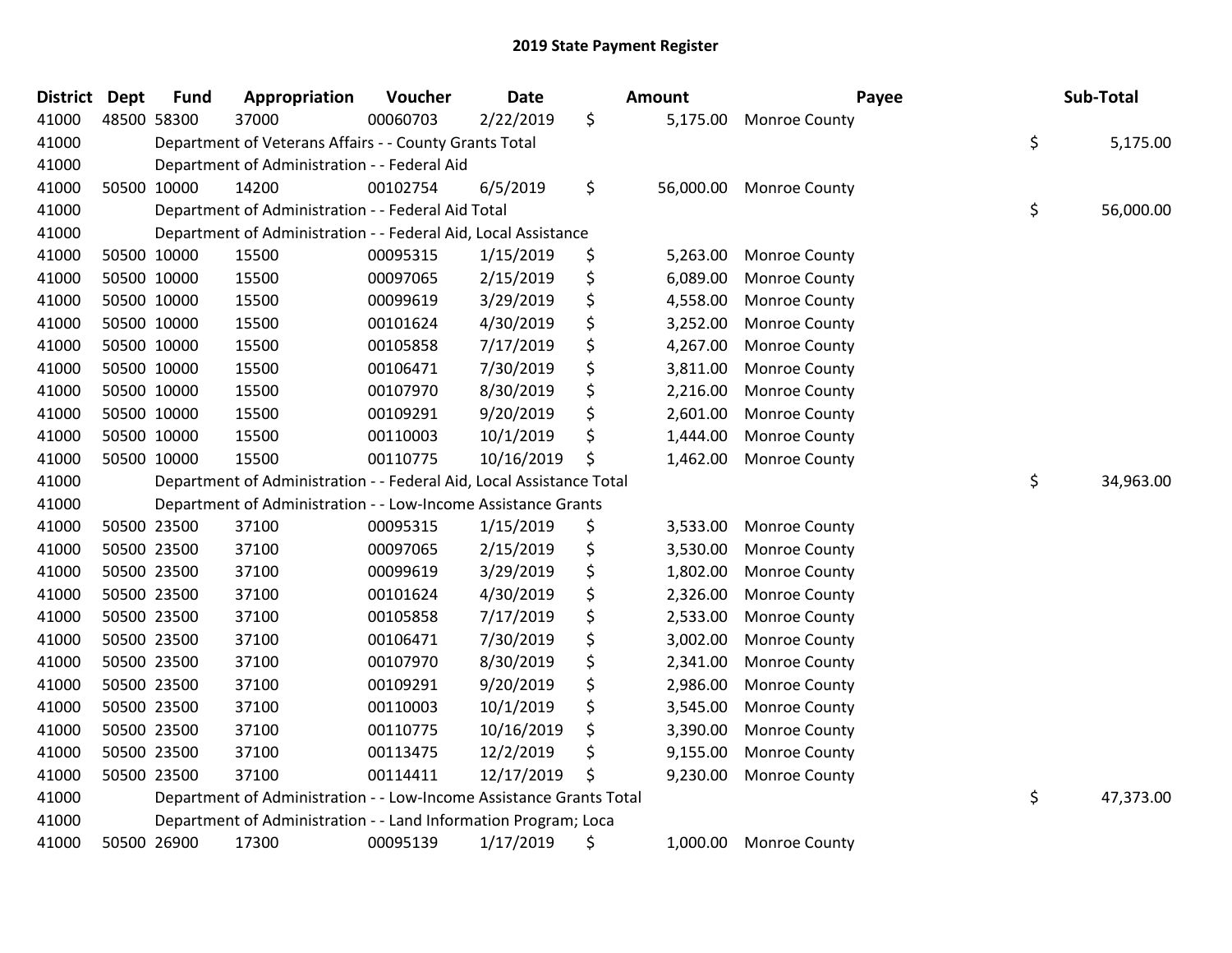| <b>District</b> | <b>Dept</b> | <b>Fund</b> | Appropriation                                                         | Voucher  | <b>Date</b> | <b>Amount</b>   | Payee                | Sub-Total       |
|-----------------|-------------|-------------|-----------------------------------------------------------------------|----------|-------------|-----------------|----------------------|-----------------|
| 41000           |             | 50500 26900 | 17300                                                                 | 00097379 | 2/26/2019   | \$<br>39,016.00 | <b>Monroe County</b> |                 |
| 41000           |             | 50500 26900 | 17300                                                                 | 00099306 | 3/21/2019   | \$<br>25,000.00 | <b>Monroe County</b> |                 |
| 41000           |             | 50500 26900 | 17300                                                                 | 00101055 | 4/23/2019   | \$<br>25,000.00 | <b>Monroe County</b> |                 |
| 41000           |             |             | Department of Administration - - Land Information Program; Loca Total |          |             |                 |                      | \$<br>90,016.00 |
| 41000           |             |             | Public Defender Board - - Trial Representation                        |          |             |                 |                      |                 |
| 41000           |             | 55000 10000 | 10300                                                                 | 00178152 | 1/29/2019   | \$<br>5.00      | <b>Monroe County</b> |                 |
| 41000           |             |             | Public Defender Board - - Trial Representation Total                  |          |             |                 |                      | \$<br>5.00      |
| 41000           |             |             | Public Defender Board - - Private Bar Reimbursement                   |          |             |                 |                      |                 |
| 41000           |             | 55000 10000 | 10400                                                                 | 00199970 | 6/28/2019   | \$<br>6.25      | <b>Monroe County</b> |                 |
| 41000           |             |             | Public Defender Board - - Private Bar Reimbursement Total             |          |             |                 |                      | \$<br>6.25      |
| 41000           |             |             | Public Defender Board - - Transcript, Discovery And Int               |          |             |                 |                      |                 |
| 41000           |             | 55000 10000 | 10600                                                                 | 00180363 | 2/8/2019    | \$<br>7.20      | <b>Monroe County</b> |                 |
| 41000           |             | 55000 10000 | 10600                                                                 | 00180547 | 2/7/2019    | \$<br>29.50     | Monroe County        |                 |
| 41000           |             | 55000 10000 | 10600                                                                 | 00182610 | 2/19/2019   | \$<br>3.20      | <b>Monroe County</b> |                 |
| 41000           |             | 55000 10000 | 10600                                                                 | 00186184 | 3/7/2019    | \$<br>15.00     | <b>Monroe County</b> |                 |
| 41000           |             | 55000 10000 | 10600                                                                 | 00186367 | 3/7/2019    | \$<br>4,501.20  | Monroe County        |                 |
| 41000           |             | 55000 10000 | 10600                                                                 | 00196221 | 5/21/2019   | \$<br>2,529.40  | Monroe County        |                 |
| 41000           |             | 55000 10000 | 10600                                                                 | 00197474 | 5/30/2019   | \$<br>13.40     | Monroe County        |                 |
| 41000           |             | 55000 10000 | 10600                                                                 | 00200826 | 6/12/2019   | \$<br>2.60      | <b>Monroe County</b> |                 |
| 41000           |             | 55000 10000 | 10600                                                                 | 00203996 | 7/1/2019    | \$<br>6.75      | <b>Monroe County</b> |                 |
| 41000           |             | 55000 10000 | 10600                                                                 | 00206468 | 7/19/2019   | \$<br>2.40      | Monroe County        |                 |
| 41000           |             | 55000 10000 | 10600                                                                 | 00210110 | 8/20/2019   | \$<br>3,755.40  | Monroe County        |                 |
| 41000           |             | 55000 10000 | 10600                                                                 | 00210119 | 8/20/2019   | \$<br>11.40     | Monroe County        |                 |
| 41000           |             | 55000 10000 | 10600                                                                 | 00213898 | 9/16/2019   | \$<br>6.25      | <b>Monroe County</b> |                 |
| 41000           |             | 55000 10000 | 10600                                                                 | 00213899 | 9/16/2019   | \$<br>3.40      | <b>Monroe County</b> |                 |
| 41000           |             | 55000 10000 | 10600                                                                 | 00213900 | 9/16/2019   | \$<br>15.40     | <b>Monroe County</b> |                 |
| 41000           |             | 55000 10000 | 10600                                                                 | 00219347 | 10/28/2019  | \$<br>2,838.00  | Monroe County        |                 |
| 41000           |             | 55000 10000 | 10600                                                                 | 00227679 | 12/23/2019  | \$<br>23.70     | <b>Monroe County</b> |                 |
| 41000           |             |             | Public Defender Board - - Transcript, Discovery And Int Total         |          |             |                 |                      | \$<br>13,764.20 |
| 41000           |             |             | Department of Revenue - - Warrants and Satisfactions                  |          |             |                 |                      |                 |
| 41000           |             | 56600 10000 | 10100                                                                 | 00118029 | 1/11/2019   | \$<br>210.50    | Monroe County        |                 |
| 41000           |             | 56600 10000 | 10100                                                                 | 00124929 | 3/21/2019   | \$<br>300.00    | <b>Monroe County</b> |                 |
| 41000           |             | 56600 10000 | 10100                                                                 | 00128263 | 4/11/2019   | \$<br>92.50     | <b>Monroe County</b> |                 |
|                 |             |             |                                                                       |          |             |                 |                      |                 |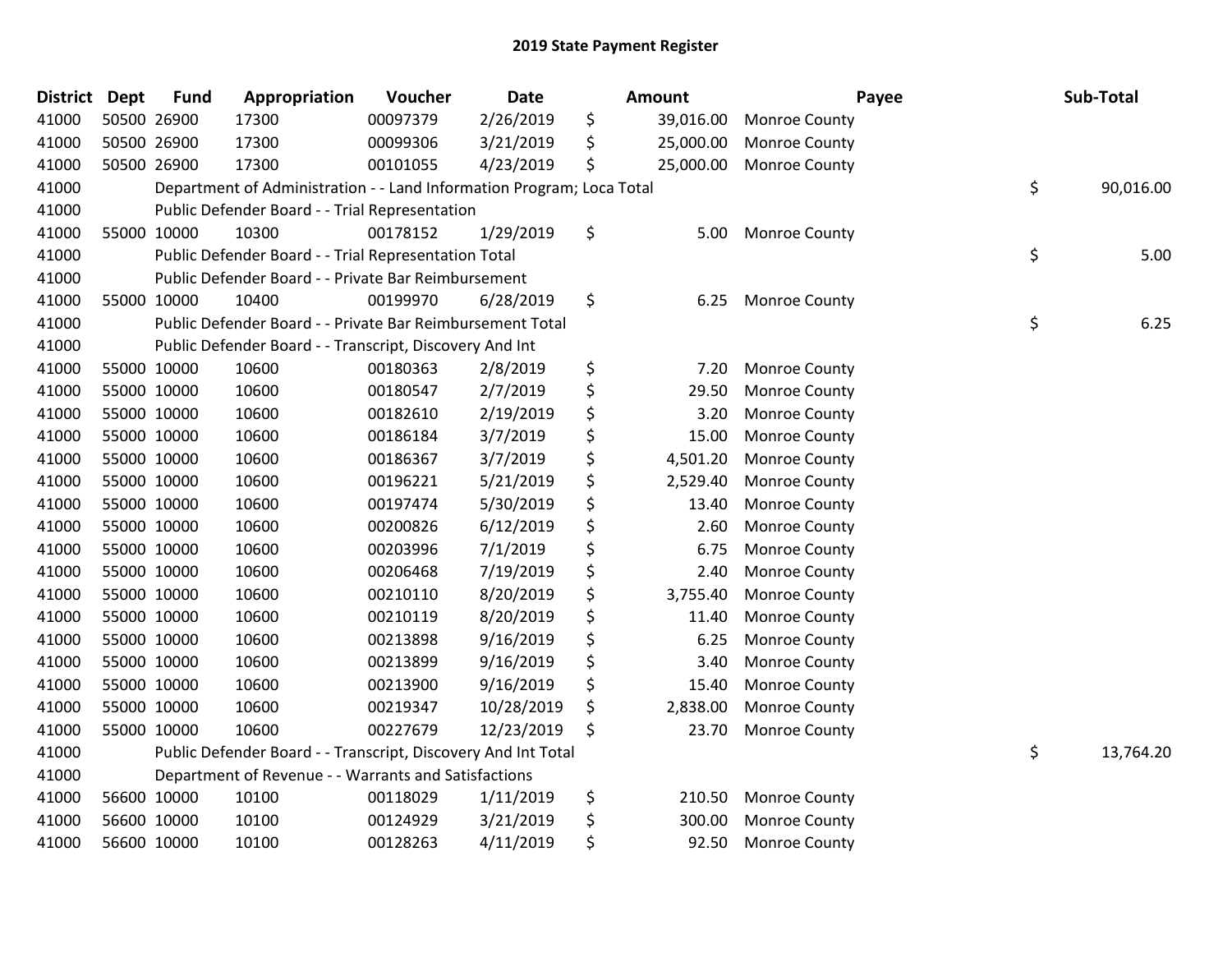| <b>District Dept</b> |             | <b>Fund</b> | Appropriation                                                    | Voucher  | <b>Date</b> | Amount             |                          | Payee | Sub-Total          |
|----------------------|-------------|-------------|------------------------------------------------------------------|----------|-------------|--------------------|--------------------------|-------|--------------------|
| 41000                |             | 56600 10000 | 10100                                                            | 00131270 | 5/3/2019    | \$<br>210.50       | <b>Monroe County</b>     |       |                    |
| 41000                |             | 56600 10000 | 10100                                                            | 00135682 | 5/29/2019   | \$<br>345.00       | <b>Monroe County</b>     |       |                    |
| 41000                |             | 56600 10000 | 10100                                                            | 00140246 | 6/24/2019   | \$<br>40.00        | Monroe County            |       |                    |
| 41000                |             | 56600 10000 | 10100                                                            | 00140247 | 6/24/2019   | \$<br>40.00        | Monroe County            |       |                    |
| 41000                |             | 56600 10000 | 10100                                                            | 00140248 | 6/24/2019   | \$<br>40.00        | <b>Monroe County</b>     |       |                    |
| 41000                |             | 56600 10000 | 10100                                                            | 00140249 | 6/24/2019   | \$<br>40.00        | Monroe County            |       |                    |
| 41000                |             | 56600 10000 | 10100                                                            | 00140250 | 6/24/2019   | \$<br>40.00        | Monroe County            |       |                    |
| 41000                |             | 56600 10000 | 10100                                                            | 00140251 | 6/24/2019   | \$<br>40.00        | Monroe County            |       |                    |
| 41000                |             | 56600 10000 | 10100                                                            | 00140252 | 6/24/2019   | \$<br>40.00        | Monroe County            |       |                    |
| 41000                |             | 56600 10000 | 10100                                                            | 00144994 | 9/6/2019    | \$<br>92.50        | Monroe County            |       |                    |
| 41000                |             | 56600 10000 | 10100                                                            | 00144996 | 9/6/2019    | \$<br>210.50       | Monroe County            |       |                    |
| 41000                |             | 56600 10000 | 10100                                                            | 00145764 | 9/18/2019   | \$<br>255.00       | Monroe County            |       |                    |
| 41000                |             | 56600 10000 | 10100                                                            | 00150641 | 11/20/2019  | \$<br>210.50       | Monroe County            |       |                    |
| 41000                |             | 56600 10000 | 10100                                                            | 00151667 | 11/29/2019  | \$<br>465.00       | Monroe County            |       |                    |
| 41000                |             |             | Department of Revenue - - Warrants and Satisfactions Total       |          |             |                    |                          |       | \$<br>2,672.00     |
| 41000                |             |             | Circuit Courts - - Circuit Court Costs                           |          |             |                    |                          |       |                    |
| 41000                |             | 62500 10000 | 10500                                                            | 00001245 | 1/17/2019   | \$<br>105,011.01   | Monroe County            |       |                    |
| 41000                |             | 62500 10000 | 10500                                                            | 00001452 | 7/5/2019    | \$<br>7,339.00     | Monroe County            |       |                    |
| 41000                |             | 62500 10000 | 10500                                                            | 00001555 | 8/1/2019    | \$<br>168,828.00   | <b>Monroe County</b>     |       |                    |
| 41000                |             |             | Circuit Courts - - Circuit Court Costs Total                     |          |             |                    |                          |       | \$<br>281,178.01   |
| 41000                |             |             | Shared Revenue and Tax Relief - - County And Municipal Aid       |          |             |                    |                          |       |                    |
| 41000                |             | 83500 10000 | 10500                                                            | 00049335 | 7/22/2019   | \$<br>318,779.67   | Monroe County            |       |                    |
| 41000                | 83500 10000 |             | 10500                                                            | 00053634 | 11/18/2019  | \$<br>1,806,418.10 | <b>Monroe County</b>     |       |                    |
| 41000                |             |             | Shared Revenue and Tax Relief - - County And Municipal Aid Total |          |             |                    |                          |       | \$<br>2,125,197.77 |
| 41000                |             |             | Shared Revenue and Tax Relief - - Exempt Computer Aid            |          |             |                    |                          |       |                    |
| 41000                |             | 83500 10000 | 10900                                                            | 00045410 | 7/22/2019   | \$<br>26,074.92    | <b>Monroe County</b>     |       |                    |
| 41000                |             |             | Shared Revenue and Tax Relief - - Exempt Computer Aid Total      |          |             |                    |                          |       | \$<br>26,074.92    |
| 41000                |             |             | Shared Revenue and Tax Relief - - Utility Aid                    |          |             |                    |                          |       |                    |
| 41000                |             | 83500 10000 | 11000                                                            | 00049335 | 7/22/2019   | \$<br>27,552.24    | Monroe County            |       |                    |
| 41000                |             | 83500 10000 | 11000                                                            | 00053634 | 11/18/2019  | \$<br>157,587.58   | <b>Monroe County</b>     |       |                    |
| 41000                |             |             | Shared Revenue and Tax Relief - - Utility Aid Total              |          |             |                    |                          |       | \$<br>185,139.82   |
| 41000                |             |             | Shared Revenue and Tax Relief - - Personal Property Aid          |          |             |                    |                          |       |                    |
| 41000                |             | 83500 10000 | 11100                                                            | 00039933 | 5/6/2019    | \$                 | 160,980.36 Monroe County |       |                    |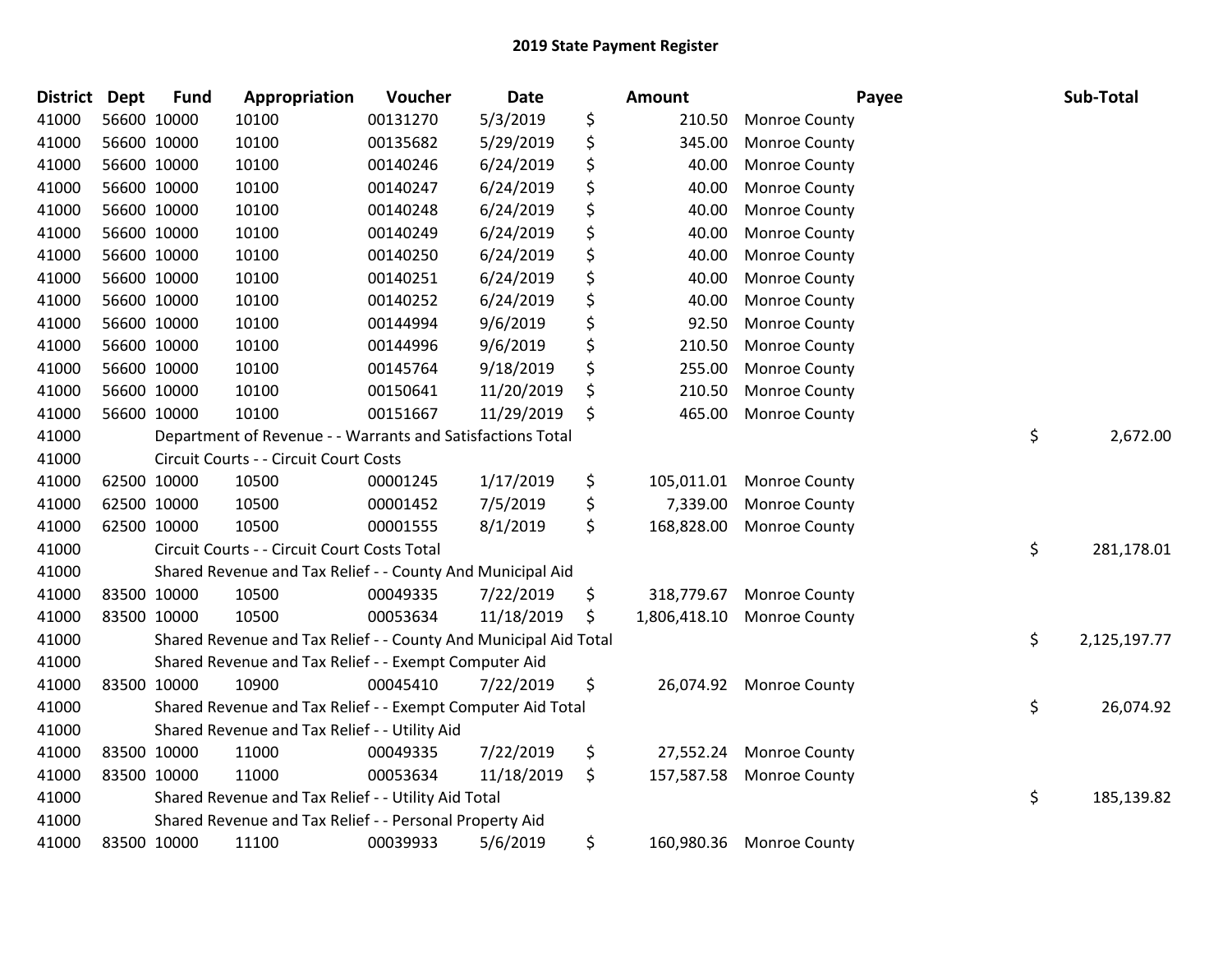| <b>District</b> | Dept | <b>Fund</b> | Appropriation                                                         | <b>Voucher</b> | Date      |   | <b>Amount</b> | Payee                | Sub-Total     |
|-----------------|------|-------------|-----------------------------------------------------------------------|----------------|-----------|---|---------------|----------------------|---------------|
| 41000           |      |             | Shared Revenue and Tax Relief - - Personal Property Aid Total         |                |           |   |               |                      | 160,980.36    |
| 41000           |      |             | Shared Revenue and Tax Relief - - School Lvy Tx/First Dollar Cr       |                |           |   |               |                      |               |
| 41000           |      | 83500 10000 | 30200                                                                 | 00045297       | 7/22/2019 | S | 3,252,354.33  | <b>Monroe County</b> |               |
| 41000           |      | 83500 10000 | 30200                                                                 | 00048181       | 7/22/2019 | S | 737,386.37    | <b>Monroe County</b> |               |
| 41000           |      |             | Shared Revenue and Tax Relief - - School Lvy Tx/First Dollar Cr Total |                |           |   |               |                      | 3,989,740.70  |
| 41000           |      |             | Shared Revenue and Tax Relief - - Lottery & Gaming Credit             |                |           |   |               |                      |               |
| 41000           |      | 83500 52100 | 36300                                                                 | 00038667       | 3/25/2019 |   | 1,082,885.60  | <b>Monroe County</b> |               |
| 41000           |      |             | Shared Revenue and Tax Relief - - Lottery & Gaming Credit Total       |                |           |   |               |                      | 1,082,885.60  |
| 41000 Total     |      |             |                                                                       |                |           |   |               |                      | 20,070,559.93 |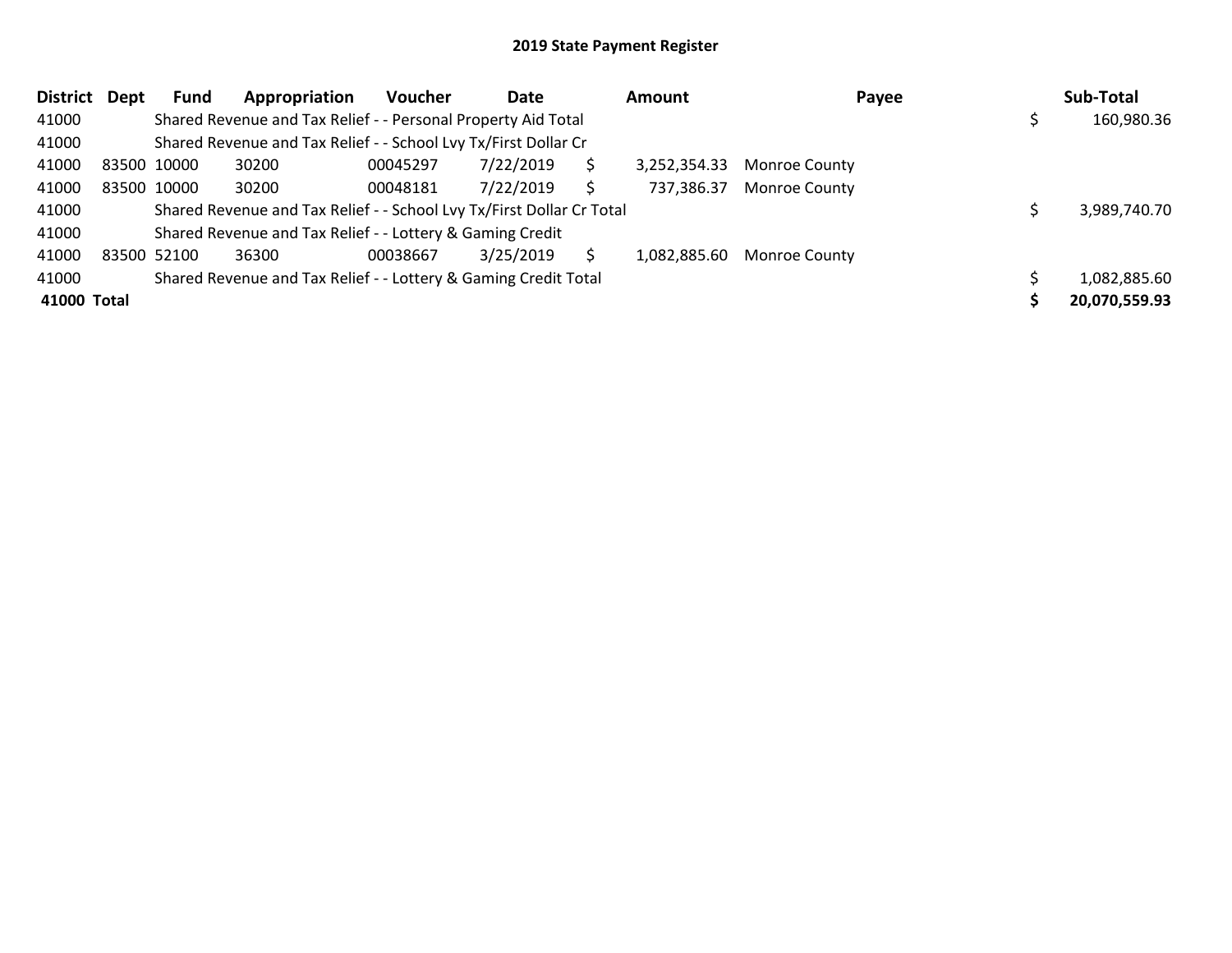| <b>District</b> | <b>Dept</b> | <b>Fund</b> | Appropriation                                                          | Voucher  | <b>Date</b> |                | Amount | Payee                    | Sub-Total       |
|-----------------|-------------|-------------|------------------------------------------------------------------------|----------|-------------|----------------|--------|--------------------------|-----------------|
| 41002           |             |             | Dept of Safety & Prof Services - - Fire Dues Distribution              |          |             |                |        |                          |                 |
| 41002           | 16500 10000 |             | 22500                                                                  | 00030771 | 7/17/2019   | \$             |        | 3,223.29 Town Of Adrian  |                 |
| 41002           |             |             | Dept of Safety & Prof Services - - Fire Dues Distribution Total        |          |             |                |        |                          | \$<br>3,223.29  |
| 41002           |             |             | Dept of Natural Resources - - Resaids - Cnty Forst, Cl & Mfl           |          |             |                |        |                          |                 |
| 41002           |             | 37000 21200 | 57100                                                                  | 00332890 | 6/21/2019   | \$             | 245.40 | Town Of Adrian           |                 |
| 41002           |             |             | Dept of Natural Resources - - Resaids - Cnty Forst, Cl & Mfl Total     |          |             |                |        |                          | \$<br>245.40    |
| 41002           |             |             | WI Dept of Transportation - - Trns Aids To Mnc.-Sf                     |          |             |                |        |                          |                 |
| 41002           |             | 39500 21100 | 19100                                                                  | 00336869 | 1/7/2019    | \$             |        | 21,662.25 Town Of Adrian |                 |
| 41002           |             | 39500 21100 | 19100                                                                  | 00364183 | 4/1/2019    | \$             |        | 21,662.25 Town Of Adrian |                 |
| 41002           |             | 39500 21100 | 19100                                                                  | 00402192 | 7/1/2019    | \$             |        | 21,662.25 Town Of Adrian |                 |
| 41002           |             | 39500 21100 | 19100                                                                  | 00445010 | 10/7/2019   | \$             |        | 21,662.28 Town Of Adrian |                 |
| 41002           |             |             | WI Dept of Transportation - - Trns Aids To Mnc.-Sf Total               |          |             |                |        |                          | \$<br>86,649.03 |
| 41002           |             |             | WI Dept of Transportation - - Loc Rd Imp Prg St Fd                     |          |             |                |        |                          |                 |
| 41002           |             | 39500 21100 | 27800                                                                  | 00472792 | 12/18/2019  | \$             |        | 15,000.00 Town Of Adrian |                 |
| 41002           |             |             | WI Dept of Transportation - - Loc Rd Imp Prg St Fd Total               |          |             |                |        |                          | \$<br>15,000.00 |
| 41002           |             |             | Department of Military Affairs - - Disaster Recovery Aid               |          |             |                |        |                          |                 |
| 41002           | 46500 10000 |             | 30500                                                                  | 00057342 | 3/8/2019    | \$             |        | 5,068.11 Town Of Adrian  |                 |
| 41002           |             |             | Department of Military Affairs - - Disaster Recovery Aid Total         |          |             |                |        |                          | \$<br>5,068.11  |
| 41002           |             |             | Department of Military Affairs - - Federal Aid, Local Assistance       |          |             |                |        |                          |                 |
| 41002           | 46500 10000 |             | 34200                                                                  | 00057342 | 3/8/2019    | \$             |        | 30,408.66 Town Of Adrian |                 |
| 41002           |             |             | Department of Military Affairs - - Federal Aid, Local Assistance Total |          |             |                |        |                          | \$<br>30,408.66 |
| 41002           |             |             | Elections Commission - - 2018 Hava Election Security                   |          |             |                |        |                          |                 |
| 41002           |             | 51000 22000 | 18200                                                                  | 00002958 | 11/29/2019  | $\ddot{\zeta}$ |        | 1,200.00 Town Of Adrian  |                 |
| 41002           |             |             | Elections Commission - - 2018 Hava Election Security Total             |          |             |                |        |                          | \$<br>1,200.00  |
| 41002           |             |             | Shared Revenue and Tax Relief - - County And Municipal Aid             |          |             |                |        |                          |                 |
| 41002           | 83500 10000 |             | 10500                                                                  | 00049301 | 7/22/2019   | \$             |        | 4,468.01 Town Of Adrian  |                 |
| 41002           | 83500 10000 |             | 10500                                                                  | 00053600 | 11/18/2019  | \$             |        | 25,318.70 Town Of Adrian |                 |
| 41002           |             |             | Shared Revenue and Tax Relief - - County And Municipal Aid Total       |          |             |                |        |                          | \$<br>29,786.71 |
| 41002           |             |             | Shared Revenue and Tax Relief - - Exempt Computer Aid                  |          |             |                |        |                          |                 |
| 41002           | 83500 10000 |             | 10900                                                                  | 00046414 | 7/22/2019   | \$             | 4.16   | Town Of Adrian           |                 |
| 41002           |             |             | Shared Revenue and Tax Relief - - Exempt Computer Aid Total            |          |             |                |        |                          | \$<br>4.16      |
| 41002           |             |             | Shared Revenue and Tax Relief - - Utility Aid                          |          |             |                |        |                          |                 |
| 41002           | 83500 10000 |             | 11000                                                                  | 00049301 | 7/22/2019   | \$             |        | 63.35 Town Of Adrian     |                 |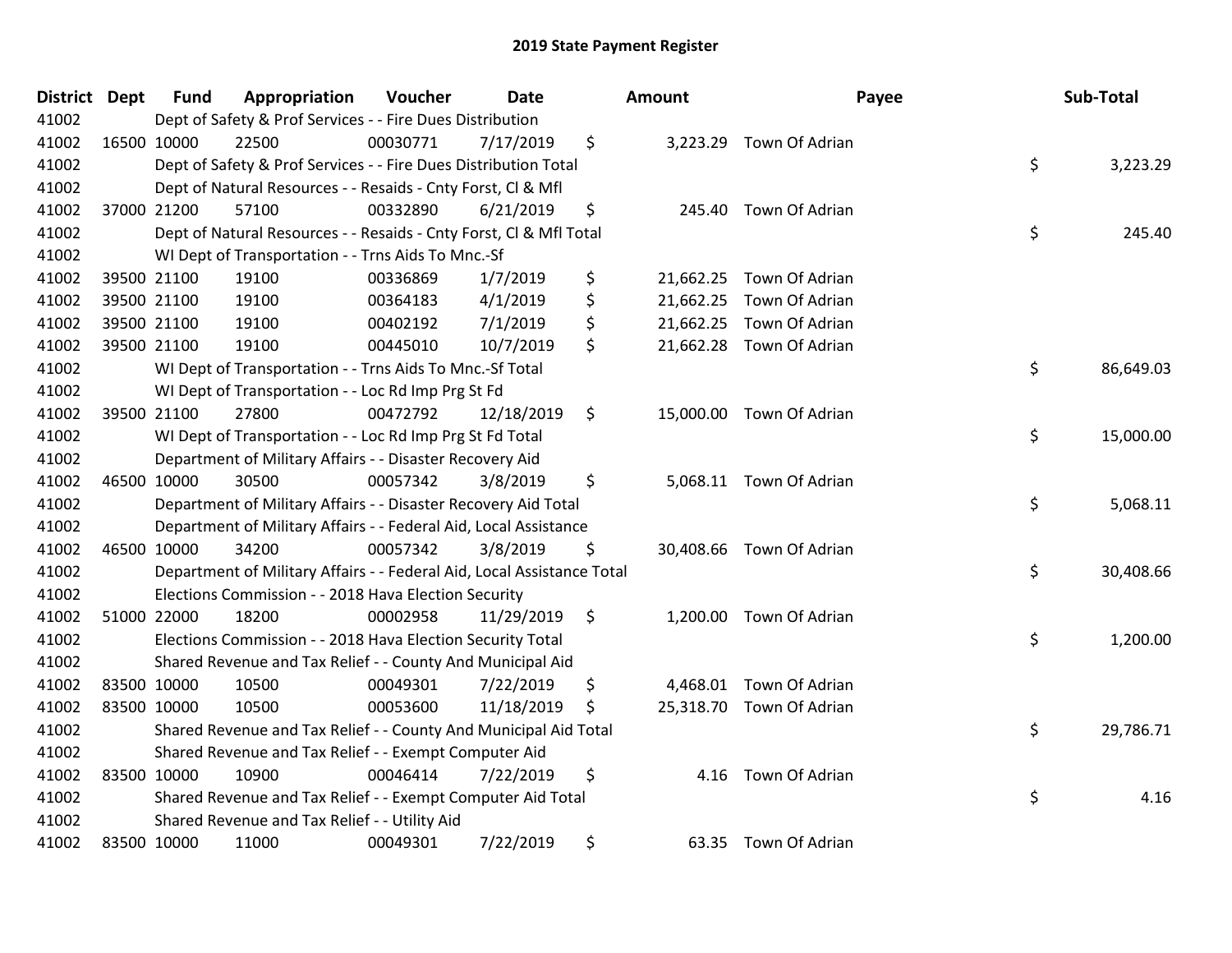|             |             | District Dept Fund | <b>Appropriation</b>                                | <b>Voucher</b> | Date       | Amount | Pavee                 | Sub-Total  |
|-------------|-------------|--------------------|-----------------------------------------------------|----------------|------------|--------|-----------------------|------------|
| 41002       | 83500 10000 |                    | 11000                                               | 00053600       | 11/18/2019 |        | 370.76 Town Of Adrian |            |
| 41002       |             |                    | Shared Revenue and Tax Relief - - Utility Aid Total |                |            |        |                       | 434.11     |
| 41002 Total |             |                    |                                                     |                |            |        |                       | 172.019.47 |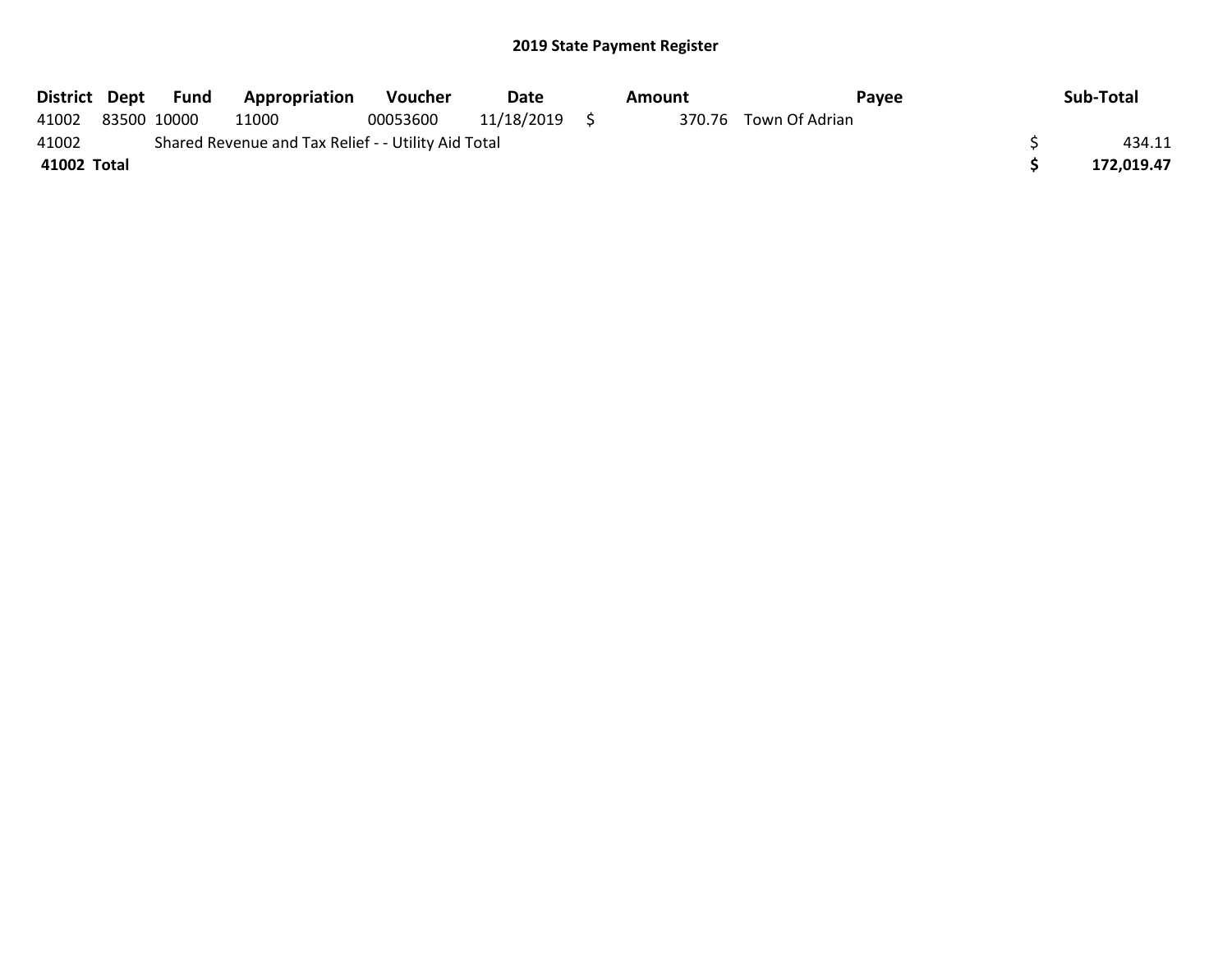| <b>District</b> | <b>Dept</b> | <b>Fund</b> | Appropriation                                                      | Voucher  | <b>Date</b> | <b>Amount</b>   |                          | Payee | Sub-Total |
|-----------------|-------------|-------------|--------------------------------------------------------------------|----------|-------------|-----------------|--------------------------|-------|-----------|
| 41004           |             |             | Dept of Safety & Prof Services - - Fire Dues Distribution          |          |             |                 |                          |       |           |
| 41004           |             | 16500 10000 | 22500                                                              | 00030730 | 7/17/2019   | \$              | 3,412.48 Town Of Angelo  |       |           |
| 41004           |             |             | Dept of Safety & Prof Services - - Fire Dues Distribution Total    |          |             |                 |                          | \$    | 3,412.48  |
| 41004           |             |             | Dept of Natural Resources - - Aids In Lieu Of Taxes - Gener        |          |             |                 |                          |       |           |
| 41004           |             | 37000 10000 | 50300                                                              | 00314900 | 4/19/2019   | \$<br>78.04     | Town Of Angelo           |       |           |
| 41004           |             | 37000 10000 | 50300                                                              | 00314901 | 4/19/2019   | \$<br>136.34    | Town Of Angelo           |       |           |
| 41004           |             |             | Dept of Natural Resources - - Aids In Lieu Of Taxes - Gener Total  |          |             |                 |                          | \$    | 214.38    |
| 41004           |             |             | Dept of Natural Resources - - Resaids - Cnty Forst, Cl & Mfl       |          |             |                 |                          |       |           |
| 41004           |             | 37000 21200 | 57100                                                              | 00332891 | 6/21/2019   | \$<br>257.76    | Town Of Angelo           |       |           |
| 41004           |             |             | Dept of Natural Resources - - Resaids - Cnty Forst, Cl & Mfl Total |          |             |                 |                          | \$    | 257.76    |
| 41004           |             |             | Dept of Natural Resources - - Aids In Lieu Of Taxes - Sum S        |          |             |                 |                          |       |           |
| 41004           |             | 37000 21200 | 57900                                                              | 00314899 | 4/19/2019   | \$<br>4.06      | Town Of Angelo           |       |           |
| 41004           |             | 37000 21200 | 57900                                                              | 00314902 | 4/19/2019   | \$<br>13.63     | Town Of Angelo           |       |           |
| 41004           |             |             | Dept of Natural Resources - - Aids In Lieu Of Taxes - Sum S Total  |          |             |                 |                          | \$    | 17.69     |
| 41004           |             |             | WI Dept of Transportation - - Trns Aids To Mnc.-Sf                 |          |             |                 |                          |       |           |
| 41004           |             | 39500 21100 | 19100                                                              | 00336870 | 1/7/2019    | \$<br>13,975.65 | Town Of Angelo           |       |           |
| 41004           |             | 39500 21100 | 19100                                                              | 00364184 | 4/1/2019    | \$<br>13,975.65 | Town Of Angelo           |       |           |
| 41004           |             | 39500 21100 | 19100                                                              | 00402193 | 7/1/2019    | \$<br>13,975.65 | Town Of Angelo           |       |           |
| 41004           |             | 39500 21100 | 19100                                                              | 00445011 | 10/7/2019   | \$              | 13,975.65 Town Of Angelo |       |           |
| 41004           |             |             | WI Dept of Transportation - - Trns Aids To Mnc.-Sf Total           |          |             |                 |                          | \$    | 55,902.60 |
| 41004           |             |             | Elections Commission - - 2018 Hava Election Security               |          |             |                 |                          |       |           |
| 41004           |             | 51000 22000 | 18200                                                              | 00002263 | 11/6/2019   | \$<br>700.00    | Town Of Angelo           |       |           |
| 41004           |             |             | Elections Commission - - 2018 Hava Election Security Total         |          |             |                 |                          | \$    | 700.00    |
| 41004           |             |             | Shared Revenue and Tax Relief - - County And Municipal Aid         |          |             |                 |                          |       |           |
| 41004           |             | 83500 10000 | 10500                                                              | 00049302 | 7/22/2019   | \$<br>9,512.87  | Town Of Angelo           |       |           |
| 41004           |             | 83500 10000 | 10500                                                              | 00053601 | 11/18/2019  | \$<br>53,906.25 | Town Of Angelo           |       |           |
| 41004           |             |             | Shared Revenue and Tax Relief - - County And Municipal Aid Total   |          |             |                 |                          | \$    | 63,419.12 |
| 41004           |             |             | Shared Revenue and Tax Relief - - Exempt Computer Aid              |          |             |                 |                          |       |           |
| 41004           | 83500 10000 |             | 10900                                                              | 00046415 | 7/22/2019   | \$              | 3.11 Town Of Angelo      |       |           |
| 41004           |             |             | Shared Revenue and Tax Relief - - Exempt Computer Aid Total        |          |             |                 |                          | \$    | 3.11      |
| 41004           |             |             | Shared Revenue and Tax Relief - - Utility Aid                      |          |             |                 |                          |       |           |
| 41004           |             | 83500 10000 | 11000                                                              | 00049302 | 7/22/2019   | \$<br>71.89     | Town Of Angelo           |       |           |
| 41004           |             | 83500 10000 | 11000                                                              | 00053601 | 11/18/2019  | \$<br>433.79    | Town Of Angelo           |       |           |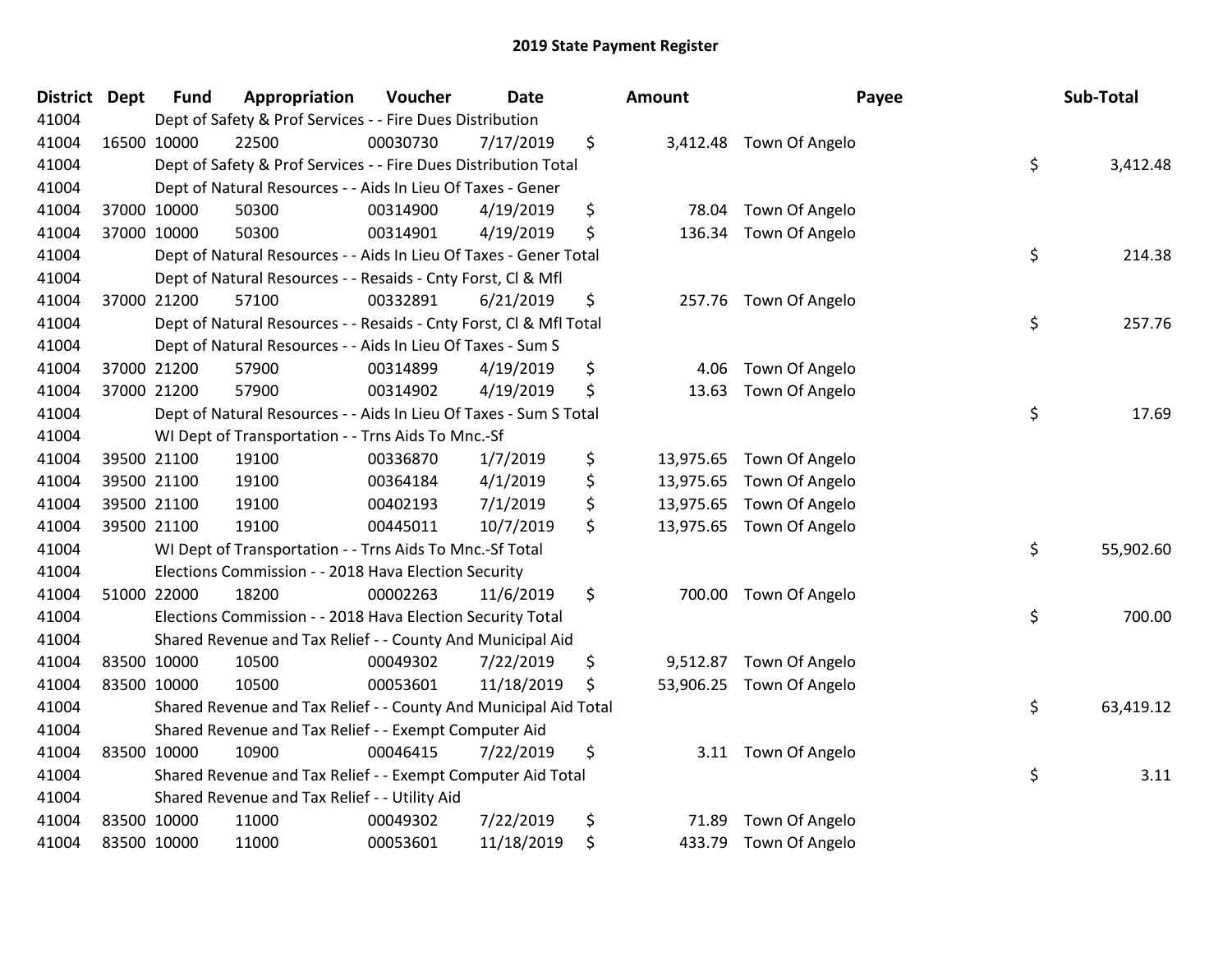| <b>District</b> | Dept | <b>Fund</b> | Appropriation                                                   | <b>Voucher</b> | Date      | <b>Amount</b> | Payee          | Sub-Total  |
|-----------------|------|-------------|-----------------------------------------------------------------|----------------|-----------|---------------|----------------|------------|
| 41004           |      |             | Shared Revenue and Tax Relief - - Utility Aid Total             |                |           |               |                | 505.68     |
| 41004           |      |             | Shared Revenue and Tax Relief - - Personal Property Aid         |                |           |               |                |            |
| 41004           |      | 83500 10000 | 11100                                                           | 00040965       | 5/6/2019  | 16.87         | Town Of Angelo |            |
| 41004           |      |             | Shared Revenue and Tax Relief - - Personal Property Aid Total   |                |           |               |                | 16.87      |
| 41004           |      |             | Shared Revenue and Tax Relief - - Lottery & Gaming Credit       |                |           |               |                |            |
| 41004           |      | 83500 52100 | 36300                                                           | 00038396       | 3/25/2019 | 588.13        | Town Of Angelo |            |
| 41004           |      |             | Shared Revenue and Tax Relief - - Lottery & Gaming Credit Total |                |           |               |                | 588.13     |
| 41004 Total     |      |             |                                                                 |                |           |               |                | 125,037.82 |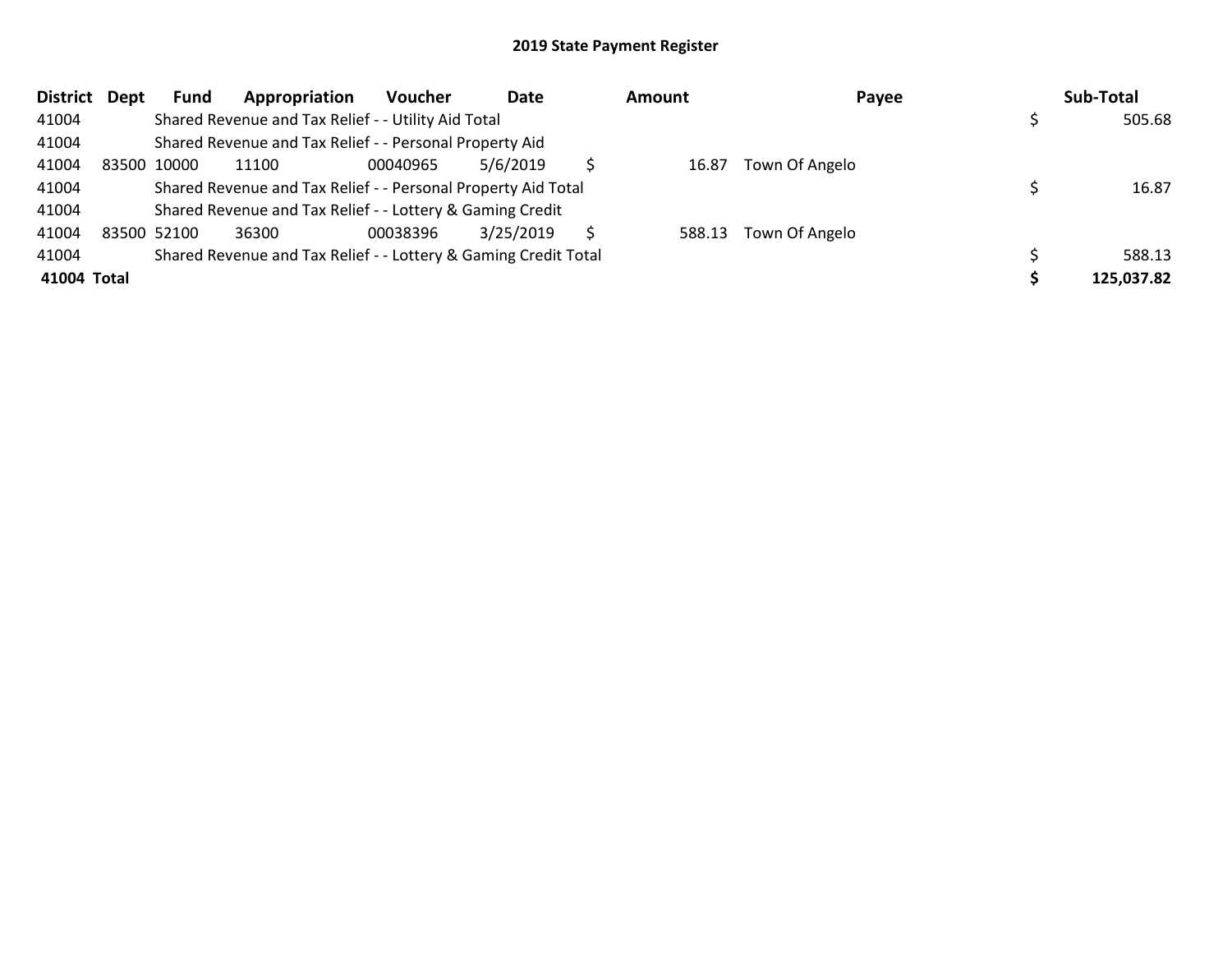| <b>District</b> | <b>Dept</b> | <b>Fund</b> | Appropriation                                                      | Voucher  | <b>Date</b> |     | <b>Amount</b> |                         | Payee | Sub-Total  |
|-----------------|-------------|-------------|--------------------------------------------------------------------|----------|-------------|-----|---------------|-------------------------|-------|------------|
| 41006           |             |             | Dept of Safety & Prof Services - - Fire Dues Distribution          |          |             |     |               |                         |       |            |
| 41006           |             | 16500 10000 | 22500                                                              | 00030515 | 7/16/2019   | \$  |               | 5,050.98 Town Of Byron  |       |            |
| 41006           |             |             | Dept of Safety & Prof Services - - Fire Dues Distribution Total    |          |             |     |               |                         | \$    | 5,050.98   |
| 41006           |             |             | Dept of Natural Resources - - Resaids - Cnty Forst, CI & Mfl       |          |             |     |               |                         |       |            |
| 41006           |             | 37000 21200 | 57100                                                              | 00332892 | 6/21/2019   | \$  | 629.09        | Town Of Byron           |       |            |
| 41006           |             |             | Dept of Natural Resources - - Resaids - Cnty Forst, CI & Mfl Total |          |             |     |               |                         | \$    | 629.09     |
| 41006           |             |             | WI Dept of Transportation - - Trns Aids To Mnc.-Sf                 |          |             |     |               |                         |       |            |
| 41006           |             | 39500 21100 | 19100                                                              | 00336871 | 1/7/2019    | \$  | 27,718.37     | Town Of Byron           |       |            |
| 41006           |             | 39500 21100 | 19100                                                              | 00364185 | 4/1/2019    | \$  | 27,718.37     | Town Of Byron           |       |            |
| 41006           |             | 39500 21100 | 19100                                                              | 00402194 | 7/1/2019    | \$  | 27,718.37     | Town Of Byron           |       |            |
| 41006           |             | 39500 21100 | 19100                                                              | 00445012 | 10/7/2019   | \$  |               | 27,718.38 Town Of Byron |       |            |
| 41006           |             |             | WI Dept of Transportation - - Trns Aids To Mnc.-Sf Total           |          |             |     |               |                         | \$    | 110,873.49 |
| 41006           |             |             | Shared Revenue and Tax Relief - - County And Municipal Aid         |          |             |     |               |                         |       |            |
| 41006           |             | 83500 10000 | 10500                                                              | 00049303 | 7/22/2019   | \$  | 8,303.97      | Town Of Byron           |       |            |
| 41006           |             | 83500 10000 | 10500                                                              | 00053602 | 11/18/2019  | \$. |               | 47,055.84 Town Of Byron |       |            |
| 41006           |             |             | Shared Revenue and Tax Relief - - County And Municipal Aid Total   |          |             |     |               |                         | \$    | 55,359.81  |
| 41006           |             |             | Shared Revenue and Tax Relief - - Exempt Computer Aid              |          |             |     |               |                         |       |            |
| 41006           |             | 83500 10000 | 10900                                                              | 00046416 | 7/22/2019   | \$  | 348.15        | Town Of Byron           |       |            |
| 41006           |             |             | Shared Revenue and Tax Relief - - Exempt Computer Aid Total        |          |             |     |               |                         | \$    | 348.15     |
| 41006           |             |             | Shared Revenue and Tax Relief - - Utility Aid                      |          |             |     |               |                         |       |            |
| 41006           |             | 83500 10000 | 11000                                                              | 00049303 | 7/22/2019   | \$  | 390.53        | Town Of Byron           |       |            |
| 41006           |             | 83500 10000 | 11000                                                              | 00053602 | 11/18/2019  | \$  | 2,285.75      | Town Of Byron           |       |            |
| 41006           |             |             | Shared Revenue and Tax Relief - - Utility Aid Total                |          |             |     |               |                         | \$    | 2,676.28   |
| 41006           |             |             | Shared Revenue and Tax Relief - - Personal Property Aid            |          |             |     |               |                         |       |            |
| 41006           |             | 83500 10000 | 11100                                                              | 00040966 | 5/6/2019    | \$  | 1,313.97      | Town Of Byron           |       |            |
| 41006           |             |             | Shared Revenue and Tax Relief - - Personal Property Aid Total      |          |             |     |               |                         | \$    | 1,313.97   |
| 41006 Total     |             |             |                                                                    |          |             |     |               |                         | \$    | 176,251.77 |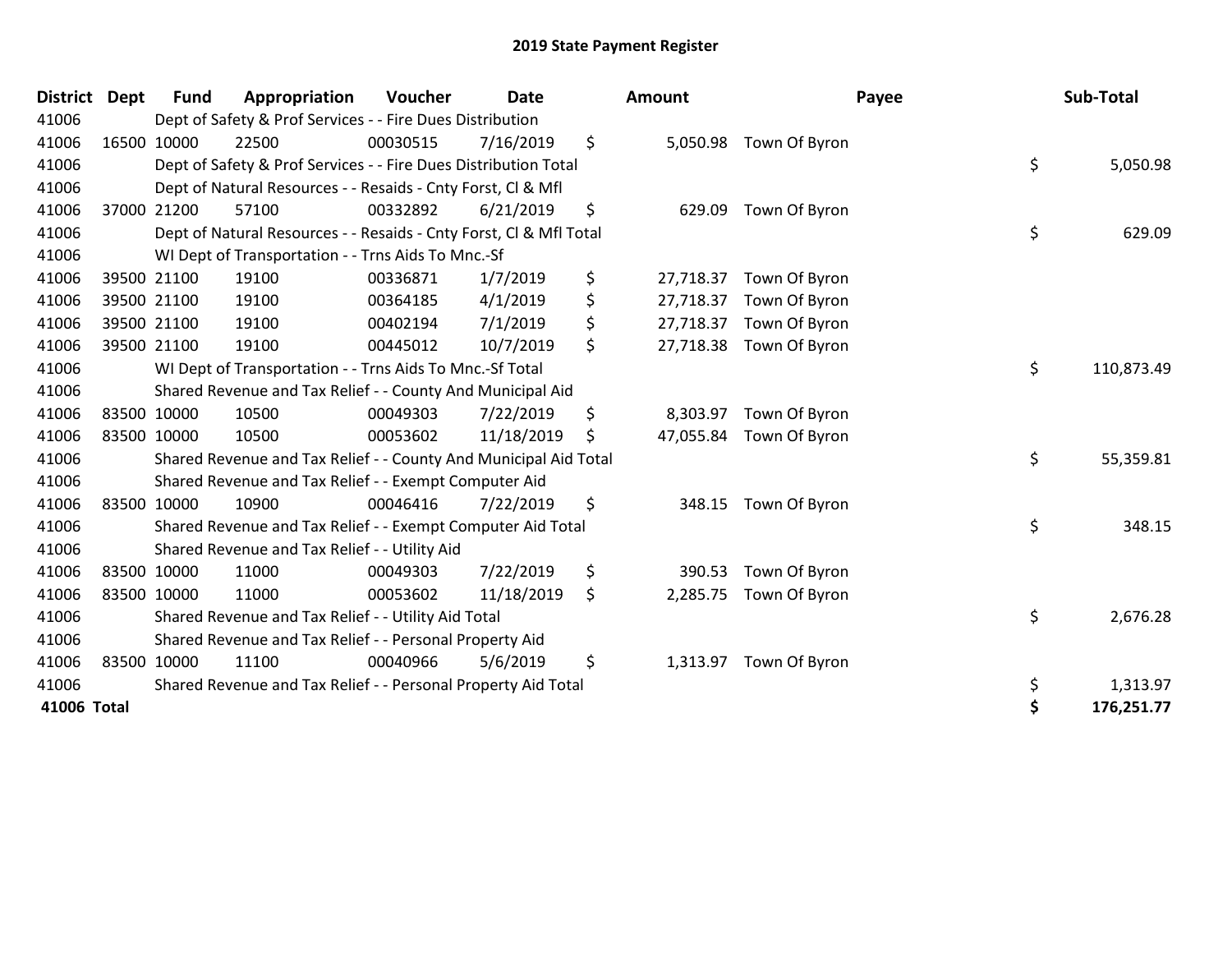| District Dept | <b>Fund</b> | Appropriation                                                          | Voucher  | <b>Date</b> | <b>Amount</b> |                           | Payee | Sub-Total |
|---------------|-------------|------------------------------------------------------------------------|----------|-------------|---------------|---------------------------|-------|-----------|
| 41008         |             | Dept of Safety & Prof Services - - Fire Dues Distribution              |          |             |               |                           |       |           |
| 41008         | 16500 10000 | 22500                                                                  | 00031299 | 7/18/2019   | \$            | 1,448.34 Town Of Clifton  |       |           |
| 41008         |             | Dept of Safety & Prof Services - - Fire Dues Distribution Total        |          |             |               |                           | \$    | 1,448.34  |
| 41008         |             | Dept of Natural Resources - - Aids In Lieu Of Taxes - Gener            |          |             |               |                           |       |           |
| 41008         | 37000 10000 | 50300                                                                  | 00314246 | 4/19/2019   | \$<br>0.98    | Town Of Clifton           |       |           |
| 41008         |             | Dept of Natural Resources - - Aids In Lieu Of Taxes - Gener Total      |          |             |               |                           | \$    | 0.98      |
| 41008         |             | Dept of Natural Resources - - Resaids - Cnty Forst, Cl & Mfl           |          |             |               |                           |       |           |
| 41008         | 37000 21200 | 57100                                                                  | 00332893 | 6/21/2019   | \$            | 407.91 Town Of Clifton    |       |           |
| 41008         |             | Dept of Natural Resources - - Resaids - Cnty Forst, CI & Mfl Total     |          |             |               |                           | \$    | 407.91    |
| 41008         |             | Dept of Natural Resources - - Aids In Lieu Of Taxes - Sum S            |          |             |               |                           |       |           |
| 41008         | 37000 21200 | 57900                                                                  | 00314245 | 4/19/2019   | \$            | 0.10 Town Of Clifton      |       |           |
| 41008         |             | Dept of Natural Resources - - Aids In Lieu Of Taxes - Sum S Total      |          |             |               |                           | \$    | 0.10      |
| 41008         |             | WI Dept of Transportation - - Trns Aids To Mnc.-Sf                     |          |             |               |                           |       |           |
| 41008         | 39500 21100 | 19100                                                                  | 00336872 | 1/7/2019    | \$            | 24,863.51 Town Of Clifton |       |           |
| 41008         | 39500 21100 | 19100                                                                  | 00364186 | 4/1/2019    | \$            | 24,863.51 Town Of Clifton |       |           |
| 41008         | 39500 21100 | 19100                                                                  | 00402195 | 7/1/2019    | \$            | 24,863.51 Town Of Clifton |       |           |
| 41008         | 39500 21100 | 19100                                                                  | 00445013 | 10/7/2019   | \$            | 24,863.54 Town Of Clifton |       |           |
| 41008         |             | WI Dept of Transportation - - Trns Aids To Mnc.-Sf Total               |          |             |               |                           | \$    | 99,454.07 |
| 41008         |             | Department of Military Affairs - - Disaster Recovery Aid               |          |             |               |                           |       |           |
| 41008         | 46500 10000 | 30500                                                                  | 00065815 | 8/26/2019   | \$            | 6,760.20 Town Of Clifton  |       |           |
| 41008         |             | Department of Military Affairs - - Disaster Recovery Aid Total         |          |             |               |                           | \$    | 6,760.20  |
| 41008         |             | Department of Military Affairs - - Federal Aid, Local Assistance       |          |             |               |                           |       |           |
| 41008         | 46500 10000 | 34200                                                                  | 00065815 | 8/26/2019   | \$            | 40,561.21 Town Of Clifton |       |           |
| 41008         | 46500 10000 | 34200                                                                  | 00067137 | 9/23/2019   | \$            | 34,887.29 Town Of Clifton |       |           |
| 41008         |             | Department of Military Affairs - - Federal Aid, Local Assistance Total |          |             |               |                           | \$    | 75,448.50 |
| 41008         |             | Elections Commission - - 2018 Hava Election Security                   |          |             |               |                           |       |           |
| 41008         | 51000 22000 | 18200                                                                  | 00002765 | 11/20/2019  | \$            | 1,200.00 Town Of Clifton  |       |           |
| 41008         |             | Elections Commission - - 2018 Hava Election Security Total             |          |             |               |                           | \$    | 1,200.00  |
| 41008         |             | Shared Revenue and Tax Relief - - County And Municipal Aid             |          |             |               |                           |       |           |
| 41008         | 83500 10000 | 10500                                                                  | 00049304 | 7/22/2019   | \$            | 8,802.29 Town Of Clifton  |       |           |
| 41008         | 83500 10000 | 10500                                                                  | 00053603 | 11/18/2019  | \$            | 49,879.63 Town Of Clifton |       |           |
| 41008         |             | Shared Revenue and Tax Relief - - County And Municipal Aid Total       |          |             |               |                           | \$    | 58,681.92 |
| 41008         |             | Shared Revenue and Tax Relief - - Exempt Computer Aid                  |          |             |               |                           |       |           |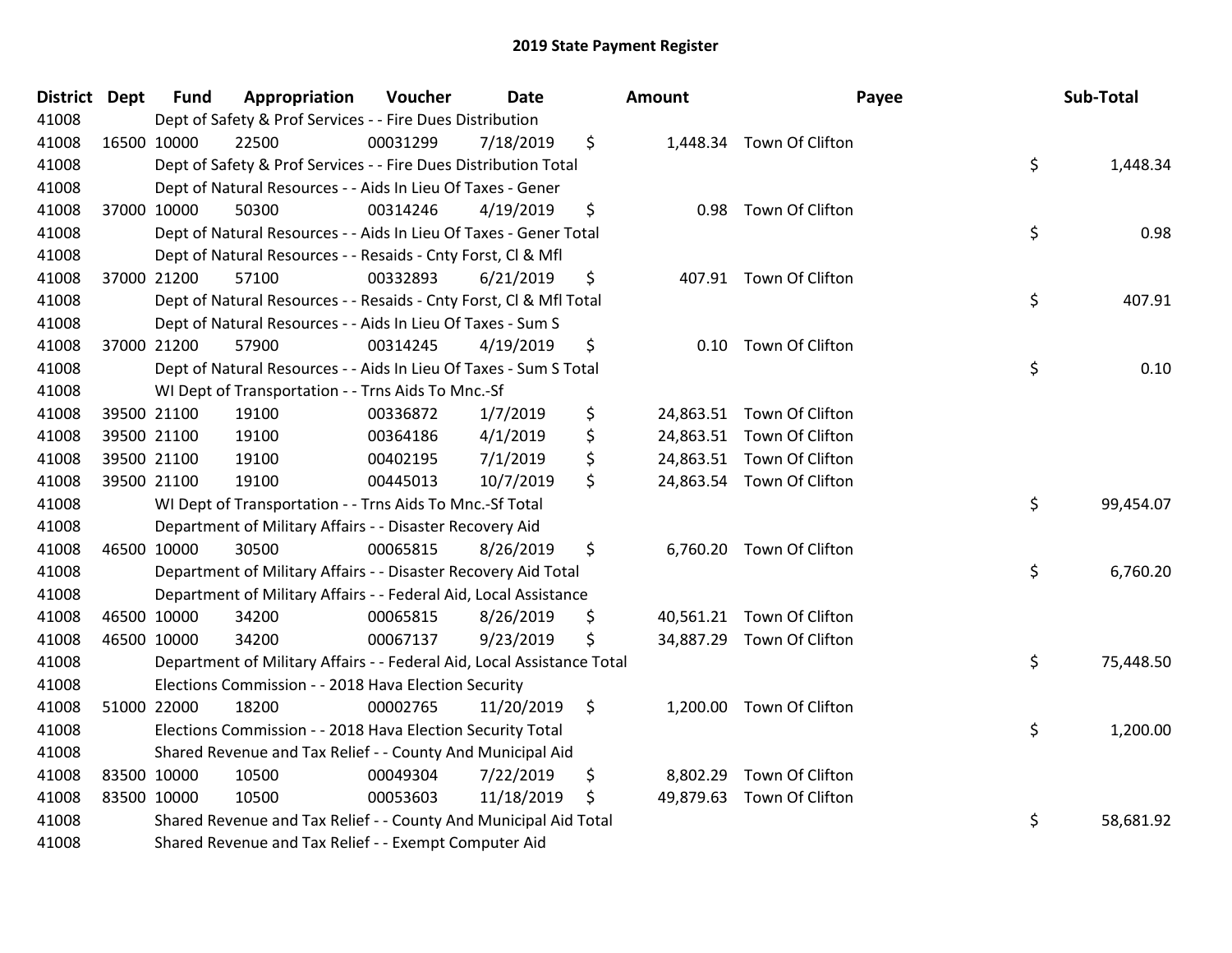| <b>District</b> | Dept        | Fund        | Appropriation                                                 | <b>Voucher</b> | Date       |    | <b>Amount</b> | Payee           | Sub-Total  |
|-----------------|-------------|-------------|---------------------------------------------------------------|----------------|------------|----|---------------|-----------------|------------|
| 41008           |             | 83500 10000 | 10900                                                         | 00046417       | 7/22/2019  | \$ | 2.08          | Town Of Clifton |            |
| 41008           |             |             | Shared Revenue and Tax Relief - - Exempt Computer Aid Total   |                |            |    |               |                 | 2.08       |
| 41008           |             |             | Shared Revenue and Tax Relief - - Utility Aid                 |                |            |    |               |                 |            |
| 41008           | 83500 10000 |             | 11000                                                         | 00049304       | 7/22/2019  | S  | 55.91         | Town Of Clifton |            |
| 41008           |             | 83500 10000 | 11000                                                         | 00053603       | 11/18/2019 | S  | 327.25        | Town Of Clifton |            |
| 41008           |             |             | Shared Revenue and Tax Relief - - Utility Aid Total           |                |            |    |               |                 | 383.16     |
| 41008           |             |             | Shared Revenue and Tax Relief - - Personal Property Aid       |                |            |    |               |                 |            |
| 41008           |             | 83500 10000 | 11100                                                         | 00040967       | 5/6/2019   | \$ | 54.75         | Town Of Clifton |            |
| 41008           |             |             | Shared Revenue and Tax Relief - - Personal Property Aid Total |                |            |    |               |                 | 54.75      |
| 41008 Total     |             |             |                                                               |                |            |    |               |                 | 243,842.01 |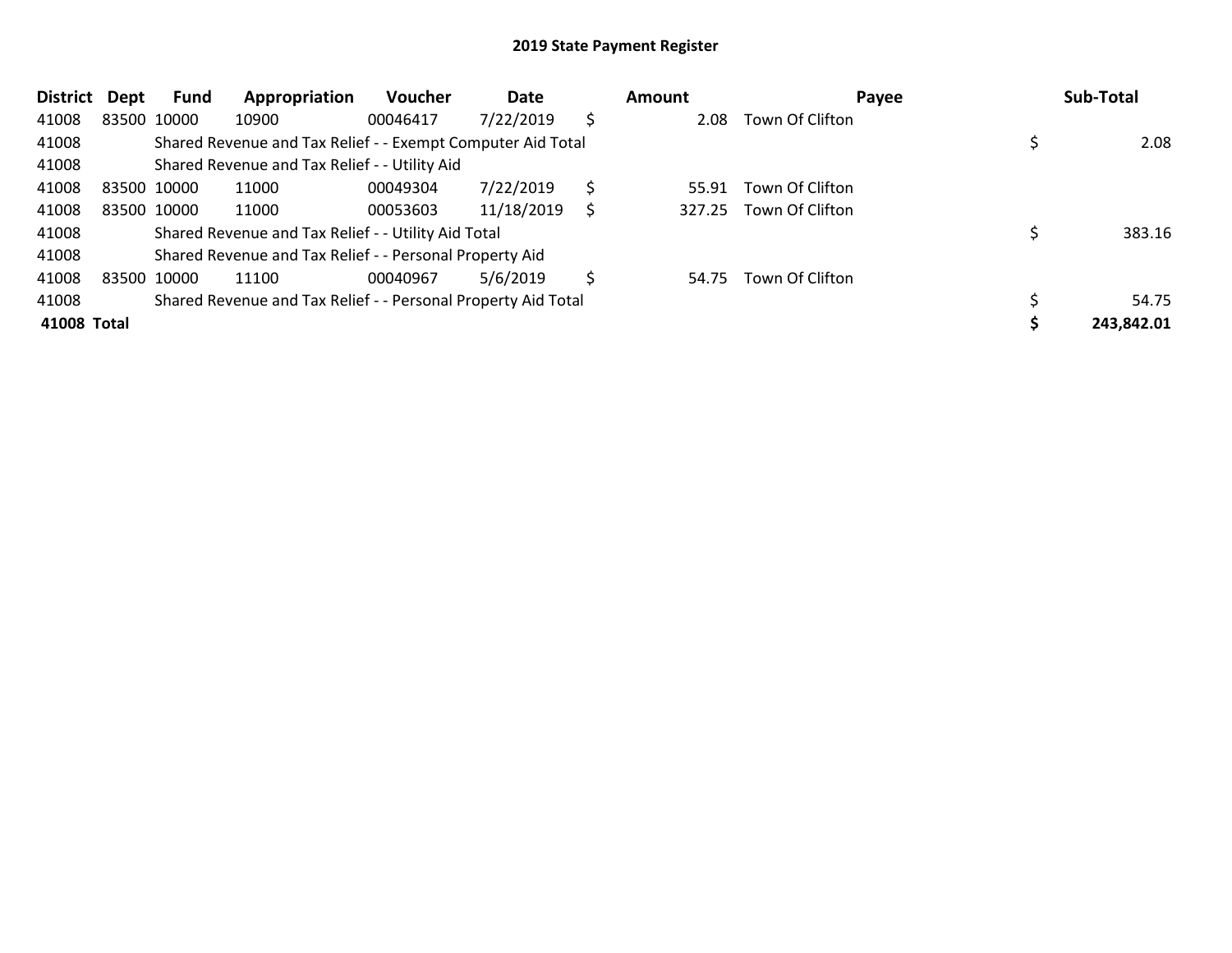| <b>District Dept</b> |             | <b>Fund</b> | Appropriation                                                          | Voucher  | <b>Date</b> | Amount | Payee                       | Sub-Total        |
|----------------------|-------------|-------------|------------------------------------------------------------------------|----------|-------------|--------|-----------------------------|------------------|
| 41010                |             |             | Dept of Safety & Prof Services - - Fire Dues Distribution              |          |             |        |                             |                  |
| 41010                | 16500 10000 |             | 22500                                                                  | 00031225 | 7/18/2019   | \$     | 1,653.70 Town Of Glendale   |                  |
| 41010                |             |             | Dept of Safety & Prof Services - - Fire Dues Distribution Total        |          |             |        |                             | \$<br>1,653.70   |
| 41010                |             |             | Dept of Natural Resources - - Aids In Lieu Of Taxes - Gener            |          |             |        |                             |                  |
| 41010                |             | 37000 10000 | 50300                                                                  | 00314339 | 4/19/2019   | \$     | 79.32 Town Of Glendale      |                  |
| 41010                |             |             | Dept of Natural Resources - - Aids In Lieu Of Taxes - Gener Total      |          |             |        |                             | \$<br>79.32      |
| 41010                |             |             | Dept of Natural Resources - - Resaids - Cnty Forst, Cl & Mfl           |          |             |        |                             |                  |
| 41010                |             | 37000 21200 | 57100                                                                  | 00332894 | 6/21/2019   | \$     | 266.73 Town Of Glendale     |                  |
| 41010                |             |             | Dept of Natural Resources - - Resaids - Cnty Forst, CI & Mfl Total     |          |             |        |                             | \$<br>266.73     |
| 41010                |             |             | Dept of Natural Resources - - Aids In Lieu Of Taxes - Sum S            |          |             |        |                             |                  |
| 41010                |             | 37000 21200 | 57900                                                                  | 00314340 | 4/19/2019   | \$     | 7.18 Town Of Glendale       |                  |
| 41010                |             |             | Dept of Natural Resources - - Aids In Lieu Of Taxes - Sum S Total      |          |             |        |                             | \$<br>7.18       |
| 41010                |             |             | Dept of Natural Resources - - Fin Asst For Responsible Units           |          |             |        |                             |                  |
| 41010                |             | 37000 27400 | 67000                                                                  | 00322851 | 5/22/2019   | \$     | 1,128.48 Town Of Glendale   |                  |
| 41010                |             |             | Dept of Natural Resources - - Fin Asst For Responsible Units Total     |          |             |        |                             | \$<br>1,128.48   |
| 41010                |             |             | WI Dept of Transportation - - Trns Aids To Mnc.-Sf                     |          |             |        |                             |                  |
| 41010                |             | 39500 21100 | 19100                                                                  | 00336873 | 1/7/2019    | \$     | 30,973.38 Town Of Glendale  |                  |
| 41010                |             | 39500 21100 | 19100                                                                  | 00364187 | 4/1/2019    | \$     | 30,973.38 Town Of Glendale  |                  |
| 41010                |             | 39500 21100 | 19100                                                                  | 00402196 | 7/1/2019    | \$     | 30,973.38 Town Of Glendale  |                  |
| 41010                |             | 39500 21100 | 19100                                                                  | 00445014 | 10/7/2019   | \$     | 30,973.40 Town Of Glendale  |                  |
| 41010                |             |             | WI Dept of Transportation - - Trns Aids To Mnc.-Sf Total               |          |             |        |                             | \$<br>123,893.54 |
| 41010                |             |             | Department of Military Affairs - - Disaster Recovery Aid               |          |             |        |                             |                  |
| 41010                |             | 46500 10000 | 30500                                                                  | 00058895 | 4/8/2019    | \$     | 24,803.98 Town Of Glendale  |                  |
| 41010                |             | 46500 10000 | 30500                                                                  | 00069711 | 11/20/2019  | \$     | 3,932.18 Town Of Glendale   |                  |
| 41010                |             |             | Department of Military Affairs - - Disaster Recovery Aid Total         |          |             |        |                             | \$<br>28,736.16  |
| 41010                |             |             | Department of Military Affairs - - Federal Aid, Local Assistance       |          |             |        |                             |                  |
| 41010                |             | 46500 10000 | 34200                                                                  | 00058895 | 4/8/2019    | \$     | 148,823.86 Town Of Glendale |                  |
| 41010                | 46500 10000 |             | 34200                                                                  | 00061821 | 6/6/2019    | \$     | 23,593.05 Town Of Glendale  |                  |
| 41010                |             |             | Department of Military Affairs - - Federal Aid, Local Assistance Total |          |             |        |                             | \$<br>172,416.91 |
| 41010                |             |             | Shared Revenue and Tax Relief - - County And Municipal Aid             |          |             |        |                             |                  |
| 41010                |             | 83500 10000 | 10500                                                                  | 00049305 | 7/22/2019   | \$     | 6,760.85 Town Of Glendale   |                  |
| 41010                | 83500 10000 |             | 10500                                                                  | 00053604 | 11/18/2019  | \$     | 38,311.51 Town Of Glendale  |                  |
| 41010                |             |             | Shared Revenue and Tax Relief - - County And Municipal Aid Total       |          |             |        |                             | \$<br>45,072.36  |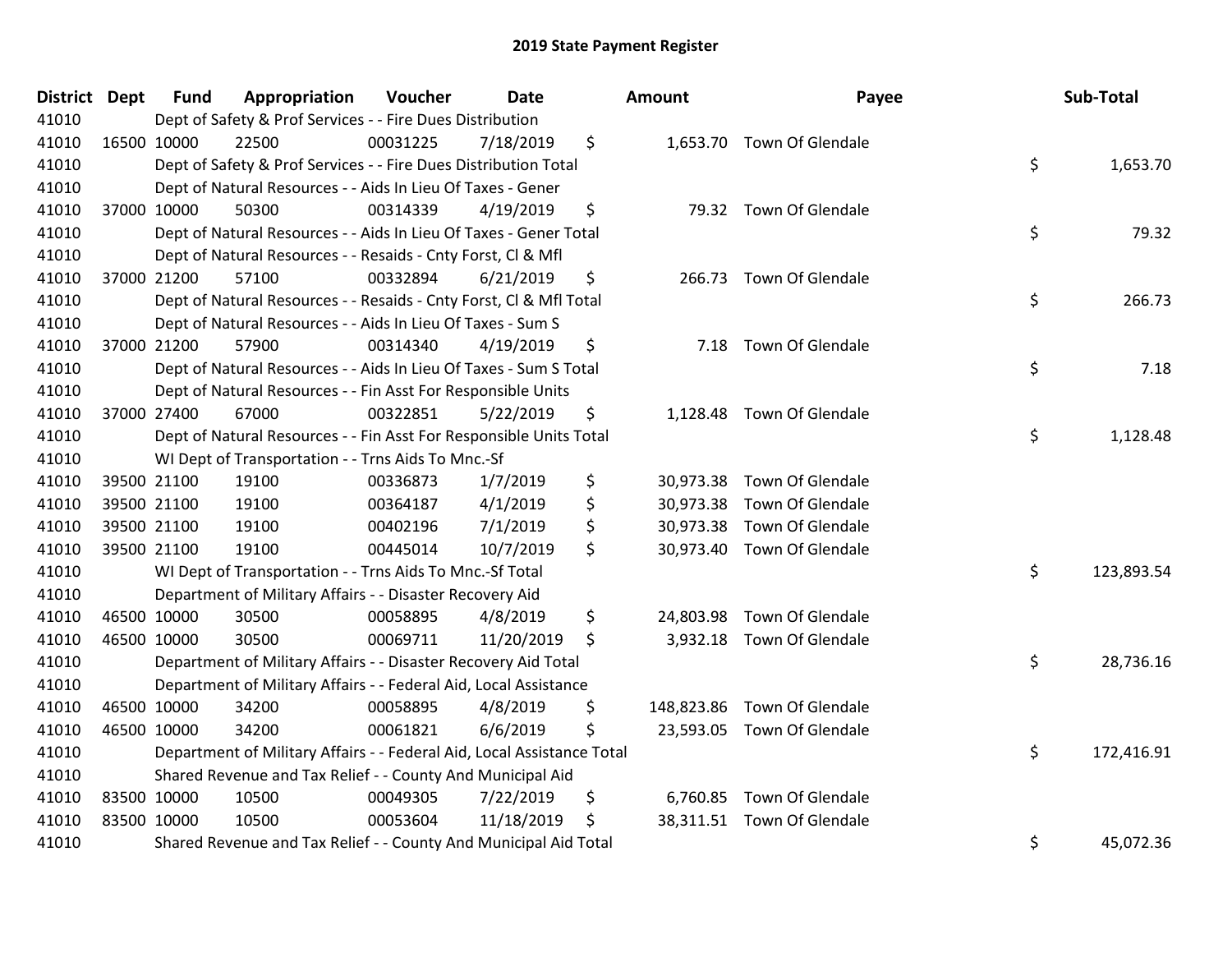| District    | Dept        | Fund        | Appropriation                                                 | <b>Voucher</b> | Date       |    | Amount | Payee                   | Sub-Total  |
|-------------|-------------|-------------|---------------------------------------------------------------|----------------|------------|----|--------|-------------------------|------------|
| 41010       |             |             | Shared Revenue and Tax Relief - - Exempt Computer Aid         |                |            |    |        |                         |            |
| 41010       | 83500 10000 |             | 10900                                                         | 00046418       | 7/22/2019  | S  | 20.78  | Town Of Glendale        |            |
| 41010       |             |             | Shared Revenue and Tax Relief - - Exempt Computer Aid Total   |                |            |    |        |                         | 20.78      |
| 41010       |             |             | Shared Revenue and Tax Relief - - Utility Aid                 |                |            |    |        |                         |            |
| 41010       | 83500 10000 |             | 11000                                                         | 00049305       | 7/22/2019  | \$ | 79.91  | Town Of Glendale        |            |
| 41010       |             | 83500 10000 | 11000                                                         | 00053604       | 11/18/2019 | S  | 463.18 | Town Of Glendale        |            |
| 41010       |             |             | Shared Revenue and Tax Relief - - Utility Aid Total           |                |            |    |        |                         | 543.09     |
| 41010       |             |             | Shared Revenue and Tax Relief - - Personal Property Aid       |                |            |    |        |                         |            |
| 41010       |             | 83500 10000 | 11100                                                         | 00040968       | 5/6/2019   | Ś  | 151.65 | <b>Town Of Glendale</b> |            |
| 41010       |             |             | Shared Revenue and Tax Relief - - Personal Property Aid Total |                |            |    |        |                         | 151.65     |
| 41010 Total |             |             |                                                               |                |            |    |        |                         | 373,969.90 |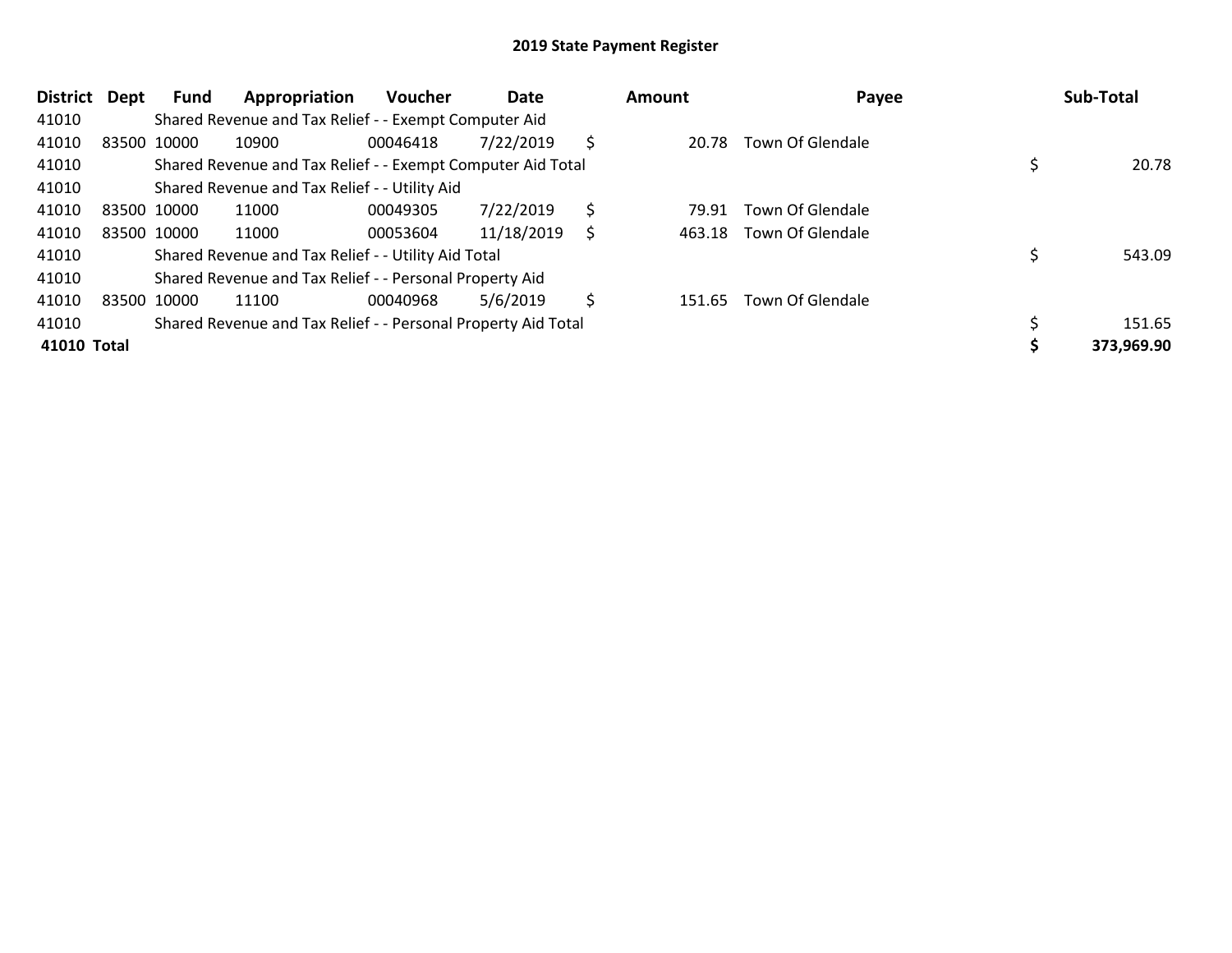| District Dept | <b>Fund</b> | Appropriation                                                        | Voucher  | <b>Date</b> | <b>Amount</b> |                         | Payee | Sub-Total |
|---------------|-------------|----------------------------------------------------------------------|----------|-------------|---------------|-------------------------|-------|-----------|
| 41012         |             | Dept of Safety & Prof Services - - Fire Dues Distribution            |          |             |               |                         |       |           |
| 41012         | 16500 10000 | 22500                                                                | 00031264 | 7/18/2019   | \$            | 1,541.63 Town Of Grant  |       |           |
| 41012         |             | Dept of Safety & Prof Services - - Fire Dues Distribution Total      |          |             |               |                         | \$    | 1,541.63  |
| 41012         |             | Dept of Natural Resources - - Resaids - Cnty Forst, Cl & Mfl         |          |             |               |                         |       |           |
| 41012         | 37000 21200 | 57100                                                                | 00332895 | 6/21/2019   | \$            | 520.12 Town Of Grant    |       |           |
| 41012         |             | Dept of Natural Resources - - Resaids - Cnty Forst, Cl & Mfl Total   |          |             |               |                         | \$    | 520.12    |
| 41012         |             | Dept of Natural Resources - - Aids In Lieu Of Taxes - Sum S          |          |             |               |                         |       |           |
| 41012         | 37000 21200 | 57900                                                                | 00313291 | 4/19/2019   | \$            | 93.49 Town Of Grant     |       |           |
| 41012         |             | Dept of Natural Resources - - Aids In Lieu Of Taxes - Sum S Total    |          |             |               |                         | \$    | 93.49     |
| 41012         |             | Dept of Natural Resources - - Fin Asst For Responsible Units         |          |             |               |                         |       |           |
| 41012         | 37000 27400 | 67000                                                                | 00323088 | 5/22/2019   | \$            | 764.74 Town Of Grant    |       |           |
| 41012         |             | Dept of Natural Resources - - Fin Asst For Responsible Units Total   |          |             |               |                         | \$    | 764.74    |
| 41012         |             | WI Dept of Transportation - - Trns Aids To Mnc.-Sf                   |          |             |               |                         |       |           |
| 41012         | 39500 21100 | 19100                                                                | 00336874 | 1/7/2019    | \$            | 13,031.99 Town Of Grant |       |           |
| 41012         | 39500 21100 | 19100                                                                | 00364188 | 4/1/2019    | \$            | 13,031.99 Town Of Grant |       |           |
| 41012         | 39500 21100 | 19100                                                                | 00402197 | 7/1/2019    | \$            | 13,031.99 Town Of Grant |       |           |
| 41012         | 39500 21100 | 19100                                                                | 00445015 | 10/7/2019   | \$            | 13,032.01 Town Of Grant |       |           |
| 41012         |             | WI Dept of Transportation - - Trns Aids To Mnc.-Sf Total             |          |             |               |                         | \$    | 52,127.98 |
| 41012         |             | WI Dept of Transportation - - Loc Rd Imp Prg St Fd                   |          |             |               |                         |       |           |
| 41012         | 39500 21100 | 27800                                                                | 00470978 | 12/13/2019  | \$            | 25,000.00 Town Of Grant |       |           |
| 41012         |             | WI Dept of Transportation - - Loc Rd Imp Prg St Fd Total             |          |             |               |                         | \$    | 25,000.00 |
| 41012         |             | Department of Administration - - Hv Trans Ln Annual Impact Fee       |          |             |               |                         |       |           |
| 41012         | 50500 10000 | 17400                                                                | 00101072 | 5/1/2019    | \$            | 6,912.00 Town Of Grant  |       |           |
| 41012         |             | Department of Administration - - Hv Trans Ln Annual Impact Fee Total |          |             |               |                         | \$    | 6,912.00  |
| 41012         |             | Elections Commission - - 2018 Hava Election Security                 |          |             |               |                         |       |           |
| 41012         | 51000 22000 | 18200                                                                | 00002761 | 11/21/2019  | \$            | 1,200.00 Town Of Grant  |       |           |
| 41012         |             | Elections Commission - - 2018 Hava Election Security Total           |          |             |               |                         | \$    | 1,200.00  |
| 41012         |             | Shared Revenue and Tax Relief - - County And Municipal Aid           |          |             |               |                         |       |           |
| 41012         | 83500 10000 | 10500                                                                | 00049306 | 7/22/2019   | \$            | 3,619.22 Town Of Grant  |       |           |
| 41012         | 83500 10000 | 10500                                                                | 00053605 | 11/18/2019  | \$            | 20,508.94 Town Of Grant |       |           |
| 41012         |             | Shared Revenue and Tax Relief - - County And Municipal Aid Total     |          |             |               |                         | \$    | 24,128.16 |
| 41012         |             | Shared Revenue and Tax Relief - - Exempt Computer Aid                |          |             |               |                         |       |           |
| 41012         | 83500 10000 | 10900                                                                | 00046419 | 7/22/2019   | \$            | 1.03 Town Of Grant      |       |           |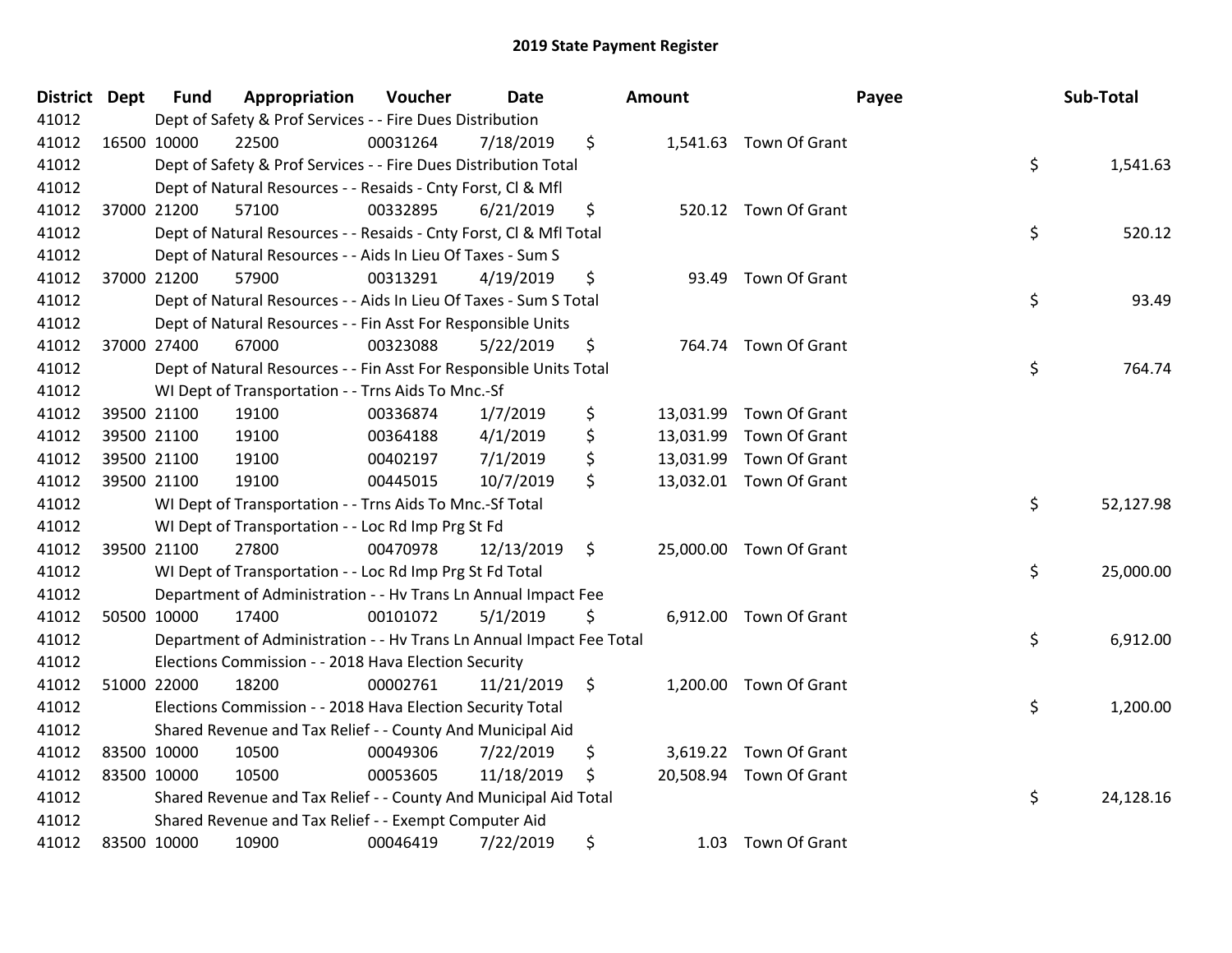| <b>District</b> | Dept | Fund        | Appropriation                                                 | <b>Voucher</b> | Date       |   | Amount |                      | Payee | Sub-Total  |  |
|-----------------|------|-------------|---------------------------------------------------------------|----------------|------------|---|--------|----------------------|-------|------------|--|
| 41012           |      |             | Shared Revenue and Tax Relief - - Exempt Computer Aid Total   |                |            |   |        |                      |       | 1.03       |  |
| 41012           |      |             | Shared Revenue and Tax Relief - - Utility Aid                 |                |            |   |        |                      |       |            |  |
| 41012           |      | 83500 10000 | 11000                                                         | 00049306       | 7/22/2019  |   | 7.29   | Town Of Grant        |       |            |  |
| 41012           |      | 83500 10000 | 11000                                                         | 00053605       | 11/18/2019 | S |        | 115.71 Town Of Grant |       |            |  |
| 41012           |      |             | Shared Revenue and Tax Relief - - Utility Aid Total           |                |            |   |        |                      |       | 123.00     |  |
| 41012           |      |             | Shared Revenue and Tax Relief - - Personal Property Aid       |                |            |   |        |                      |       |            |  |
| 41012           |      | 83500 10000 | 11100                                                         | 00040969       | 5/6/2019   |   | 68.91  | Town Of Grant        |       |            |  |
| 41012           |      |             | Shared Revenue and Tax Relief - - Personal Property Aid Total |                |            |   |        |                      |       | 68.91      |  |
| 41012 Total     |      |             |                                                               |                |            |   |        |                      |       | 112,481.06 |  |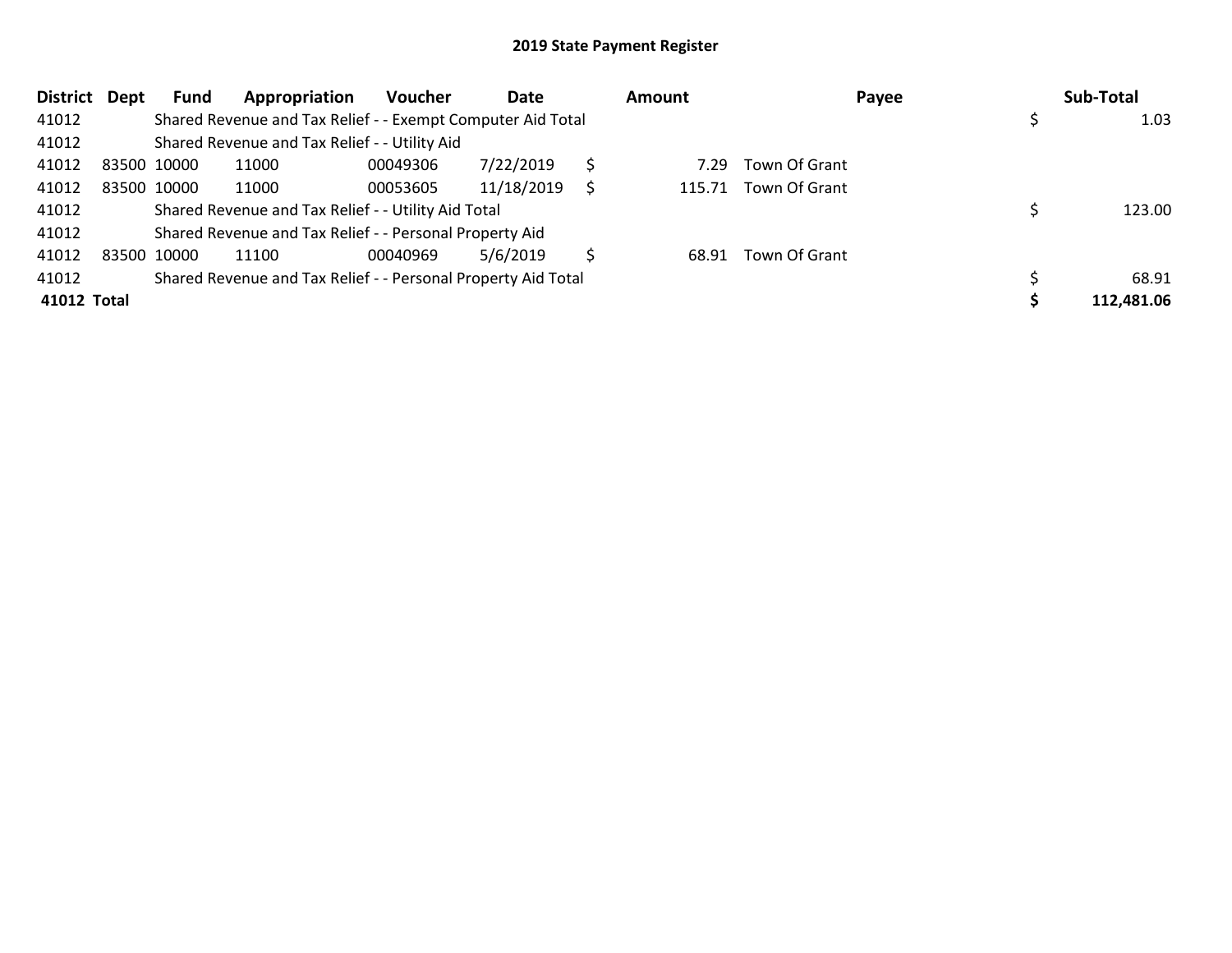| <b>District Dept</b> | <b>Fund</b> | Appropriation                                                      | Voucher  | <b>Date</b> | <b>Amount</b> | Payee                        | Sub-Total        |
|----------------------|-------------|--------------------------------------------------------------------|----------|-------------|---------------|------------------------------|------------------|
| 41014                |             | Dept of Safety & Prof Services - - Fire Dues Distribution          |          |             |               |                              |                  |
| 41014                | 16500 10000 | 22500                                                              | 00030512 | 7/16/2019   | \$            | 5,071.58 Town of Greenfield  |                  |
| 41014                |             | Dept of Safety & Prof Services - - Fire Dues Distribution Total    |          |             |               |                              | \$<br>5,071.58   |
| 41014                |             | Dept of Natural Resources - - Resaids - Cnty Forst, CI & Mfl       |          |             |               |                              |                  |
| 41014                | 37000 21200 | 57100                                                              | 00332896 | 6/21/2019   | \$<br>344.64  | Town of Greenfield           |                  |
| 41014                |             | Dept of Natural Resources - - Resaids - Cnty Forst, CI & Mfl Total |          |             |               |                              | \$<br>344.64     |
| 41014                |             | Dept of Natural Resources - - Aids In Lieu Of Taxes - Sum S        |          |             |               |                              |                  |
| 41014                | 37000 21200 | 57900                                                              | 00315008 | 4/19/2019   | \$            | 47.84 Town of Greenfield     |                  |
| 41014                |             | Dept of Natural Resources - - Aids In Lieu Of Taxes - Sum S Total  |          |             |               |                              | \$<br>47.84      |
| 41014                |             | WI Dept of Transportation - - Trns Aids To Mnc.-Sf                 |          |             |               |                              |                  |
| 41014                | 39500 21100 | 19100                                                              | 00336875 | 1/7/2019    | \$            | 15,014.86 Town of Greenfield |                  |
| 41014                | 39500 21100 | 19100                                                              | 00364189 | 4/1/2019    | \$            | 15,014.86 Town of Greenfield |                  |
| 41014                | 39500 21100 | 19100                                                              | 00402198 | 7/1/2019    | \$            | 15,014.86 Town of Greenfield |                  |
| 41014                | 39500 21100 | 19100                                                              | 00445016 | 10/7/2019   | \$            | 15,014.88 Town of Greenfield |                  |
| 41014                |             | WI Dept of Transportation - - Trns Aids To Mnc.-Sf Total           |          |             |               |                              | \$<br>60,059.46  |
| 41014                |             | Elections Commission - - General Program Ops, GPR                  |          |             |               |                              |                  |
| 41014                | 51000 10000 | 10100                                                              | 00001657 | 2/13/2019   | \$<br>167.25  | Town of Greenfield           |                  |
| 41014                |             | Elections Commission - - General Program Ops, GPR Total            |          |             |               |                              | \$<br>167.25     |
| 41014                |             | Shared Revenue and Tax Relief - - County And Municipal Aid         |          |             |               |                              |                  |
| 41014                | 83500 10000 | 10500                                                              | 00049307 | 7/22/2019   | \$            | 6,101.81 Town of Greenfield  |                  |
| 41014                | 83500 10000 | 10500                                                              | 00053606 | 11/18/2019  | \$            | 34,576.91 Town of Greenfield |                  |
| 41014                |             | Shared Revenue and Tax Relief - - County And Municipal Aid Total   |          |             |               |                              | \$<br>40,678.72  |
| 41014                |             | Shared Revenue and Tax Relief - - Exempt Computer Aid              |          |             |               |                              |                  |
| 41014                | 83500 10000 | 10900                                                              | 00046420 | 7/22/2019   | \$            | 57.16 Town of Greenfield     |                  |
| 41014                |             | Shared Revenue and Tax Relief - - Exempt Computer Aid Total        |          |             |               |                              | \$<br>57.16      |
| 41014                |             | Shared Revenue and Tax Relief - - Utility Aid                      |          |             |               |                              |                  |
| 41014                | 83500 10000 | 11000                                                              | 00049307 | 7/22/2019   | \$<br>23.84   | Town of Greenfield           |                  |
| 41014                | 83500 10000 | 11000                                                              | 00053606 | 11/18/2019  | \$            | 115.03 Town of Greenfield    |                  |
| 41014                |             | Shared Revenue and Tax Relief - - Utility Aid Total                |          |             |               |                              | \$<br>138.87     |
| 41014                |             | Shared Revenue and Tax Relief - - Personal Property Aid            |          |             |               |                              |                  |
| 41014                | 83500 10000 | 11100                                                              | 00040970 | 5/6/2019    | \$            | 108.52 Town of Greenfield    |                  |
| 41014                |             | Shared Revenue and Tax Relief - - Personal Property Aid Total      |          |             |               |                              | \$<br>108.52     |
| 41014 Total          |             |                                                                    |          |             |               |                              | \$<br>106,674.04 |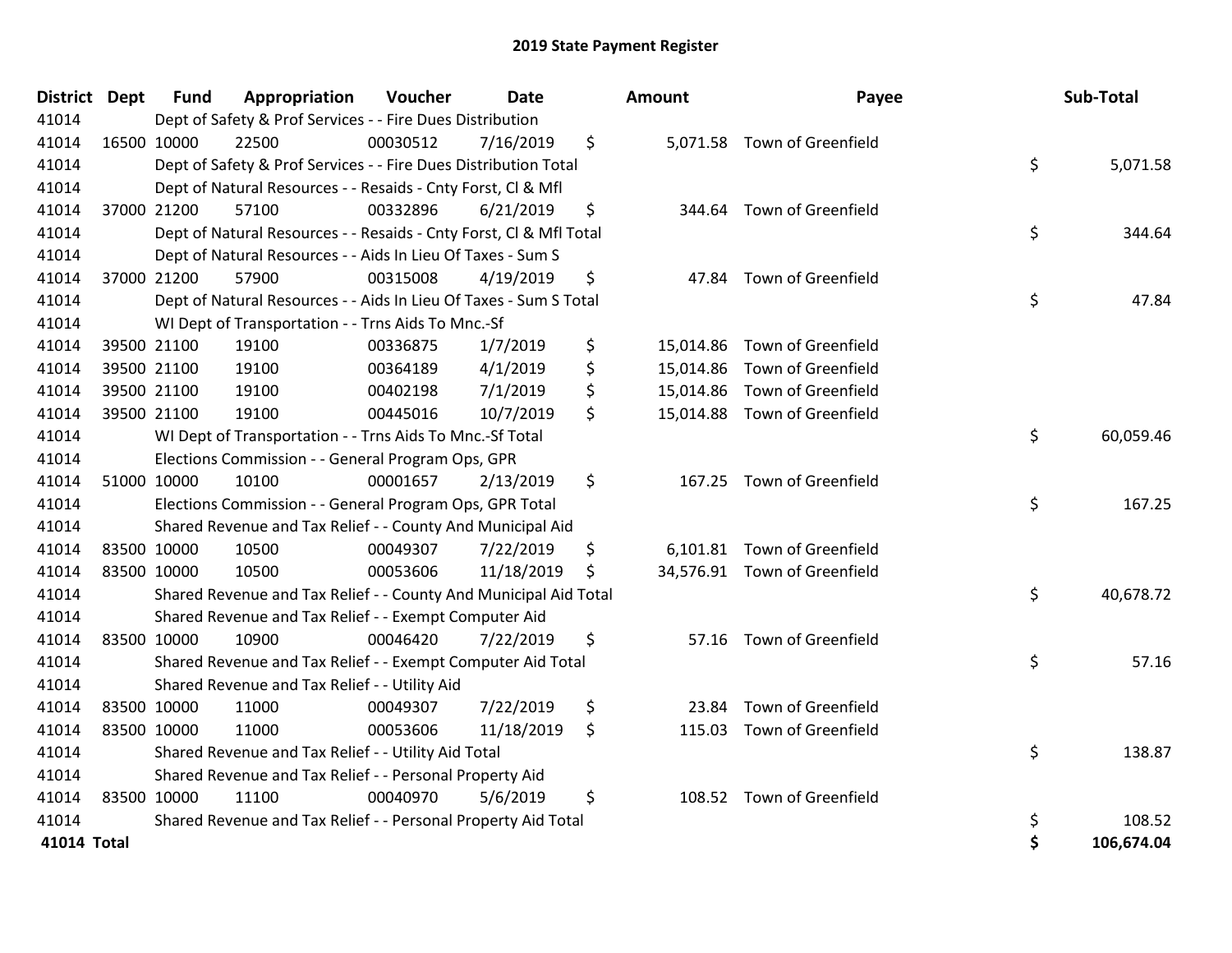| District Dept | <b>Fund</b> | Appropriation                                                          | Voucher  | <b>Date</b> | Amount          | Payee                       | Sub-Total        |
|---------------|-------------|------------------------------------------------------------------------|----------|-------------|-----------------|-----------------------------|------------------|
| 41016         |             | Dept of Safety & Prof Services - - Fire Dues Distribution              |          |             |                 |                             |                  |
| 41016         | 16500 10000 | 22500                                                                  | 00031051 | 7/17/2019   | \$              | 2,222.28 Town Of Jefferson  |                  |
| 41016         |             | Dept of Safety & Prof Services - - Fire Dues Distribution Total        |          |             |                 |                             | \$<br>2,222.28   |
| 41016         |             | Dept of Natural Resources - - Aids In Lieu Of Taxes - Gener            |          |             |                 |                             |                  |
| 41016         | 37000 10000 | 50300                                                                  | 00314372 | 4/19/2019   | \$              | 14.34 Town Of Jefferson     |                  |
| 41016         |             | Dept of Natural Resources - - Aids In Lieu Of Taxes - Gener Total      |          |             |                 |                             | \$<br>14.34      |
| 41016         |             | Dept of Natural Resources - - Resaids - Cnty Forst, Cl & Mfl           |          |             |                 |                             |                  |
| 41016         | 37000 21200 | 57100                                                                  | 00332897 | 6/21/2019   | \$              | 168.98 Town Of Jefferson    |                  |
| 41016         |             | Dept of Natural Resources - - Resaids - Cnty Forst, CI & Mfl Total     |          |             |                 |                             | \$<br>168.98     |
| 41016         |             | Dept of Natural Resources - - Aids In Lieu Of Taxes - Sum S            |          |             |                 |                             |                  |
| 41016         | 37000 21200 | 57900                                                                  | 00314371 | 4/19/2019   | \$              | 24.05 Town Of Jefferson     |                  |
| 41016         |             | Dept of Natural Resources - - Aids In Lieu Of Taxes - Sum S Total      |          |             |                 |                             | \$<br>24.05      |
| 41016         |             | WI Dept of Transportation - - Trns Aids To Mnc.-Sf                     |          |             |                 |                             |                  |
| 41016         | 39500 21100 | 19100                                                                  | 00336876 | 1/7/2019    | \$<br>24,087.09 | Town Of Jefferson           |                  |
| 41016         | 39500 21100 | 19100                                                                  | 00364190 | 4/1/2019    | \$<br>24,087.09 | Town Of Jefferson           |                  |
| 41016         | 39500 21100 | 19100                                                                  | 00402199 | 7/1/2019    | \$<br>24,087.09 | Town Of Jefferson           |                  |
| 41016         | 39500 21100 | 19100                                                                  | 00445017 | 10/7/2019   | \$<br>24,087.10 | Town Of Jefferson           |                  |
| 41016         |             | WI Dept of Transportation - - Trns Aids To Mnc.-Sf Total               |          |             |                 |                             | \$<br>96,348.37  |
| 41016         |             | Department of Military Affairs - - Disaster Recovery Aid               |          |             |                 |                             |                  |
| 41016         | 46500 10000 | 30500                                                                  | 00056007 | 2/5/2019    | \$<br>11,355.44 | Town Of Jefferson           |                  |
| 41016         | 46500 10000 | 30500                                                                  | 00060989 | 5/23/2019   | \$<br>7,564.85  | Town Of Jefferson           |                  |
| 41016         | 46500 10000 | 30500                                                                  | 00064616 | 7/30/2019   | \$              | 9,605.72 Town Of Jefferson  |                  |
| 41016         | 46500 10000 | 30500                                                                  | 00065967 | 8/29/2019   | \$<br>8,039.28  | Town Of Jefferson           |                  |
| 41016         | 46500 10000 | 30500                                                                  | 00065997 | 8/29/2019   | \$<br>11,332.41 | Town Of Jefferson           |                  |
| 41016         | 46500 10000 | 30500                                                                  | 00067335 | 9/27/2019   | \$<br>5,742.63  | Town Of Jefferson           |                  |
| 41016         |             | Department of Military Affairs - - Disaster Recovery Aid Total         |          |             |                 |                             | \$<br>53,640.33  |
| 41016         |             | Department of Military Affairs - - Federal Aid, Local Assistance       |          |             |                 |                             |                  |
| 41016         | 46500 10000 | 34200                                                                  | 00060989 | 5/23/2019   | \$<br>45,389.13 | Town Of Jefferson           |                  |
| 41016         | 46500 10000 | 34200                                                                  | 00061826 | 6/6/2019    | \$<br>29,274.56 | Town Of Jefferson           |                  |
| 41016         | 46500 10000 | 34200                                                                  | 00064616 | 7/30/2019   | \$              | 57,634.31 Town Of Jefferson |                  |
| 41016         | 46500 10000 | 34200                                                                  | 00065997 | 8/29/2019   | \$<br>67,994.48 | Town Of Jefferson           |                  |
| 41016         | 46500 10000 | 34200                                                                  | 00067335 | 9/27/2019   | \$<br>39,590.25 | Town Of Jefferson           |                  |
| 41016         |             | Department of Military Affairs - - Federal Aid, Local Assistance Total |          |             |                 |                             | \$<br>239,882.73 |

|                                                    | Payee                                                                                                                      | Sub-Total        |
|----------------------------------------------------|----------------------------------------------------------------------------------------------------------------------------|------------------|
| 22.28                                              | Town Of Jefferson                                                                                                          | \$<br>2,222.28   |
| 14.34                                              | Town Of Jefferson                                                                                                          | \$<br>14.34      |
| 68.98                                              | Town Of Jefferson                                                                                                          | \$<br>168.98     |
| 24.05                                              | Town Of Jefferson                                                                                                          | \$<br>24.05      |
| 87.09<br>87.09<br>87.09<br>87.10                   | Town Of Jefferson<br>Town Of Jefferson<br>Town Of Jefferson<br>Town Of Jefferson                                           | \$<br>96,348.37  |
| 55.44<br>64.85<br>05.72<br>39.28<br>32.41<br>42.63 | Town Of Jefferson<br>Town Of Jefferson<br>Town Of Jefferson<br>Town Of Jefferson<br>Town Of Jefferson<br>Town Of Jefferson | \$               |
| 89.13<br>74.56<br>34.31<br>94.48                   | Town Of Jefferson<br>Town Of Jefferson<br>Town Of Jefferson<br>Town Of Jefferson                                           | 53,640.33        |
| 90.25                                              | Town Of Jefferson                                                                                                          | \$<br>239,882.73 |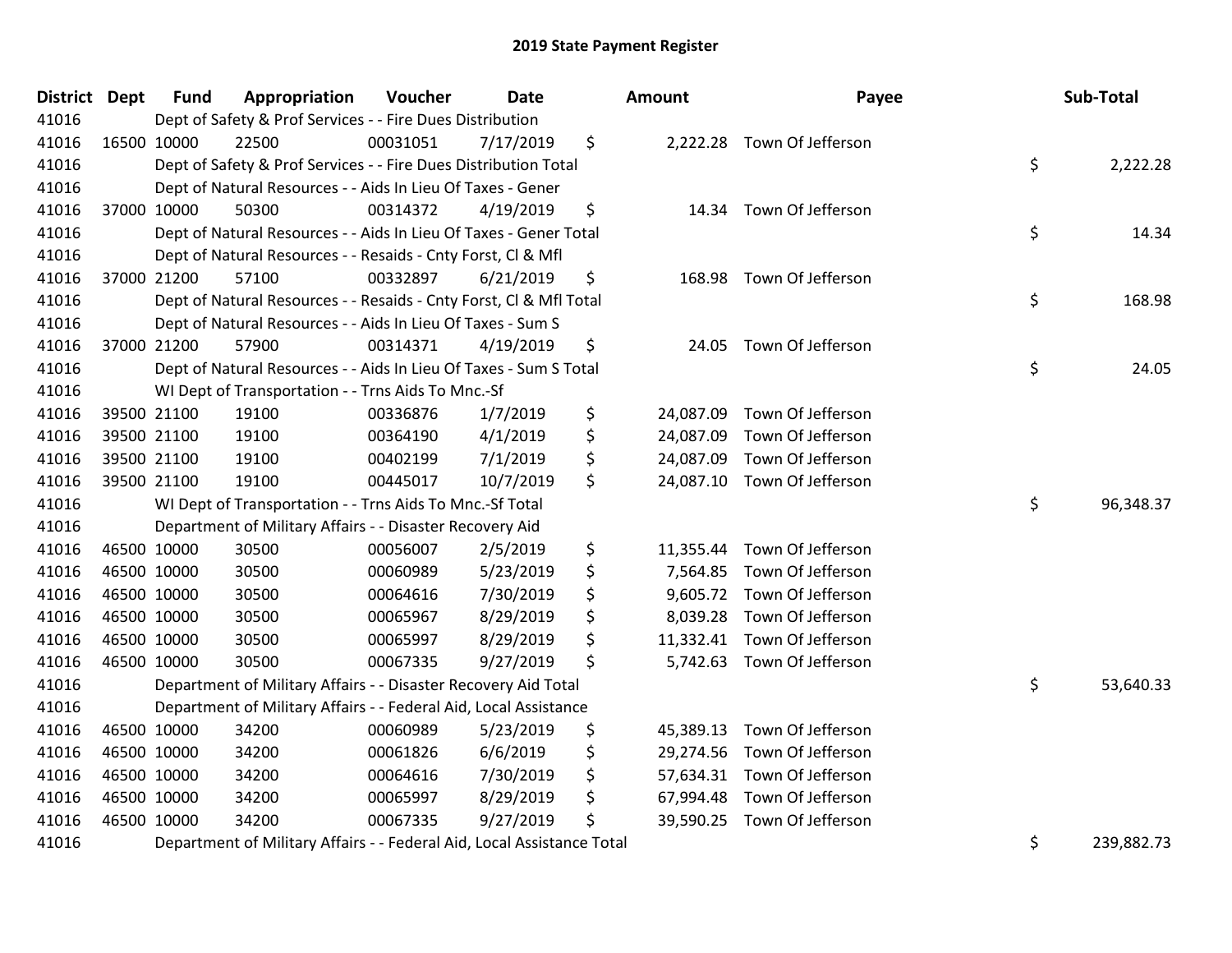| <b>District</b> | Dept | Fund        | Appropriation                                                         | Voucher  | Date       |     | <b>Amount</b> | Payee                      | Sub-Total       |
|-----------------|------|-------------|-----------------------------------------------------------------------|----------|------------|-----|---------------|----------------------------|-----------------|
| 41016           |      |             | Elections Commission - - 2018 Hava Election Security                  |          |            |     |               |                            |                 |
| 41016           |      | 51000 22000 | 18200                                                                 | 00002084 | 10/16/2019 | \$  |               | 1,200.00 Town Of Jefferson |                 |
| 41016           |      |             | Elections Commission - - 2018 Hava Election Security Total            |          |            |     |               |                            | \$<br>1,200.00  |
| 41016           |      |             | Shared Revenue and Tax Relief - - Expenditure Restraint Program       |          |            |     |               |                            |                 |
| 41016           |      | 83500 10000 | 10100                                                                 | 00049308 | 7/22/2019  | \$  | 516.50        | Town Of Jefferson          |                 |
| 41016           |      |             | Shared Revenue and Tax Relief - - Expenditure Restraint Program Total |          |            |     |               |                            | \$<br>516.50    |
| 41016           |      |             | Shared Revenue and Tax Relief - - County And Municipal Aid            |          |            |     |               |                            |                 |
| 41016           |      | 83500 10000 | 10500                                                                 | 00049308 | 7/22/2019  | \$. | 11,812.23     | Town Of Jefferson          |                 |
| 41016           |      | 83500 10000 | 10500                                                                 | 00053607 | 11/18/2019 | \$  | 66,935.99     | Town Of Jefferson          |                 |
| 41016           |      |             | Shared Revenue and Tax Relief - - County And Municipal Aid Total      |          |            |     |               |                            | \$<br>78,748.22 |
| 41016           |      |             | Shared Revenue and Tax Relief - - Exempt Computer Aid                 |          |            |     |               |                            |                 |
| 41016           |      | 83500 10000 | 10900                                                                 | 00046421 | 7/22/2019  | \$  | 68.59         | Town Of Jefferson          |                 |
| 41016           |      |             | Shared Revenue and Tax Relief - - Exempt Computer Aid Total           |          |            |     |               |                            | \$<br>68.59     |
| 41016           |      |             | Shared Revenue and Tax Relief - - Utility Aid                         |          |            |     |               |                            |                 |
| 41016           |      | 83500 10000 | 11000                                                                 | 00049308 | 7/22/2019  | \$  | 102.19        | Town Of Jefferson          |                 |
| 41016           |      | 83500 10000 | 11000                                                                 | 00053607 | 11/18/2019 | \$  | 593.11        | Town Of Jefferson          |                 |
| 41016           |      |             | Shared Revenue and Tax Relief - - Utility Aid Total                   |          |            |     |               |                            | \$<br>695.30    |
| 41016           |      |             | Shared Revenue and Tax Relief - - Personal Property Aid               |          |            |     |               |                            |                 |
| 41016           |      | 83500 10000 | 11100                                                                 | 00040971 | 5/6/2019   | \$  | 679.85        | Town Of Jefferson          |                 |
| 41016           |      |             | Shared Revenue and Tax Relief - - Personal Property Aid Total         |          |            |     |               |                            | \$<br>679.85    |
| 41016 Total     |      |             |                                                                       |          |            |     |               |                            | 474,209.54      |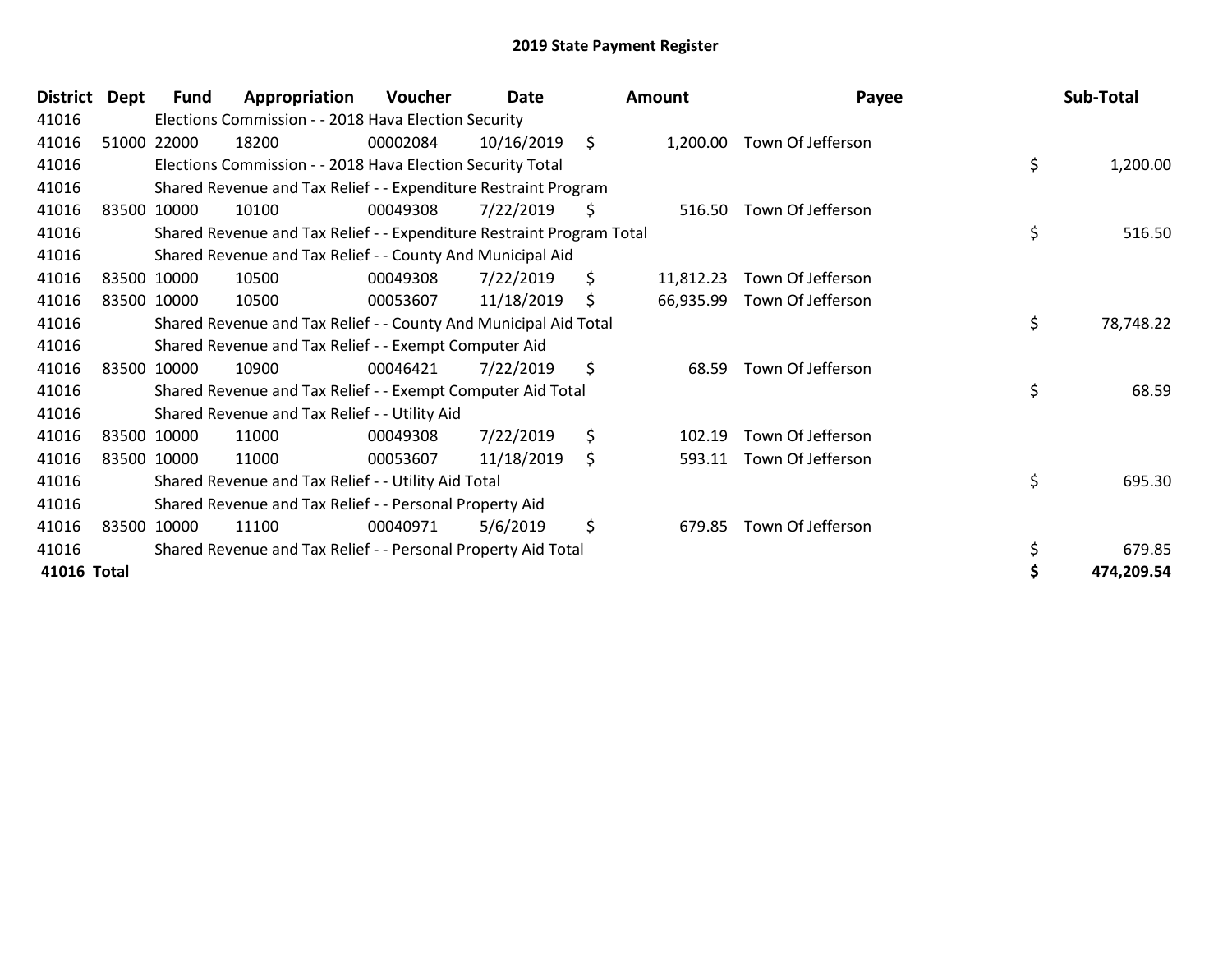| <b>District</b>    | Dept | <b>Fund</b> | Appropriation                                                      | Voucher  | <b>Date</b> | <b>Amount</b> | Payee                        | Sub-Total       |
|--------------------|------|-------------|--------------------------------------------------------------------|----------|-------------|---------------|------------------------------|-----------------|
| 41018              |      |             | Dept of Safety & Prof Services - - Fire Dues Distribution          |          |             |               |                              |                 |
| 41018              |      | 16500 10000 | 22500                                                              | 00031446 | 7/18/2019   | \$            | 988.06 Town Of La Fayette    |                 |
| 41018              |      |             | Dept of Safety & Prof Services - - Fire Dues Distribution Total    |          |             |               |                              | \$<br>988.06    |
| 41018              |      |             | Dept of Natural Resources - - Aids In Lieu Of Taxes - Gener        |          |             |               |                              |                 |
| 41018              |      | 37000 10000 | 50300                                                              | 00314961 | 4/19/2019   | \$            | 302.75 Town Of La Fayette    |                 |
| 41018              |      |             | Dept of Natural Resources - - Aids In Lieu Of Taxes - Gener Total  |          |             |               |                              | \$<br>302.75    |
| 41018              |      |             | Dept of Natural Resources - - Resaids - Cnty Forst, Cl & Mfl       |          |             |               |                              |                 |
| 41018              |      | 37000 21200 | 57100                                                              | 00332898 | 6/21/2019   | \$            | 498.70 Town Of La Fayette    |                 |
| 41018              |      |             | Dept of Natural Resources - - Resaids - Cnty Forst, Cl & Mfl Total |          |             |               |                              | \$<br>498.70    |
| 41018              |      |             | Dept of Natural Resources - - Aids In Lieu Of Taxes - Sum S        |          |             |               |                              |                 |
| 41018              |      | 37000 21200 | 57900                                                              | 00314962 | 4/19/2019   | \$            | 262.04 Town Of La Fayette    |                 |
| 41018              |      |             | Dept of Natural Resources - - Aids In Lieu Of Taxes - Sum S Total  |          |             |               |                              | \$<br>262.04    |
| 41018              |      |             | WI Dept of Transportation - - Trns Aids To Mnc.-Sf                 |          |             |               |                              |                 |
| 41018              |      | 39500 21100 | 19100                                                              | 00336877 | 1/7/2019    | \$            | 6,312.93 Town Of La Fayette  |                 |
| 41018              |      | 39500 21100 | 19100                                                              | 00364191 | 4/1/2019    | \$            | 6,312.93 Town Of La Fayette  |                 |
| 41018              |      | 39500 21100 | 19100                                                              | 00402200 | 7/1/2019    | \$            | 6,312.93 Town Of La Fayette  |                 |
| 41018              |      | 39500 21100 | 19100                                                              | 00445018 | 10/7/2019   | \$            | 6,312.94 Town Of La Fayette  |                 |
| 41018              |      |             | WI Dept of Transportation - - Trns Aids To Mnc.-Sf Total           |          |             |               |                              | \$<br>25,251.73 |
| 41018              |      |             | Shared Revenue and Tax Relief - - County And Municipal Aid         |          |             |               |                              |                 |
| 41018              |      | 83500 10000 | 10500                                                              | 00049309 | 7/22/2019   | \$            | 5,142.73 Town Of La Fayette  |                 |
| 41018              |      | 83500 10000 | 10500                                                              | 00053608 | 11/18/2019  | \$            | 29,142.11 Town Of La Fayette |                 |
| 41018              |      |             | Shared Revenue and Tax Relief - - County And Municipal Aid Total   |          |             |               |                              | \$<br>34,284.84 |
| 41018              |      |             | Shared Revenue and Tax Relief - - Exempt Computer Aid              |          |             |               |                              |                 |
| 41018              |      | 83500 10000 | 10900                                                              | 00046422 | 7/22/2019   | \$<br>2.08    | Town Of La Fayette           |                 |
| 41018              |      |             | Shared Revenue and Tax Relief - - Exempt Computer Aid Total        |          |             |               |                              | \$<br>2.08      |
| 41018              |      |             | Shared Revenue and Tax Relief - - Utility Aid                      |          |             |               |                              |                 |
| 41018              |      | 83500 10000 | 11000                                                              | 00049309 | 7/22/2019   | \$<br>638.55  | Town Of La Fayette           |                 |
| 41018              |      | 83500 10000 | 11000                                                              | 00053608 | 11/18/2019  | \$            | 3,749.13 Town Of La Fayette  |                 |
| 41018              |      |             | Shared Revenue and Tax Relief - - Utility Aid Total                |          |             |               |                              | \$<br>4,387.68  |
| 41018              |      |             | Shared Revenue and Tax Relief - - Personal Property Aid            |          |             |               |                              |                 |
| 41018              |      | 83500 10000 | 11100                                                              | 00040972 | 5/6/2019    | \$            | 71.72 Town Of La Fayette     |                 |
| 41018              |      |             | Shared Revenue and Tax Relief - - Personal Property Aid Total      |          |             |               |                              | \$<br>71.72     |
| <b>41018 Total</b> |      |             |                                                                    |          |             |               |                              | 66,049.60       |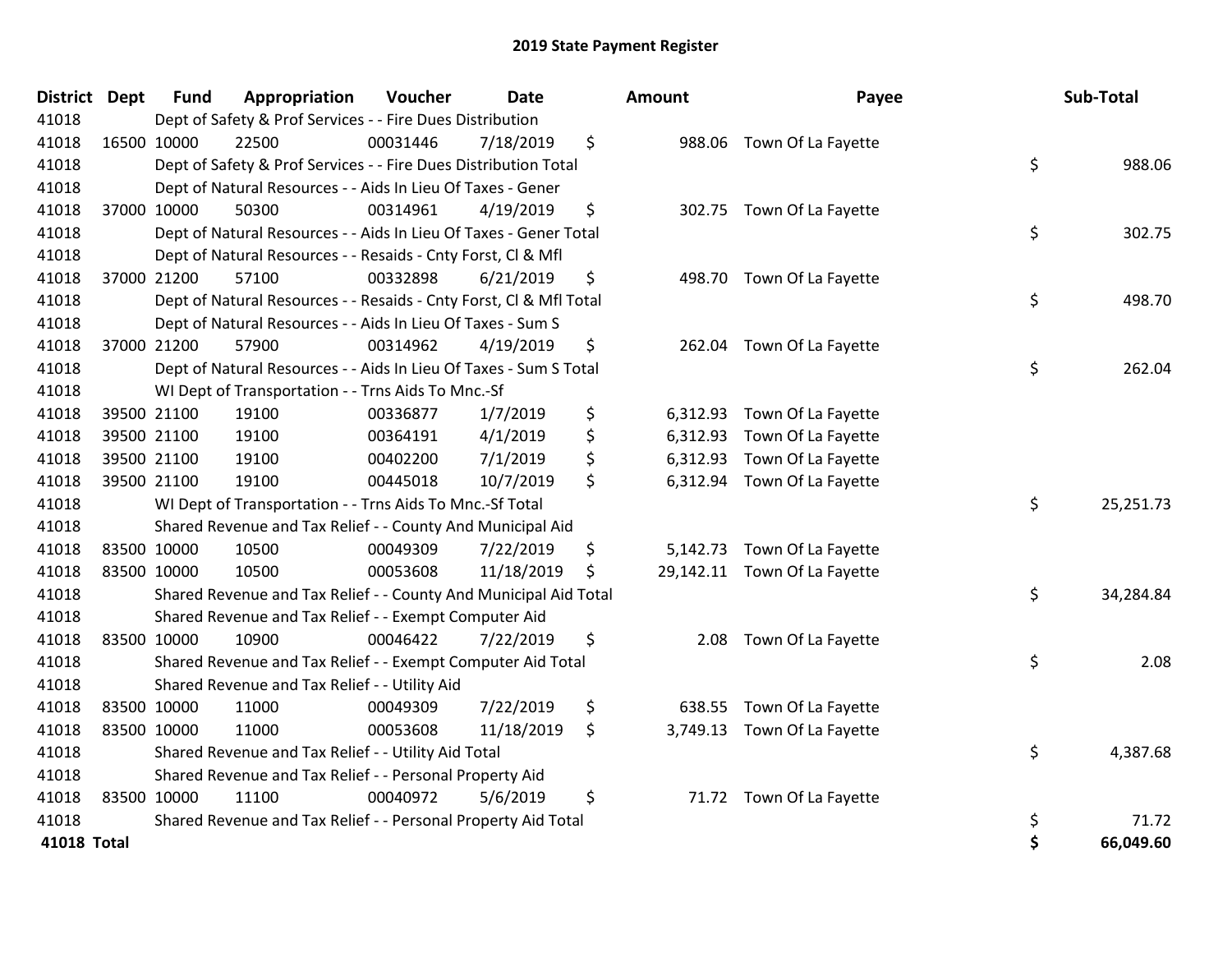| <b>District</b> | <b>Dept</b> | <b>Fund</b> | Appropriation                                                        | Voucher  | <b>Date</b> | Amount          | Payee                       | Sub-Total        |
|-----------------|-------------|-------------|----------------------------------------------------------------------|----------|-------------|-----------------|-----------------------------|------------------|
| 41020           |             |             | Dept of Safety & Prof Services - - Fire Dues Distribution            |          |             |                 |                             |                  |
| 41020           | 16500 10000 |             | 22500                                                                | 00030359 | 7/16/2019   | \$              | 6,875.25 Town Of La Grange  |                  |
| 41020           |             |             | Dept of Safety & Prof Services - - Fire Dues Distribution Total      |          |             |                 |                             | \$<br>6,875.25   |
| 41020           |             |             | Dept of Natural Resources - - Aids In Lieu Of Taxes - Gener          |          |             |                 |                             |                  |
| 41020           |             | 37000 10000 | 50300                                                                | 00313776 | 4/19/2019   | \$<br>10.00     | Town Of La Grange           |                  |
| 41020           |             |             | Dept of Natural Resources - - Aids In Lieu Of Taxes - Gener Total    |          |             |                 |                             | \$<br>10.00      |
| 41020           |             |             | Dept of Natural Resources - - Resaids - Cnty Forst, Cl & Mfl         |          |             |                 |                             |                  |
| 41020           |             | 37000 21200 | 57100                                                                | 00332899 | 6/21/2019   | \$              | 146.75 Town Of La Grange    |                  |
| 41020           |             |             | Dept of Natural Resources - - Resaids - Cnty Forst, Cl & Mfl Total   |          |             |                 |                             | \$<br>146.75     |
| 41020           |             |             | Dept of Natural Resources - - Aids In Lieu Of Taxes - Sum S          |          |             |                 |                             |                  |
| 41020           |             | 37000 21200 | 57900                                                                | 00313777 | 4/19/2019   | \$<br>8.80      | Town Of La Grange           |                  |
| 41020           |             |             | Dept of Natural Resources - - Aids In Lieu Of Taxes - Sum S Total    |          |             |                 |                             | \$<br>8.80       |
| 41020           |             |             | WI Dept of Transportation - - Trns Aids To Mnc.-Sf                   |          |             |                 |                             |                  |
| 41020           |             | 39500 21100 | 19100                                                                | 00336878 | 1/7/2019    | \$<br>27,473.50 | Town Of La Grange           |                  |
| 41020           |             | 39500 21100 | 19100                                                                | 00364192 | 4/1/2019    | \$<br>27,473.50 | Town Of La Grange           |                  |
| 41020           |             | 39500 21100 | 19100                                                                | 00402201 | 7/1/2019    | \$<br>27,473.50 | Town Of La Grange           |                  |
| 41020           |             | 39500 21100 | 19100                                                                | 00445019 | 10/7/2019   | \$              | 27,473.50 Town Of La Grange |                  |
| 41020           |             |             | WI Dept of Transportation - - Trns Aids To Mnc.-Sf Total             |          |             |                 |                             | \$<br>109,894.00 |
| 41020           |             |             | WI Dept of Transportation - - Hwy Mgmt & Opers Sf                    |          |             |                 |                             |                  |
| 41020           |             | 39500 21100 | 36500                                                                | 00351192 | 2/11/2019   | \$<br>500.00    | Town Of La Grange           |                  |
| 41020           |             | 39500 21100 | 36500                                                                | 00351193 | 2/11/2019   | \$<br>500.00    | Town Of La Grange           |                  |
| 41020           |             | 39500 21100 | 36500                                                                | 00367842 | 4/3/2019    | \$<br>380.00    | Town Of La Grange           |                  |
| 41020           |             | 39500 21100 | 36500                                                                | 00436583 | 9/23/2019   | \$<br>500.00    | Town Of La Grange           |                  |
| 41020           |             | 39500 21100 | 36500                                                                | 00462074 | 11/18/2019  | \$<br>269.00    | Town Of La Grange           |                  |
| 41020           |             |             | WI Dept of Transportation - - Hwy Mgmt & Opers Sf Total              |          |             |                 |                             | \$<br>2,149.00   |
| 41020           |             |             | Department of Administration - - Hv Trans Ln Annual Impact Fee       |          |             |                 |                             |                  |
| 41020           |             | 50500 10000 | 17400                                                                | 00101113 | 5/1/2019    | \$              | 46,099.00 Town Of La Grange |                  |
| 41020           |             |             | Department of Administration - - Hv Trans Ln Annual Impact Fee Total |          |             |                 |                             | \$<br>46,099.00  |
| 41020           |             |             | Elections Commission - - 2018 Hava Election Security                 |          |             |                 |                             |                  |
| 41020           |             | 51000 22000 | 18200                                                                | 00002973 | 12/4/2019   | \$              | 700.00 Town Of La Grange    |                  |
| 41020           |             |             | Elections Commission - - 2018 Hava Election Security Total           |          |             |                 |                             | \$<br>700.00     |
| 41020           |             |             | Shared Revenue and Tax Relief - - County And Municipal Aid           |          |             |                 |                             |                  |
| 41020           |             | 83500 10000 | 10500                                                                | 00049310 | 7/22/2019   | \$<br>4,679.69  | Town Of La Grange           |                  |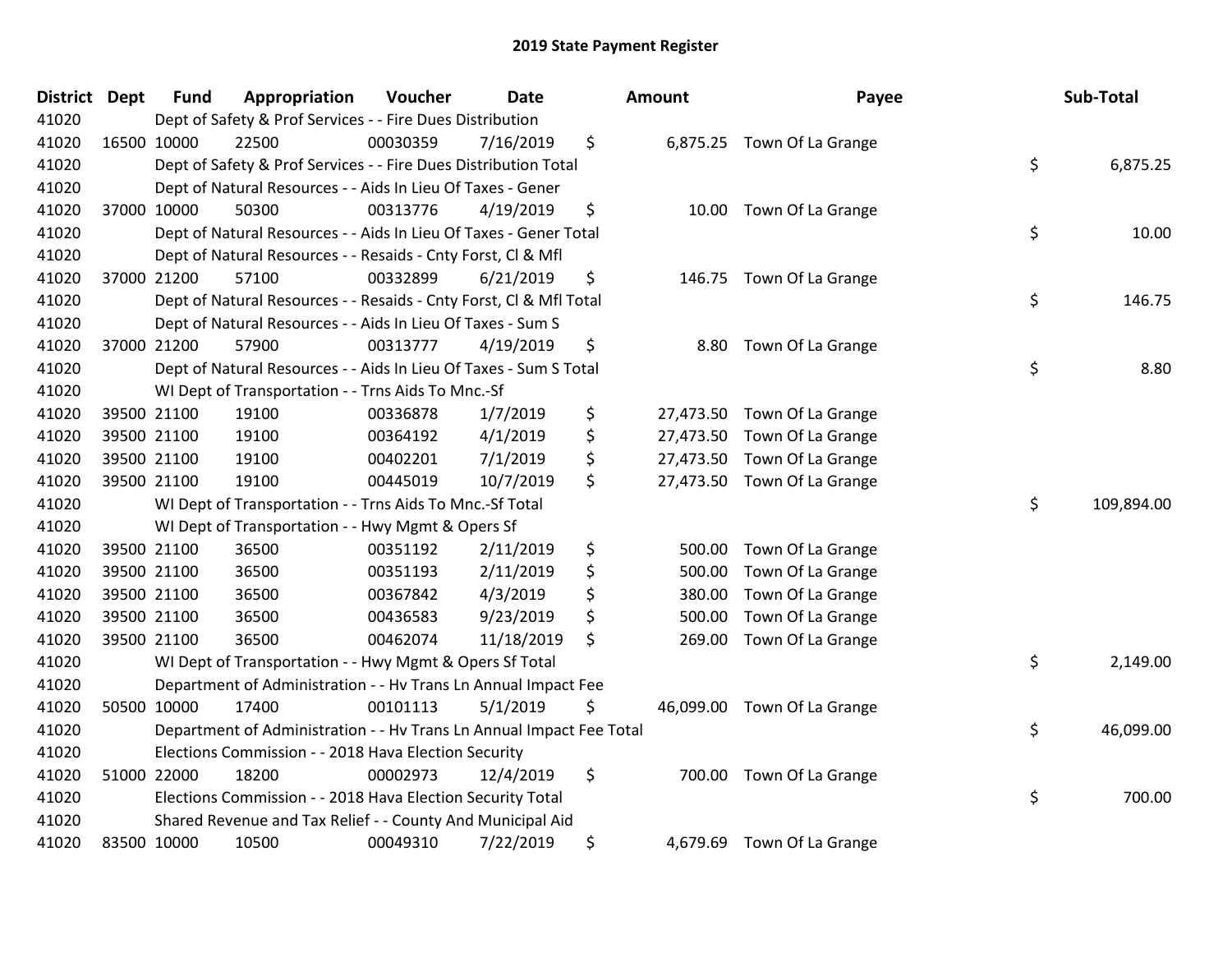| District    | <b>Dept</b> | Fund        | Appropriation                                                    | <b>Voucher</b> | Date       |    | Amount    | Payee             | Sub-Total  |
|-------------|-------------|-------------|------------------------------------------------------------------|----------------|------------|----|-----------|-------------------|------------|
| 41020       |             | 83500 10000 | 10500                                                            | 00053609       | 11/18/2019 | \$ | 26,518.26 | Town Of La Grange |            |
| 41020       |             |             | Shared Revenue and Tax Relief - - County And Municipal Aid Total |                |            |    |           |                   | 31,197.95  |
| 41020       |             |             | Shared Revenue and Tax Relief - - Exempt Computer Aid            |                |            |    |           |                   |            |
| 41020       | 83500 10000 |             | 10900                                                            | 00046423       | 7/22/2019  | \$ | 516.51    | Town Of La Grange |            |
| 41020       |             |             | Shared Revenue and Tax Relief - - Exempt Computer Aid Total      |                |            |    |           |                   | 516.51     |
| 41020       |             |             | Shared Revenue and Tax Relief - - Utility Aid                    |                |            |    |           |                   |            |
| 41020       |             | 83500 10000 | 11000                                                            | 00049310       | 7/22/2019  | \$ | 1,081.19  | Town Of La Grange |            |
| 41020       |             | 83500 10000 | 11000                                                            | 00053609       | 11/18/2019 | Ś  | 5,518.06  | Town Of La Grange |            |
| 41020       |             |             | Shared Revenue and Tax Relief - - Utility Aid Total              |                |            |    |           |                   | 6,599.25   |
| 41020       |             |             | Shared Revenue and Tax Relief - - Personal Property Aid          |                |            |    |           |                   |            |
| 41020       | 83500 10000 |             | 11100                                                            | 00040973       | 5/6/2019   | \$ | 4,374.85  | Town Of La Grange |            |
| 41020       |             |             | Shared Revenue and Tax Relief - - Personal Property Aid Total    |                |            |    |           |                   | 4,374.85   |
| 41020 Total |             |             |                                                                  |                |            |    |           |                   | 208,571.36 |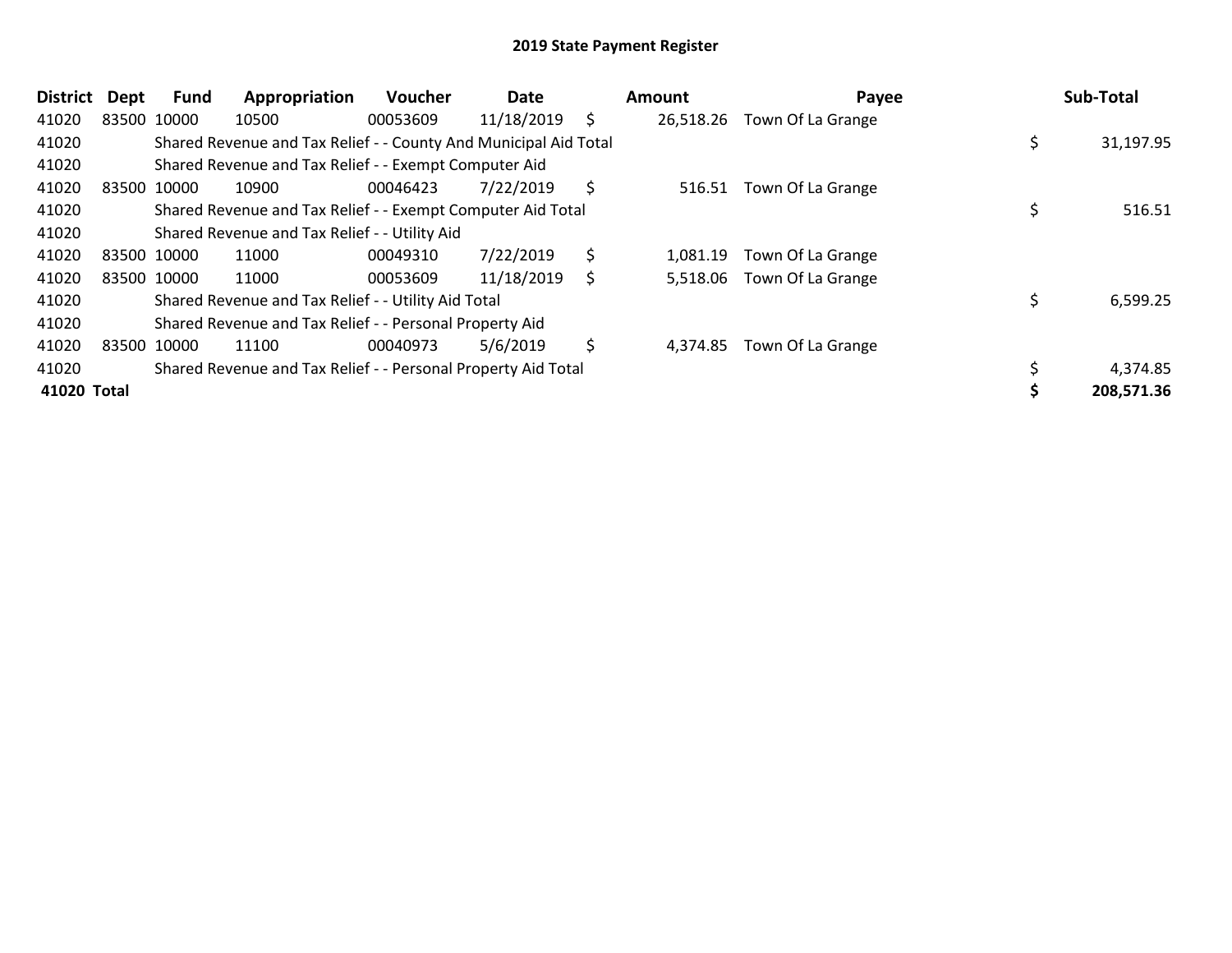| <b>District</b> | <b>Dept</b> | <b>Fund</b> | Appropriation                                                          | Voucher  | <b>Date</b> | Amount          |                        | Payee | Sub-Total |
|-----------------|-------------|-------------|------------------------------------------------------------------------|----------|-------------|-----------------|------------------------|-------|-----------|
| 41022           |             |             | Dept of Safety & Prof Services - - Fire Dues Distribution              |          |             |                 |                        |       |           |
| 41022           |             | 16500 10000 | 22500                                                                  | 00030618 | 7/16/2019   | \$              | 4,200.05 Town Of Leon  |       |           |
| 41022           |             |             | Dept of Safety & Prof Services - - Fire Dues Distribution Total        |          |             |                 |                        | \$    | 4,200.05  |
| 41022           |             |             | Dept of Natural Resources - - Resaids - Cnty Forst, Cl & Mfl           |          |             |                 |                        |       |           |
| 41022           |             | 37000 21200 | 57100                                                                  | 00332900 | 6/21/2019   | \$<br>617.88    | Town Of Leon           |       |           |
| 41022           |             |             | Dept of Natural Resources - - Resaids - Cnty Forst, Cl & Mfl Total     |          |             |                 |                        | \$    | 617.88    |
| 41022           |             |             | WI Dept of Transportation - - Trns Aids To Mnc.-Sf                     |          |             |                 |                        |       |           |
| 41022           |             | 39500 21100 | 19100                                                                  | 00336879 | 1/7/2019    | \$<br>20,879.86 | Town Of Leon           |       |           |
| 41022           |             | 39500 21100 | 19100                                                                  | 00364193 | 4/1/2019    | \$<br>20,879.86 | Town Of Leon           |       |           |
| 41022           |             | 39500 21100 | 19100                                                                  | 00402202 | 7/1/2019    | \$              | 20,879.86 Town Of Leon |       |           |
| 41022           |             | 39500 21100 | 19100                                                                  | 00445020 | 10/7/2019   | \$              | 20,879.86 Town Of Leon |       |           |
| 41022           |             |             | WI Dept of Transportation - - Trns Aids To Mnc.-Sf Total               |          |             |                 |                        | \$    | 83,519.44 |
| 41022           |             |             | Department of Military Affairs - - Disaster Recovery Aid               |          |             |                 |                        |       |           |
| 41022           |             | 46500 10000 | 30500                                                                  | 00056005 | 2/5/2019    | \$<br>6,950.86  | Town Of Leon           |       |           |
| 41022           |             | 46500 10000 | 30500                                                                  | 00059073 | 4/17/2019   | \$<br>407.21    | Town Of Leon           |       |           |
| 41022           |             | 46500 10000 | 30500                                                                  | 00061837 | 6/10/2019   | \$<br>688.36    | Town Of Leon           |       |           |
| 41022           |             |             | Department of Military Affairs - - Disaster Recovery Aid Total         |          |             |                 |                        | \$    | 8,046.43  |
| 41022           |             |             | Department of Military Affairs - - Federal Aid, Local Assistance       |          |             |                 |                        |       |           |
| 41022           |             | 46500 10000 | 34200                                                                  | 00059073 | 4/17/2019   | \$<br>2,443.27  | Town Of Leon           |       |           |
| 41022           |             | 46500 10000 | 34200                                                                  | 00061837 | 6/10/2019   | \$              | 15,720.88 Town Of Leon |       |           |
| 41022           |             |             | Department of Military Affairs - - Federal Aid, Local Assistance Total |          |             |                 |                        | \$    | 18,164.15 |
| 41022           |             |             | Shared Revenue and Tax Relief - - County And Municipal Aid             |          |             |                 |                        |       |           |
| 41022           |             | 83500 10000 | 10500                                                                  | 00049311 | 7/22/2019   | \$              | 9,814.18 Town Of Leon  |       |           |
| 41022           |             | 83500 10000 | 10500                                                                  | 00053610 | 11/18/2019  | \$              | 55,613.71 Town Of Leon |       |           |
| 41022           |             |             | Shared Revenue and Tax Relief - - County And Municipal Aid Total       |          |             |                 |                        | \$    | 65,427.89 |
| 41022           |             |             | Shared Revenue and Tax Relief - - Exempt Computer Aid                  |          |             |                 |                        |       |           |
| 41022           | 83500 10000 |             | 10900                                                                  | 00046424 | 7/22/2019   | \$              | 3.11 Town Of Leon      |       |           |
| 41022           |             |             | Shared Revenue and Tax Relief - - Exempt Computer Aid Total            |          |             |                 |                        | \$    | 3.11      |
| 41022           |             |             | Shared Revenue and Tax Relief - - Utility Aid                          |          |             |                 |                        |       |           |
| 41022           |             | 83500 10000 | 11000                                                                  | 00049311 | 7/22/2019   | \$<br>49.62     | Town Of Leon           |       |           |
| 41022           |             | 83500 10000 | 11000                                                                  | 00053610 | 11/18/2019  | \$<br>285.13    | Town Of Leon           |       |           |
| 41022           |             |             | Shared Revenue and Tax Relief - - Utility Aid Total                    |          |             |                 |                        | \$    | 334.75    |
| 41022           |             |             | Shared Revenue and Tax Relief - - Personal Property Aid                |          |             |                 |                        |       |           |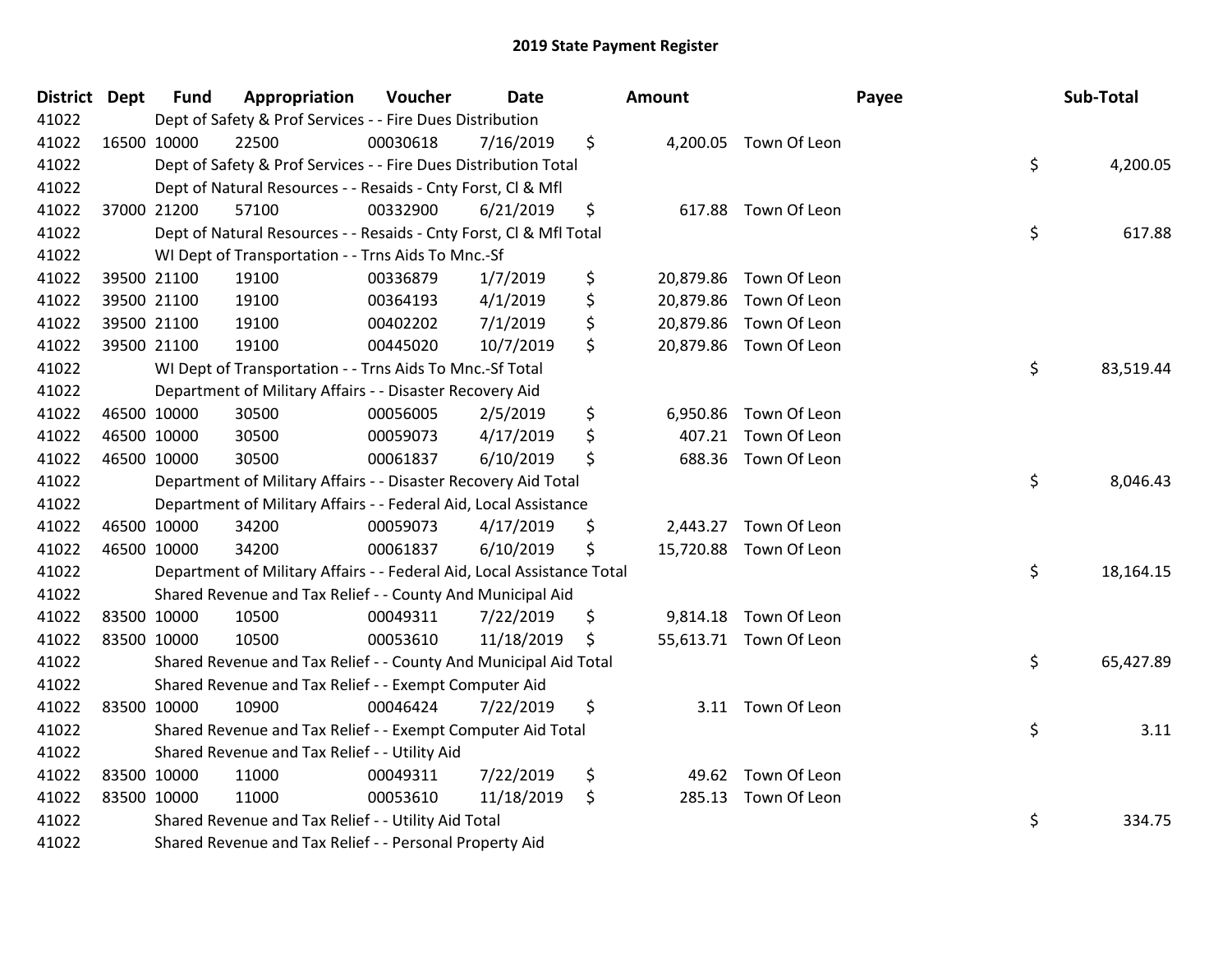| District Dept |                                                               | Fund        | <b>Appropriation</b> | <b>Voucher</b> | Date     | Amount |  | Pavee              |  | Sub-Total |            |
|---------------|---------------------------------------------------------------|-------------|----------------------|----------------|----------|--------|--|--------------------|--|-----------|------------|
| 41022         |                                                               | 83500 10000 | 11100                | 00040974       | 5/6/2019 |        |  | 39.72 Town Of Leon |  |           |            |
| 41022         | Shared Revenue and Tax Relief - - Personal Property Aid Total |             |                      |                |          |        |  |                    |  |           | 39.72      |
| 41022 Total   |                                                               |             |                      |                |          |        |  |                    |  |           | 180,353.42 |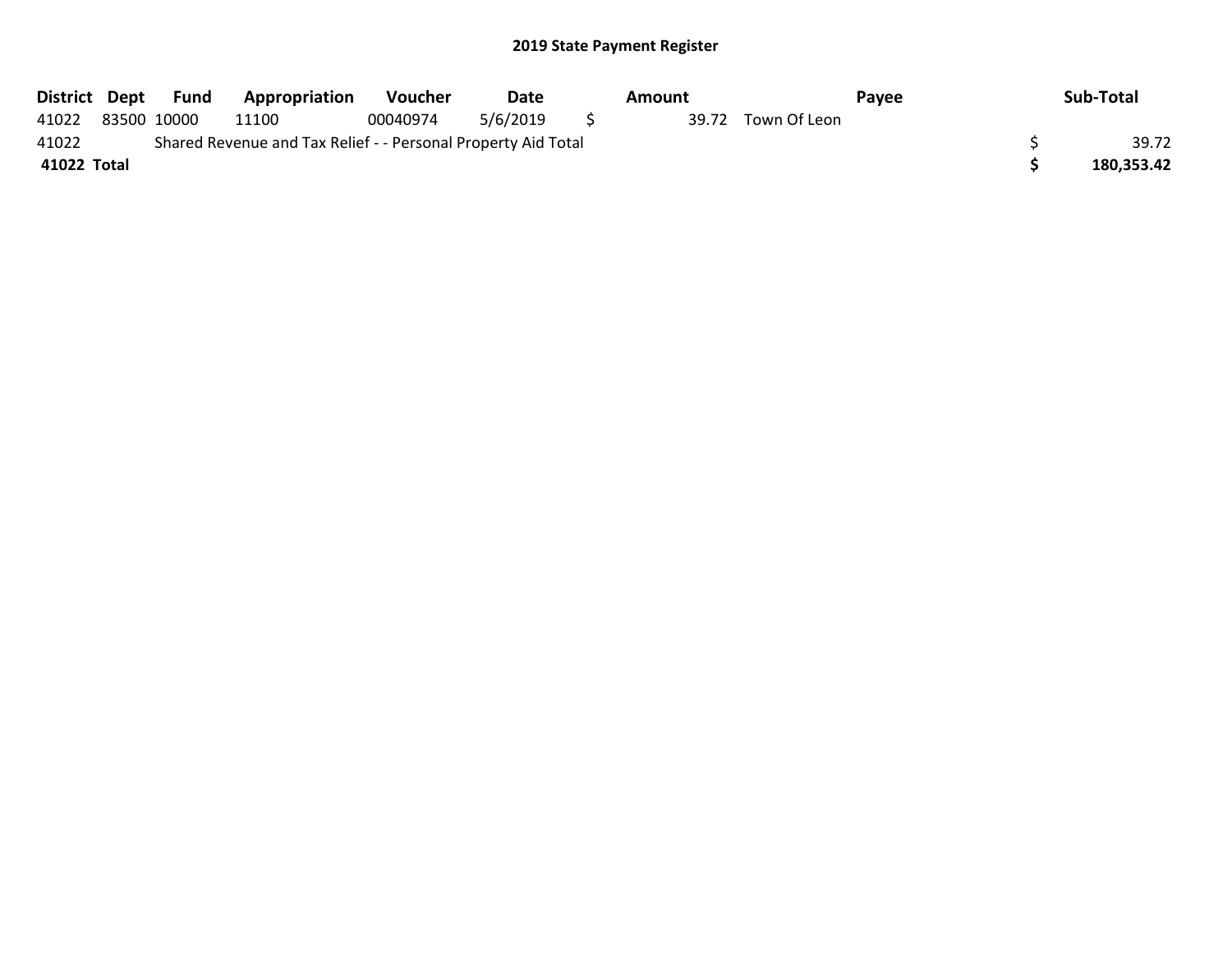| District Dept | <b>Fund</b>                                                             | Appropriation | Voucher  | <b>Date</b> |    | Amount | Payee                     |    | Sub-Total |
|---------------|-------------------------------------------------------------------------|---------------|----------|-------------|----|--------|---------------------------|----|-----------|
| 41024         | Dept of Safety & Prof Services - - Fire Dues Distribution               |               |          |             |    |        |                           |    |           |
| 41024         | 16500 10000                                                             | 22500         | 00030736 | 7/17/2019   | \$ |        | 3,384.04 Town Of Lincoln  |    |           |
| 41024         | \$<br>Dept of Safety & Prof Services - - Fire Dues Distribution Total   |               |          |             |    |        |                           |    | 3,384.04  |
| 41024         | Dept of Natural Resources - - Aids In Lieu Of Taxes - Gener             |               |          |             |    |        |                           |    |           |
| 41024         | 37000 10000                                                             | 50300         | 00299860 | 2/20/2019   | \$ |        | 59.92 Town Of Lincoln     |    |           |
| 41024         | Dept of Natural Resources - - Aids In Lieu Of Taxes - Gener Total       |               |          |             |    |        |                           |    | 59.92     |
| 41024         | Dept of Natural Resources - - Resaids - Fire Suppress Grant             |               |          |             |    |        |                           |    |           |
| 41024         | 37000 21200                                                             | 54500         | 00320609 | 5/15/2019   | \$ |        | 1,287.10 Town Of Lincoln  |    |           |
| 41024         | \$<br>Dept of Natural Resources - - Resaids - Fire Suppress Grant Total |               |          |             |    |        |                           |    | 1,287.10  |
| 41024         | Dept of Natural Resources - - Resaids - Cnty Forst, Cl & Mfl            |               |          |             |    |        |                           |    |           |
| 41024         | 37000 21200                                                             | 57100         | 00332901 | 6/21/2019   | \$ |        | 840.54 Town Of Lincoln    |    |           |
| 41024         | Dept of Natural Resources - - Resaids - Cnty Forst, CI & Mfl Total      |               |          |             |    |        |                           |    | 840.54    |
| 41024         | WI Dept of Transportation - - Trns Aids To Mnc.-Sf                      |               |          |             |    |        |                           |    |           |
| 41024         | 39500 21100                                                             | 19100         | 00336880 | 1/7/2019    | \$ |        | 21,124.73 Town Of Lincoln |    |           |
| 41024         | 39500 21100                                                             | 19100         | 00364194 | 4/1/2019    | \$ |        | 21,124.73 Town Of Lincoln |    |           |
| 41024         | 39500 21100                                                             | 19100         | 00402203 | 7/1/2019    | \$ |        | 21,124.73 Town Of Lincoln |    |           |
| 41024         | 39500 21100                                                             | 19100         | 00445021 | 10/7/2019   | \$ |        | 21,124.74 Town Of Lincoln |    |           |
| 41024         | WI Dept of Transportation - - Trns Aids To Mnc.-Sf Total                |               |          |             |    |        |                           |    | 84,498.93 |
| 41024         | Department of Administration - - Hv Trans Ln Annual Impact Fee          |               |          |             |    |        |                           |    |           |
| 41024         | 50500 10000                                                             | 17400         | 00101201 | 5/1/2019    | \$ |        | 40,493.00 Town Of Lincoln |    |           |
| 41024         | Department of Administration - - Hv Trans Ln Annual Impact Fee Total    |               |          |             |    |        |                           | \$ | 40,493.00 |
| 41024         | Shared Revenue and Tax Relief - - County And Municipal Aid              |               |          |             |    |        |                           |    |           |
| 41024         | 83500 10000                                                             | 10500         | 00049312 | 7/22/2019   | \$ |        | 2,537.83 Town Of Lincoln  |    |           |
| 41024         | 83500 10000                                                             | 10500         | 00053611 | 11/18/2019  | \$ |        | 14,381.04 Town Of Lincoln |    |           |
| 41024         | Shared Revenue and Tax Relief - - County And Municipal Aid Total        |               |          |             |    |        |                           |    | 16,918.87 |
| 41024         | Shared Revenue and Tax Relief - - Exempt Computer Aid                   |               |          |             |    |        |                           |    |           |
| 41024         | 83500 10000                                                             | 10900         | 00046425 | 7/22/2019   | \$ |        | 15.59 Town Of Lincoln     |    |           |
| 41024         | Shared Revenue and Tax Relief - - Exempt Computer Aid Total             |               |          |             |    |        |                           | \$ | 15.59     |
| 41024         | Shared Revenue and Tax Relief - - Utility Aid                           |               |          |             |    |        |                           |    |           |
| 41024         | 83500 10000                                                             | 11000         | 00049312 | 7/22/2019   | \$ |        | 522.86 Town Of Lincoln    |    |           |
| 41024         | 83500 10000                                                             | 11000         | 00053611 | 11/18/2019  | \$ |        | 2,684.72 Town Of Lincoln  |    |           |
| 41024         | Shared Revenue and Tax Relief - - Utility Aid Total                     |               |          |             |    |        |                           |    | 3,207.58  |
| 41024         | Shared Revenue and Tax Relief - - Personal Property Aid                 |               |          |             |    |        |                           |    |           |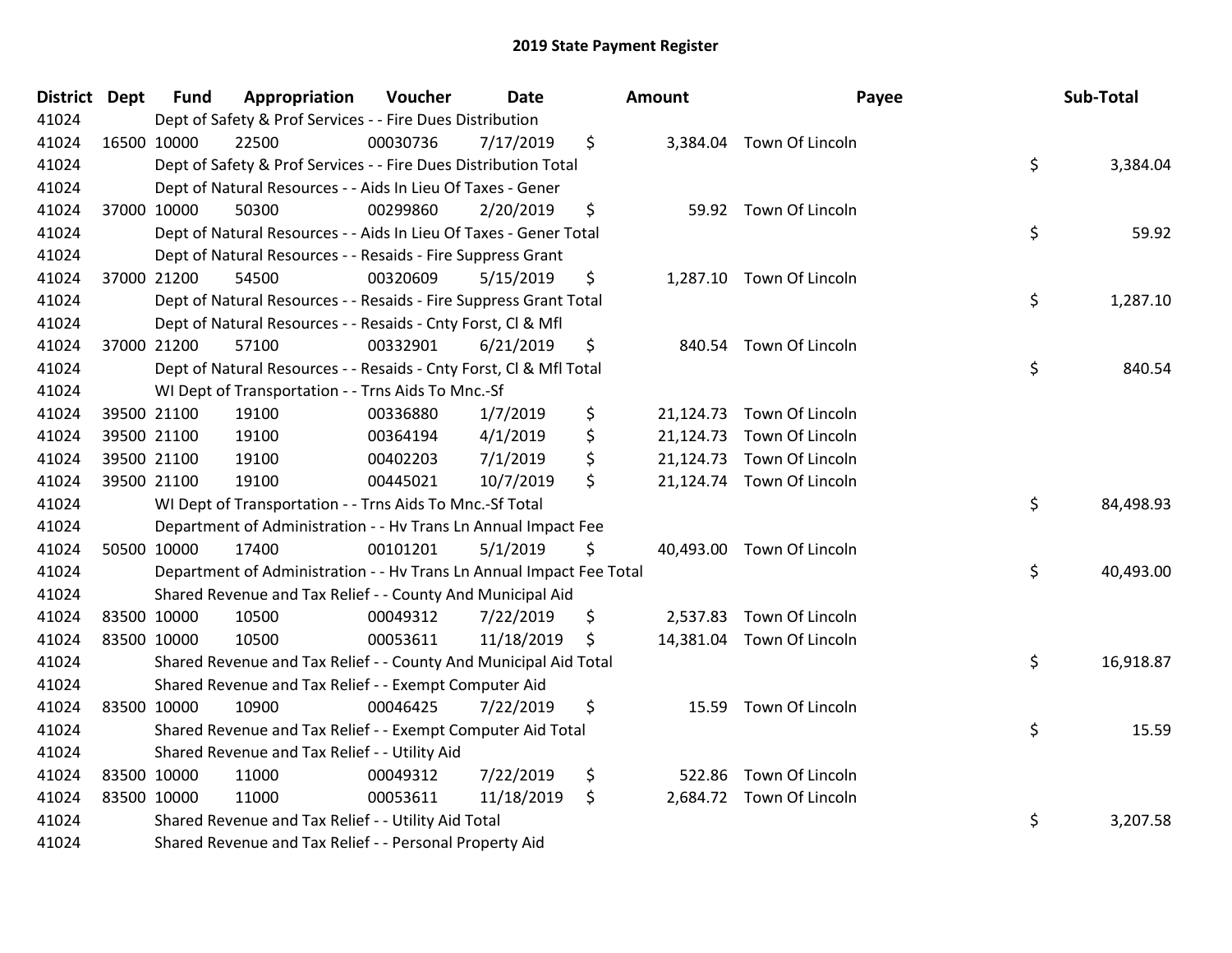| District Dept |                                                               | Fund        | <b>Appropriation</b> | <b>Voucher</b> | Date     |     | Amount | Pavee                  |  | Sub-Total  |  |
|---------------|---------------------------------------------------------------|-------------|----------------------|----------------|----------|-----|--------|------------------------|--|------------|--|
| 41024         |                                                               | 83500 10000 | 11100                | 00040975       | 5/6/2019 | S S |        | 735.29 Town Of Lincoln |  |            |  |
| 41024         | Shared Revenue and Tax Relief - - Personal Property Aid Total |             |                      |                |          |     |        |                        |  |            |  |
| 41024 Total   |                                                               |             |                      |                |          |     |        |                        |  | 151,440.86 |  |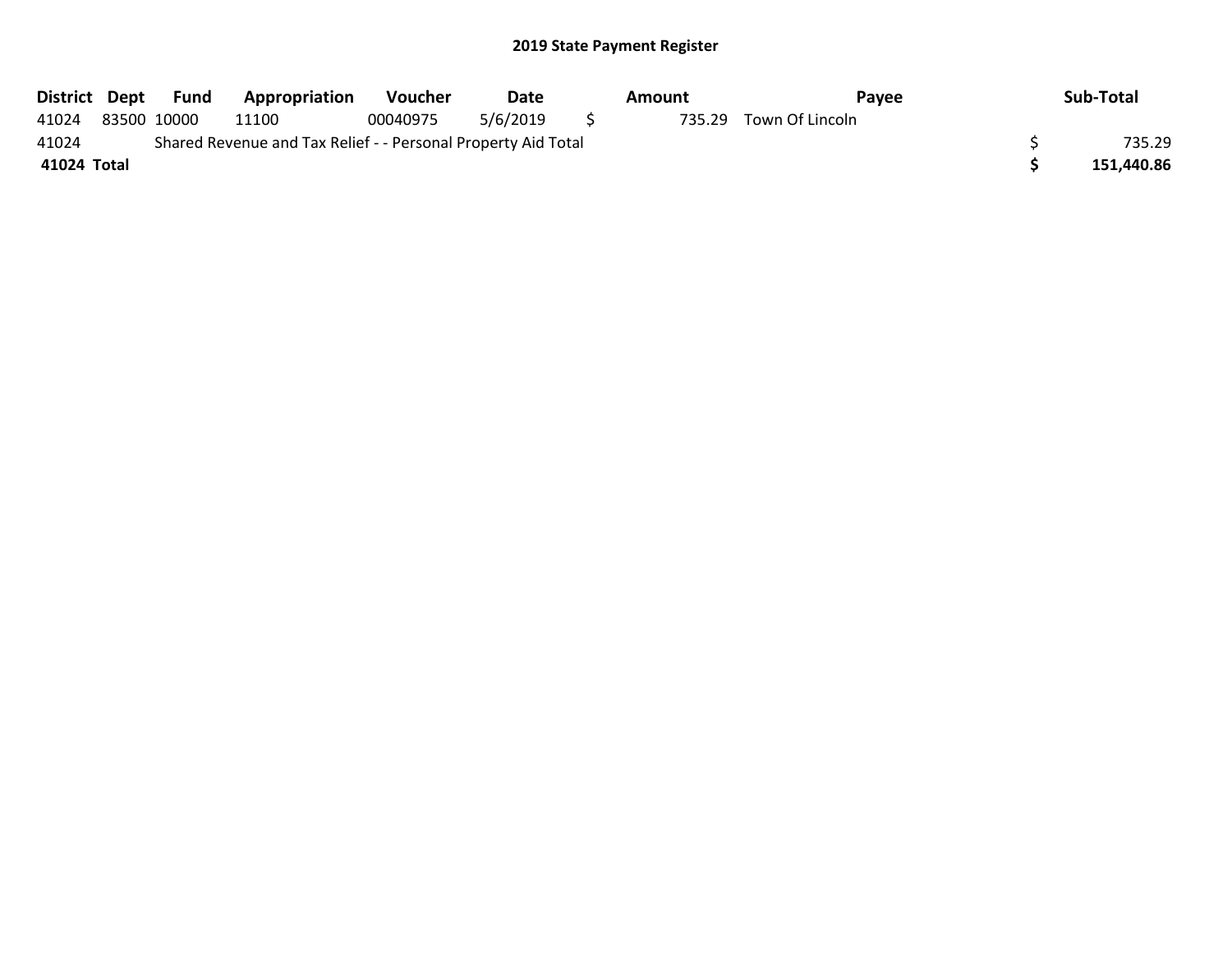| District Dept | <b>Fund</b> | Appropriation                                                      | Voucher  | <b>Date</b> |     | Amount | Payee                          | Sub-Total        |
|---------------|-------------|--------------------------------------------------------------------|----------|-------------|-----|--------|--------------------------------|------------------|
| 41026         |             | Dept of Safety & Prof Services - - Fire Dues Distribution          |          |             |     |        |                                |                  |
| 41026         | 16500 10000 | 22500                                                              | 00030534 | 7/16/2019   | \$  |        | 4,824.20 Town Of Little Falls  |                  |
| 41026         |             | Dept of Safety & Prof Services - - Fire Dues Distribution Total    |          |             |     |        |                                | \$<br>4,824.20   |
| 41026         |             | Dept of Natural Resources - - Aids In Lieu Of Taxes - Gener        |          |             |     |        |                                |                  |
| 41026         | 37000 10000 | 50300                                                              | 00297596 | 2/11/2019   | \$  |        | 16,520.99 Town Of Little Falls |                  |
| 41026         | 37000 10000 | 50300                                                              | 00314749 | 4/19/2019   | \$  | 399.27 | Town Of Little Falls           |                  |
| 41026         |             | Dept of Natural Resources - - Aids In Lieu Of Taxes - Gener Total  |          |             |     |        |                                | \$<br>16,920.26  |
| 41026         |             | Dept of Natural Resources - - Resaids - Cnty Forst, Cl & Mfl       |          |             |     |        |                                |                  |
| 41026         | 37000 21200 | 57100                                                              | 00332902 | 6/21/2019   | \$  |        | 1,955.64 Town Of Little Falls  |                  |
| 41026         |             | Dept of Natural Resources - - Resaids - Cnty Forst, CI & Mfl Total |          |             |     |        |                                | \$<br>1,955.64   |
| 41026         |             | Dept of Natural Resources - - Aids In Lieu Of Taxes - Sum S        |          |             |     |        |                                |                  |
| 41026         | 37000 21200 | 57900                                                              | 00314750 | 4/19/2019   | \$  |        | 537.38 Town Of Little Falls    |                  |
| 41026         |             | Dept of Natural Resources - - Aids In Lieu Of Taxes - Sum S Total  |          |             |     |        |                                | \$<br>537.38     |
| 41026         |             | WI Dept of Transportation - - Trns Aids To Mnc.-Sf                 |          |             |     |        |                                |                  |
| 41026         | 39500 21100 | 19100                                                              | 00336881 | 1/7/2019    | \$  |        | 44,417.48 Town Of Little Falls |                  |
| 41026         | 39500 21100 | 19100                                                              | 00364195 | 4/1/2019    | \$  |        | 44,417.48 Town Of Little Falls |                  |
| 41026         | 39500 21100 | 19100                                                              | 00402204 | 7/1/2019    | \$  |        | 44,417.48 Town Of Little Falls |                  |
| 41026         | 39500 21100 | 19100                                                              | 00445022 | 10/7/2019   | \$  |        | 44,417.49 Town Of Little Falls |                  |
| 41026         |             | WI Dept of Transportation - - Trns Aids To Mnc.-Sf Total           |          |             |     |        |                                | \$<br>177,669.93 |
| 41026         |             | Elections Commission - - 2018 Hava Election Security               |          |             |     |        |                                |                  |
| 41026         | 51000 22000 | 18200                                                              | 00002386 | 11/13/2019  | \$  |        | 1,200.00 Town Of Little Falls  |                  |
| 41026         |             | Elections Commission - - 2018 Hava Election Security Total         |          |             |     |        |                                | \$<br>1,200.00   |
| 41026         |             | Shared Revenue and Tax Relief - - County And Municipal Aid         |          |             |     |        |                                |                  |
| 41026         | 83500 10000 | 10500                                                              | 00049313 | 7/22/2019   | \$  |        | 6,401.60 Town Of Little Falls  |                  |
| 41026         | 83500 10000 | 10500                                                              | 00053612 | 11/18/2019  | \$. |        | 36,275.73 Town Of Little Falls |                  |
| 41026         |             | Shared Revenue and Tax Relief - - County And Municipal Aid Total   |          |             |     |        |                                | \$<br>42,677.33  |
| 41026         |             | Shared Revenue and Tax Relief - - Exempt Computer Aid              |          |             |     |        |                                |                  |
| 41026         | 83500 10000 | 10900                                                              | 00046426 | 7/22/2019   | \$  |        | 28.06 Town Of Little Falls     |                  |
| 41026         |             | Shared Revenue and Tax Relief - - Exempt Computer Aid Total        |          |             |     |        |                                | \$<br>28.06      |
| 41026         |             | Shared Revenue and Tax Relief - - Utility Aid                      |          |             |     |        |                                |                  |
| 41026         | 83500 10000 | 11000                                                              | 00049313 | 7/22/2019   | \$  |        | 147.95 Town Of Little Falls    |                  |
| 41026         | 83500 10000 | 11000                                                              | 00053612 | 11/18/2019  | \$  | 989.76 | Town Of Little Falls           |                  |
| 41026         |             | Shared Revenue and Tax Relief - - Utility Aid Total                |          |             |     |        |                                | \$<br>1,137.71   |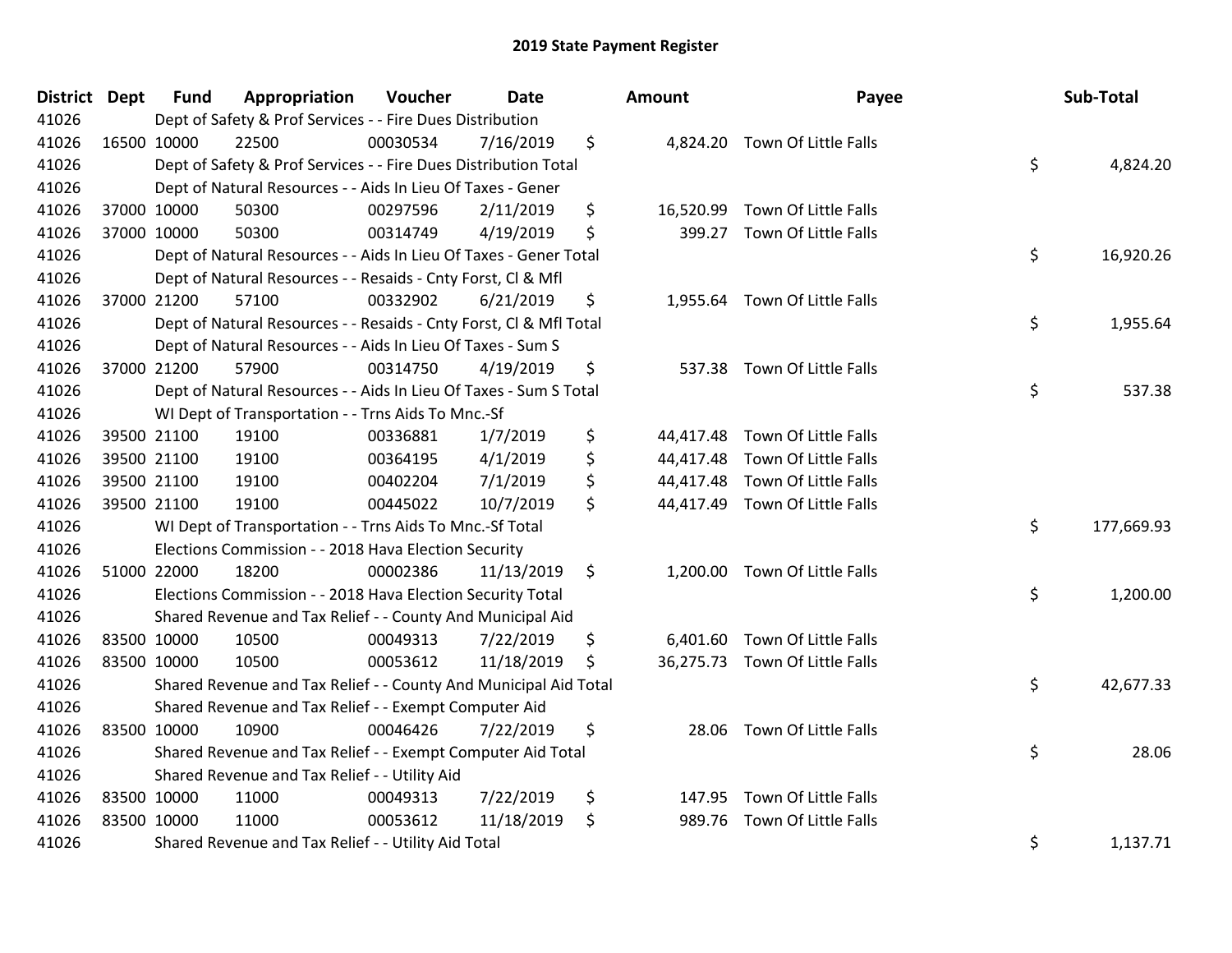| District Dept | Fund        | Appropriation                                                 | Voucher  | Date     | Amount | Payee                       | Sub-Total  |
|---------------|-------------|---------------------------------------------------------------|----------|----------|--------|-----------------------------|------------|
| 41026         |             | Shared Revenue and Tax Relief - - Personal Property Aid       |          |          |        |                             |            |
| 41026         | 83500 10000 | 11100                                                         | 00040976 | 5/6/2019 |        | 533.49 Town Of Little Falls |            |
| 41026         |             | Shared Revenue and Tax Relief - - Personal Property Aid Total |          |          |        |                             | 533.49     |
| 41026 Total   |             |                                                               |          |          |        |                             | 247,484.00 |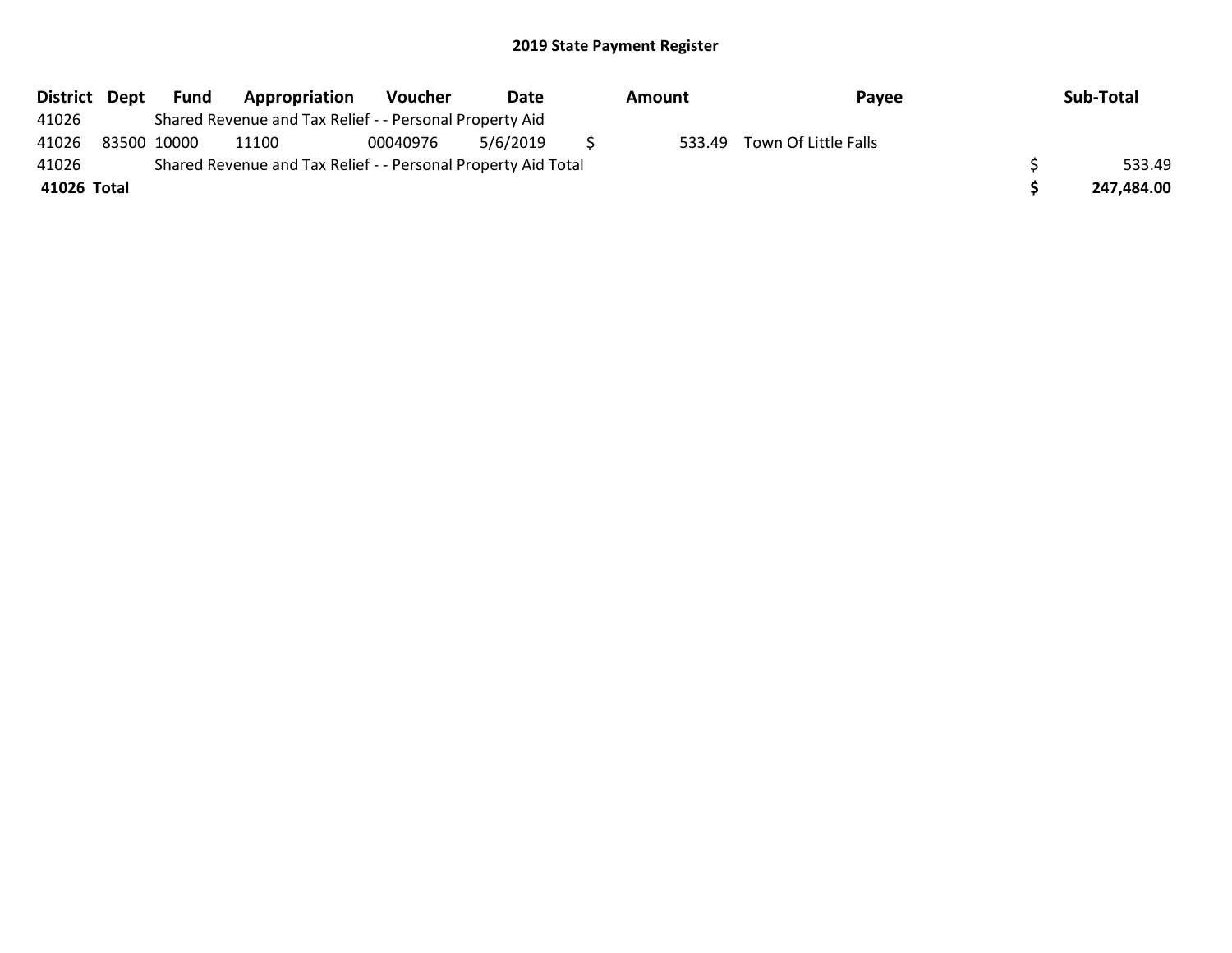| <b>District</b> | <b>Dept</b> | <b>Fund</b> | Appropriation                                                      | Voucher  | Date       | Amount          | Payee            | Sub-Total       |
|-----------------|-------------|-------------|--------------------------------------------------------------------|----------|------------|-----------------|------------------|-----------------|
| 41028           |             |             | Dept of Safety & Prof Services - - Fire Dues Distribution          |          |            |                 |                  |                 |
| 41028           |             | 16500 10000 | 22500                                                              | 00031469 | 7/18/2019  | \$<br>906.35    | Town Of New Lyme |                 |
| 41028           |             |             | Dept of Safety & Prof Services - - Fire Dues Distribution Total    |          |            |                 |                  | \$<br>906.35    |
| 41028           |             |             | Dept of Natural Resources - - Aids In Lieu Of Taxes - Gener        |          |            |                 |                  |                 |
| 41028           |             | 37000 10000 | 50300                                                              | 00314064 | 4/19/2019  | \$<br>15.00     | Town Of New Lyme |                 |
| 41028           |             |             | Dept of Natural Resources - - Aids In Lieu Of Taxes - Gener Total  |          |            |                 |                  | \$<br>15.00     |
| 41028           |             |             | Dept of Natural Resources - - Resaids - Cnty Forst, CI & Mfl       |          |            |                 |                  |                 |
| 41028           | 37000       | 21200       | 57100                                                              | 00332903 | 6/21/2019  | \$<br>1,744.00  | Town Of New Lyme |                 |
| 41028           |             |             | Dept of Natural Resources - - Resaids - Cnty Forst, Cl & Mfl Total |          |            |                 |                  | \$<br>1,744.00  |
| 41028           |             |             | Dept of Natural Resources - - Aids In Lieu Of Taxes - Sum S        |          |            |                 |                  |                 |
| 41028           |             | 37000 21200 | 57900                                                              | 00314065 | 4/19/2019  | \$<br>1.50      | Town Of New Lyme |                 |
| 41028           |             |             | Dept of Natural Resources - - Aids In Lieu Of Taxes - Sum S Total  |          |            |                 |                  | \$<br>1.50      |
| 41028           |             |             | WI Dept of Transportation - - Trns Aids To Mnc.-Sf                 |          |            |                 |                  |                 |
| 41028           |             | 39500 21100 | 19100                                                              | 00336882 | 1/7/2019   | \$<br>9,502.24  | Town Of New Lyme |                 |
| 41028           |             | 39500 21100 | 19100                                                              | 00364196 | 4/1/2019   | \$<br>9,502.24  | Town Of New Lyme |                 |
| 41028           |             | 39500 21100 | 19100                                                              | 00402205 | 7/1/2019   | \$<br>9,502.24  | Town Of New Lyme |                 |
| 41028           |             | 39500 21100 | 19100                                                              | 00445023 | 10/7/2019  | \$<br>9,502.27  | Town Of New Lyme |                 |
| 41028           |             |             | WI Dept of Transportation - - Trns Aids To Mnc.-Sf Total           |          |            |                 |                  | \$<br>38,008.99 |
| 41028           |             |             | Shared Revenue and Tax Relief - - County And Municipal Aid         |          |            |                 |                  |                 |
| 41028           |             | 83500 10000 | 10500                                                              | 00049314 | 7/22/2019  | \$<br>1,814.45  | Town Of New Lyme |                 |
| 41028           |             | 83500 10000 | 10500                                                              | 00053613 | 11/18/2019 | \$<br>10,281.90 | Town Of New Lyme |                 |
| 41028           |             |             | Shared Revenue and Tax Relief - - County And Municipal Aid Total   |          |            |                 |                  | 12,096.35       |
| 41028 Total     |             |             |                                                                    |          |            |                 |                  | 52,772.19       |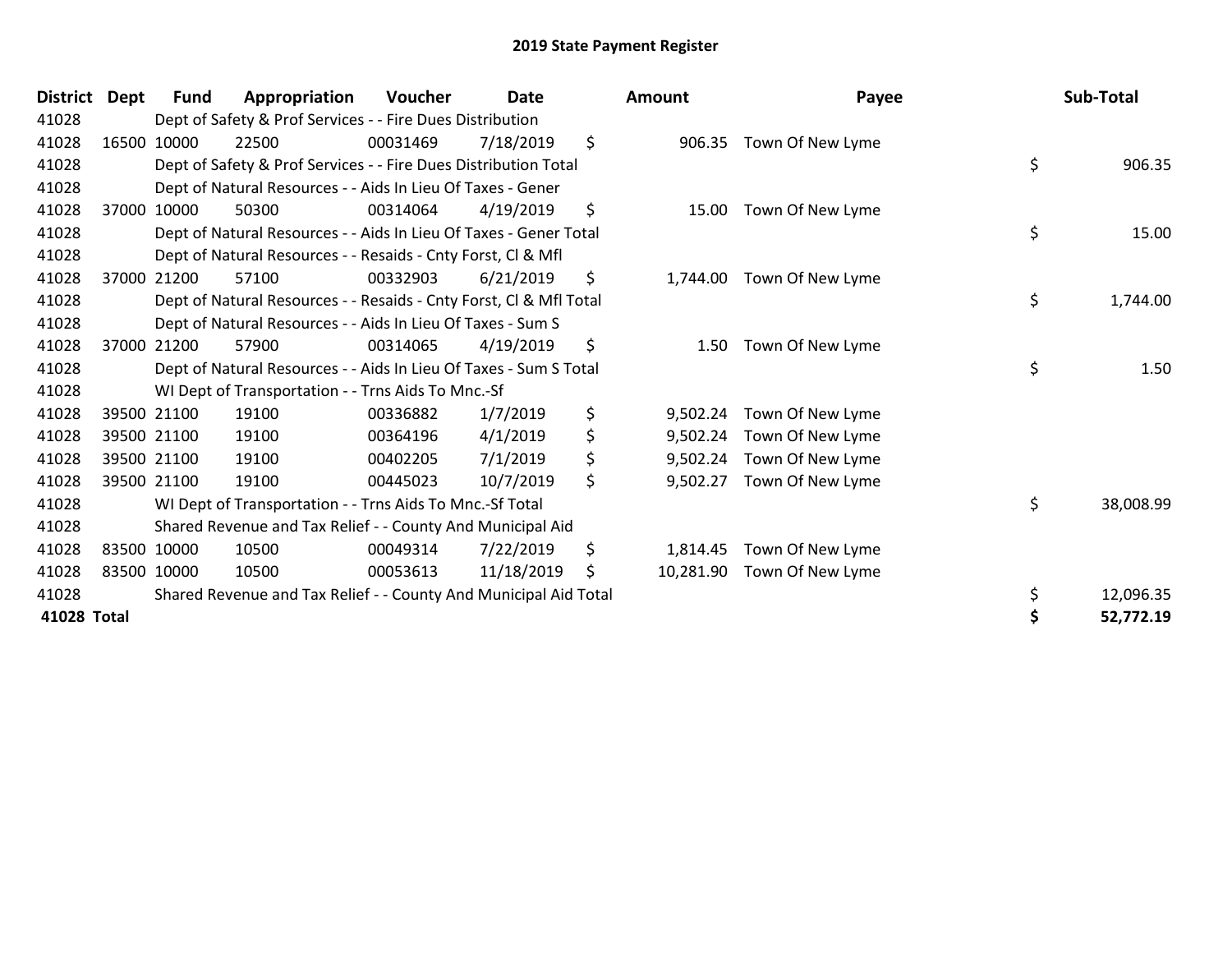| District Dept |             | <b>Fund</b> | Appropriation                                                        | Voucher  | <b>Date</b> | <b>Amount</b> | Payee                     | Sub-Total       |
|---------------|-------------|-------------|----------------------------------------------------------------------|----------|-------------|---------------|---------------------------|-----------------|
| 41030         |             |             | Dept of Safety & Prof Services - - Fire Dues Distribution            |          |             |               |                           |                 |
| 41030         |             | 16500 10000 | 22500                                                                | 00030639 | 7/15/2019   | \$            | 4,024.12 Town Of Oakdale  |                 |
| 41030         |             |             | Dept of Safety & Prof Services - - Fire Dues Distribution Total      |          |             |               |                           | \$<br>4,024.12  |
| 41030         |             |             | Dept of Natural Resources - - Aids In Lieu Of Taxes - Gener          |          |             |               |                           |                 |
| 41030         |             | 37000 10000 | 50300                                                                | 00297599 | 2/8/2019    | \$            | 12,790.18 Town Of Oakdale |                 |
| 41030         |             | 37000 10000 | 50300                                                                | 00314847 | 4/19/2019   | \$            | 510.96 Town Of Oakdale    |                 |
| 41030         |             |             | Dept of Natural Resources - - Aids In Lieu Of Taxes - Gener Total    |          |             |               |                           | \$<br>13,301.14 |
| 41030         |             |             | Dept of Natural Resources - - Resaids - Cnty Forst, Cl & Mfl         |          |             |               |                           |                 |
| 41030         |             | 37000 21200 | 57100                                                                | 00332904 | 6/21/2019   | \$            | 437.35 Town Of Oakdale    |                 |
| 41030         |             |             | Dept of Natural Resources - - Resaids - Cnty Forst, Cl & Mfl Total   |          |             |               |                           | \$<br>437.35    |
| 41030         |             |             | Dept of Natural Resources - - Aids In Lieu Of Taxes - Sum S          |          |             |               |                           |                 |
| 41030         |             | 37000 21200 | 57900                                                                | 00314848 | 4/19/2019   | \$            | 51.44 Town Of Oakdale     |                 |
| 41030         |             |             | Dept of Natural Resources - - Aids In Lieu Of Taxes - Sum S Total    |          |             |               |                           | \$<br>51.44     |
| 41030         |             |             | WI Dept of Transportation - - Trns Aids To Mnc.-Sf                   |          |             |               |                           |                 |
| 41030         |             | 39500 21100 | 19100                                                                | 00336883 | 1/7/2019    | \$            | 22,265.48 Town Of Oakdale |                 |
| 41030         |             | 39500 21100 | 19100                                                                | 00364197 | 4/1/2019    | \$            | 22,265.48 Town Of Oakdale |                 |
| 41030         |             | 39500 21100 | 19100                                                                | 00402206 | 7/1/2019    | \$            | 22,265.48 Town Of Oakdale |                 |
| 41030         |             | 39500 21100 | 19100                                                                | 00445024 | 10/7/2019   | \$            | 22,265.48 Town Of Oakdale |                 |
| 41030         |             |             | WI Dept of Transportation - - Trns Aids To Mnc.-Sf Total             |          |             |               |                           | \$<br>89,061.92 |
| 41030         |             |             | Department of Administration - - Hv Trans Ln Annual Impact Fee       |          |             |               |                           |                 |
| 41030         |             | 50500 10000 | 17400                                                                | 00101214 | 5/1/2019    | \$            | 49,830.00 Town Of Oakdale |                 |
| 41030         |             |             | Department of Administration - - Hv Trans Ln Annual Impact Fee Total |          |             |               |                           | \$<br>49,830.00 |
| 41030         |             |             | Shared Revenue and Tax Relief - - County And Municipal Aid           |          |             |               |                           |                 |
| 41030         | 83500 10000 |             | 10500                                                                | 00049315 | 7/22/2019   | \$            | 11,045.59 Town Of Oakdale |                 |
| 41030         |             | 83500 10000 | 10500                                                                | 00053614 | 11/18/2019  | \$            | 62,591.67 Town Of Oakdale |                 |
| 41030         |             |             | Shared Revenue and Tax Relief - - County And Municipal Aid Total     |          |             |               |                           | \$<br>73,637.26 |
| 41030         |             |             | Shared Revenue and Tax Relief - - Exempt Computer Aid                |          |             |               |                           |                 |
| 41030         | 83500 10000 |             | 10900                                                                | 00046427 | 7/22/2019   | \$            | 136.15 Town Of Oakdale    |                 |
| 41030         |             |             | Shared Revenue and Tax Relief - - Exempt Computer Aid Total          |          |             |               |                           | \$<br>136.15    |
| 41030         |             |             | Shared Revenue and Tax Relief - - Utility Aid                        |          |             |               |                           |                 |
| 41030         |             | 83500 10000 | 11000                                                                | 00049315 | 7/22/2019   | \$            | 787.61 Town Of Oakdale    |                 |
| 41030         |             | 83500 10000 | 11000                                                                | 00053614 | 11/18/2019  | \$            | 4,575.39 Town Of Oakdale  |                 |
| 41030         |             |             | Shared Revenue and Tax Relief - - Utility Aid Total                  |          |             |               |                           | \$<br>5,363.00  |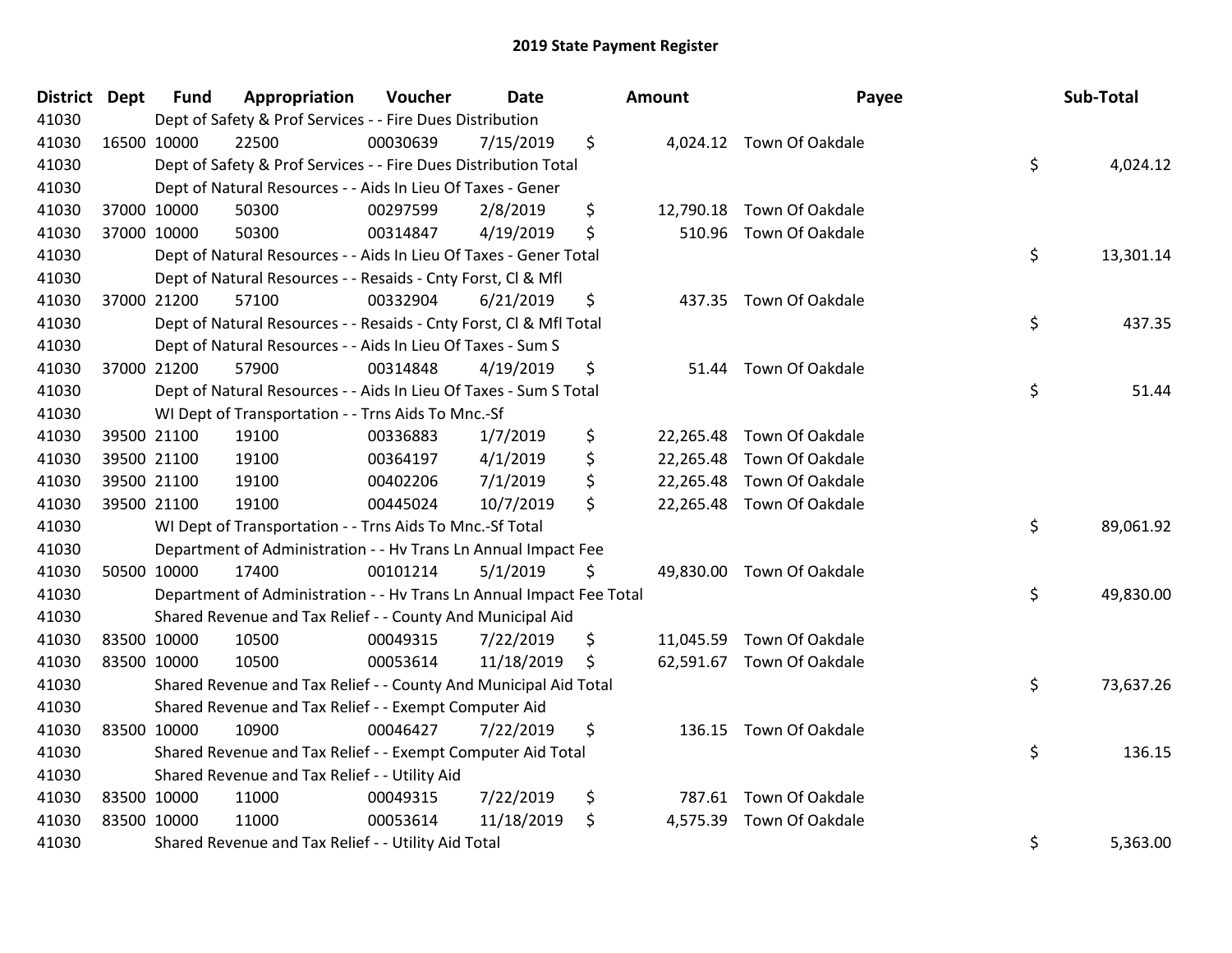| <b>District</b> | Dept | Fund        | Appropriation                                                       | <b>Voucher</b> | Date      | <b>Amount</b> | Payee           | Sub-Total  |
|-----------------|------|-------------|---------------------------------------------------------------------|----------------|-----------|---------------|-----------------|------------|
| 41030           |      |             | Shared Revenue and Tax Relief - - Personal Property Aid             |                |           |               |                 |            |
| 41030           |      | 83500 10000 | 11100                                                               | 00040977       | 5/6/2019  | 86.25         | Town Of Oakdale |            |
| 41030           |      |             | Shared Revenue and Tax Relief - - Personal Property Aid Total       |                |           |               |                 | 86.25      |
| 41030           |      |             | Shared Revenue and Tax Relief - - Payments For Municipal Svcs       |                |           |               |                 |            |
| 41030           |      | 83500 10000 | 50100                                                               | 00038000       | 1/31/2019 | 41.03         | Town Of Oakdale |            |
| 41030           |      |             | Shared Revenue and Tax Relief - - Payments For Municipal Svcs Total |                |           |               |                 | 41.03      |
| 41030 Total     |      |             |                                                                     |                |           |               |                 | 235,969.66 |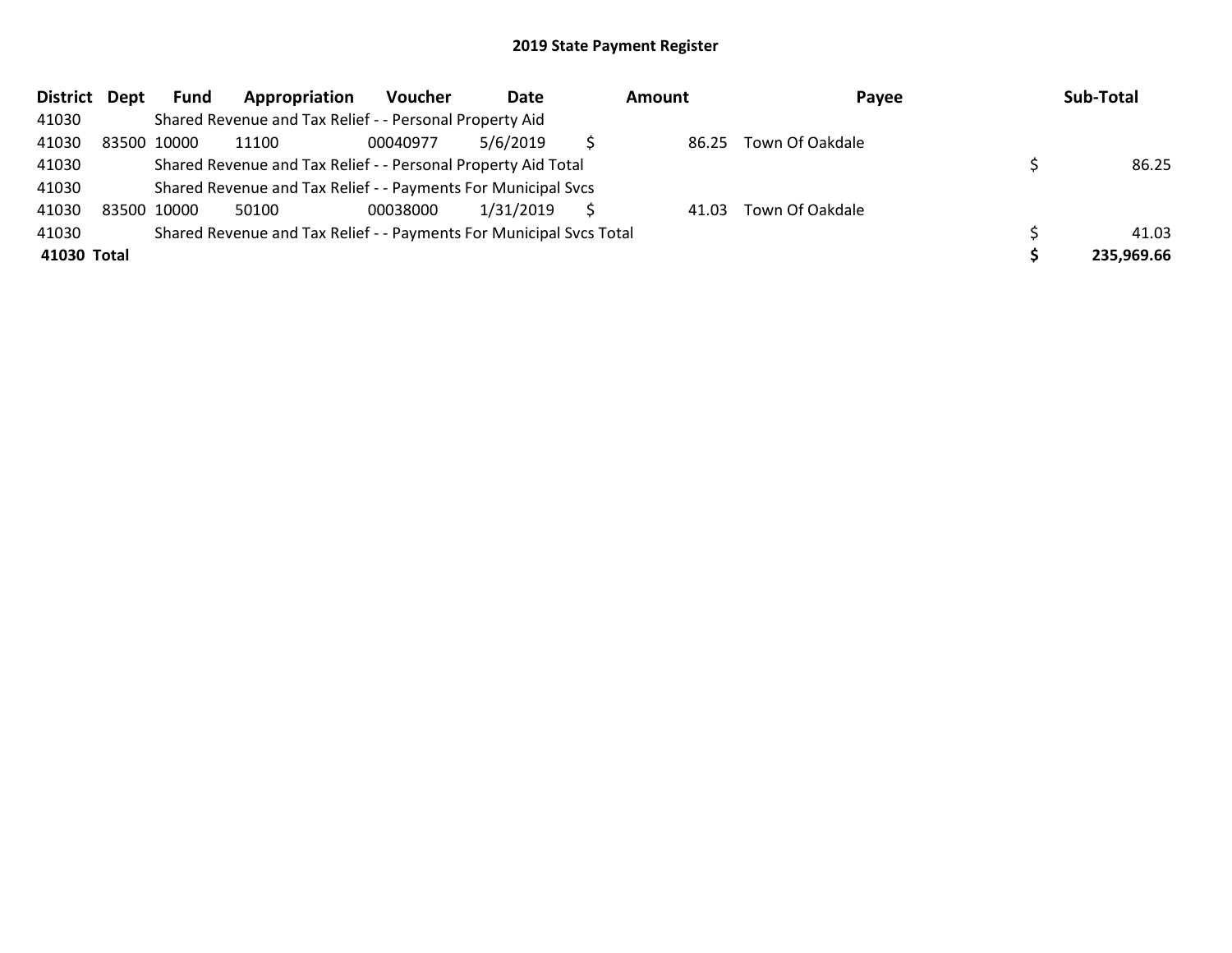| <b>District</b> | <b>Dept</b> | <b>Fund</b> | Appropriation                                                          | Voucher  | <b>Date</b> | Amount           | Payee                      | Sub-Total        |
|-----------------|-------------|-------------|------------------------------------------------------------------------|----------|-------------|------------------|----------------------------|------------------|
| 41032           |             |             | Dept of Safety & Prof Services - - Fire Dues Distribution              |          |             |                  |                            |                  |
| 41032           |             | 16500 10000 | 22500                                                                  | 00030952 | 7/17/2019   | \$               | 2,554.28 Town Of Portland  |                  |
| 41032           |             |             | Dept of Safety & Prof Services - - Fire Dues Distribution Total        |          |             |                  |                            | \$<br>2,554.28   |
| 41032           |             |             | Dept of Natural Resources - - Aids In Lieu Of Taxes - Gener            |          |             |                  |                            |                  |
| 41032           |             | 37000 10000 | 50300                                                                  | 00297588 | 2/11/2019   | \$<br>3,061.38   | Town Of Portland           |                  |
| 41032           |             | 37000 10000 | 50300                                                                  | 00297589 | 2/11/2019   | \$<br>9,963.24   | Town Of Portland           |                  |
| 41032           |             | 37000 10000 | 50300                                                                  | 00314500 | 4/19/2019   | \$<br>177.92     | Town Of Portland           |                  |
| 41032           |             |             | Dept of Natural Resources - - Aids In Lieu Of Taxes - Gener Total      |          |             |                  |                            | \$<br>13,202.54  |
| 41032           |             |             | Dept of Natural Resources - - Resaids - Cnty Forst, Cl & Mfl           |          |             |                  |                            |                  |
| 41032           |             | 37000 21200 | 57100                                                                  | 00332905 | 6/21/2019   | \$<br>258.43     | Town Of Portland           |                  |
| 41032           |             |             | Dept of Natural Resources - - Resaids - Cnty Forst, Cl & Mfl Total     |          |             |                  |                            | \$<br>258.43     |
| 41032           |             |             | WI Dept of Transportation - - Trns Aids To Mnc.-Sf                     |          |             |                  |                            |                  |
| 41032           |             | 39500 21100 | 19100                                                                  | 00336884 | 1/7/2019    | \$               | 27,043.48 Town Of Portland |                  |
| 41032           |             | 39500 21100 | 19100                                                                  | 00364198 | 4/1/2019    | \$<br>27,043.48  | Town Of Portland           |                  |
| 41032           |             | 39500 21100 | 19100                                                                  | 00402207 | 7/1/2019    | \$<br>27,043.48  | Town Of Portland           |                  |
| 41032           |             | 39500 21100 | 19100                                                                  | 00445025 | 10/7/2019   | \$<br>27,043.48  | Town Of Portland           |                  |
| 41032           |             |             | WI Dept of Transportation - - Trns Aids To Mnc.-Sf Total               |          |             |                  |                            | \$<br>108,173.92 |
| 41032           |             |             | Department of Military Affairs - - Disaster Recovery Aid               |          |             |                  |                            |                  |
| 41032           |             | 46500 10000 | 30500                                                                  | 00060994 | 5/23/2019   | \$<br>12,052.10  | Town Of Portland           |                  |
| 41032           |             | 46500 10000 | 30500                                                                  | 00065798 | 8/26/2019   | \$<br>12,182.63  | Town Of Portland           |                  |
| 41032           |             | 46500 10000 | 30500                                                                  | 00067359 | 9/27/2019   | \$<br>17,425.23  | Town Of Portland           |                  |
| 41032           |             | 46500 10000 | 30500                                                                  | 00068645 | 10/24/2019  | \$<br>6,961.40   | Town Of Portland           |                  |
| 41032           | 46500 10000 |             | 30500                                                                  | 00068998 | 11/5/2019   | \$<br>10,802.06  | Town Of Portland           |                  |
| 41032           |             | 46500 10000 | 30500                                                                  | 00069189 | 11/8/2019   | \$<br>10,334.38  | Town Of Portland           |                  |
| 41032           |             |             | Department of Military Affairs - - Disaster Recovery Aid Total         |          |             |                  |                            | \$<br>69,757.80  |
| 41032           |             |             | Department of Military Affairs - - Federal Aid, Local Assistance       |          |             |                  |                            |                  |
| 41032           |             | 46500 10000 | 34200                                                                  | 00060994 | 5/23/2019   | \$<br>72,312.55  | Town Of Portland           |                  |
| 41032           |             | 46500 10000 | 34200                                                                  | 00065798 | 8/26/2019   | \$<br>73,095.80  | Town Of Portland           |                  |
| 41032           |             | 46500 10000 | 34200                                                                  | 00067359 | 9/27/2019   | \$<br>169,363.69 | Town Of Portland           |                  |
| 41032           |             | 46500 10000 | 34200                                                                  | 00068645 | 10/24/2019  | \$<br>41,768.41  | Town Of Portland           |                  |
| 41032           |             | 46500 10000 | 34200                                                                  | 00069189 | 11/8/2019   | \$<br>62,006.26  | Town Of Portland           |                  |
| 41032           |             |             | Department of Military Affairs - - Federal Aid, Local Assistance Total |          |             |                  |                            | \$<br>418,546.71 |
| 41032           |             |             | Elections Commission - - 2018 Hava Election Security                   |          |             |                  |                            |                  |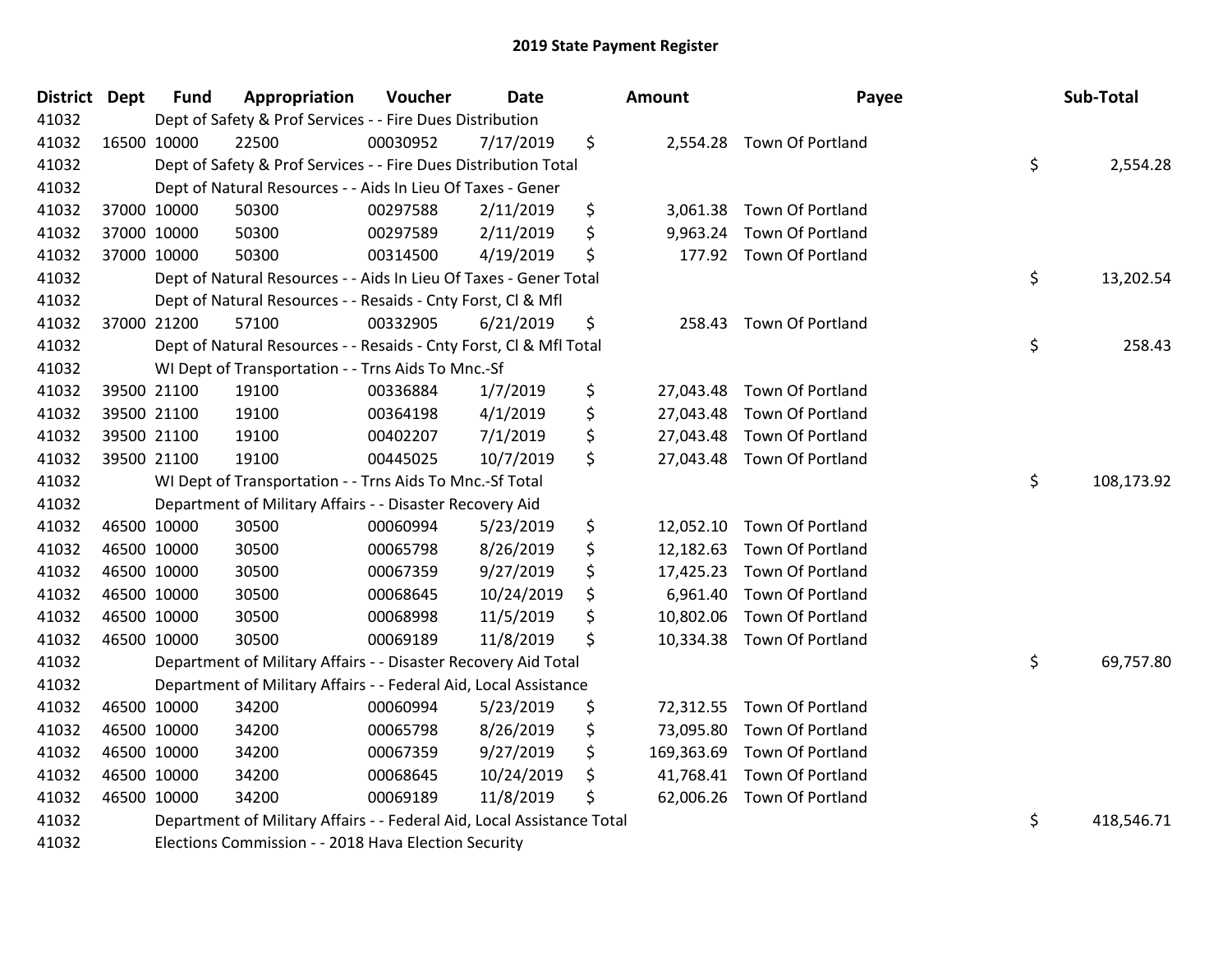| <b>District</b> | Dept | Fund        | Appropriation                                                         | Voucher  | Date       |    | <b>Amount</b> | Payee                   | Sub-Total       |
|-----------------|------|-------------|-----------------------------------------------------------------------|----------|------------|----|---------------|-------------------------|-----------------|
| 41032           |      | 51000 22000 | 18200                                                                 | 00002627 | 11/19/2019 | \$ | 100.00        | Town Of Portland        |                 |
| 41032           |      |             | Elections Commission - - 2018 Hava Election Security Total            |          |            |    |               |                         | \$<br>100.00    |
| 41032           |      |             | Shared Revenue and Tax Relief - - Expenditure Restraint Program       |          |            |    |               |                         |                 |
| 41032           |      | 83500 10000 | 10100                                                                 | 00049316 | 7/22/2019  | Ş. | 1,365.84      | Town Of Portland        |                 |
| 41032           |      |             | Shared Revenue and Tax Relief - - Expenditure Restraint Program Total |          |            |    |               |                         | \$<br>1,365.84  |
| 41032           |      |             | Shared Revenue and Tax Relief - - County And Municipal Aid            |          |            |    |               |                         |                 |
| 41032           |      | 83500 10000 | 10500                                                                 | 00049316 | 7/22/2019  | \$ | 8,045.98      | <b>Town Of Portland</b> |                 |
| 41032           |      | 83500 10000 | 10500                                                                 | 00053615 | 11/18/2019 | \$ | 45,593.88     | Town Of Portland        |                 |
| 41032           |      |             | Shared Revenue and Tax Relief - - County And Municipal Aid Total      |          |            |    |               |                         | \$<br>53,639.86 |
| 41032           |      |             | Shared Revenue and Tax Relief - - Exempt Computer Aid                 |          |            |    |               |                         |                 |
| 41032           |      | 83500 10000 | 10900                                                                 | 00046428 | 7/22/2019  | \$ | 14.55         | <b>Town Of Portland</b> |                 |
| 41032           |      |             | Shared Revenue and Tax Relief - - Exempt Computer Aid Total           |          |            |    |               |                         | \$<br>14.55     |
| 41032           |      |             | Shared Revenue and Tax Relief - - Utility Aid                         |          |            |    |               |                         |                 |
| 41032           |      | 83500 10000 | 11000                                                                 | 00049316 | 7/22/2019  | \$ | 450.43        | <b>Town Of Portland</b> |                 |
| 41032           |      | 83500 10000 | 11000                                                                 | 00053615 | 11/18/2019 | \$ | 2,702.49      | <b>Town Of Portland</b> |                 |
| 41032           |      |             | Shared Revenue and Tax Relief - - Utility Aid Total                   |          |            |    |               |                         | \$<br>3,152.92  |
| 41032           |      |             | Shared Revenue and Tax Relief - - Personal Property Aid               |          |            |    |               |                         |                 |
| 41032           |      | 83500 10000 | 11100                                                                 | 00040978 | 5/6/2019   | \$ | 729.63        | Town Of Portland        |                 |
| 41032           |      |             | Shared Revenue and Tax Relief - - Personal Property Aid Total         |          |            |    |               |                         | \$<br>729.63    |
| 41032 Total     |      |             |                                                                       |          |            |    |               |                         | 671,496.48      |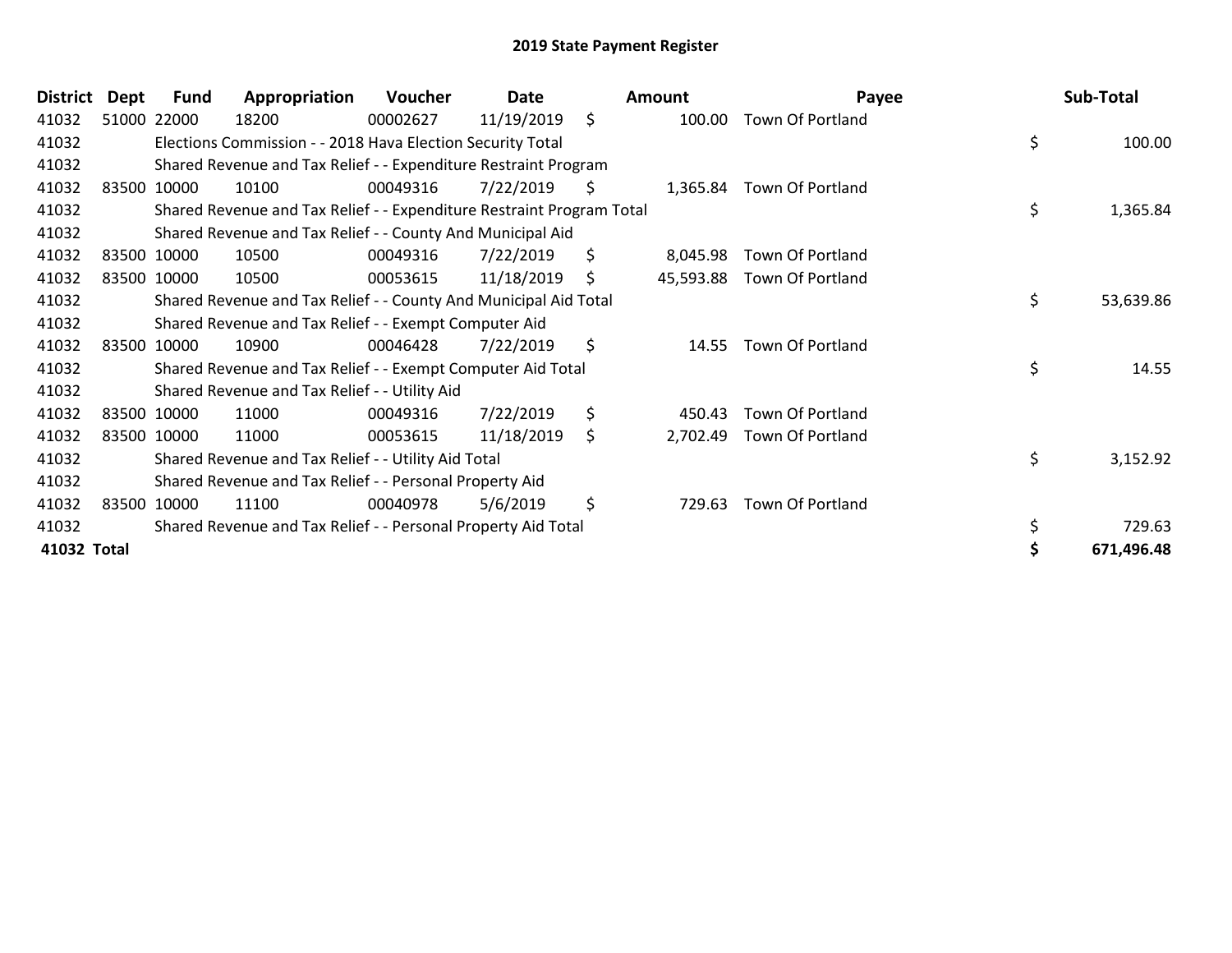| District Dept |             | <b>Fund</b> | Appropriation                                                       | Voucher  | <b>Date</b> | Amount          | Payee                        | Sub-Total        |
|---------------|-------------|-------------|---------------------------------------------------------------------|----------|-------------|-----------------|------------------------------|------------------|
| 41034         |             |             | Dept of Safety & Prof Services - - Fire Dues Distribution           |          |             |                 |                              |                  |
| 41034         |             | 16500 10000 | 22500                                                               | 00031228 | 7/17/2019   | \$              | 1,650.53 Town Of Ridgeville  |                  |
| 41034         |             |             | Dept of Safety & Prof Services - - Fire Dues Distribution Total     |          |             |                 |                              | \$<br>1,650.53   |
| 41034         |             |             | Dept of Natural Resources - - Aids In Lieu Of Taxes - Gener         |          |             |                 |                              |                  |
| 41034         |             | 37000 10000 | 50300                                                               | 00314520 | 4/19/2019   | \$<br>104.48    | Town Of Ridgeville           |                  |
| 41034         |             |             | Dept of Natural Resources - - Aids In Lieu Of Taxes - Gener Total   |          |             |                 |                              | \$<br>104.48     |
| 41034         |             |             | Dept of Natural Resources - - Resaids - Cnty Forst, Cl & Mfl        |          |             |                 |                              |                  |
| 41034         |             | 37000 21200 | 57100                                                               | 00332906 | 6/21/2019   | \$              | 326.25 Town Of Ridgeville    |                  |
| 41034         |             |             | Dept of Natural Resources - - Resaids - Cnty Forst, Cl & Mfl Total  |          |             |                 |                              | \$<br>326.25     |
| 41034         |             |             | Dept of Natural Resources - - Aids In Lieu Of Taxes - Sum S         |          |             |                 |                              |                  |
| 41034         |             | 37000 21200 | 57900                                                               | 00314519 | 4/19/2019   | \$<br>10.37     | Town Of Ridgeville           |                  |
| 41034         |             |             | Dept of Natural Resources - - Aids In Lieu Of Taxes - Sum S Total   |          |             |                 |                              | \$<br>10.37      |
| 41034         |             |             | WI Dept of Transportation - - Trns Aids To Mnc.-Sf                  |          |             |                 |                              |                  |
| 41034         |             | 39500 21100 | 19100                                                               | 00336885 | 1/7/2019    | \$<br>23,316.64 | Town Of Ridgeville           |                  |
| 41034         |             | 39500 21100 | 19100                                                               | 00364199 | 4/1/2019    | \$              | 23,316.64 Town Of Ridgeville |                  |
| 41034         |             | 39500 21100 | 19100                                                               | 00402208 | 7/1/2019    | \$              | 23,316.64 Town Of Ridgeville |                  |
| 41034         |             | 39500 21100 | 19100                                                               | 00445026 | 10/7/2019   | \$              | 23,316.64 Town Of Ridgeville |                  |
| 41034         |             |             | WI Dept of Transportation - - Trns Aids To Mnc.-Sf Total            |          |             |                 |                              | \$<br>93,266.56  |
| 41034         |             |             | Shared Revenue and Tax Relief - - County And Municipal Aid          |          |             |                 |                              |                  |
| 41034         |             | 83500 10000 | 10500                                                               | 00049317 | 7/22/2019   | \$              | 5,579.00 Town Of Ridgeville  |                  |
| 41034         |             | 83500 10000 | 10500                                                               | 00053616 | 11/18/2019  | \$              | 31,614.32 Town Of Ridgeville |                  |
| 41034         |             |             | Shared Revenue and Tax Relief - - County And Municipal Aid Total    |          |             |                 |                              | \$<br>37,193.32  |
| 41034         |             |             | Shared Revenue and Tax Relief - - Exempt Computer Aid               |          |             |                 |                              |                  |
| 41034         | 83500 10000 |             | 10900                                                               | 00046429 | 7/22/2019   | \$<br>39.49     | Town Of Ridgeville           |                  |
| 41034         |             |             | Shared Revenue and Tax Relief - - Exempt Computer Aid Total         |          |             |                 |                              | \$<br>39.49      |
| 41034         |             |             | Shared Revenue and Tax Relief - - Personal Property Aid             |          |             |                 |                              |                  |
| 41034         |             | 83500 10000 | 11100                                                               | 00040979 | 5/6/2019    | \$              | 1,238.96 Town Of Ridgeville  |                  |
| 41034         |             |             | Shared Revenue and Tax Relief - - Personal Property Aid Total       |          |             |                 |                              | \$<br>1,238.96   |
| 41034         |             |             | Shared Revenue and Tax Relief - - Payments For Municipal Svcs       |          |             |                 |                              |                  |
| 41034         |             | 83500 10000 | 50100                                                               | 00037926 | 1/31/2019   | \$              | 124.84 Town Of Ridgeville    |                  |
| 41034         |             |             | Shared Revenue and Tax Relief - - Payments For Municipal Svcs Total |          |             |                 |                              | \$<br>124.84     |
| 41034 Total   |             |             |                                                                     |          |             |                 |                              | \$<br>133,954.80 |

| <b>unt</b>                          | Payee                                                          |          | Sub-Total            |
|-------------------------------------|----------------------------------------------------------------|----------|----------------------|
| 1,650.53                            | Town Of Ridgeville                                             | \$       | 1,650.53             |
| 104.48                              | Town Of Ridgeville                                             | \$       | 104.48               |
| 326.25                              | Town Of Ridgeville                                             | \$       | 326.25               |
| 10.37                               | Town Of Ridgeville                                             | \$       | 10.37                |
| 23,316.64<br>23,316.64<br>23,316.64 | Town Of Ridgeville<br>Town Of Ridgeville<br>Town Of Ridgeville |          |                      |
| 23,316.64                           | Town Of Ridgeville                                             | \$       | 93,266.56            |
| 5,579.00<br>31,614.32               | Town Of Ridgeville<br>Town Of Ridgeville                       | \$       | 37,193.32            |
| 39.49                               | Town Of Ridgeville                                             |          |                      |
| 1,238.96                            | Town Of Ridgeville                                             | \$       | 39.49                |
| 124.84                              | Town Of Ridgeville                                             | \$       | 1,238.96             |
|                                     |                                                                | \$<br>\$ | 124.84<br>133,954.80 |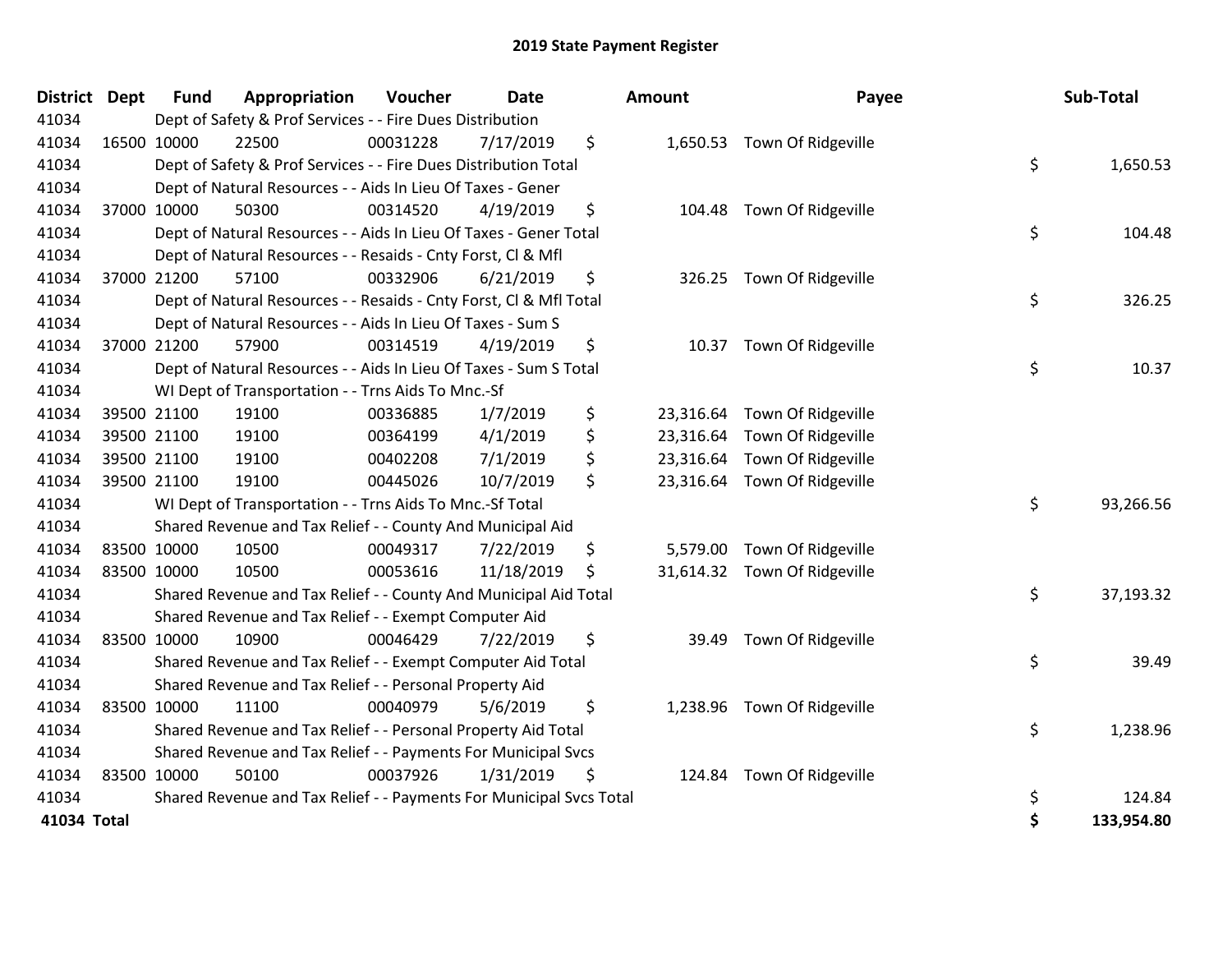| District Dept | <b>Fund</b> | Appropriation                                                       | Voucher  | <b>Date</b> | <b>Amount</b> |                         | Payee | Sub-Total |
|---------------|-------------|---------------------------------------------------------------------|----------|-------------|---------------|-------------------------|-------|-----------|
| 41036         |             | Dept of Safety & Prof Services - - Fire Dues Distribution           |          |             |               |                         |       |           |
| 41036         | 16500 10000 | 22500                                                               | 00031625 | 7/18/2019   | \$            | 313.66 Town Of Scott    |       |           |
| 41036         |             | Dept of Safety & Prof Services - - Fire Dues Distribution Total     |          |             |               |                         | \$    | 313.66    |
| 41036         |             | Dept of Natural Resources - - Aids In Lieu Of Taxes - Gener         |          |             |               |                         |       |           |
| 41036         | 37000 10000 | 50300                                                               | 00314916 | 4/19/2019   | \$            | 144.13 Town Of Scott    |       |           |
| 41036         |             | Dept of Natural Resources - - Aids In Lieu Of Taxes - Gener Total   |          |             |               |                         | \$    | 144.13    |
| 41036         |             | Dept of Natural Resources - - Resaids - Cnty Forst, Cl & Mfl        |          |             |               |                         |       |           |
| 41036         | 37000 21200 | 57100                                                               | 00332907 | 6/21/2019   | \$            | 280.35 Town Of Scott    |       |           |
| 41036         |             | Dept of Natural Resources - - Resaids - Cnty Forst, CI & Mfl Total  |          |             |               |                         | \$    | 280.35    |
| 41036         |             | Dept of Natural Resources - - Aids In Lieu Of Taxes - Sum S         |          |             |               |                         |       |           |
| 41036         | 37000 21200 | 57900                                                               | 00314917 | 4/19/2019   | \$            | 13,554.90 Town Of Scott |       |           |
| 41036         |             | Dept of Natural Resources - - Aids In Lieu Of Taxes - Sum S Total   |          |             |               |                         | \$    | 13,554.90 |
| 41036         |             | WI Dept of Transportation - - Trns Aids To Mnc.-Sf                  |          |             |               |                         |       |           |
| 41036         | 39500 21100 | 19100                                                               | 00336886 | 1/7/2019    | \$            | 15,737.53 Town Of Scott |       |           |
| 41036         | 39500 21100 | 19100                                                               | 00364200 | 4/1/2019    | \$            | 15,737.53 Town Of Scott |       |           |
| 41036         | 39500 21100 | 19100                                                               | 00402209 | 7/1/2019    | \$            | 15,737.53 Town Of Scott |       |           |
| 41036         | 39500 21100 | 19100                                                               | 00445027 | 10/7/2019   | \$            | 15,737.56 Town Of Scott |       |           |
| 41036         |             | WI Dept of Transportation - - Trns Aids To Mnc.-Sf Total            |          |             |               |                         | \$    | 62,950.15 |
| 41036         |             | Shared Revenue and Tax Relief - - County And Municipal Aid          |          |             |               |                         |       |           |
| 41036         | 83500 10000 | 10500                                                               | 00049318 | 7/22/2019   | \$            | 2,734.42 Town Of Scott  |       |           |
| 41036         | 83500 10000 | 10500                                                               | 00053617 | 11/18/2019  | \$            | 15,495.06 Town Of Scott |       |           |
| 41036         |             | Shared Revenue and Tax Relief - - County And Municipal Aid Total    |          |             |               |                         | \$    | 18,229.48 |
| 41036         |             | Shared Revenue and Tax Relief - - Utility Aid                       |          |             |               |                         |       |           |
| 41036         | 83500 10000 | 11000                                                               | 00049318 | 7/22/2019   | \$<br>43.49   | Town Of Scott           |       |           |
| 41036         | 83500 10000 | 11000                                                               | 00053617 | 11/18/2019  | \$            | 254.56 Town Of Scott    |       |           |
| 41036         |             | Shared Revenue and Tax Relief - - Utility Aid Total                 |          |             |               |                         | \$    | 298.05    |
| 41036         |             | Shared Revenue and Tax Relief - - Personal Property Aid             |          |             |               |                         |       |           |
| 41036         | 83500 10000 | 11100                                                               | 00040980 | 5/6/2019    | \$            | 34.40 Town Of Scott     |       |           |
| 41036         |             | Shared Revenue and Tax Relief - - Personal Property Aid Total       |          |             |               |                         | \$    | 34.40     |
| 41036         |             | Shared Revenue and Tax Relief - - Payments For Municipal Svcs       |          |             |               |                         |       |           |
| 41036         | 83500 10000 | 50100                                                               | 00038008 | 1/31/2019   | \$            | 46.81 Town Of Scott     |       |           |
| 41036         |             | Shared Revenue and Tax Relief - - Payments For Municipal Svcs Total |          |             |               |                         | \$    | 46.81     |
| 41036 Total   |             |                                                                     |          |             |               |                         | \$    | 95,851.93 |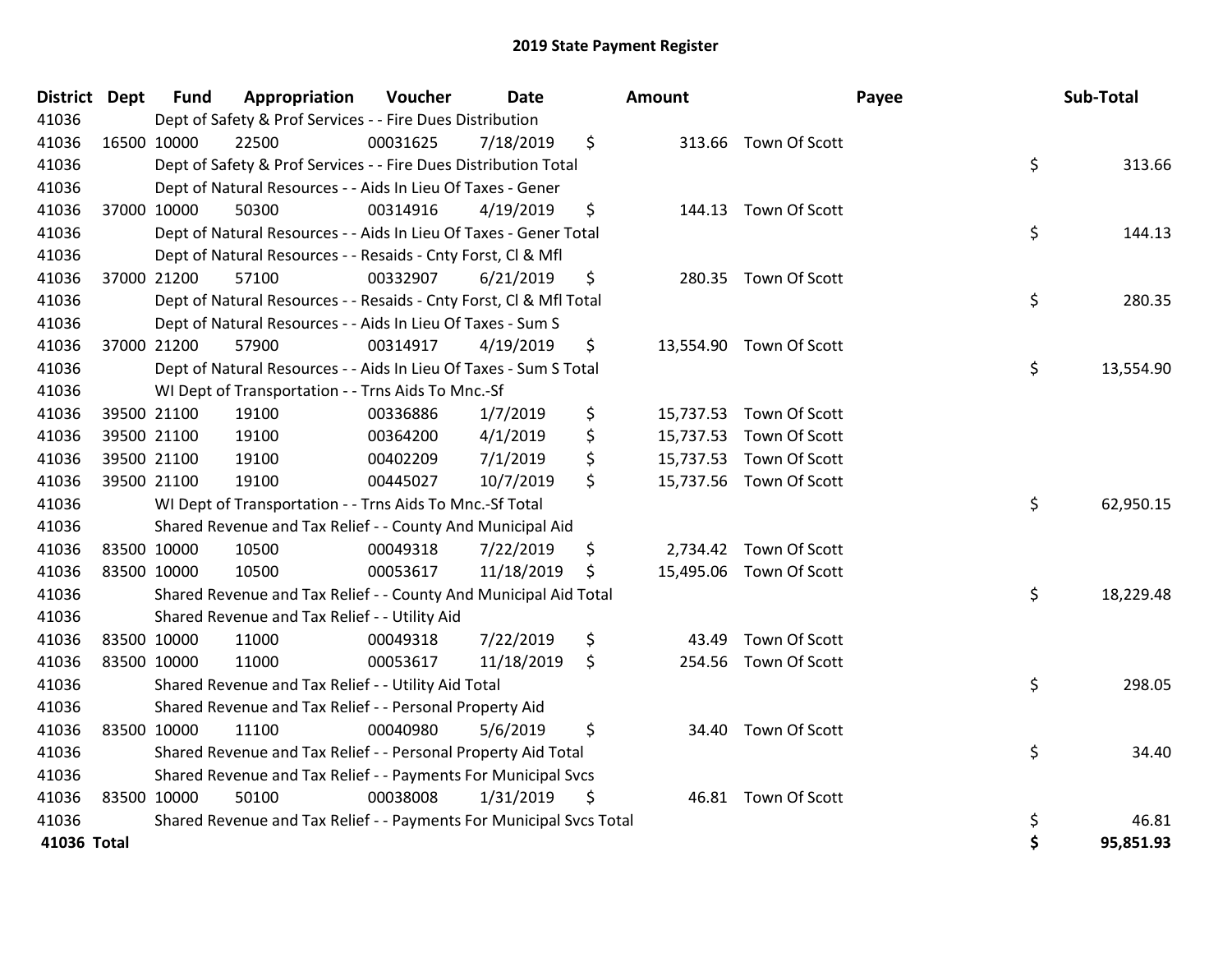| <b>District</b> | <b>Dept</b> | <b>Fund</b> | Appropriation                                                          | Voucher  | Date       | Amount           | Payee                    | Sub-Total        |
|-----------------|-------------|-------------|------------------------------------------------------------------------|----------|------------|------------------|--------------------------|------------------|
| 41038           |             |             | Dept of Safety & Prof Services - - Fire Dues Distribution              |          |            |                  |                          |                  |
| 41038           |             | 16500 10000 | 22500                                                                  | 00031241 | 7/18/2019  | \$               | 1,603.80 Town Of Sheldon |                  |
| 41038           |             |             | Dept of Safety & Prof Services - - Fire Dues Distribution Total        |          |            |                  |                          | \$<br>1,603.80   |
| 41038           |             |             | Dept of Natural Resources - - Resaids - Cnty Forst, Cl & Mfl           |          |            |                  |                          |                  |
| 41038           |             | 37000 21200 | 57100                                                                  | 00332908 | 6/21/2019  | \$<br>346.31     | Town Of Sheldon          |                  |
| 41038           |             |             | Dept of Natural Resources - - Resaids - Cnty Forst, Cl & Mfl Total     |          |            |                  |                          | \$<br>346.31     |
| 41038           |             |             | WI Dept of Transportation - - Trns Aids To Mnc.-Sf                     |          |            |                  |                          |                  |
| 41038           |             | 39500 21100 | 19100                                                                  | 00336887 | 1/7/2019   | \$<br>27,909.49  | Town Of Sheldon          |                  |
| 41038           |             | 39500 21100 | 19100                                                                  | 00364201 | 4/1/2019   | \$<br>27,909.49  | Town Of Sheldon          |                  |
| 41038           |             | 39500 21100 | 19100                                                                  | 00402210 | 7/1/2019   | \$<br>27,909.49  | Town Of Sheldon          |                  |
| 41038           |             | 39500 21100 | 19100                                                                  | 00445028 | 10/7/2019  | \$<br>27,909.50  | Town Of Sheldon          |                  |
| 41038           |             |             | WI Dept of Transportation - - Trns Aids To Mnc.-Sf Total               |          |            |                  |                          | \$<br>111,637.97 |
| 41038           |             |             | WI Dept of Transportation - - Loc Rd Imp Prg St Fd                     |          |            |                  |                          |                  |
| 41038           |             | 39500 21100 | 27800                                                                  | 00470963 | 12/13/2019 | \$<br>25,000.00  | Town Of Sheldon          |                  |
| 41038           |             |             | WI Dept of Transportation - - Loc Rd Imp Prg St Fd Total               |          |            |                  |                          | \$<br>25,000.00  |
| 41038           |             |             | Department of Military Affairs - - Disaster Recovery Aid               |          |            |                  |                          |                  |
| 41038           |             | 46500 10000 | 30500                                                                  | 00060232 | 5/8/2019   | \$<br>4,045.77   | Town Of Sheldon          |                  |
| 41038           | 46500 10000 |             | 30500                                                                  | 00060242 | 5/8/2019   | \$<br>3,786.51   | Town Of Sheldon          |                  |
| 41038           | 46500 10000 |             | 30500                                                                  | 00060990 | 5/23/2019  | \$<br>2,322.56   | Town Of Sheldon          |                  |
| 41038           |             | 46500 10000 | 30500                                                                  | 00065341 | 8/19/2019  | \$<br>1,957.52   | Town Of Sheldon          |                  |
| 41038           |             | 46500 10000 | 30500                                                                  | 00066935 | 9/19/2019  | \$<br>1,689.48   | Town Of Sheldon          |                  |
| 41038           | 46500 10000 |             | 30500                                                                  | 00070527 | 12/9/2019  | \$               | 3,848.77 Town Of Sheldon |                  |
| 41038           |             |             | Department of Military Affairs - - Disaster Recovery Aid Total         |          |            |                  |                          | \$<br>17,650.61  |
| 41038           |             |             | Department of Military Affairs - - Federal Aid, Local Assistance       |          |            |                  |                          |                  |
| 41038           |             | 46500 10000 | 34200                                                                  | 00060242 | 5/8/2019   | \$<br>22,719.02  | Town Of Sheldon          |                  |
| 41038           |             | 46500 10000 | 34200                                                                  | 00060990 | 5/23/2019  | \$<br>103,685.36 | Town Of Sheldon          |                  |
| 41038           | 46500 10000 |             | 34200                                                                  | 00061829 | 6/6/2019   | \$<br>75,140.49  | Town Of Sheldon          |                  |
| 41038           | 46500 10000 |             | 34200                                                                  | 00064619 | 7/30/2019  | \$<br>16,500.69  | Town Of Sheldon          |                  |
| 41038           |             | 46500 10000 | 34200                                                                  | 00065341 | 8/19/2019  | \$<br>11,745.12  | Town Of Sheldon          |                  |
| 41038           |             | 46500 10000 | 34200                                                                  | 00066935 | 9/19/2019  | \$<br>10,136.87  | Town Of Sheldon          |                  |
| 41038           |             | 46500 10000 | 34200                                                                  | 00070527 | 12/9/2019  | \$<br>23,092.63  | Town Of Sheldon          |                  |
| 41038           |             |             | Department of Military Affairs - - Federal Aid, Local Assistance Total |          |            |                  |                          | \$<br>263,020.18 |
| 41038           |             |             | Shared Revenue and Tax Relief - - County And Municipal Aid             |          |            |                  |                          |                  |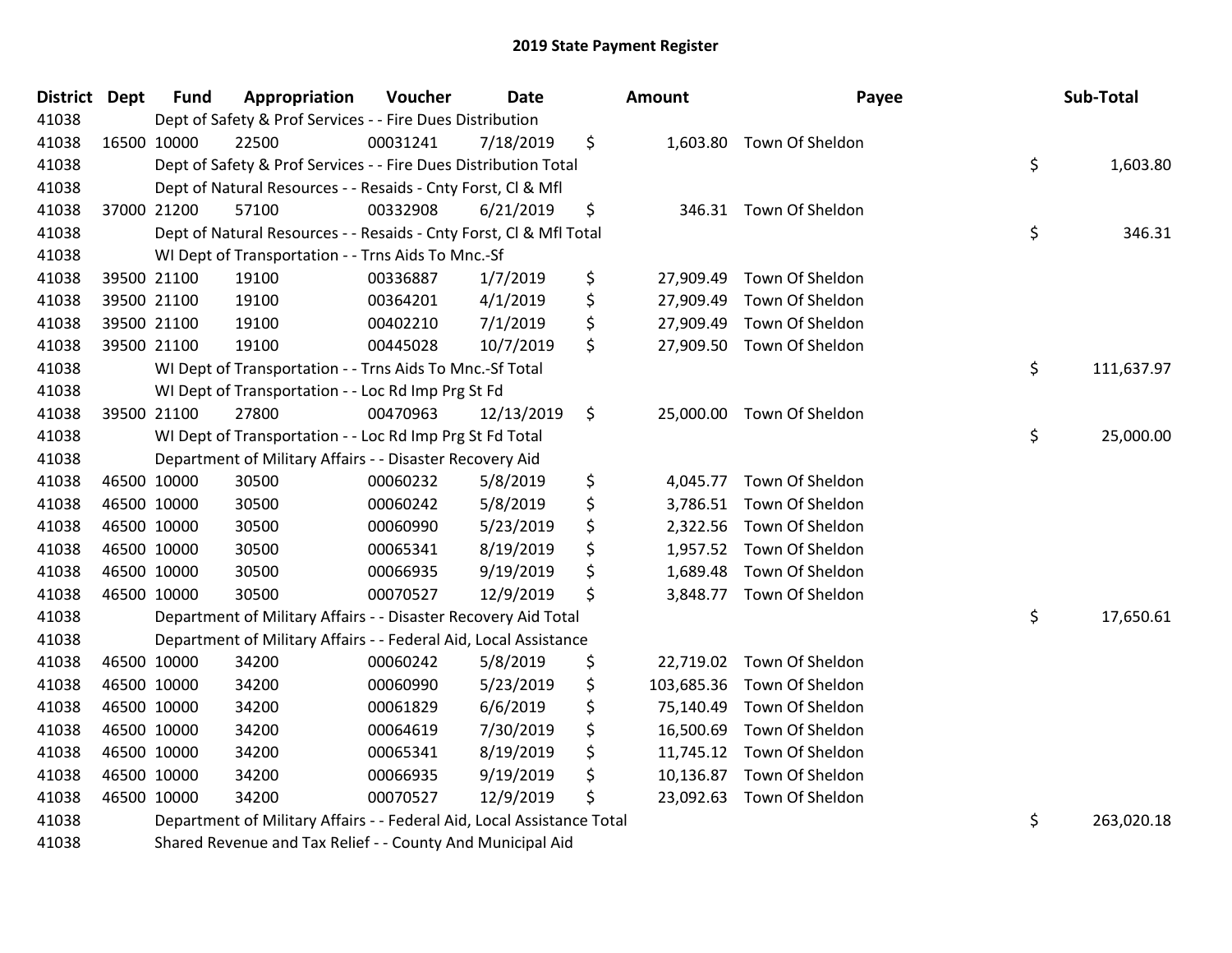| <b>District</b> | Dept        | <b>Fund</b> | Appropriation                                                    | <b>Voucher</b> | Date       |   | Amount    | Payee           | Sub-Total  |
|-----------------|-------------|-------------|------------------------------------------------------------------|----------------|------------|---|-----------|-----------------|------------|
| 41038           |             | 83500 10000 | 10500                                                            | 00049319       | 7/22/2019  | S | 7,805.11  | Town Of Sheldon |            |
| 41038           |             | 83500 10000 | 10500                                                            | 00053618       | 11/18/2019 | S | 44,228.94 | Town Of Sheldon |            |
| 41038           |             |             | Shared Revenue and Tax Relief - - County And Municipal Aid Total |                |            |   |           |                 | 52,034.05  |
| 41038           |             |             | Shared Revenue and Tax Relief - - Exempt Computer Aid            |                |            |   |           |                 |            |
| 41038           | 83500 10000 |             | 10900                                                            | 00046430       | 7/22/2019  | S | 18.70     | Town Of Sheldon |            |
| 41038           |             |             | Shared Revenue and Tax Relief - - Exempt Computer Aid Total      |                |            |   |           |                 | 18.70      |
| 41038           |             |             | Shared Revenue and Tax Relief - - Personal Property Aid          |                |            |   |           |                 |            |
| 41038           | 83500 10000 |             | 11100                                                            | 00040981       | 5/6/2019   | Ś | 191.61    | Town Of Sheldon |            |
| 41038           |             |             | Shared Revenue and Tax Relief - - Personal Property Aid Total    |                |            |   |           |                 | 191.61     |
| 41038 Total     |             |             |                                                                  |                |            |   |           |                 | 471,503.23 |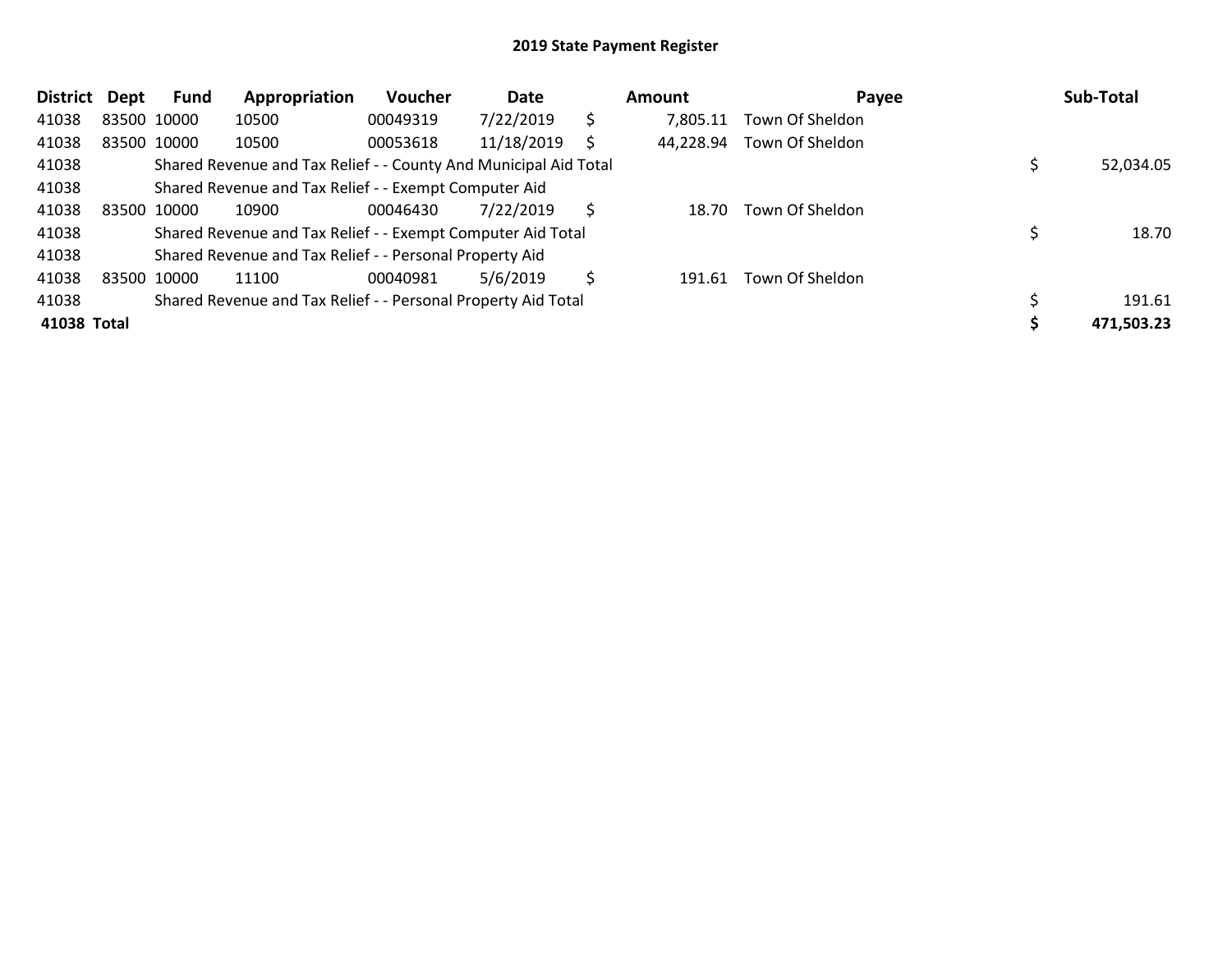| District | <b>Dept</b> | <b>Fund</b> | Appropriation                                                          | Voucher  | <b>Date</b> | <b>Amount</b>   |                          | Payee | Sub-Total  |
|----------|-------------|-------------|------------------------------------------------------------------------|----------|-------------|-----------------|--------------------------|-------|------------|
| 41040    |             |             | Dept of Safety & Prof Services - - Fire Dues Distribution              |          |             |                 |                          |       |            |
| 41040    |             | 16500 10000 | 22500                                                                  | 00030162 | 7/16/2019   | \$              | 10,721.00 Town of Sparta |       |            |
| 41040    |             |             | Dept of Safety & Prof Services - - Fire Dues Distribution Total        |          |             |                 |                          | \$    | 10,721.00  |
| 41040    |             |             | Dept of Natural Resources - - Aids In Lieu Of Taxes - Gener            |          |             |                 |                          |       |            |
| 41040    |             | 37000 10000 | 50300                                                                  | 00297597 | 2/11/2019   | \$<br>846.82    | Town of Sparta           |       |            |
| 41040    |             | 37000 10000 | 50300                                                                  | 00297598 | 2/11/2019   | \$<br>330.69    | Town of Sparta           |       |            |
| 41040    |             | 37000 10000 | 50300                                                                  | 00314807 | 4/19/2019   | \$<br>57.23     | Town of Sparta           |       |            |
| 41040    |             |             | Dept of Natural Resources - - Aids In Lieu Of Taxes - Gener Total      |          |             |                 |                          | \$    | 1,234.74   |
| 41040    |             |             | Dept of Natural Resources - - Resaids - Cnty Forst, Cl & Mfl           |          |             |                 |                          |       |            |
| 41040    |             | 37000 21200 | 57100                                                                  | 00332909 | 6/21/2019   | \$<br>648.36    | Town of Sparta           |       |            |
| 41040    |             |             | Dept of Natural Resources - - Resaids - Cnty Forst, Cl & Mfl Total     |          |             |                 |                          | \$    | 648.36     |
| 41040    |             |             | Dept of Natural Resources - - Aids In Lieu Of Taxes - Sum S            |          |             |                 |                          |       |            |
| 41040    |             | 37000 21200 | 57900                                                                  | 00314808 | 4/19/2019   | \$<br>0.04      | Town of Sparta           |       |            |
| 41040    |             |             | Dept of Natural Resources - - Aids In Lieu Of Taxes - Sum S Total      |          |             |                 |                          | \$    | 0.04       |
| 41040    |             |             | WI Dept of Transportation - - Trns Aids To Mnc.-Sf                     |          |             |                 |                          |       |            |
| 41040    |             | 39500 21100 | 19100                                                                  | 00336888 | 1/7/2019    | \$<br>41,634.29 | Town of Sparta           |       |            |
| 41040    |             | 39500 21100 | 19100                                                                  | 00364202 | 4/1/2019    | \$<br>41,634.29 | Town of Sparta           |       |            |
| 41040    |             | 39500 21100 | 19100                                                                  | 00402211 | 7/1/2019    | \$<br>41,634.29 | Town of Sparta           |       |            |
| 41040    |             | 39500 21100 | 19100                                                                  | 00445029 | 10/7/2019   | \$              | 41,634.32 Town of Sparta |       |            |
| 41040    |             |             | WI Dept of Transportation - - Trns Aids To Mnc.-Sf Total               |          |             |                 |                          | \$    | 166,537.19 |
| 41040    |             |             | Department of Military Affairs - - Disaster Recovery Aid               |          |             |                 |                          |       |            |
| 41040    |             | 46500 10000 | 30500                                                                  | 00058910 | 4/10/2019   | \$              | 1,200.49 Town of Sparta  |       |            |
| 41040    |             |             | Department of Military Affairs - - Disaster Recovery Aid Total         |          |             |                 |                          | \$    | 1,200.49   |
| 41040    |             |             | Department of Military Affairs - - Federal Aid, Local Assistance       |          |             |                 |                          |       |            |
| 41040    | 46500 10000 |             | 34200                                                                  | 00058910 | 4/10/2019   | \$              | 7,202.96 Town of Sparta  |       |            |
| 41040    |             |             | Department of Military Affairs - - Federal Aid, Local Assistance Total |          |             |                 |                          | \$    | 7,202.96   |
| 41040    |             |             | Elections Commission - - 2018 Hava Election Security                   |          |             |                 |                          |       |            |
| 41040    |             | 51000 22000 | 18200                                                                  | 00002556 | 11/15/2019  | \$<br>100.00    | Town of Sparta           |       |            |
| 41040    |             |             | Elections Commission - - 2018 Hava Election Security Total             |          |             |                 |                          | \$    | 100.00     |
| 41040    |             |             | Shared Revenue and Tax Relief - - County And Municipal Aid             |          |             |                 |                          |       |            |
| 41040    | 83500 10000 |             | 10500                                                                  | 00049320 | 7/22/2019   | \$<br>11,677.29 | Town of Sparta           |       |            |
| 41040    | 83500 10000 |             | 10500                                                                  | 00053619 | 11/18/2019  | \$              | 66,171.33 Town of Sparta |       |            |
| 41040    |             |             | Shared Revenue and Tax Relief - - County And Municipal Aid Total       |          |             |                 |                          | \$    | 77,848.62  |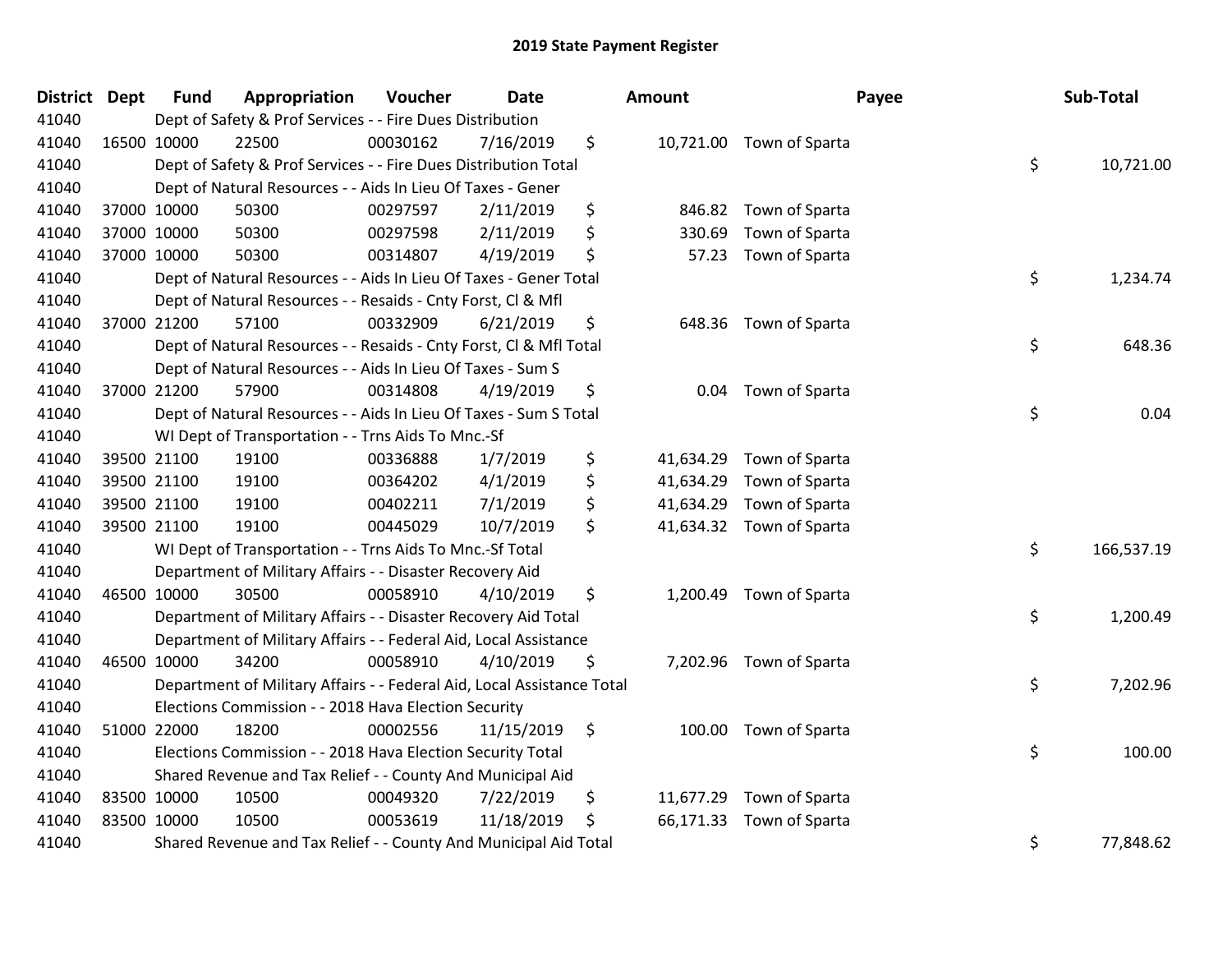| <b>District</b> | <b>Dept</b> | Fund        | Appropriation                                                   | <b>Voucher</b> | Date       |    | Amount    |                | Payee | Sub-Total  |
|-----------------|-------------|-------------|-----------------------------------------------------------------|----------------|------------|----|-----------|----------------|-------|------------|
| 41040           |             |             | Shared Revenue and Tax Relief - - Exempt Computer Aid           |                |            |    |           |                |       |            |
| 41040           |             | 83500 10000 | 10900                                                           | 00046431       | 7/22/2019  | \$ | 23.90     | Town of Sparta |       |            |
| 41040           |             |             | Shared Revenue and Tax Relief - - Exempt Computer Aid Total     |                |            |    |           |                |       | 23.90      |
| 41040           |             |             | Shared Revenue and Tax Relief - - Utility Aid                   |                |            |    |           |                |       |            |
| 41040           |             | 83500 10000 | 11000                                                           | 00049320       | 7/22/2019  | \$ | 4,722.90  | Town of Sparta |       |            |
| 41040           |             | 83500 10000 | 11000                                                           | 00053619       | 11/18/2019 | S  | 27,525.56 | Town of Sparta |       |            |
| 41040           |             |             | Shared Revenue and Tax Relief - - Utility Aid Total             |                |            |    |           |                | \$    | 32,248.46  |
| 41040           |             |             | Shared Revenue and Tax Relief - - Personal Property Aid         |                |            |    |           |                |       |            |
| 41040           |             | 83500 10000 | 11100                                                           | 00040982       | 5/6/2019   | \$ | 1,674.49  | Town of Sparta |       |            |
| 41040           |             |             | Shared Revenue and Tax Relief - - Personal Property Aid Total   |                |            |    |           |                | \$    | 1,674.49   |
| 41040           |             |             | Shared Revenue and Tax Relief - - Lottery & Gaming Credit       |                |            |    |           |                |       |            |
| 41040           |             | 83500 52100 | 36300                                                           | 00038397       | 3/25/2019  | \$ | 5,758.32  | Town of Sparta |       |            |
| 41040           |             |             | Shared Revenue and Tax Relief - - Lottery & Gaming Credit Total |                |            |    |           |                |       | 5,758.32   |
| 41040 Total     |             |             |                                                                 |                |            |    |           |                |       | 305,198.57 |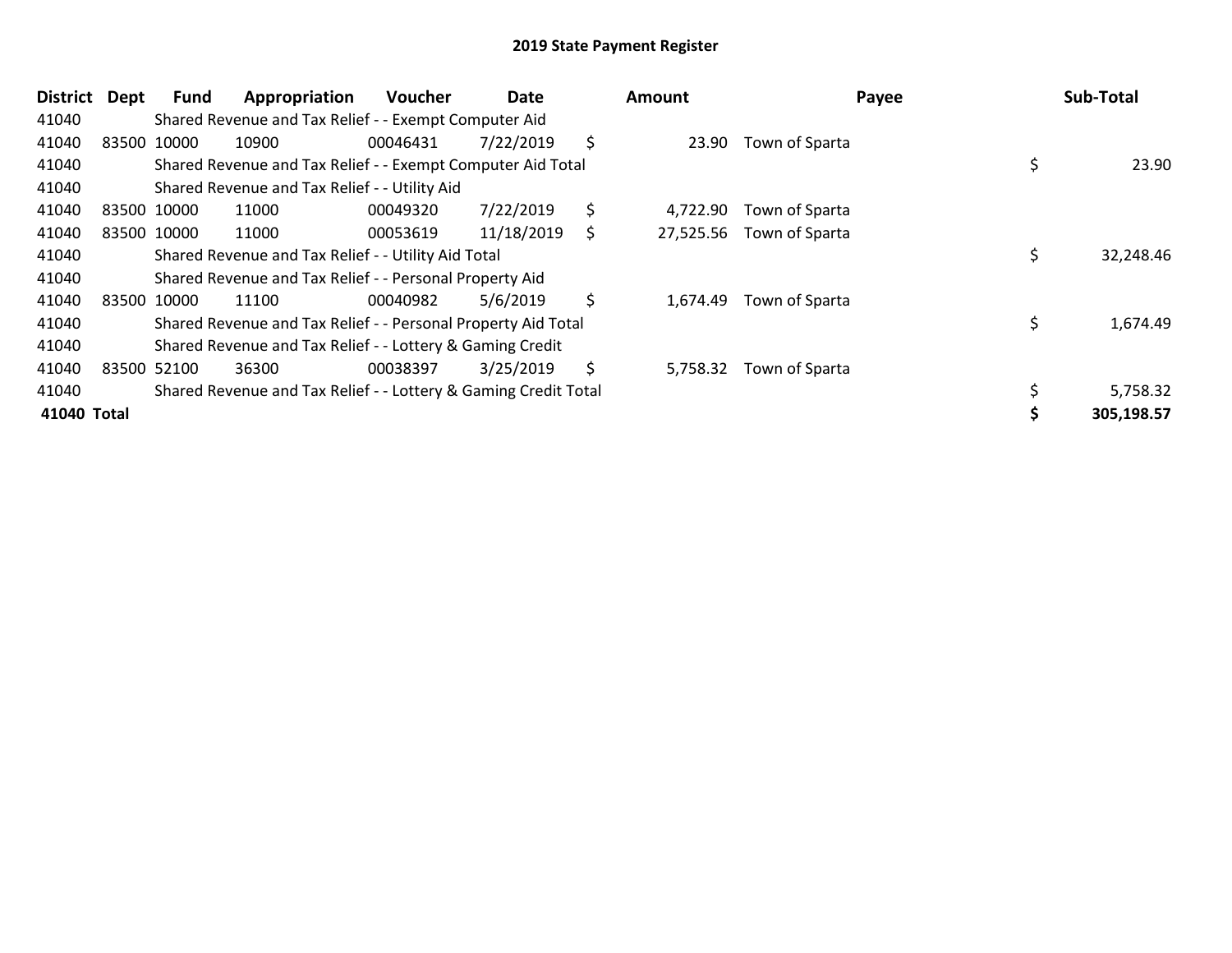| District Dept | <b>Fund</b> | Appropriation                                                        | Voucher  | Date       |               | Amount    | Payee                   | Sub-Total        |
|---------------|-------------|----------------------------------------------------------------------|----------|------------|---------------|-----------|-------------------------|------------------|
| 41042         |             | Dept of Safety & Prof Services - - Fire Dues Distribution            |          |            |               |           |                         |                  |
| 41042         | 16500 10000 | 22500                                                                | 00030459 | 7/16/2019  | \$            |           | 5,630.38 Town of Tomah  |                  |
| 41042         |             | Dept of Safety & Prof Services - - Fire Dues Distribution Total      |          |            |               |           |                         | \$<br>5,630.38   |
| 41042         |             | Dept of Natural Resources - - Resaids - Cnty Forst, Cl & Mfl         |          |            |               |           |                         |                  |
| 41042         | 37000 21200 | 57100                                                                | 00332910 | 6/21/2019  | \$            | 138.38    | Town of Tomah           |                  |
| 41042         |             | Dept of Natural Resources - - Resaids - Cnty Forst, Cl & Mfl Total   |          |            |               |           |                         | \$<br>138.38     |
| 41042         |             | WI Dept of Transportation - - Trns Aids To Mnc.-Sf                   |          |            |               |           |                         |                  |
| 41042         | 39500 21100 | 19100                                                                | 00336889 | 1/7/2019   | \$            | 26,995.70 | Town of Tomah           |                  |
| 41042         | 39500 21100 | 19100                                                                | 00364203 | 4/1/2019   | \$            | 26,995.70 | Town of Tomah           |                  |
| 41042         | 39500 21100 | 19100                                                                | 00402212 | 7/1/2019   | \$            | 26,995.70 | Town of Tomah           |                  |
| 41042         | 39500 21100 | 19100                                                                | 00445030 | 10/7/2019  | \$            |           | 26,995.70 Town of Tomah |                  |
| 41042         |             | WI Dept of Transportation - - Trns Aids To Mnc.-Sf Total             |          |            |               |           |                         | \$<br>107,982.80 |
| 41042         |             | WI Dept of Transportation - - Hwy Mgmt & Opers Sf                    |          |            |               |           |                         |                  |
| 41042         | 39500 21100 | 36500                                                                | 00340930 | 1/10/2019  | \$            | 319.00    | Town of Tomah           |                  |
| 41042         | 39500 21100 | 36500                                                                | 00362371 | 4/12/2019  | \$            | 485.00    | Town of Tomah           |                  |
| 41042         | 39500 21100 | 36500                                                                | 00395489 | 6/20/2019  | \$            | 500.00    | Town of Tomah           |                  |
| 41042         | 39500 21100 | 36500                                                                | 00432616 | 9/11/2019  | \$            | 500.00    | Town of Tomah           |                  |
| 41042         |             | WI Dept of Transportation - - Hwy Mgmt & Opers Sf Total              |          |            |               |           |                         | \$<br>1,804.00   |
| 41042         |             | Department of Administration - - Hv Trans Ln Annual Impact Fee       |          |            |               |           |                         |                  |
| 41042         | 50500 10000 | 17400                                                                | 00101185 | 5/1/2019   | \$            |           | 2,211.00 Town of Tomah  |                  |
| 41042         |             | Department of Administration - - Hv Trans Ln Annual Impact Fee Total |          |            |               |           |                         | \$<br>2,211.00   |
| 41042         |             | Elections Commission - - 2018 Hava Election Security                 |          |            |               |           |                         |                  |
| 41042         | 51000 22000 | 18200                                                                | 00002322 | 11/15/2019 | $\ddot{\phi}$ |           | 800.00 Town of Tomah    |                  |
| 41042         |             | Elections Commission - - 2018 Hava Election Security Total           |          |            |               |           |                         | \$<br>800.00     |
| 41042         |             | Shared Revenue and Tax Relief - - County And Municipal Aid           |          |            |               |           |                         |                  |
| 41042         | 83500 10000 | 10500                                                                | 00049321 | 7/22/2019  | \$            | 5,655.35  | Town of Tomah           |                  |
| 41042         | 83500 10000 | 10500                                                                | 00053620 | 11/18/2019 | \$            |           | 32,046.96 Town of Tomah |                  |
| 41042         |             | Shared Revenue and Tax Relief - - County And Municipal Aid Total     |          |            |               |           |                         | \$<br>37,702.31  |
| 41042         |             | Shared Revenue and Tax Relief - - Exempt Computer Aid                |          |            |               |           |                         |                  |
| 41042         | 83500 10000 | 10900                                                                | 00046432 | 7/22/2019  | \$            |           | 603.81 Town of Tomah    |                  |
| 41042         |             | Shared Revenue and Tax Relief - - Exempt Computer Aid Total          |          |            |               |           |                         | \$<br>603.81     |
| 41042         |             | Shared Revenue and Tax Relief - - Utility Aid                        |          |            |               |           |                         |                  |
| 41042         | 83500 10000 | 11000                                                                | 00049321 | 7/22/2019  | \$            | 866.08    | Town of Tomah           |                  |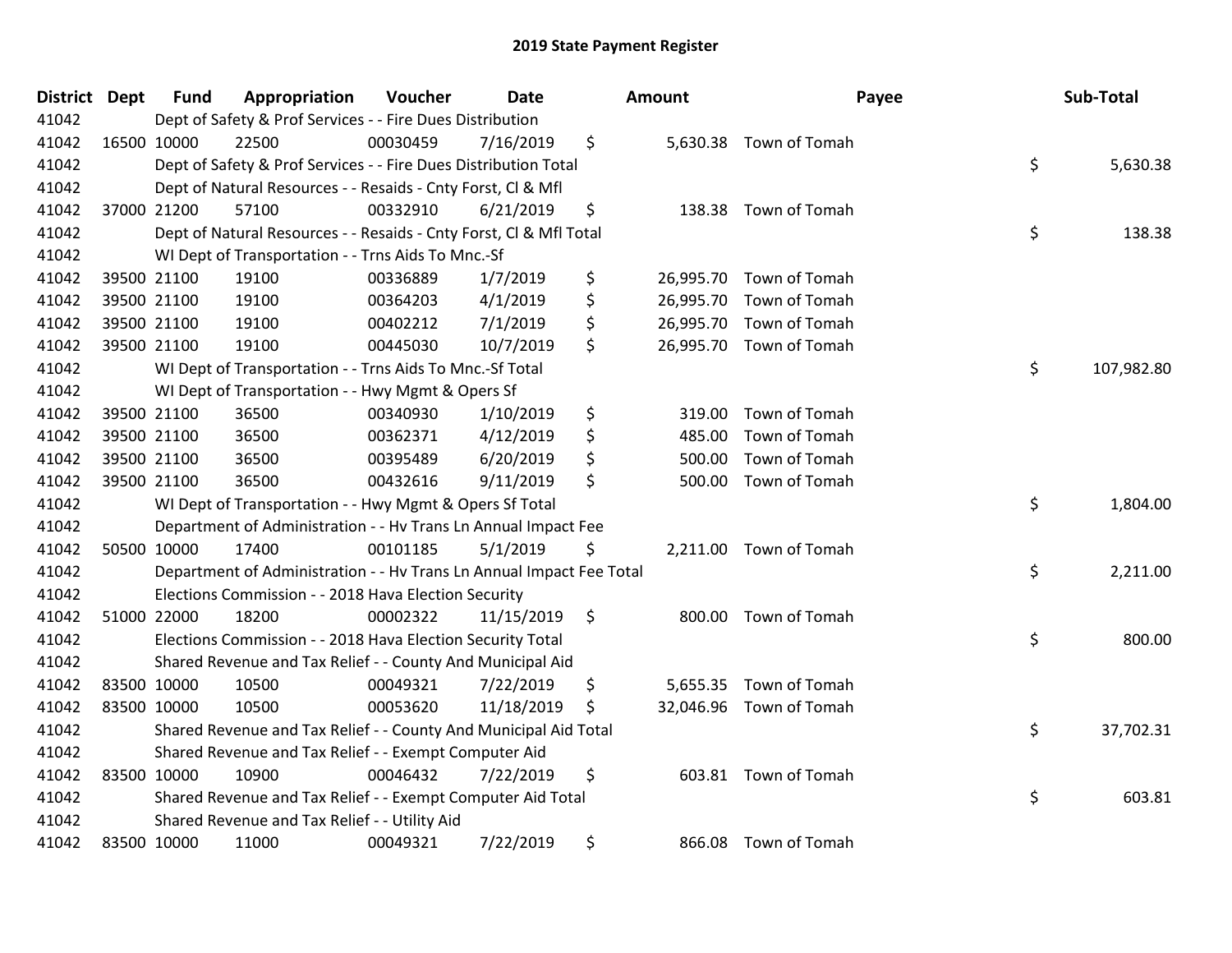| <b>District</b> | Dept        | <b>Fund</b> | Appropriation                                                       | <b>Voucher</b> | Date       |    | Amount   | Payee         | Sub-Total  |
|-----------------|-------------|-------------|---------------------------------------------------------------------|----------------|------------|----|----------|---------------|------------|
| 41042           | 83500 10000 |             | 11000                                                               | 00053620       | 11/18/2019 | \$ | 4,978.02 | Town of Tomah |            |
| 41042           |             |             | Shared Revenue and Tax Relief - - Utility Aid Total                 |                |            |    |          |               | 5,844.10   |
| 41042           |             |             | Shared Revenue and Tax Relief - - Personal Property Aid             |                |            |    |          |               |            |
| 41042           | 83500 10000 |             | 11100                                                               | 00040983       | 5/6/2019   | \$ | 654.42   | Town of Tomah |            |
| 41042           |             |             | Shared Revenue and Tax Relief - - Personal Property Aid Total       |                |            |    |          |               | 654.42     |
| 41042           |             |             | Shared Revenue and Tax Relief - - Payments For Municipal Svcs       |                |            |    |          |               |            |
| 41042           | 83500 10000 |             | 50100                                                               | 00037935       | 1/31/2019  | S  | 313.44   | Town of Tomah |            |
| 41042           |             |             | Shared Revenue and Tax Relief - - Payments For Municipal Svcs Total |                |            |    |          |               | 313.44     |
| 41042           |             |             | Shared Revenue and Tax Relief - - Lottery & Gaming Credit           |                |            |    |          |               |            |
| 41042           | 83500 52100 |             | 36300                                                               | 00038398       | 3/25/2019  | \$ | 1,488.48 | Town of Tomah |            |
| 41042           |             |             | Shared Revenue and Tax Relief - - Lottery & Gaming Credit Total     |                |            |    |          |               | 1,488.48   |
| 41042 Total     |             |             |                                                                     |                |            |    |          |               | 165,173.12 |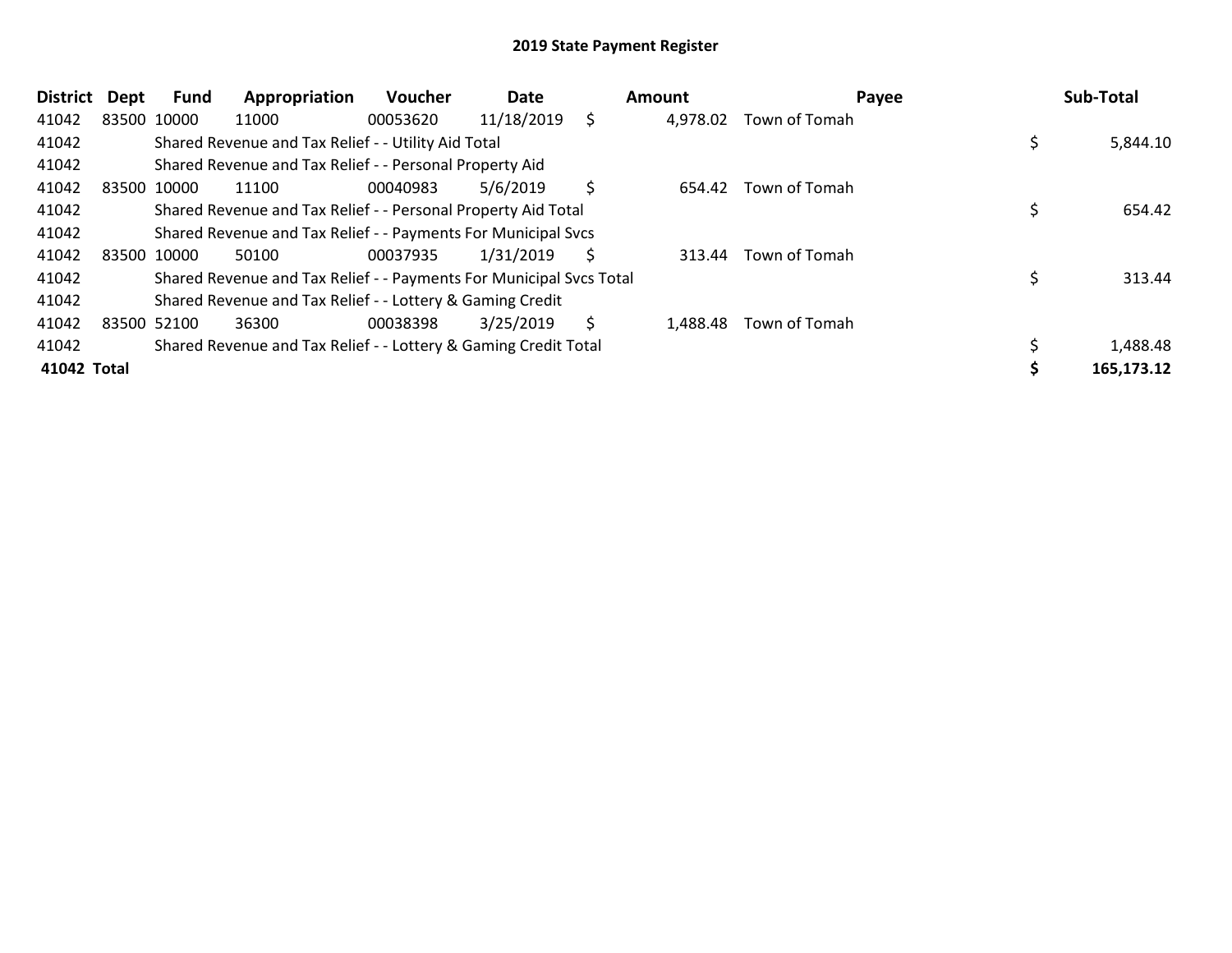| <b>District</b> | <b>Dept</b> | <b>Fund</b> | Appropriation                                                          | Voucher  | <b>Date</b> | Amount          | Payee                        | Sub-Total        |
|-----------------|-------------|-------------|------------------------------------------------------------------------|----------|-------------|-----------------|------------------------------|------------------|
| 41044           |             |             | Dept of Safety & Prof Services - - Fire Dues Distribution              |          |             |                 |                              |                  |
| 41044           |             | 16500 10000 | 22500                                                                  | 00031239 | 7/17/2019   | \$              | 1,607.81 Town Of Wellington  |                  |
| 41044           |             |             | Dept of Safety & Prof Services - - Fire Dues Distribution Total        |          |             |                 |                              | \$<br>1,607.81   |
| 41044           |             |             | Dept of Natural Resources - - Resaids - Cnty Forst, CI & Mfl           |          |             |                 |                              |                  |
| 41044           |             | 37000 21200 | 57100                                                                  | 00332911 | 6/21/2019   | \$<br>404.14    | Town Of Wellington           |                  |
| 41044           |             |             | Dept of Natural Resources - - Resaids - Cnty Forst, CI & Mfl Total     |          |             |                 |                              | \$<br>404.14     |
| 41044           |             |             | WI Dept of Transportation - - Trns Aids To Mnc.-Sf                     |          |             |                 |                              |                  |
| 41044           |             | 39500 21100 | 19100                                                                  | 00336890 | 1/7/2019    | \$<br>26,709.02 | Town Of Wellington           |                  |
| 41044           |             | 39500 21100 | 19100                                                                  | 00364204 | 4/1/2019    | \$<br>26,709.02 | Town Of Wellington           |                  |
| 41044           |             | 39500 21100 | 19100                                                                  | 00402213 | 7/1/2019    | \$<br>26,709.02 | Town Of Wellington           |                  |
| 41044           |             | 39500 21100 | 19100                                                                  | 00445031 | 10/7/2019   | \$              | 26,709.02 Town Of Wellington |                  |
| 41044           |             |             | WI Dept of Transportation - - Trns Aids To Mnc.-Sf Total               |          |             |                 |                              | \$<br>106,836.08 |
| 41044           |             |             | Department of Military Affairs - - Disaster Recovery Aid               |          |             |                 |                              |                  |
| 41044           |             | 46500 10000 | 30500                                                                  | 00066046 | 8/30/2019   | \$              | 8,877.36 Town Of Wellington  |                  |
| 41044           |             |             | Department of Military Affairs - - Disaster Recovery Aid Total         |          |             |                 |                              | \$<br>8,877.36   |
| 41044           |             |             | Department of Military Affairs - - Federal Aid, Local Assistance       |          |             |                 |                              |                  |
| 41044           |             | 46500 10000 | 34200                                                                  | 00066046 | 8/30/2019   | \$<br>53,264.13 | Town Of Wellington           |                  |
| 41044           |             |             | Department of Military Affairs - - Federal Aid, Local Assistance Total |          |             |                 |                              | \$<br>53,264.13  |
| 41044           |             |             | Shared Revenue and Tax Relief - - County And Municipal Aid             |          |             |                 |                              |                  |
| 41044           |             | 83500 10000 | 10500                                                                  | 00049322 | 7/22/2019   | \$<br>8,736.91  | Town Of Wellington           |                  |
| 41044           |             | 83500 10000 | 10500                                                                  | 00053621 | 11/18/2019  | \$<br>49,509.17 | Town Of Wellington           |                  |
| 41044           |             |             | Shared Revenue and Tax Relief - - County And Municipal Aid Total       |          |             |                 |                              | \$<br>58,246.08  |
| 41044           |             |             | Shared Revenue and Tax Relief - - Exempt Computer Aid                  |          |             |                 |                              |                  |
| 41044           |             | 83500 10000 | 10900                                                                  | 00046433 | 7/22/2019   | \$<br>2.08      | Town Of Wellington           |                  |
| 41044           |             |             | Shared Revenue and Tax Relief - - Exempt Computer Aid Total            |          |             |                 |                              | \$<br>2.08       |
| 41044           |             |             | Shared Revenue and Tax Relief - - Utility Aid                          |          |             |                 |                              |                  |
| 41044           |             | 83500 10000 | 11000                                                                  | 00049322 | 7/22/2019   | \$<br>23.31     | Town Of Wellington           |                  |
| 41044           | 83500 10000 |             | 11000                                                                  | 00053621 | 11/18/2019  | \$<br>133.17    | Town Of Wellington           |                  |
| 41044           |             |             | Shared Revenue and Tax Relief - - Utility Aid Total                    |          |             |                 |                              | \$<br>156.48     |
| 41044 Total     |             |             |                                                                        |          |             |                 |                              | \$<br>229,394.16 |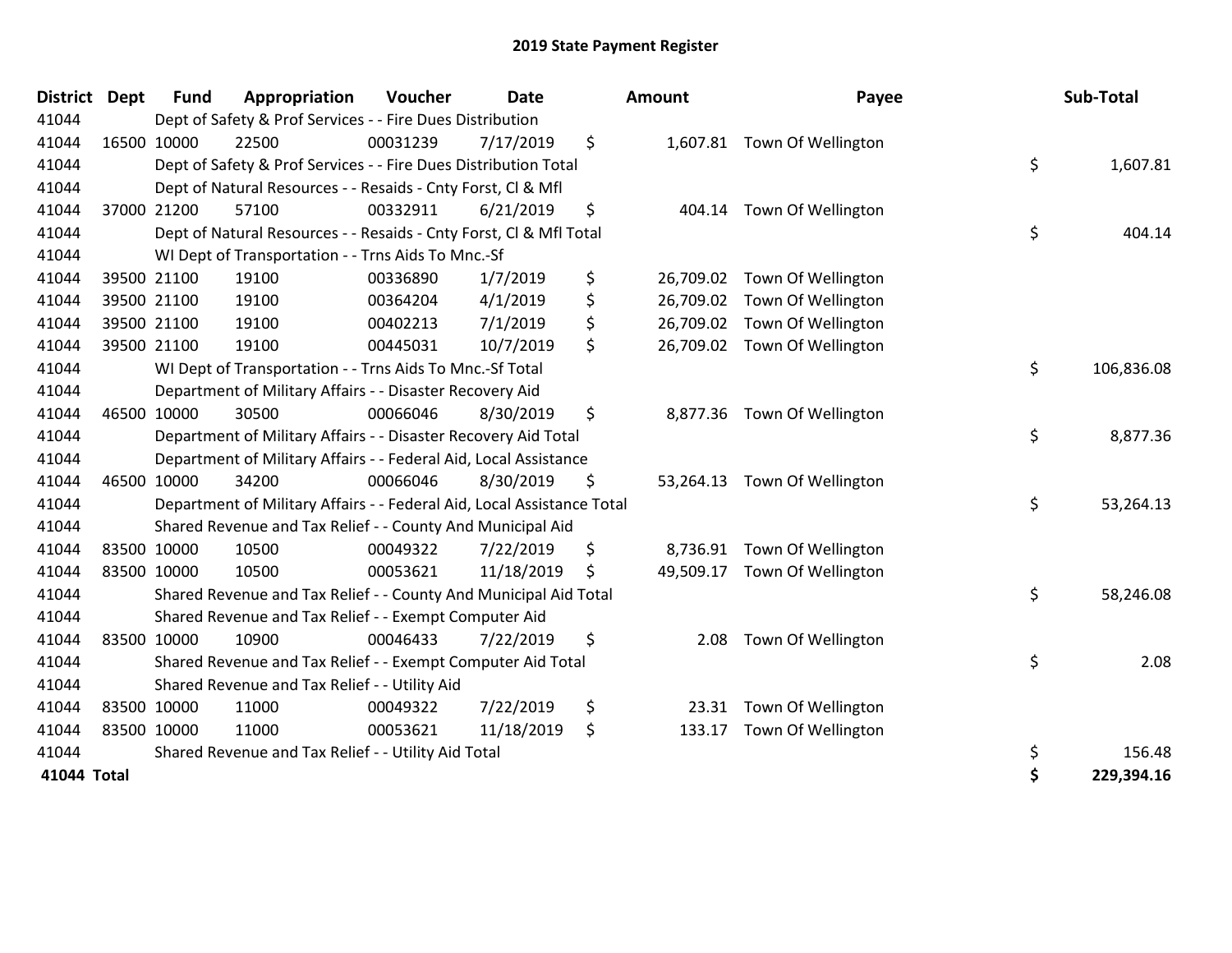| District Dept |             | <b>Fund</b> | Appropriation                                                          | Voucher  | <b>Date</b> | Amount          |                         | Payee | Sub-Total  |
|---------------|-------------|-------------|------------------------------------------------------------------------|----------|-------------|-----------------|-------------------------|-------|------------|
| 41046         |             |             | Dept of Safety & Prof Services - - Fire Dues Distribution              |          |             |                 |                         |       |            |
| 41046         |             | 16500 10000 | 22500                                                                  | 00031104 | 7/17/2019   | \$              | 2,068.85 Town Of Wells  |       |            |
| 41046         |             |             | Dept of Safety & Prof Services - - Fire Dues Distribution Total        |          |             |                 |                         | \$    | 2,068.85   |
| 41046         |             |             | Dept of Natural Resources - - Aids In Lieu Of Taxes - Gener            |          |             |                 |                         |       |            |
| 41046         |             | 37000 10000 | 50300                                                                  | 00297544 | 2/11/2019   | \$              | 3,140.71 Town Of Wells  |       |            |
| 41046         |             | 37000 10000 | 50300                                                                  | 00297545 | 2/11/2019   | \$<br>25.45     | Town Of Wells           |       |            |
| 41046         |             | 37000 10000 | 50300                                                                  | 00313860 | 4/19/2019   | \$<br>68.45     | Town Of Wells           |       |            |
| 41046         |             | 37000 10000 | 50300                                                                  | 00313861 | 4/19/2019   | \$<br>172.90    | Town Of Wells           |       |            |
| 41046         |             |             | Dept of Natural Resources - - Aids In Lieu Of Taxes - Gener Total      |          |             |                 |                         | \$    | 3,407.51   |
| 41046         |             |             | Dept of Natural Resources - - Resaids - Cnty Forst, Cl & Mfl           |          |             |                 |                         |       |            |
| 41046         |             | 37000 21200 | 57100                                                                  | 00332912 | 6/21/2019   | \$              | 830.51 Town Of Wells    |       |            |
| 41046         |             |             | Dept of Natural Resources - - Resaids - Cnty Forst, Cl & Mfl Total     |          |             |                 |                         | \$    | 830.51     |
| 41046         |             |             | Dept of Natural Resources - - Aids In Lieu Of Taxes - Sum S            |          |             |                 |                         |       |            |
| 41046         |             | 37000 21200 | 57900                                                                  | 00313862 | 4/19/2019   | \$<br>6.84      | Town Of Wells           |       |            |
| 41046         |             |             | Dept of Natural Resources - - Aids In Lieu Of Taxes - Sum S Total      |          |             |                 |                         | \$    | 6.84       |
| 41046         |             |             | WI Dept of Transportation - - Trns Aids To Mnc.-Sf                     |          |             |                 |                         |       |            |
| 41046         |             | 39500 21100 | 19100                                                                  | 00336891 | 1/7/2019    | \$<br>15,343.35 | Town Of Wells           |       |            |
| 41046         |             | 39500 21100 | 19100                                                                  | 00364205 | 4/1/2019    | \$              | 15,343.35 Town Of Wells |       |            |
| 41046         |             | 39500 21100 | 19100                                                                  | 00402214 | 7/1/2019    | \$              | 15,343.35 Town Of Wells |       |            |
| 41046         |             | 39500 21100 | 19100                                                                  | 00445032 | 10/7/2019   | \$              | 15,343.36 Town Of Wells |       |            |
| 41046         |             |             | WI Dept of Transportation - - Trns Aids To Mnc.-Sf Total               |          |             |                 |                         | \$    | 61,373.41  |
| 41046         |             |             | Department of Military Affairs - - Disaster Recovery Aid               |          |             |                 |                         |       |            |
| 41046         |             | 46500 10000 | 30500                                                                  | 00058785 | 4/5/2019    | \$              | 2,227.32 Town Of Wells  |       |            |
| 41046         |             | 46500 10000 | 30500                                                                  | 00060987 | 5/23/2019   | \$              | 1,788.60 Town Of Wells  |       |            |
| 41046         |             | 46500 10000 | 30500                                                                  | 00065305 | 8/19/2019   | \$              | 4,012.57 Town Of Wells  |       |            |
| 41046         |             |             | Department of Military Affairs - - Disaster Recovery Aid Total         |          |             |                 |                         | \$    | 8,028.49   |
| 41046         |             |             | Department of Military Affairs - - Federal Aid, Local Assistance       |          |             |                 |                         |       |            |
| 41046         |             | 46500 10000 | 34200                                                                  | 00058785 | 4/5/2019    | \$              | 13,363.93 Town Of Wells |       |            |
| 41046         | 46500 10000 |             | 34200                                                                  | 00060987 | 5/23/2019   | \$              | 10,731.62 Town Of Wells |       |            |
| 41046         |             | 46500 10000 | 34200                                                                  | 00065305 | 8/19/2019   | \$              | 24,075.41 Town Of Wells |       |            |
| 41046         |             | 46500 10000 | 34200                                                                  | 00068640 | 10/24/2019  | \$              | 66,644.13 Town Of Wells |       |            |
| 41046         |             |             | Department of Military Affairs - - Federal Aid, Local Assistance Total |          |             |                 |                         | \$    | 114,815.09 |
| 41046         |             |             | Shared Revenue and Tax Relief - - County And Municipal Aid             |          |             |                 |                         |       |            |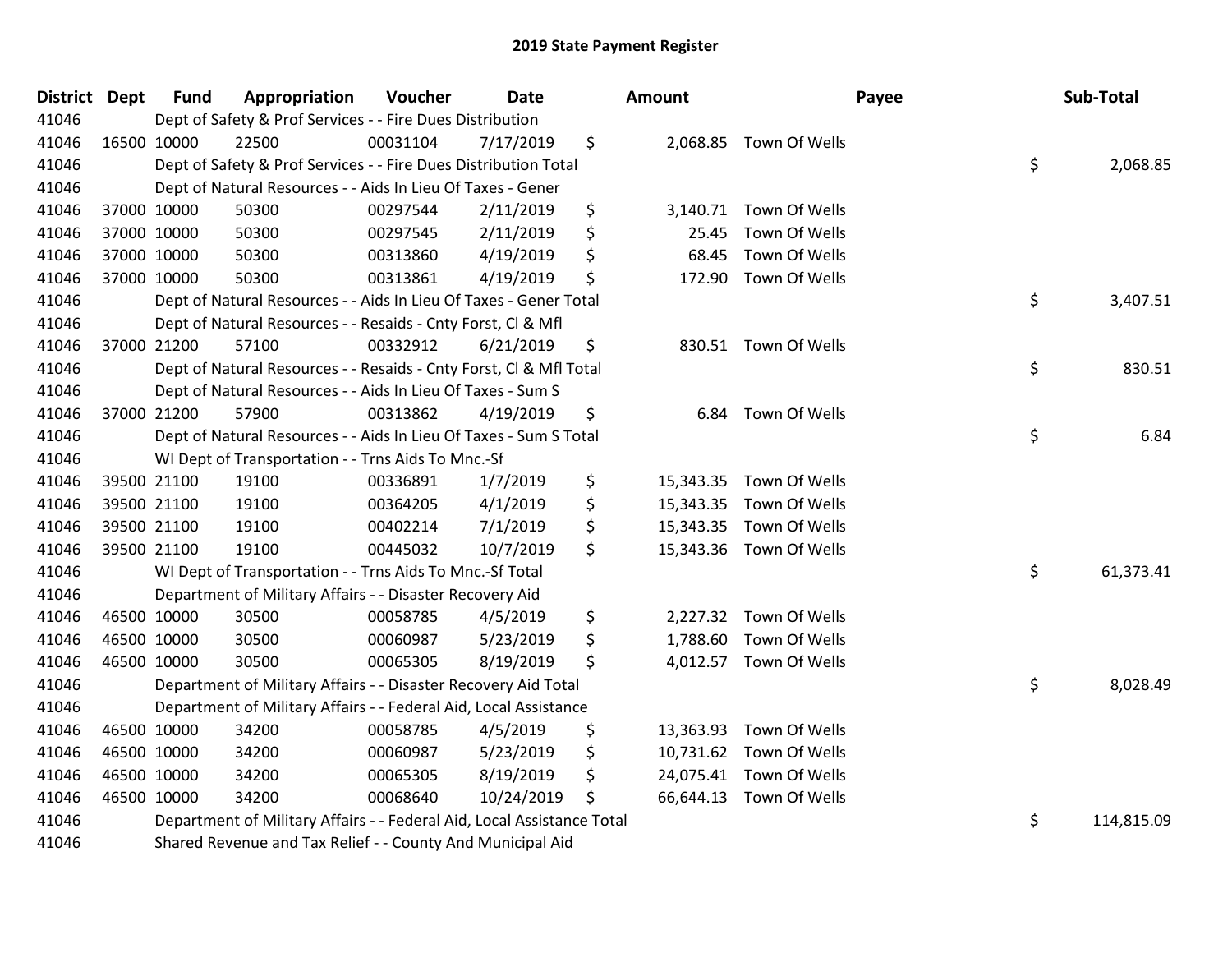| District Dept |             | <b>Fund</b> | Appropriation                                                    | Voucher  | Date       | Amount    |                      | Payee | Sub-Total  |
|---------------|-------------|-------------|------------------------------------------------------------------|----------|------------|-----------|----------------------|-------|------------|
| 41046         | 83500 10000 |             | 10500                                                            | 00049323 | 7/22/2019  | 5,013.50  | Town Of Wells        |       |            |
| 41046         | 83500 10000 |             | 10500                                                            | 00053622 | 11/18/2019 | 28,409.85 | Town Of Wells        |       |            |
| 41046         |             |             | Shared Revenue and Tax Relief - - County And Municipal Aid Total |          |            |           |                      |       | 33,423.35  |
| 41046         |             |             | Shared Revenue and Tax Relief - - Personal Property Aid          |          |            |           |                      |       |            |
| 41046         | 83500 10000 |             | 11100                                                            | 00040984 | 5/6/2019   |           | 117.64 Town Of Wells |       |            |
| 41046         |             |             | Shared Revenue and Tax Relief - - Personal Property Aid Total    |          |            |           |                      |       | 117.64     |
| 41046 Total   |             |             |                                                                  |          |            |           |                      |       | 224,071.69 |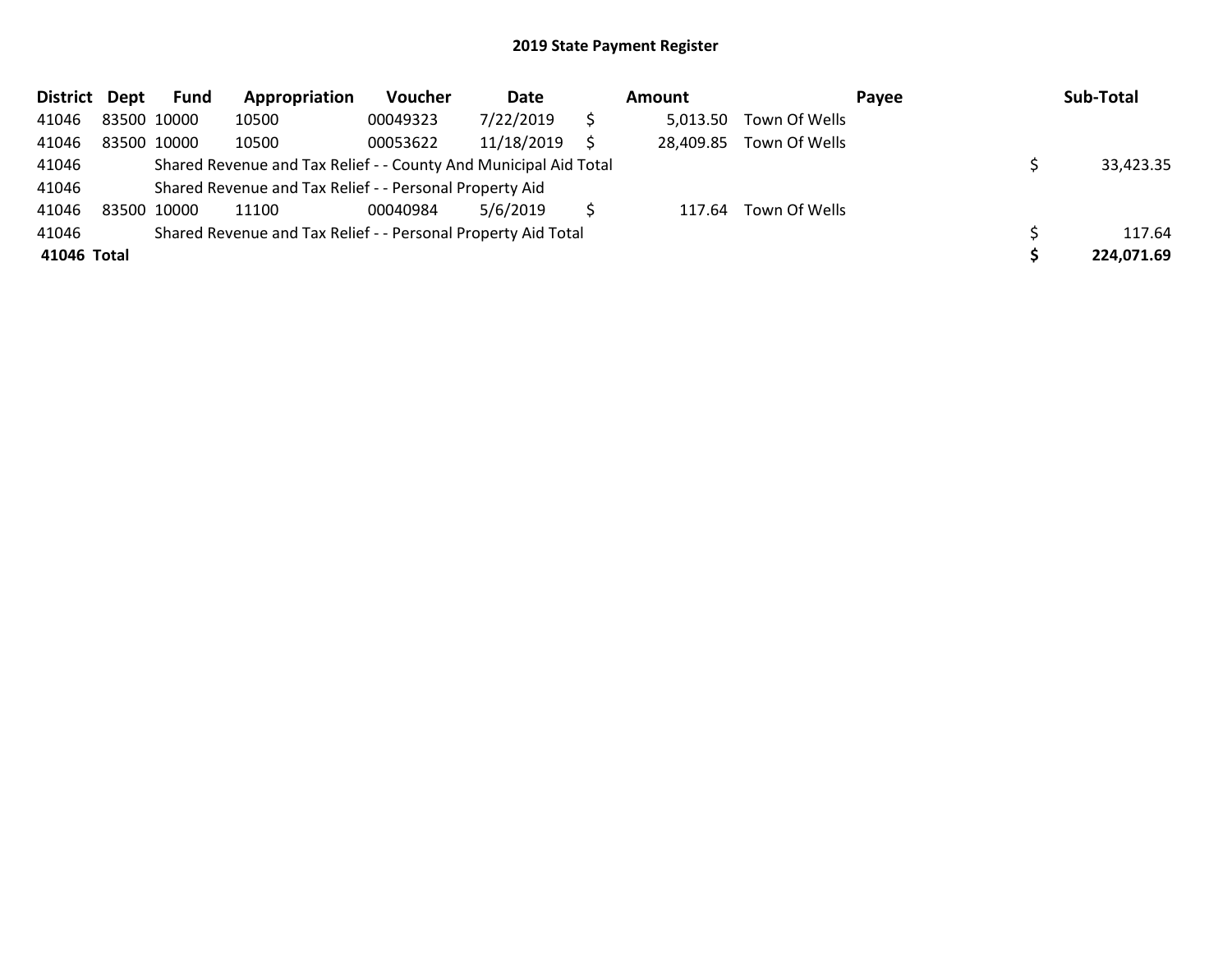| District Dept | <b>Fund</b> | Appropriation                                                          | Voucher  | Date       | Amount       | Payee                    | Sub-Total       |
|---------------|-------------|------------------------------------------------------------------------|----------|------------|--------------|--------------------------|-----------------|
| 41048         |             | Dept of Safety & Prof Services - - Fire Dues Distribution              |          |            |              |                          |                 |
| 41048         | 16500 10000 | 22500                                                                  | 00031152 | 7/17/2019  | \$           | 1,883.28 Town of Wilton  |                 |
| 41048         |             | Dept of Safety & Prof Services - - Fire Dues Distribution Total        |          |            |              |                          | \$<br>1,883.28  |
| 41048         |             | Dept of Natural Resources - - Aids In Lieu Of Taxes - Gener            |          |            |              |                          |                 |
| 41048         | 37000 10000 | 50300                                                                  | 00314816 | 4/19/2019  | \$<br>72.70  | Town of Wilton           |                 |
| 41048         | 37000 10000 | 50300                                                                  | 00314817 | 4/19/2019  | \$           | 23.82 Town of Wilton     |                 |
| 41048         |             | Dept of Natural Resources - - Aids In Lieu Of Taxes - Gener Total      |          |            |              |                          | \$<br>96.52     |
| 41048         |             | Dept of Natural Resources - - Resaids - Cnty Forst, Cl & Mfl           |          |            |              |                          |                 |
| 41048         | 37000 21200 | 57100                                                                  | 00332913 | 6/21/2019  | \$           | 159.97 Town of Wilton    |                 |
| 41048         |             | Dept of Natural Resources - - Resaids - Cnty Forst, CI & Mfl Total     |          |            |              |                          | \$<br>159.97    |
| 41048         |             | Dept of Natural Resources - - Aids In Lieu Of Taxes - Sum S            |          |            |              |                          |                 |
| 41048         | 37000 21200 | 57900                                                                  | 00314814 | 4/19/2019  | \$<br>2.38   | Town of Wilton           |                 |
| 41048         | 37000 21200 | 57900                                                                  | 00314815 | 4/19/2019  | \$<br>7.27   | Town of Wilton           |                 |
| 41048         |             | Dept of Natural Resources - - Aids In Lieu Of Taxes - Sum S Total      |          |            |              |                          | \$<br>9.65      |
| 41048         |             | WI Dept of Transportation - - Trns Aids To Mnc.-Sf                     |          |            |              |                          |                 |
| 41048         | 39500 21100 | 19100                                                                  | 00336892 | 1/7/2019   | \$           | 21,375.57 Town of Wilton |                 |
| 41048         | 39500 21100 | 19100                                                                  | 00364206 | 4/1/2019   | \$           | 21,375.57 Town of Wilton |                 |
| 41048         | 39500 21100 | 19100                                                                  | 00402215 | 7/1/2019   | \$           | 21,375.57 Town of Wilton |                 |
| 41048         | 39500 21100 | 19100                                                                  | 00445033 | 10/7/2019  | \$           | 21,375.60 Town of Wilton |                 |
| 41048         |             | WI Dept of Transportation - - Trns Aids To Mnc.-Sf Total               |          |            |              |                          | \$<br>85,502.31 |
| 41048         |             | Department of Military Affairs - - Disaster Recovery Aid               |          |            |              |                          |                 |
| 41048         | 46500 10000 | 30500                                                                  | 00066936 | 9/19/2019  | \$           | 2,268.17 Town of Wilton  |                 |
| 41048         |             | Department of Military Affairs - - Disaster Recovery Aid Total         |          |            |              |                          | \$<br>2,268.17  |
| 41048         |             | Department of Military Affairs - - Federal Aid, Local Assistance       |          |            |              |                          |                 |
| 41048         | 46500 10000 | 34200                                                                  | 00066936 | 9/19/2019  | \$           | 13,609.03 Town of Wilton |                 |
| 41048         |             | Department of Military Affairs - - Federal Aid, Local Assistance Total |          |            |              |                          | \$<br>13,609.03 |
| 41048         |             | Elections Commission - - General Program Ops, GPR                      |          |            |              |                          |                 |
| 41048         | 51000 10000 | 10100                                                                  | 00001544 | 1/25/2019  | \$<br>273.58 | Town of Wilton           |                 |
| 41048         |             | Elections Commission - - General Program Ops, GPR Total                |          |            |              |                          | \$<br>273.58    |
| 41048         |             | Shared Revenue and Tax Relief - - County And Municipal Aid             |          |            |              |                          |                 |
| 41048         | 83500 10000 | 10500                                                                  | 00049324 | 7/22/2019  | \$           | 10,928.47 Town of Wilton |                 |
| 41048         | 83500 10000 | 10500                                                                  | 00053623 | 11/18/2019 | \$           | 61,928.00 Town of Wilton |                 |
| 41048         |             | Shared Revenue and Tax Relief - - County And Municipal Aid Total       |          |            |              |                          | \$<br>72,856.47 |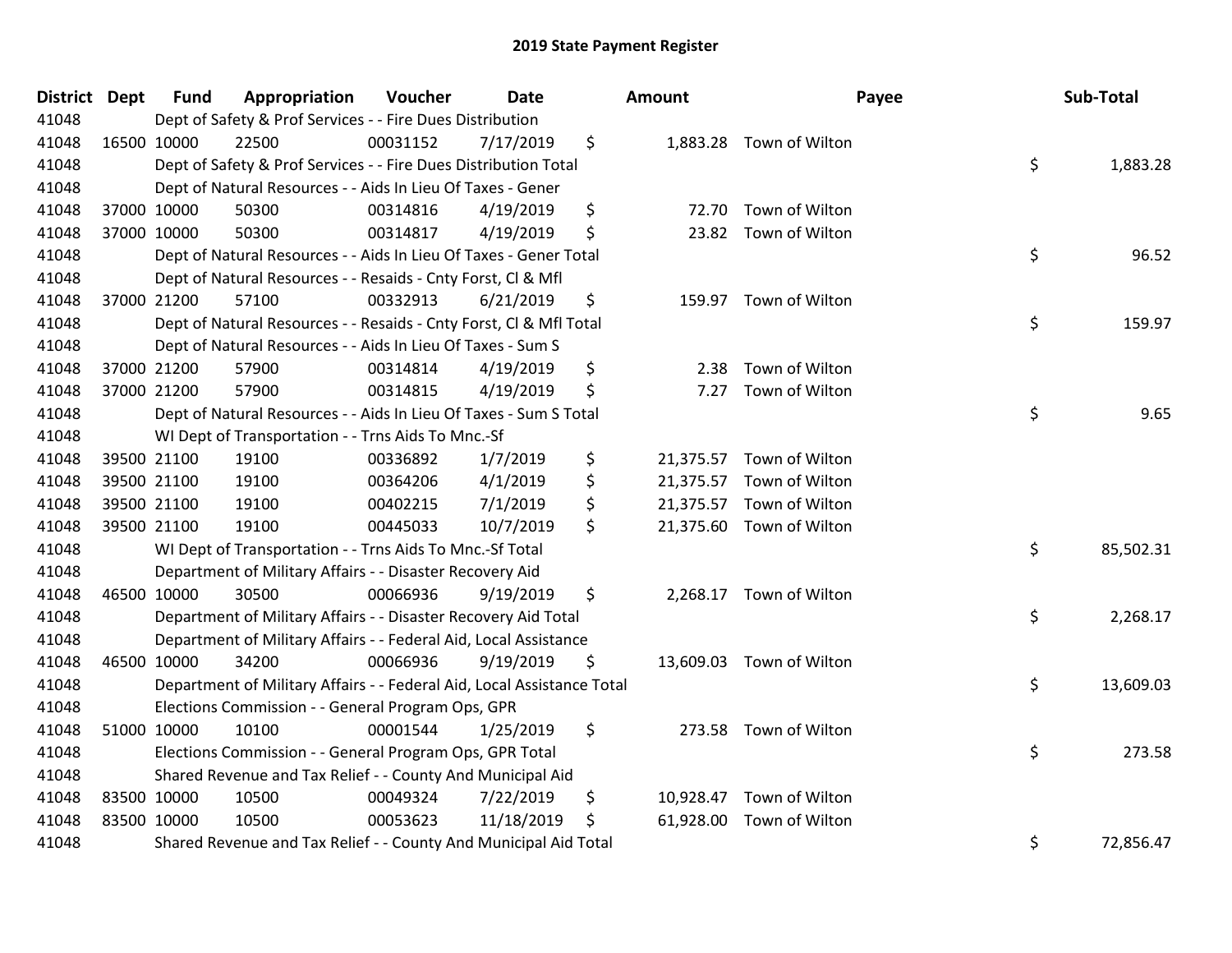| <b>District</b> | Dept | Fund        | Appropriation                                                 | <b>Voucher</b> | Date       |    | Amount | Payee          | Sub-Total  |
|-----------------|------|-------------|---------------------------------------------------------------|----------------|------------|----|--------|----------------|------------|
| 41048           |      |             | Shared Revenue and Tax Relief - - Exempt Computer Aid         |                |            |    |        |                |            |
| 41048           |      | 83500 10000 | 10900                                                         | 00046434       | 7/22/2019  | Ŝ  | 2.08   | Town of Wilton |            |
| 41048           |      |             | Shared Revenue and Tax Relief - - Exempt Computer Aid Total   |                |            |    |        |                | 2.08       |
| 41048           |      |             | Shared Revenue and Tax Relief - - Utility Aid                 |                |            |    |        |                |            |
| 41048           |      | 83500 10000 | 11000                                                         | 00049324       | 7/22/2019  | \$ | 219.43 | Town of Wilton |            |
| 41048           |      | 83500 10000 | 11000                                                         | 00053623       | 11/18/2019 | S  | 941.49 | Town of Wilton |            |
| 41048           |      |             | Shared Revenue and Tax Relief - - Utility Aid Total           |                |            |    |        |                | 1,160.92   |
| 41048           |      |             | Shared Revenue and Tax Relief - - Personal Property Aid       |                |            |    |        |                |            |
| 41048           |      | 83500 10000 | 11100                                                         | 00040985       | 5/6/2019   | S  | 252.71 | Town of Wilton |            |
| 41048           |      |             | Shared Revenue and Tax Relief - - Personal Property Aid Total |                |            |    |        |                | 252.71     |
| 41048 Total     |      |             |                                                               |                |            |    |        |                | 178,074.69 |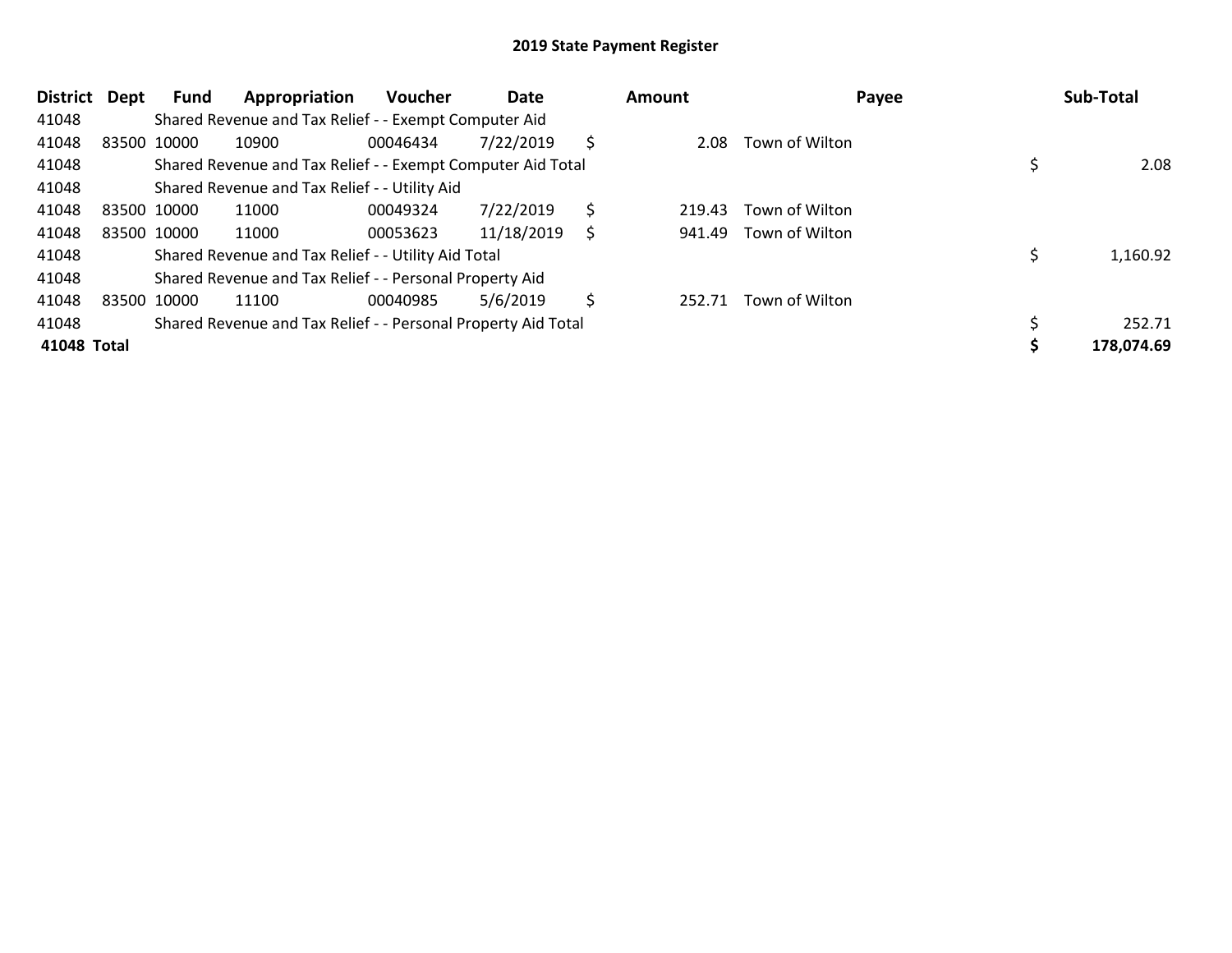| <b>District Dept</b> | <b>Fund</b> | Appropriation                                                          | Voucher  | <b>Date</b> | <b>Amount</b>   | Payee                         | Sub-Total        |
|----------------------|-------------|------------------------------------------------------------------------|----------|-------------|-----------------|-------------------------------|------------------|
| 41111                |             | Dept of Safety & Prof Services - - Fire Dues Distribution              |          |             |                 |                               |                  |
| 41111                | 16500 10000 | 22500                                                                  | 00030616 | 7/16/2019   | \$              | 4,211.58 Village Of Cashton   |                  |
| 41111                |             | Dept of Safety & Prof Services - - Fire Dues Distribution Total        |          |             |                 |                               | \$<br>4,211.58   |
| 41111                |             | WI Dept of Transportation - - Trns Aids To Mnc.-Sf                     |          |             |                 |                               |                  |
| 41111                | 39500 21100 | 19100                                                                  | 00336893 | 1/7/2019    | \$<br>37,673.34 | Village Of Cashton            |                  |
| 41111                | 39500 21100 | 19100                                                                  | 00364207 | 4/1/2019    | \$<br>37,673.34 | Village Of Cashton            |                  |
| 41111                | 39500 21100 | 19100                                                                  | 00402216 | 7/1/2019    | \$<br>37,673.34 | Village Of Cashton            |                  |
| 41111                | 39500 21100 | 19100                                                                  | 00445034 | 10/7/2019   | \$<br>37,673.34 | Village Of Cashton            |                  |
| 41111                |             | WI Dept of Transportation - - Trns Aids To Mnc.-Sf Total               |          |             |                 |                               | \$<br>150,693.36 |
| 41111                |             | Department of Justice - - Law Enforcement Train, Local                 |          |             |                 |                               |                  |
| 41111                | 45500 10000 | 23100                                                                  | 00072519 | 10/9/2019   | \$              | 320.00 Village Of Cashton     |                  |
| 41111                |             | Department of Justice - - Law Enforcement Train, Local Total           |          |             |                 |                               | \$<br>320.00     |
| 41111                |             | Department of Military Affairs - - Disaster Recovery Aid               |          |             |                 |                               |                  |
| 41111                | 46500 10000 | 30500                                                                  | 00059070 | 4/18/2019   | \$<br>1,504.41  | Village Of Cashton            |                  |
| 41111                | 46500 10000 | 30500                                                                  | 00070287 | 12/6/2019   | \$<br>49.31     | Village Of Cashton            |                  |
| 41111                |             | Department of Military Affairs - - Disaster Recovery Aid Total         |          |             |                 |                               | \$<br>1,553.72   |
| 41111                |             | Department of Military Affairs - - Federal Aid, Local Assistance       |          |             |                 |                               |                  |
| 41111                | 46500 10000 | 34200                                                                  | 00059070 | 4/18/2019   | \$<br>9,026.47  | Village Of Cashton            |                  |
| 41111                | 46500 10000 | 34200                                                                  | 00061847 | 6/10/2019   | \$<br>35,839.71 | Village Of Cashton            |                  |
| 41111                | 46500 10000 | 34200                                                                  | 00064614 | 7/30/2019   | \$<br>11,072.06 | Village Of Cashton            |                  |
| 41111                | 46500 10000 | 34200                                                                  | 00070287 | 12/6/2019   | \$<br>295.88    | Village Of Cashton            |                  |
| 41111                |             | Department of Military Affairs - - Federal Aid, Local Assistance Total |          |             |                 |                               | \$<br>56,234.12  |
| 41111                |             | Shared Revenue and Tax Relief - - County And Municipal Aid             |          |             |                 |                               |                  |
| 41111                | 83500 10000 | 10500                                                                  | 00049325 | 7/22/2019   | \$              | 39,485.55 Village Of Cashton  |                  |
| 41111                | 83500 10000 | 10500                                                                  | 00053624 | 11/18/2019  | \$              | 223,751.46 Village Of Cashton |                  |
| 41111                |             | Shared Revenue and Tax Relief - - County And Municipal Aid Total       |          |             |                 |                               | \$<br>263,237.01 |
| 41111                |             | Shared Revenue and Tax Relief - - Exempt Computer Aid                  |          |             |                 |                               |                  |
| 41111                | 83500 10000 | 10900                                                                  | 00046435 | 7/22/2019   | \$<br>768.01    | Village Of Cashton            |                  |
| 41111                | 83500 10000 | 10900                                                                  | 00047924 | 7/22/2019   | \$              | 23,413.11 Village Of Cashton  |                  |
| 41111                |             | Shared Revenue and Tax Relief - - Exempt Computer Aid Total            |          |             |                 |                               | \$<br>24,181.12  |
| 41111                |             | Shared Revenue and Tax Relief - - Personal Property Aid                |          |             |                 |                               |                  |
| 41111                | 83500 10000 | 11100                                                                  | 00040986 | 5/6/2019    | \$<br>16,279.20 | Village Of Cashton            |                  |
| 41111                | 83500 10000 | 11100                                                                  | 00042670 | 5/6/2019    | \$<br>40,892.74 | Village Of Cashton            |                  |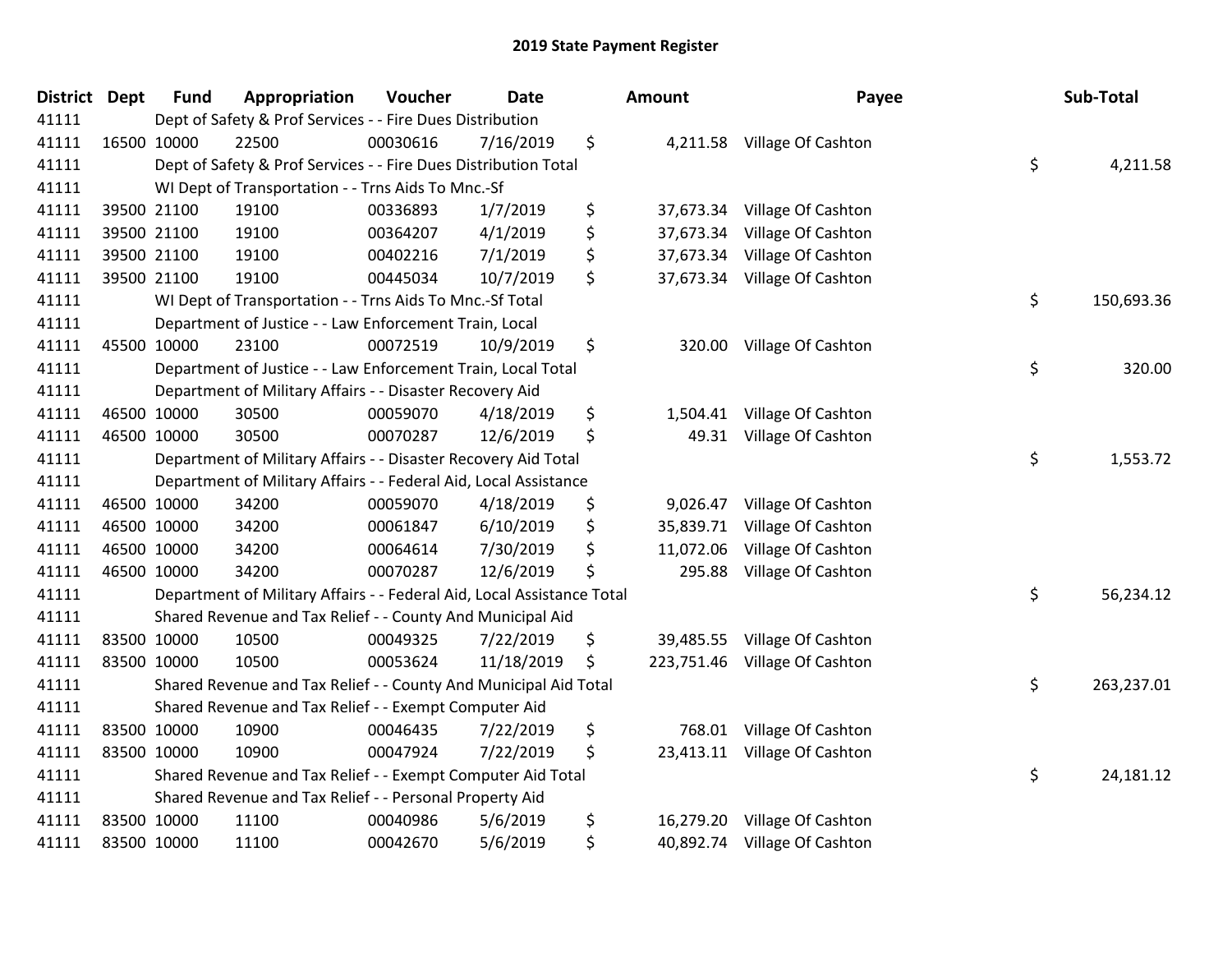| District Dept | <b>Fund</b> | Appropriation                                                   | Voucher  | Date      | Amount   | Payee              | Sub-Total  |
|---------------|-------------|-----------------------------------------------------------------|----------|-----------|----------|--------------------|------------|
| 41111         |             | Shared Revenue and Tax Relief - - Personal Property Aid Total   |          |           |          |                    | 57,171.94  |
| 41111         |             | Shared Revenue and Tax Relief - - Lottery & Gaming Credit       |          |           |          |                    |            |
| 41111         | 83500 52100 | 36300                                                           | 00038399 | 3/25/2019 | 5,522.52 | Village Of Cashton |            |
| 41111         |             | Shared Revenue and Tax Relief - - Lottery & Gaming Credit Total |          |           |          |                    | 5,522.52   |
| 41111 Total   |             |                                                                 |          |           |          |                    | 563,125.37 |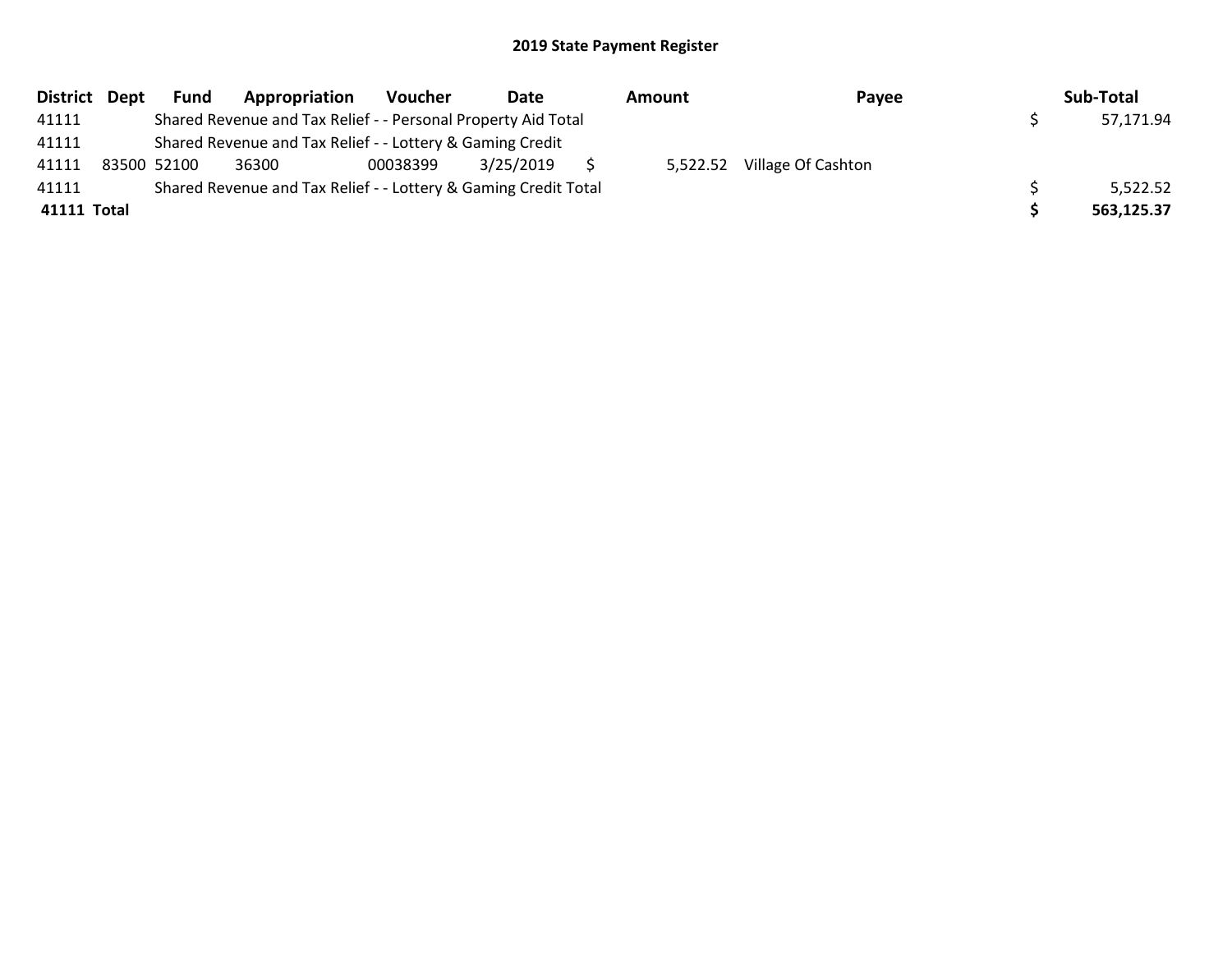| <b>District Dept</b> | <b>Fund</b> | Appropriation                                                          | Voucher  | <b>Date</b> |     | <b>Amount</b> | Payee                        | Sub-Total       |
|----------------------|-------------|------------------------------------------------------------------------|----------|-------------|-----|---------------|------------------------------|-----------------|
| 41141                |             | Dept of Safety & Prof Services - - Fire Dues Distribution              |          |             |     |               |                              |                 |
| 41141                | 16500 10000 | 22500                                                                  | 00031487 | 7/18/2019   | \$  |               | 859.80 Village Of Kendall    |                 |
| 41141                |             | Dept of Safety & Prof Services - - Fire Dues Distribution Total        |          |             |     |               |                              | \$<br>859.80    |
| 41141                |             | Dept of Natural Resources - - Aids In Lieu Of Taxes - Gener            |          |             |     |               |                              |                 |
| 41141                | 37000 10000 | 50300                                                                  | 00314680 | 4/19/2019   | \$  |               | 10.90 Village Of Kendall     |                 |
| 41141                |             | Dept of Natural Resources - - Aids In Lieu Of Taxes - Gener Total      |          |             |     |               |                              | \$<br>10.90     |
| 41141                |             | Dept of Natural Resources - - Aids In Lieu Of Taxes - Sum S            |          |             |     |               |                              |                 |
| 41141                | 37000 21200 | 57900                                                                  | 00314679 | 4/19/2019   | \$  | 1.09          | Village Of Kendall           |                 |
| 41141                |             | Dept of Natural Resources - - Aids In Lieu Of Taxes - Sum S Total      |          |             |     |               |                              | \$<br>1.09      |
| 41141                |             | WI Dept of Transportation - - Hwy Sfty Loc Aid Ffd                     |          |             |     |               |                              |                 |
| 41141                | 39500 21100 | 18500                                                                  | 00348068 | 2/4/2019    | \$  |               | 5,188.00 Village Of Kendall  |                 |
| 41141                |             | WI Dept of Transportation - - Hwy Sfty Loc Aid Ffd Total               |          |             |     |               |                              | \$<br>5,188.00  |
| 41141                |             | WI Dept of Transportation - - Trns Aids To Mnc.-Sf                     |          |             |     |               |                              |                 |
| 41141                | 39500 21100 | 19100                                                                  | 00336894 | 1/7/2019    | \$  |               | 5,917.71 Village Of Kendall  |                 |
| 41141                | 39500 21100 | 19100                                                                  | 00364208 | 4/1/2019    | \$  | 5,917.71      | Village Of Kendall           |                 |
| 41141                | 39500 21100 | 19100                                                                  | 00402217 | 7/1/2019    | \$  | 5,917.71      | Village Of Kendall           |                 |
| 41141                | 39500 21100 | 19100                                                                  | 00445035 | 10/7/2019   | \$. |               | 5,917.72 Village Of Kendall  |                 |
| 41141                |             | WI Dept of Transportation - - Trns Aids To Mnc.-Sf Total               |          |             |     |               |                              | \$<br>23,670.85 |
| 41141                |             | WI Dept of Transportation - - Loc Rd Imp Prg St Fd                     |          |             |     |               |                              |                 |
| 41141                | 39500 21100 | 27800                                                                  | 00411063 | 7/10/2019   | \$  |               | 11,331.31 Village Of Kendall |                 |
| 41141                | 39500 21100 | 27800                                                                  | 00411106 | 7/12/2019   | \$  |               | 15,233.72 Village Of Kendall |                 |
| 41141                |             | WI Dept of Transportation - - Loc Rd Imp Prg St Fd Total               |          |             |     |               |                              | \$<br>26,565.03 |
| 41141                |             | Department of Military Affairs - - Disaster Recovery Aid               |          |             |     |               |                              |                 |
| 41141                | 46500 10000 | 30500                                                                  | 00069143 | 11/8/2019   | \$  |               | 1,847.35 Village Of Kendall  |                 |
| 41141                |             | Department of Military Affairs - - Disaster Recovery Aid Total         |          |             |     |               |                              | \$<br>1,847.35  |
| 41141                |             | Department of Military Affairs - - Federal Aid, Local Assistance       |          |             |     |               |                              |                 |
| 41141                | 46500 10000 | 34200                                                                  | 00069143 | 11/8/2019   | \$  |               | 11,084.11 Village Of Kendall |                 |
| 41141                | 46500 10000 | 34200                                                                  | 00070382 | 12/9/2019   | \$  |               | 8,875.70 Village Of Kendall  |                 |
| 41141                |             | Department of Military Affairs - - Federal Aid, Local Assistance Total |          |             |     |               |                              | \$<br>19,959.81 |
| 41141                |             | Shared Revenue and Tax Relief - - Expenditure Restraint Program        |          |             |     |               |                              |                 |
| 41141                | 83500 10000 | 10100                                                                  | 00049326 | 7/22/2019   | \$  | 4,334.89      | Village Of Kendall           |                 |
| 41141                |             | Shared Revenue and Tax Relief - - Expenditure Restraint Program Total  |          |             |     |               |                              | \$<br>4,334.89  |
| 41141                |             | Shared Revenue and Tax Relief - - County And Municipal Aid             |          |             |     |               |                              |                 |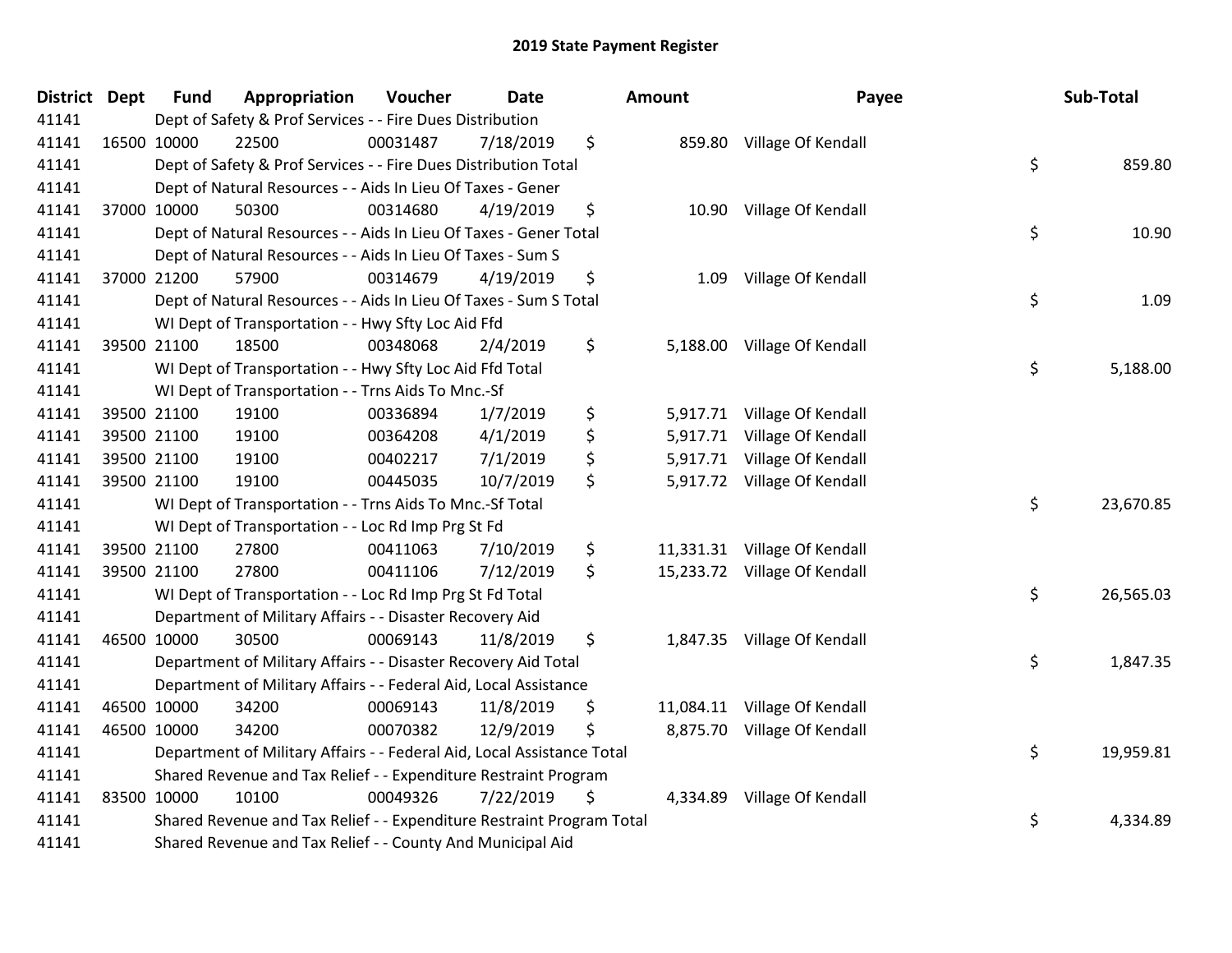| <b>District</b> | <b>Dept</b> | Fund        | Appropriation                                                       | Voucher  | Date       |    | Amount     | Payee              | Sub-Total        |
|-----------------|-------------|-------------|---------------------------------------------------------------------|----------|------------|----|------------|--------------------|------------------|
| 41141           |             | 83500 10000 | 10500                                                               | 00049326 | 7/22/2019  | \$ | 18,553.44  | Village Of Kendall |                  |
| 41141           |             | 83500 10000 | 10500                                                               | 00053625 | 11/18/2019 | S  | 105,136.17 | Village Of Kendall |                  |
| 41141           |             |             | Shared Revenue and Tax Relief - - County And Municipal Aid Total    |          |            |    |            |                    | \$<br>123,689.61 |
| 41141           |             |             | Shared Revenue and Tax Relief - - Exempt Computer Aid               |          |            |    |            |                    |                  |
| 41141           |             | 83500 10000 | 10900                                                               | 00046436 | 7/22/2019  | \$ | 889.76     | Village Of Kendall |                  |
| 41141           |             |             | Shared Revenue and Tax Relief - - Exempt Computer Aid Total         |          |            |    |            |                    | 889.76           |
| 41141           |             |             | Shared Revenue and Tax Relief - - Personal Property Aid             |          |            |    |            |                    |                  |
| 41141           |             | 83500 10000 | 11100                                                               | 00040987 | 5/6/2019   | \$ | 850.11     | Village Of Kendall |                  |
| 41141           |             |             | Shared Revenue and Tax Relief - - Personal Property Aid Total       |          |            |    |            |                    | 850.11           |
| 41141           |             |             | Shared Revenue and Tax Relief - - Payments For Municipal Svcs       |          |            |    |            |                    |                  |
| 41141           |             | 83500 10000 | 50100                                                               | 00037953 | 1/31/2019  | S  | 273.85     | Village Of Kendall |                  |
| 41141           |             |             | Shared Revenue and Tax Relief - - Payments For Municipal Svcs Total |          |            |    |            |                    | 273.85           |
| 41141 Total     |             |             |                                                                     |          |            |    |            |                    | 208,141.05       |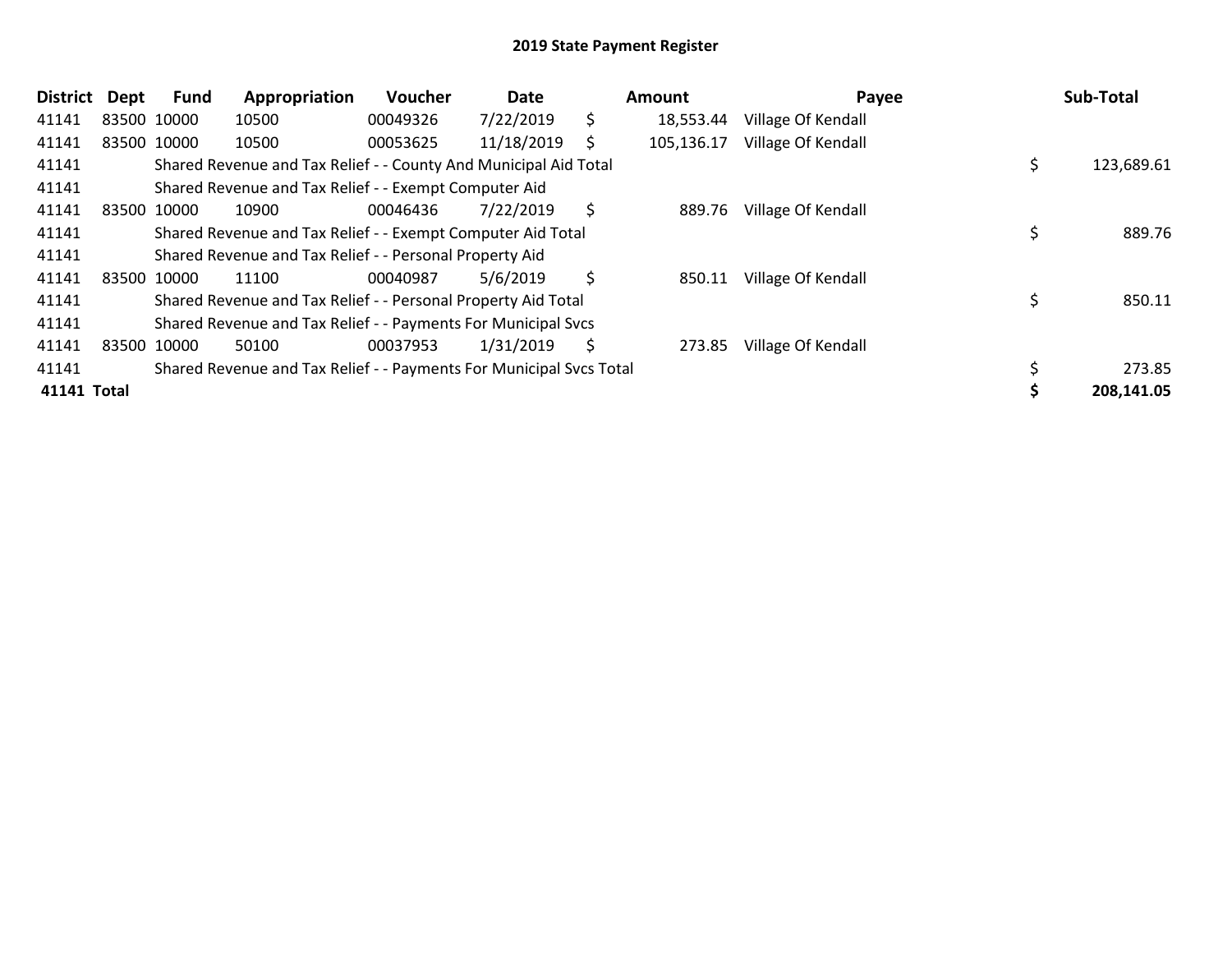| <b>District</b> | Dept | <b>Fund</b> | Appropriation                                                          | <b>Voucher</b> | Date       | <b>Amount</b>   | Payee              | Sub-Total       |
|-----------------|------|-------------|------------------------------------------------------------------------|----------------|------------|-----------------|--------------------|-----------------|
| 41151           |      |             | Dept of Safety & Prof Services - - Fire Dues Distribution              |                |            |                 |                    |                 |
| 41151           |      | 16500 10000 | 22500                                                                  | 00031751       | 7/18/2019  | \$<br>117.44    | Village Of Melvina |                 |
| 41151           |      |             | Dept of Safety & Prof Services - - Fire Dues Distribution Total        |                |            |                 |                    | \$<br>117.44    |
| 41151           |      |             | WI Dept of Transportation - - Trns Aids To Mnc.-Sf                     |                |            |                 |                    |                 |
| 41151           |      | 39500 21100 | 19100                                                                  | 00336895       | 1/7/2019   | \$<br>937.68    | Village Of Melvina |                 |
| 41151           |      | 39500 21100 | 19100                                                                  | 00364209       | 4/1/2019   | \$<br>937.68    | Village Of Melvina |                 |
| 41151           |      | 39500 21100 | 19100                                                                  | 00402218       | 7/1/2019   | \$<br>937.68    | Village Of Melvina |                 |
| 41151           |      | 39500 21100 | 19100                                                                  | 00445036       | 10/7/2019  | \$<br>937.69    | Village Of Melvina |                 |
| 41151           |      |             | WI Dept of Transportation - - Trns Aids To Mnc.-Sf Total               |                |            |                 |                    | \$<br>3,750.73  |
| 41151           |      |             | Department of Military Affairs - - Disaster Recovery Aid               |                |            |                 |                    |                 |
| 41151           |      | 46500 10000 | 30500                                                                  | 00065971       | 8/29/2019  | \$<br>1,399.47  | Village Of Melvina |                 |
| 41151           |      | 46500 10000 | 30500                                                                  | 00070395       | 12/9/2019  | \$<br>1,973.61  | Village Of Melvina |                 |
| 41151           |      |             | Department of Military Affairs - - Disaster Recovery Aid Total         |                |            |                 |                    | \$<br>3,373.08  |
| 41151           |      |             | Department of Military Affairs - - Federal Aid, Local Assistance       |                |            |                 |                    |                 |
| 41151           |      | 46500 10000 | 34200                                                                  | 00065971       | 8/29/2019  | \$<br>8,396.78  | Village Of Melvina |                 |
| 41151           |      | 46500 10000 | 34200                                                                  | 00070395       | 12/9/2019  | \$<br>11,841.62 | Village Of Melvina |                 |
| 41151           |      |             | Department of Military Affairs - - Federal Aid, Local Assistance Total |                |            |                 |                    | \$<br>20,238.40 |
| 41151           |      |             | Shared Revenue and Tax Relief - - County And Municipal Aid             |                |            |                 |                    |                 |
| 41151           |      | 83500 10000 | 10500                                                                  | 00049327       | 7/22/2019  | \$<br>6,452.77  | Village Of Melvina |                 |
| 41151           |      | 83500 10000 | 10500                                                                  | 00053626       | 11/18/2019 | \$<br>36,565.71 | Village Of Melvina |                 |
| 41151           |      |             | Shared Revenue and Tax Relief - - County And Municipal Aid Total       |                |            |                 |                    | \$<br>43,018.48 |
| 41151 Total     |      |             |                                                                        |                |            |                 |                    | \$<br>70,498.13 |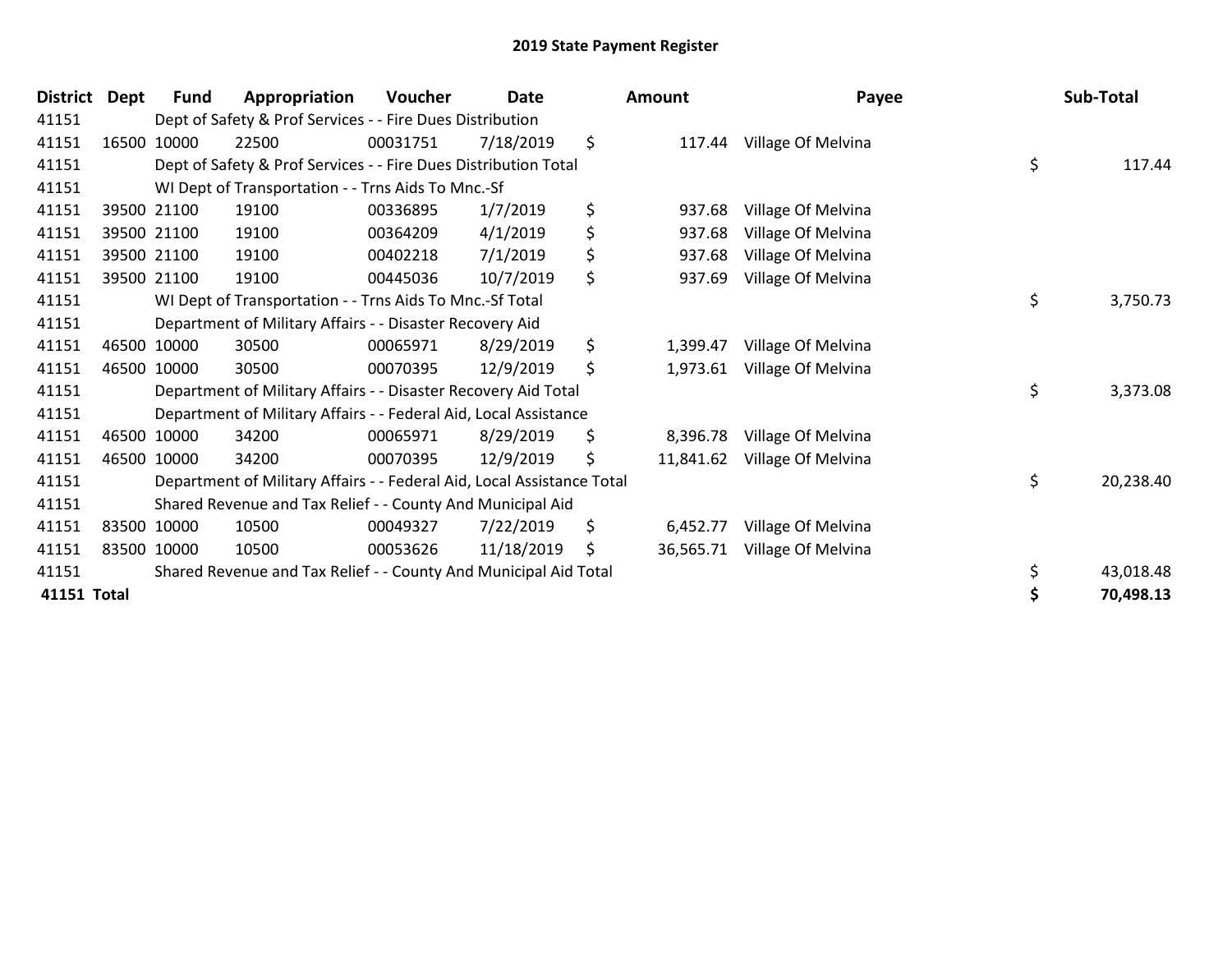| <b>District Dept</b> | <b>Fund</b> | Appropriation                                                          | Voucher  | <b>Date</b>     |      | Amount   | Payee                        | Sub-Total       |
|----------------------|-------------|------------------------------------------------------------------------|----------|-----------------|------|----------|------------------------------|-----------------|
| 41161                |             | Dept of Safety & Prof Services - - Fire Dues Distribution              |          |                 |      |          |                              |                 |
| 41161                | 16500 10000 | 22500                                                                  | 00031510 | 7/18/2019       | \$   |          | 766.10 Village Of Norwalk    |                 |
| 41161                |             | Dept of Safety & Prof Services - - Fire Dues Distribution Total        |          |                 |      |          |                              | \$<br>766.10    |
| 41161                |             | Dept of Public Instruction - - Fed Grants, Program Operations          |          |                 |      |          |                              |                 |
| 41161                | 25500 10000 | 14100                                                                  | 00197566 | 10/30/2019      | - \$ | 91.80    | Village Of Norwalk           |                 |
| 41161                |             | Dept of Public Instruction - - Fed Grants, Program Operations Total    |          |                 |      |          |                              | \$<br>91.80     |
| 41161                |             | Dept of Natural Resources - - Aids In Lieu Of Taxes - Gener            |          |                 |      |          |                              |                 |
| 41161                | 37000 10000 | 50300                                                                  | 00314690 | 4/19/2019       | \$   | 5.00     | Village Of Norwalk           |                 |
| 41161                |             | Dept of Natural Resources - - Aids In Lieu Of Taxes - Gener Total      |          |                 |      |          |                              | \$<br>5.00      |
| 41161                |             | Dept of Natural Resources - - Resaids - Cnty Forst, Cl & Mfl           |          |                 |      |          |                              |                 |
| 41161                | 37000 21200 | 57100                                                                  | 00332914 | 6/21/2019       | \$   | 4.20     | Village Of Norwalk           |                 |
| 41161                |             | Dept of Natural Resources - - Resaids - Cnty Forst, CI & Mfl Total     |          |                 |      |          |                              | \$<br>4.20      |
| 41161                |             | Dept of Natural Resources - - Aids In Lieu Of Taxes - Sum S            |          |                 |      |          |                              |                 |
| 41161                | 37000 21200 | 57900                                                                  | 00314689 | 4/19/2019       | \$   | 0.50     | Village Of Norwalk           |                 |
| 41161                |             | Dept of Natural Resources - - Aids In Lieu Of Taxes - Sum S Total      |          |                 |      |          |                              | \$<br>0.50      |
| 41161                |             | WI Dept of Transportation - - Trns Aids To Mnc.-Sf                     |          |                 |      |          |                              |                 |
| 41161                | 39500 21100 | 19100                                                                  | 00336896 | 1/7/2019        | \$   | 5,812.53 | Village Of Norwalk           |                 |
| 41161                | 39500 21100 | 19100                                                                  | 00364210 | 4/1/2019        | \$   | 5,812.53 | Village Of Norwalk           |                 |
| 41161                | 39500 21100 | 19100                                                                  | 00402219 | 7/1/2019        | \$   | 5,812.53 | Village Of Norwalk           |                 |
| 41161                | 39500 21100 | 19100                                                                  | 00445037 | 10/7/2019       | \$   | 5,812.53 | Village Of Norwalk           |                 |
| 41161                |             | WI Dept of Transportation - - Trns Aids To Mnc.-Sf Total               |          |                 |      |          |                              | \$<br>23,250.12 |
| 41161                |             | Department of Justice - - Law Enforcement Train, Local                 |          |                 |      |          |                              |                 |
| 41161                | 45500 10000 | 23100                                                                  | 00073937 | 11/1/2019       | \$   |          | 160.00 Village Of Norwalk    |                 |
| 41161                |             | Department of Justice - - Law Enforcement Train, Local Total           |          |                 |      |          |                              | \$<br>160.00    |
| 41161                |             | Department of Military Affairs - - Disaster Recovery Aid               |          |                 |      |          |                              |                 |
| 41161                | 46500 10000 | 30500                                                                  | 00069888 | 11/25/2019      | \$   | 1,008.36 | Village Of Norwalk           |                 |
| 41161                |             | Department of Military Affairs - - Disaster Recovery Aid Total         |          |                 |      |          |                              | \$<br>1,008.36  |
| 41161                |             | Department of Military Affairs - - Federal Aid, Local Assistance       |          |                 |      |          |                              |                 |
| 41161                | 46500 10000 | 34200                                                                  | 00069888 | $11/25/2019$ \$ |      |          | 11,183.66 Village Of Norwalk |                 |
| 41161                |             | Department of Military Affairs - - Federal Aid, Local Assistance Total |          |                 |      |          |                              | \$<br>11,183.66 |
| 41161                |             | Elections Commission - - 2018 Hava Election Security                   |          |                 |      |          |                              |                 |
| 41161                | 51000 22000 | 18200                                                                  | 00002460 | 11/13/2019      | \$   | 1,200.00 | Village Of Norwalk           |                 |
| 41161                |             | Elections Commission - - 2018 Hava Election Security Total             |          |                 |      |          |                              | \$<br>1,200.00  |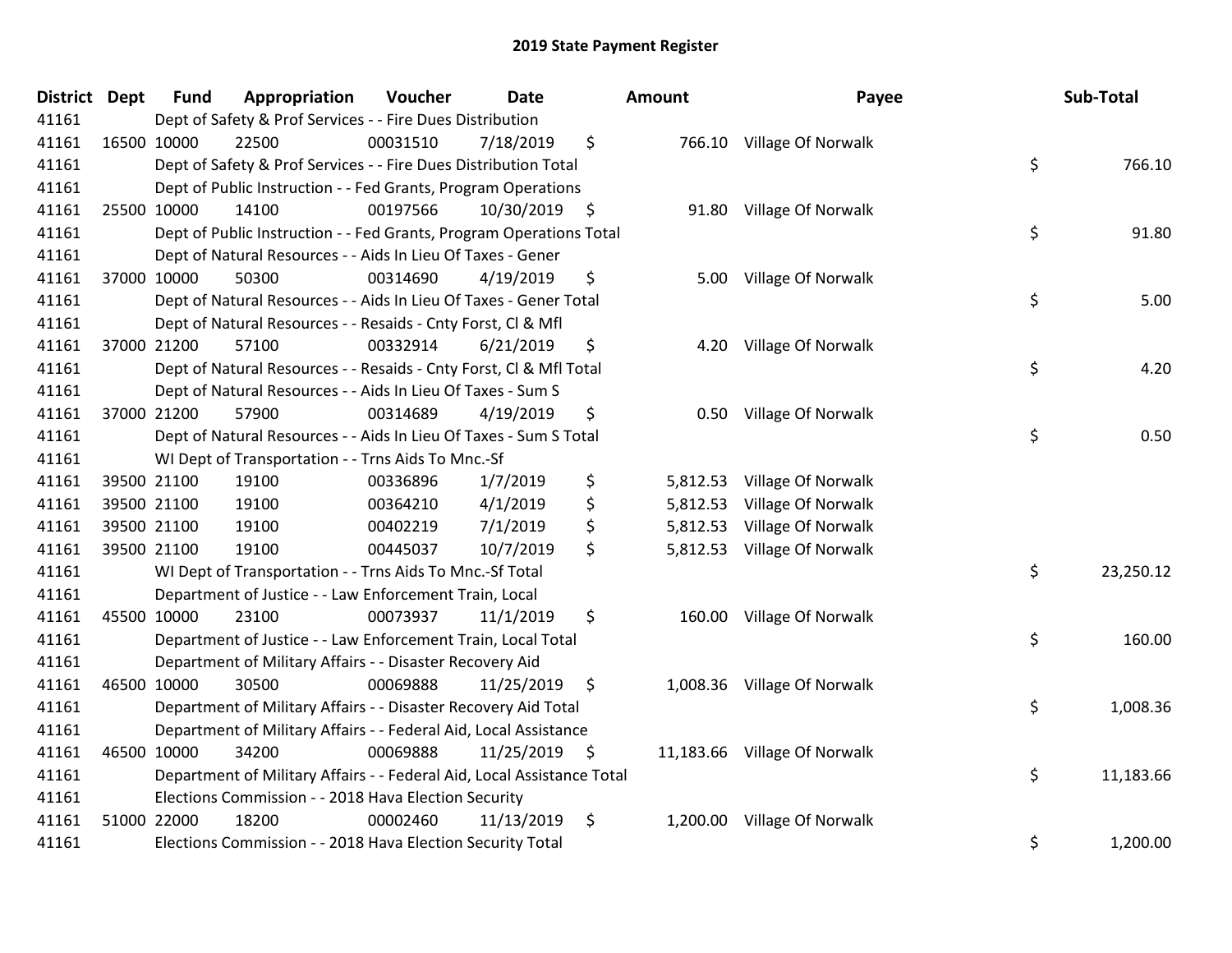| District    | <b>Dept</b> | <b>Fund</b> | Appropriation                                                         | <b>Voucher</b> | Date       |    | Amount     | Payee              | Sub-Total  |
|-------------|-------------|-------------|-----------------------------------------------------------------------|----------------|------------|----|------------|--------------------|------------|
| 41161       |             |             | Shared Revenue and Tax Relief - - Expenditure Restraint Program       |                |            |    |            |                    |            |
| 41161       |             | 83500 10000 | 10100                                                                 | 00049328       | 7/22/2019  | S  | 6,471.62   | Village Of Norwalk |            |
| 41161       |             |             | Shared Revenue and Tax Relief - - Expenditure Restraint Program Total |                |            |    |            |                    | 6,471.62   |
| 41161       |             |             | Shared Revenue and Tax Relief - - County And Municipal Aid            |                |            |    |            |                    |            |
| 41161       |             | 83500 10000 | 10500                                                                 | 00049328       | 7/22/2019  | \$ | 26,888.49  | Village Of Norwalk |            |
| 41161       |             | 83500 10000 | 10500                                                                 | 00053627       | 11/18/2019 | S  | 152,368.11 | Village Of Norwalk |            |
| 41161       |             |             | Shared Revenue and Tax Relief - - County And Municipal Aid Total      |                |            |    |            |                    | 179,256.60 |
| 41161       |             |             | Shared Revenue and Tax Relief - - Exempt Computer Aid                 |                |            |    |            |                    |            |
| 41161       |             | 83500 10000 | 10900                                                                 | 00046437       | 7/22/2019  | \$ | 282.68     | Village Of Norwalk |            |
| 41161       |             |             | Shared Revenue and Tax Relief - - Exempt Computer Aid Total           |                |            |    |            |                    | 282.68     |
| 41161       |             |             | Shared Revenue and Tax Relief - - Personal Property Aid               |                |            |    |            |                    |            |
| 41161       |             | 83500 10000 | 11100                                                                 | 00040988       | 5/6/2019   | \$ | 412.39     | Village Of Norwalk |            |
| 41161       |             |             | Shared Revenue and Tax Relief - - Personal Property Aid Total         |                |            |    |            |                    | 412.39     |
| 41161 Total |             |             |                                                                       |                |            |    |            |                    | 224,093.03 |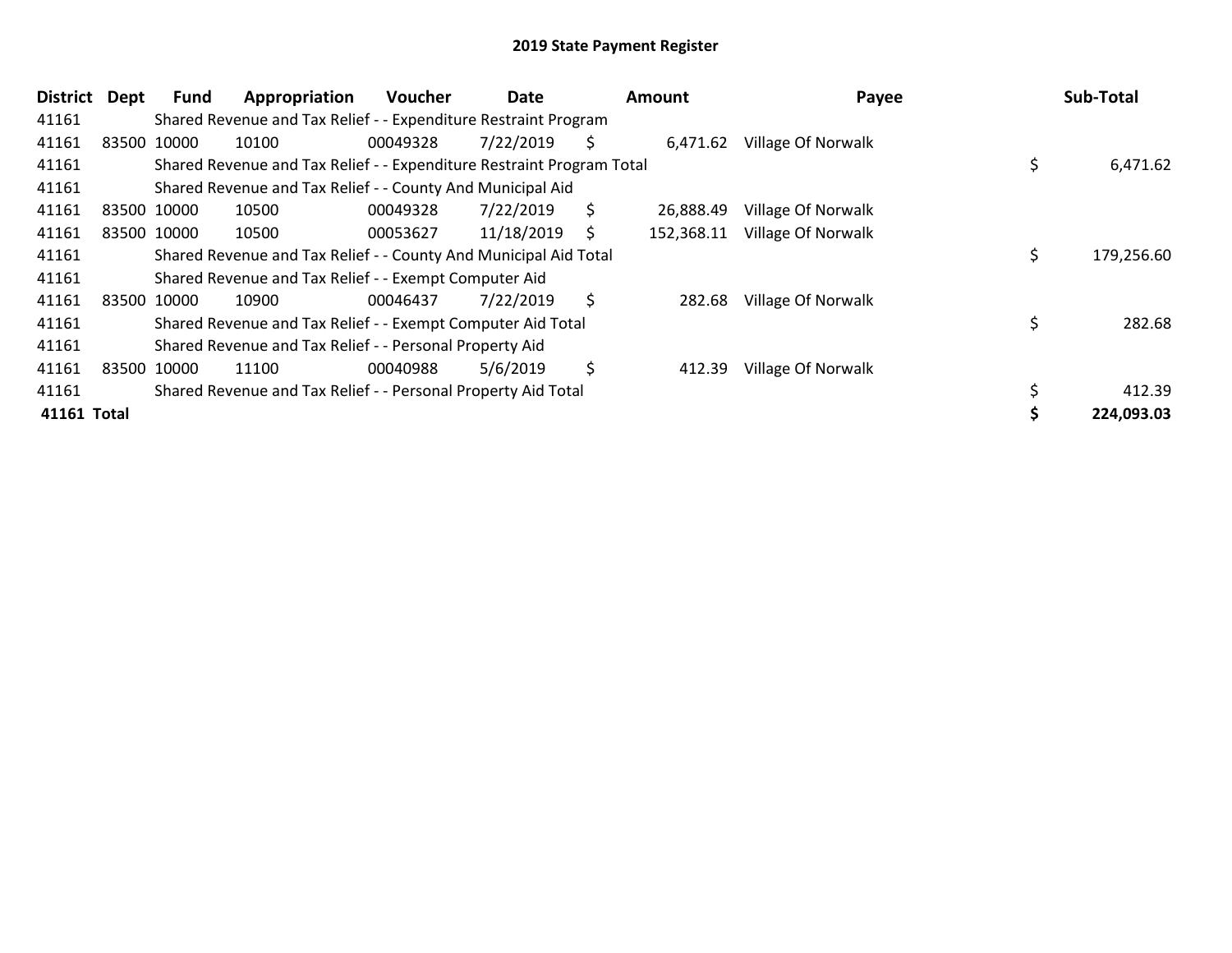| District Dept | <b>Fund</b> | Appropriation                                                         | Voucher  | <b>Date</b> | Amount          | Payee                        | Sub-Total       |
|---------------|-------------|-----------------------------------------------------------------------|----------|-------------|-----------------|------------------------------|-----------------|
| 41165         |             | Dept of Safety & Prof Services - - Fire Dues Distribution             |          |             |                 |                              |                 |
| 41165         | 16500 10000 | 22500                                                                 | 00031444 | 7/18/2019   | \$              | 1,008.55 Oakdale, Village of |                 |
| 41165         |             | Dept of Safety & Prof Services - - Fire Dues Distribution Total       |          |             |                 |                              | \$<br>1,008.55  |
| 41165         |             | Dept of Natural Resources - - Resaids - Cnty Forst, CI & Mfl          |          |             |                 |                              |                 |
| 41165         | 37000 21200 | 57100                                                                 | 00332915 | 6/21/2019   | \$<br>1.40      | Oakdale, Village of          |                 |
| 41165         |             | Dept of Natural Resources - - Resaids - Cnty Forst, Cl & Mfl Total    |          |             |                 |                              | \$<br>1.40      |
| 41165         |             | WI Dept of Transportation - - Trns Aids To Mnc.-Sf                    |          |             |                 |                              |                 |
| 41165         | 39500 21100 | 19100                                                                 | 00336897 | 1/7/2019    | \$<br>2,910.75  | Oakdale, Village of          |                 |
| 41165         | 39500 21100 | 19100                                                                 | 00364211 | 4/1/2019    | \$<br>2,910.75  | Oakdale, Village of          |                 |
| 41165         | 39500 21100 | 19100                                                                 | 00402220 | 7/1/2019    | \$<br>2,910.75  | Oakdale, Village of          |                 |
| 41165         | 39500 21100 | 19100                                                                 | 00445038 | 10/7/2019   | \$<br>2,910.75  | Oakdale, Village of          |                 |
| 41165         |             | WI Dept of Transportation - - Trns Aids To Mnc.-Sf Total              |          |             |                 |                              | \$<br>11,643.00 |
| 41165         |             | Department of Administration - - Hv Trans Ln Annual Impact Fee        |          |             |                 |                              |                 |
| 41165         | 50500 10000 | 17400                                                                 | 00101131 | 5/1/2019    | \$<br>6,157.00  | Oakdale, Village of          |                 |
| 41165         |             | Department of Administration - - Hv Trans Ln Annual Impact Fee Total  |          |             |                 |                              | \$<br>6,157.00  |
| 41165         |             | Elections Commission - - 2018 Hava Election Security                  |          |             |                 |                              |                 |
| 41165         | 51000 22000 | 18200                                                                 | 00002465 | 11/14/2019  | \$<br>1,200.00  | Oakdale, Village of          |                 |
| 41165         |             | Elections Commission - - 2018 Hava Election Security Total            |          |             |                 |                              | \$<br>1,200.00  |
| 41165         |             | Shared Revenue and Tax Relief - - Expenditure Restraint Program       |          |             |                 |                              |                 |
| 41165         | 83500 10000 | 10100                                                                 | 00049329 | 7/22/2019   | \$<br>1,454.23  | Oakdale, Village of          |                 |
| 41165         |             | Shared Revenue and Tax Relief - - Expenditure Restraint Program Total |          |             |                 |                              | \$<br>1,454.23  |
| 41165         |             | Shared Revenue and Tax Relief - - County And Municipal Aid            |          |             |                 |                              |                 |
| 41165         | 83500 10000 | 10500                                                                 | 00049329 | 7/22/2019   | \$              | 5,231.92 Oakdale, Village of |                 |
| 41165         | 83500 10000 | 10500                                                                 | 00053628 | 11/18/2019  | \$<br>29,647.54 | Oakdale, Village of          |                 |
| 41165         |             | Shared Revenue and Tax Relief - - County And Municipal Aid Total      |          |             |                 |                              | \$<br>34,879.46 |
| 41165         |             | Shared Revenue and Tax Relief - - Exempt Computer Aid                 |          |             |                 |                              |                 |
| 41165         | 83500 10000 | 10900                                                                 | 00046438 | 7/22/2019   | \$              | 571.22 Oakdale, Village of   |                 |
| 41165         |             | Shared Revenue and Tax Relief - - Exempt Computer Aid Total           |          |             |                 |                              | \$<br>571.22    |
| 41165         |             | Shared Revenue and Tax Relief - - Utility Aid                         |          |             |                 |                              |                 |
| 41165         | 83500 10000 | 11000                                                                 | 00049329 | 7/22/2019   | \$<br>2,446.64  | Oakdale, Village of          |                 |
| 41165         | 83500 10000 | 11000                                                                 | 00053628 | 11/18/2019  | \$<br>14,133.41 | Oakdale, Village of          |                 |
| 41165         |             | Shared Revenue and Tax Relief - - Utility Aid Total                   |          |             |                 |                              | \$<br>16,580.05 |
| 41165         |             | Shared Revenue and Tax Relief - - Personal Property Aid               |          |             |                 |                              |                 |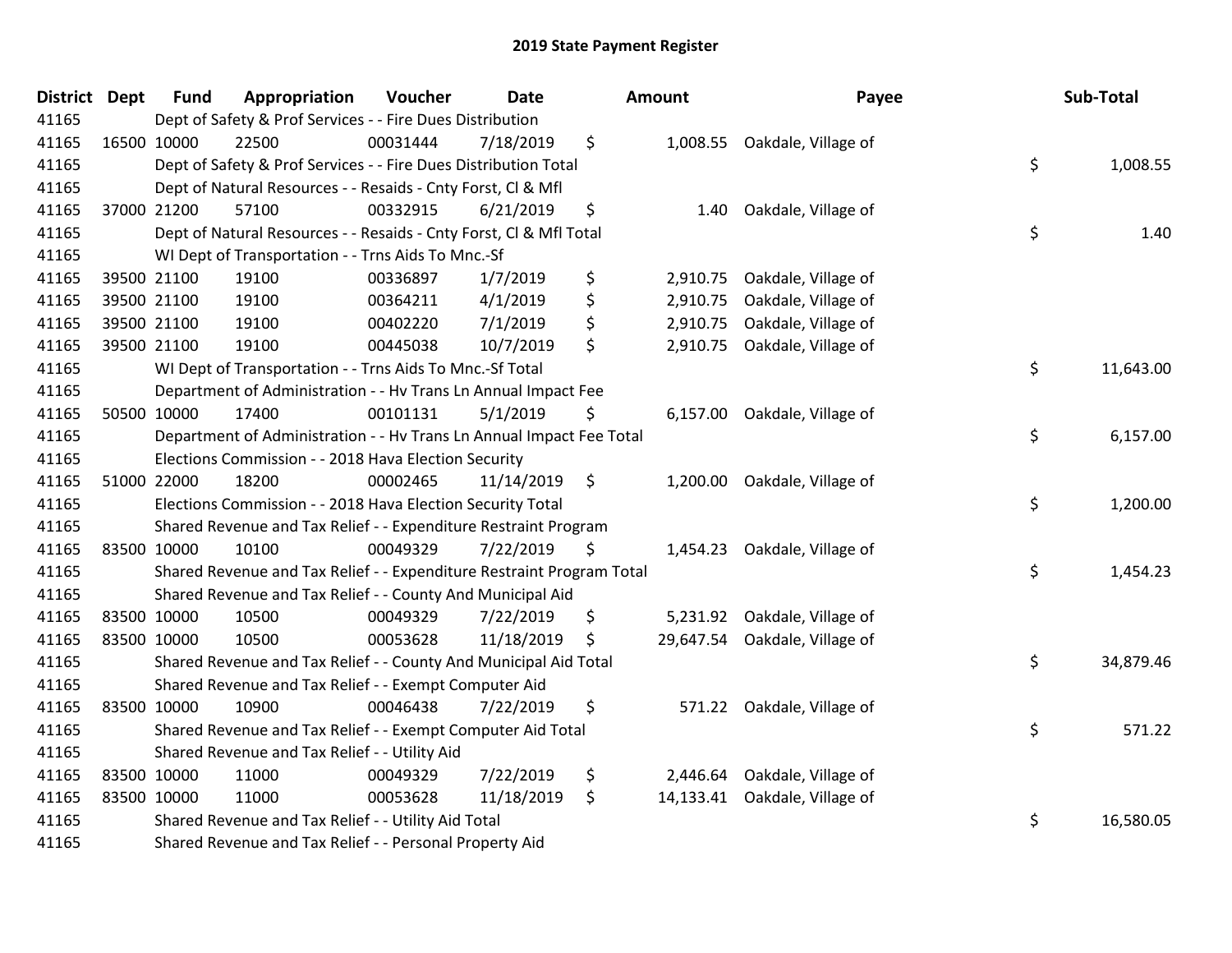| District Dept | <b>Fund</b> | Appropriation                                                   | <b>Voucher</b> | Date      | Amount   | Pavee                      | Sub-Total |
|---------------|-------------|-----------------------------------------------------------------|----------------|-----------|----------|----------------------------|-----------|
| 41165         | 83500 10000 | 11100                                                           | 00040989       | 5/6/2019  | 4,615.23 | Oakdale, Village of        |           |
| 41165         |             | Shared Revenue and Tax Relief - - Personal Property Aid Total   |                |           |          |                            | 4,615.23  |
| 41165         |             | Shared Revenue and Tax Relief - - Lottery & Gaming Credit       |                |           |          |                            |           |
| 41165         | 83500 52100 | 36300                                                           | 00038400       | 3/25/2019 |          | 376.32 Oakdale, Village of |           |
| 41165         |             | Shared Revenue and Tax Relief - - Lottery & Gaming Credit Total |                |           |          |                            | 376.32    |
| 41165 Total   |             |                                                                 |                |           |          |                            | 78,486.46 |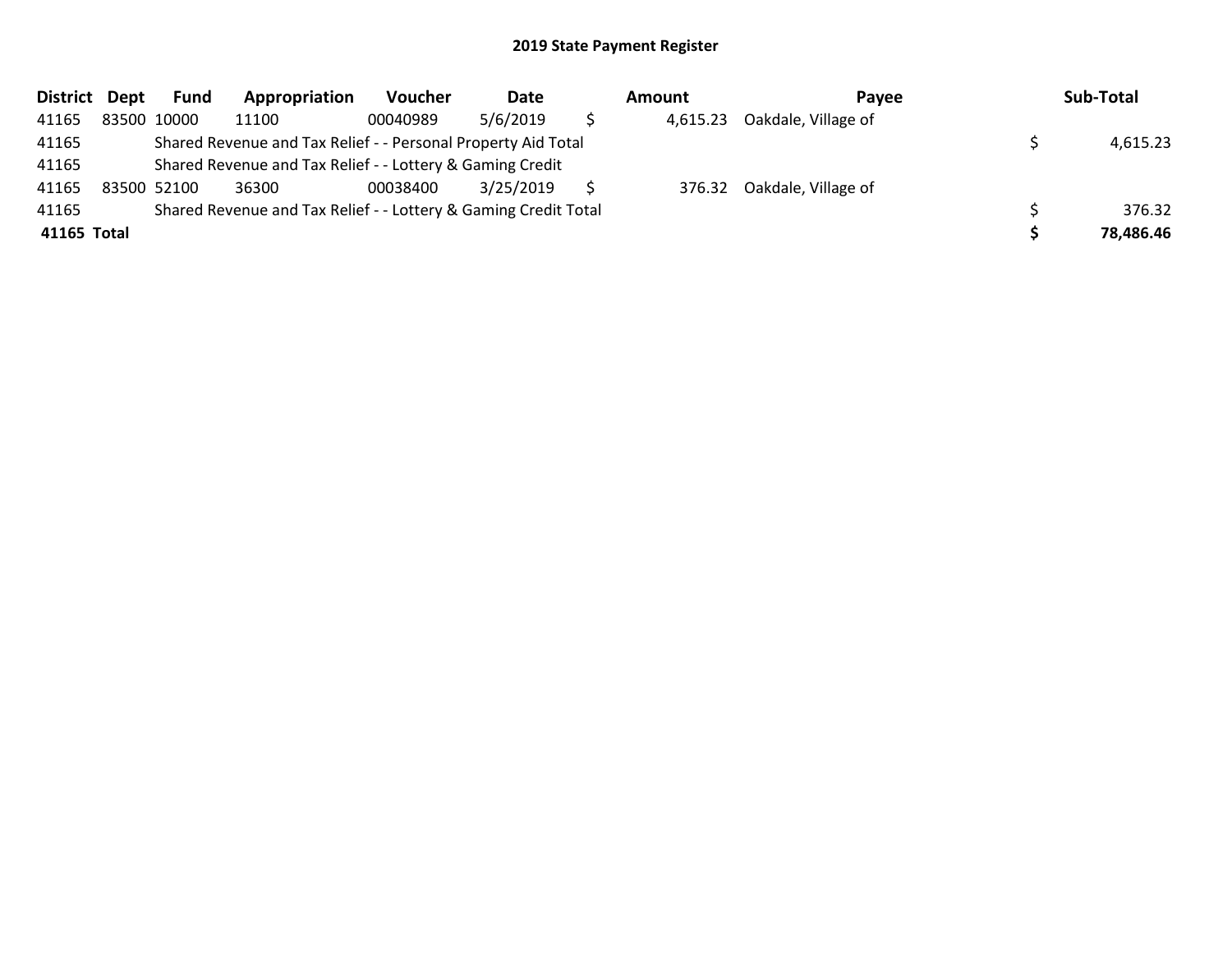| <b>District Dept</b> |             | <b>Fund</b> | Appropriation                                                         | Voucher  | <b>Date</b> | <b>Amount</b>   | Payee                     | Sub-Total        |
|----------------------|-------------|-------------|-----------------------------------------------------------------------|----------|-------------|-----------------|---------------------------|------------------|
| 41185                |             |             | Dept of Safety & Prof Services - - Fire Dues Distribution             |          |             |                 |                           |                  |
| 41185                |             | 16500 10000 | 22500                                                                 | 00031039 | 7/17/2019   | \$<br>2,254.05  | <b>Village Of Warrens</b> |                  |
| 41185                |             |             | Dept of Safety & Prof Services - - Fire Dues Distribution Total       |          |             |                 |                           | \$<br>2,254.05   |
| 41185                |             |             | Dept of Natural Resources - - Resaids - Cnty Forst, CI & Mfl          |          |             |                 |                           |                  |
| 41185                |             | 37000 21200 | 57100                                                                 | 00332916 | 6/21/2019   | \$<br>2.26      | <b>Village Of Warrens</b> |                  |
| 41185                |             |             | Dept of Natural Resources - - Resaids - Cnty Forst, Cl & Mfl Total    |          |             |                 |                           | \$<br>2.26       |
| 41185                |             |             | WI Dept of Transportation - - Trns Aids To Mnc.-Sf                    |          |             |                 |                           |                  |
| 41185                |             | 39500 21100 | 19100                                                                 | 00336898 | 1/7/2019    | \$<br>5,641.85  | Village Of Warrens        |                  |
| 41185                |             | 39500 21100 | 19100                                                                 | 00364212 | 4/1/2019    | \$<br>5,641.85  | <b>Village Of Warrens</b> |                  |
| 41185                |             | 39500 21100 | 19100                                                                 | 00402221 | 7/1/2019    | \$<br>5,641.85  | <b>Village Of Warrens</b> |                  |
| 41185                |             | 39500 21100 | 19100                                                                 | 00445039 | 10/7/2019   | \$<br>5,641.88  | <b>Village Of Warrens</b> |                  |
| 41185                |             |             | WI Dept of Transportation - - Trns Aids To Mnc.-Sf Total              |          |             |                 |                           | \$<br>22,567.43  |
| 41185                |             |             | Shared Revenue and Tax Relief - - Expenditure Restraint Program       |          |             |                 |                           |                  |
| 41185                |             | 83500 10000 | 10100                                                                 | 00037536 | 1/16/2019   | \$<br>0.06      | Village Of Warrens        |                  |
| 41185                |             | 83500 10000 | 10100                                                                 | 00049330 | 7/22/2019   | \$<br>48,338.44 | <b>Village Of Warrens</b> |                  |
| 41185                |             |             | Shared Revenue and Tax Relief - - Expenditure Restraint Program Total |          |             |                 |                           | \$<br>48,338.50  |
| 41185                |             |             | Shared Revenue and Tax Relief - - County And Municipal Aid            |          |             |                 |                           |                  |
| 41185                |             | 83500 10000 | 10500                                                                 | 00037536 | 1/16/2019   | \$<br>66,148.52 | Village Of Warrens        |                  |
| 41185                | 83500 10000 |             | 10500                                                                 | 00049330 | 7/22/2019   | \$<br>11,673.27 | <b>Village Of Warrens</b> |                  |
| 41185                | 83500 10000 |             | 10500                                                                 | 00053629 | 11/18/2019  | \$<br>66,148.52 | Village Of Warrens        |                  |
| 41185                |             |             | Shared Revenue and Tax Relief - - County And Municipal Aid Total      |          |             |                 |                           | \$<br>143,970.31 |
| 41185                |             |             | Shared Revenue and Tax Relief - - Exempt Computer Aid                 |          |             |                 |                           |                  |
| 41185                |             | 83500 10000 | 10900                                                                 | 00046439 | 7/22/2019   | \$<br>398.03    | Village Of Warrens        |                  |
| 41185                | 83500 10000 |             | 10900                                                                 | 00047925 | 7/22/2019   | \$<br>532.70    | Village Of Warrens        |                  |
| 41185                |             |             | Shared Revenue and Tax Relief - - Exempt Computer Aid Total           |          |             |                 |                           | \$<br>930.73     |
| 41185                |             |             | Shared Revenue and Tax Relief - - Personal Property Aid               |          |             |                 |                           |                  |
| 41185                |             | 83500 10000 | 11100                                                                 | 00040990 | 5/6/2019    | \$<br>590.18    | Village Of Warrens        |                  |
| 41185                | 83500 10000 |             | 11100                                                                 | 00042671 | 5/6/2019    | \$<br>2,604.10  | <b>Village Of Warrens</b> |                  |
| 41185                |             |             | Shared Revenue and Tax Relief - - Personal Property Aid Total         |          |             |                 |                           | \$<br>3,194.28   |
| 41185 Total          |             |             |                                                                       |          |             |                 |                           | \$<br>221,257.56 |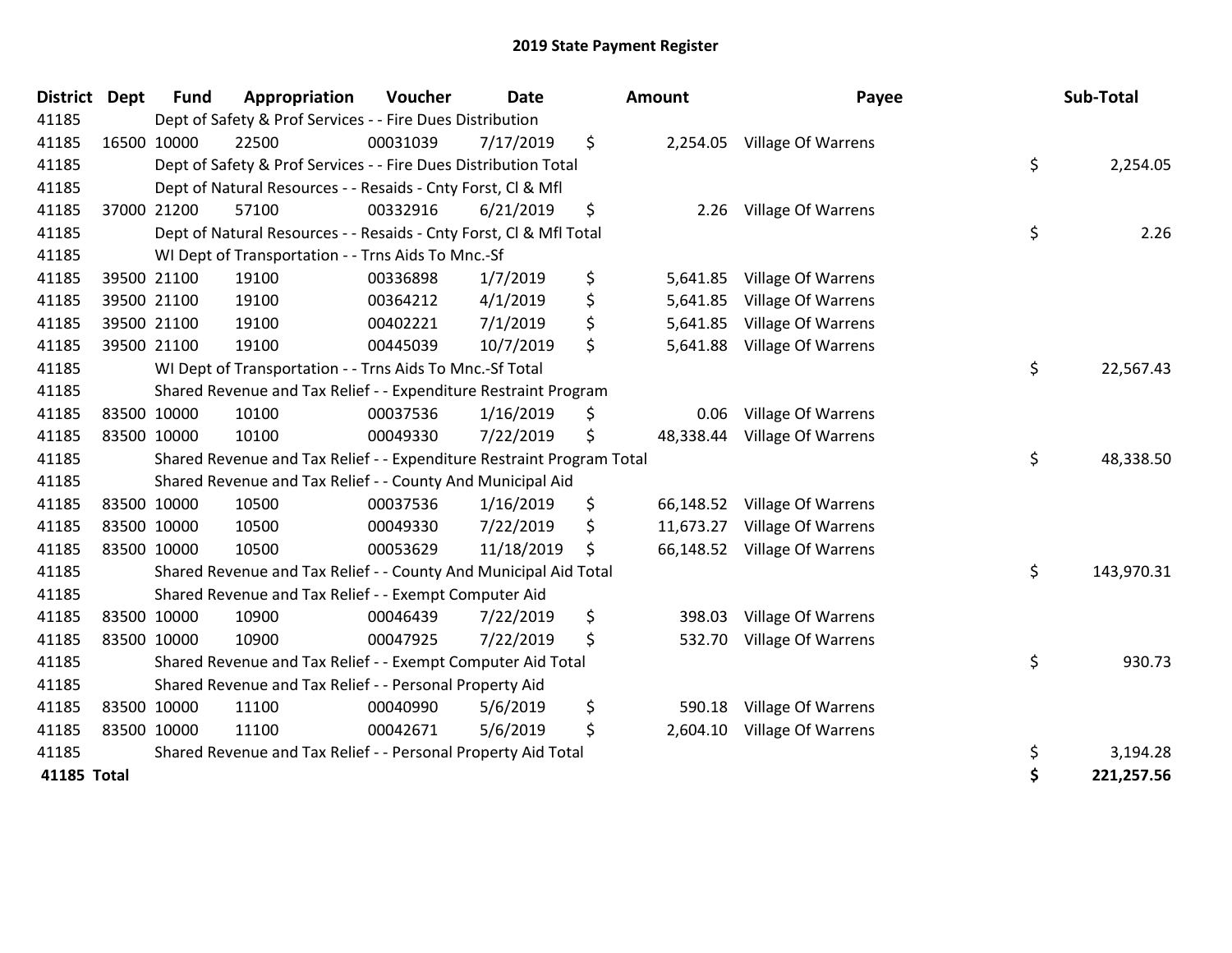| District Dept | <b>Fund</b> | Appropriation                                                                   | Voucher   | <b>Date</b> | Amount         | Payee                       | Sub-Total       |
|---------------|-------------|---------------------------------------------------------------------------------|-----------|-------------|----------------|-----------------------------|-----------------|
| 41191         |             | Dept of Safety & Prof Services - - Fire Dues Distribution                       |           |             |                |                             |                 |
| 41191         | 16500 10000 | 22500                                                                           | 00031233  | 7/18/2019   | \$             | 1,624.88 Village Of Wilton  |                 |
| 41191         |             | Dept of Safety & Prof Services - - Fire Dues Distribution Total                 |           |             |                |                             | \$<br>1,624.88  |
| 41191         |             | Dept of Natural Resources - - Aids In Lieu Of Taxes - Gener                     |           |             |                |                             |                 |
| 41191         | 37000 10000 | 50300                                                                           | 00314736  | 4/19/2019   | \$<br>7.94     | Village Of Wilton           |                 |
| 41191         |             | Dept of Natural Resources - - Aids In Lieu Of Taxes - Gener Total               |           |             |                |                             | \$<br>7.94      |
| 41191         |             | Dept of Natural Resources - - Gen Program Ops-State Funds                       |           |             |                |                             |                 |
| 41191         | 37000 21200 | 16100                                                                           | 00288473  | 1/9/2019    | \$<br>52.18    | Village Of Wilton           |                 |
| 41191         | 37000 21200 | 16100                                                                           | 00309083  | 4/3/2019    | \$<br>51.93    | Village Of Wilton           |                 |
| 41191         | 37000 21200 | 16100                                                                           | 00343018  | 7/24/2019   | \$<br>51.93    | Village Of Wilton           |                 |
| 41191         | 37000 21200 | 16100                                                                           | 00363637  | 10/15/2019  | \$<br>65.48    | Village Of Wilton           |                 |
| 41191         |             | Dept of Natural Resources - - Gen Program Ops-State Funds Total                 |           |             |                |                             | \$<br>221.52    |
| 41191         |             | Dept of Natural Resources - - Aids In Lieu Of Taxes - Sum S                     |           |             |                |                             |                 |
| 41191         | 37000 21200 | 57900                                                                           | 00314737  | 4/19/2019   | \$<br>0.57     | Village Of Wilton           |                 |
| 41191         |             | Dept of Natural Resources - - Aids In Lieu Of Taxes - Sum S Total               |           |             |                |                             | \$<br>0.57      |
| 41191         |             | WI Dept of Transportation - - Hwy Sfty Loc Aid Ffd                              |           |             |                |                             |                 |
| 41191         | 39500 21100 | 18500                                                                           | 00362344  | 3/27/2019   | \$<br>5,457.00 | Village Of Wilton           |                 |
| 41191         |             | WI Dept of Transportation - - Hwy Sfty Loc Aid Ffd Total                        |           |             |                |                             | \$<br>5,457.00  |
| 41191         |             | WI Dept of Transportation - - Trns Aids To Mnc.-Sf                              |           |             |                |                             |                 |
| 41191         | 39500 21100 | 19100                                                                           | 00336899  | 1/7/2019    | \$<br>6,810.08 | Village Of Wilton           |                 |
| 41191         | 39500 21100 | 19100                                                                           | 00364213  | 4/1/2019    | \$<br>6,810.08 | Village Of Wilton           |                 |
| 41191         | 39500 21100 | 19100                                                                           | 00402222  | 7/1/2019    | \$<br>6,810.08 | Village Of Wilton           |                 |
| 41191         | 39500 21100 | 19100                                                                           | 00445040  | 10/7/2019   | \$<br>6,810.10 | Village Of Wilton           |                 |
| 41191         |             | WI Dept of Transportation - - Trns Aids To Mnc.-Sf Total                        |           |             |                |                             | \$<br>27,240.34 |
| 41191         |             | WI Dept of Transportation - - Loc Rd Imp Prg St Fd                              |           |             |                |                             |                 |
| 41191         | 39500 21100 | 27800                                                                           | 00389049  | 6/3/2019    | \$             | 11,210.86 Village Of Wilton |                 |
| 41191         |             | WI Dept of Transportation - - Loc Rd Imp Prg St Fd Total                        |           |             |                |                             | \$<br>11,210.86 |
| 41191         |             | Department of Health Services - - Emergency Medical Services, Ai                |           |             |                |                             |                 |
| 41191         | 43500 10000 | 11900                                                                           | 00308045  | 9/4/2019    | \$             | 5,371.10 Village Of Wilton  |                 |
| 41191         |             | Department of Health Services - - Emergency Medical Services, Ai Total          |           |             |                |                             | \$<br>5,371.10  |
| 41191         |             | Department of Health Services - - Prepaid Medical Transport Reimbursement       |           |             |                |                             |                 |
| 41191         | 43500 10000 | 16300                                                                           | AMBULANCE | 11/18/2019  | \$<br>2,000.00 | Village Of Wilton           |                 |
| 41191         |             | Department of Health Services - - Prepaid Medical Transport Reimbursement Total |           |             |                |                             | \$<br>2,000.00  |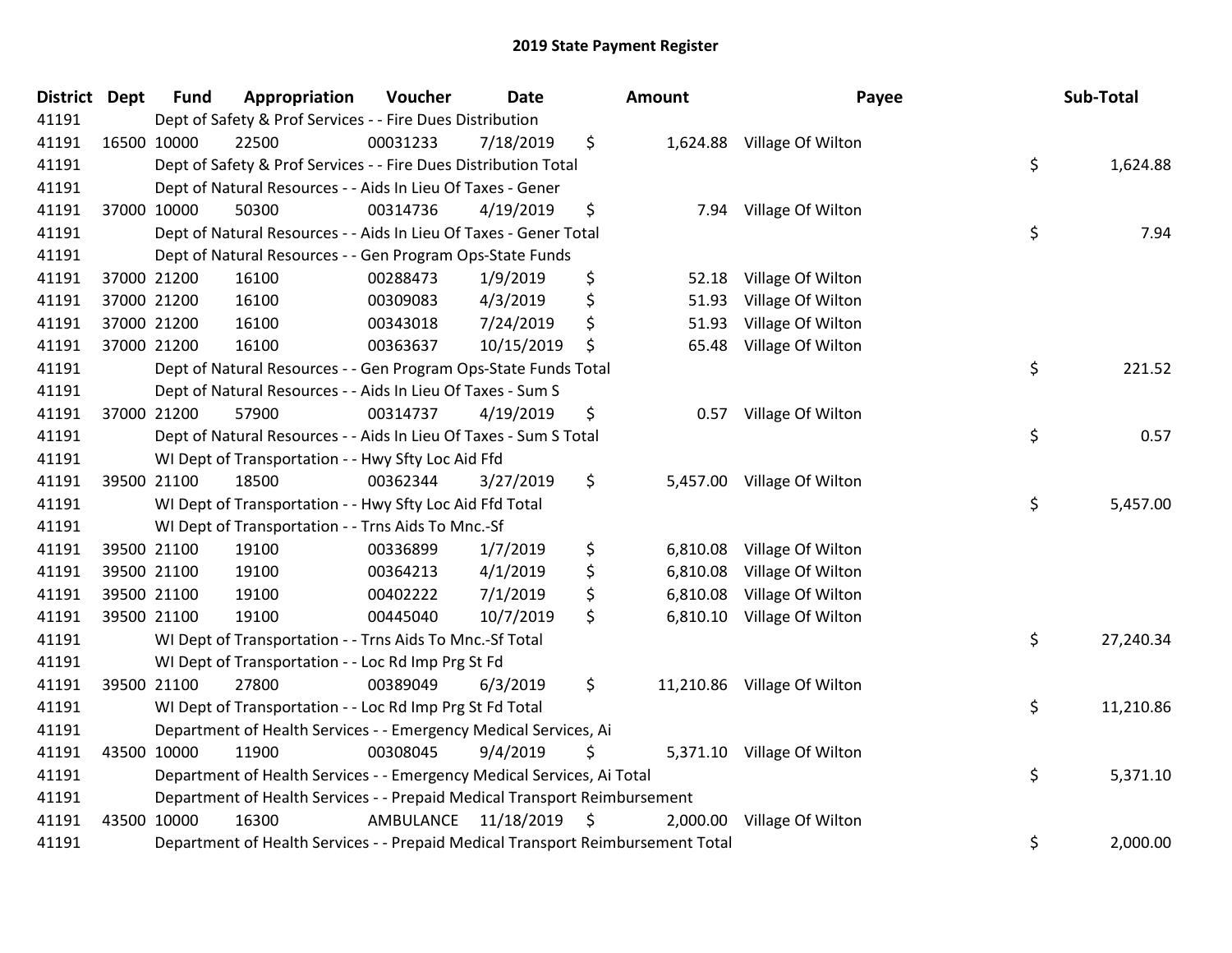| <b>District</b> | <b>Dept</b> | <b>Fund</b> | Appropriation                                                          | Voucher  | <b>Date</b> |                    | Amount     | Payee                       | Sub-Total        |
|-----------------|-------------|-------------|------------------------------------------------------------------------|----------|-------------|--------------------|------------|-----------------------------|------------------|
| 41191           |             |             | Department of Justice - - Law Enforcement Train, Local                 |          |             |                    |            |                             |                  |
| 41191           |             | 45500 10000 | 23100                                                                  | 00075009 | 11/13/2019  | $\zeta$            | 800.00     | Village Of Wilton           |                  |
| 41191           |             |             | Department of Justice - - Law Enforcement Train, Local Total           |          |             |                    |            |                             | \$<br>800.00     |
| 41191           |             |             | Department of Military Affairs - - Disaster Recovery Aid               |          |             |                    |            |                             |                  |
| 41191           |             | 46500 10000 | 30500                                                                  | 00066016 | 8/30/2019   | \$                 | 295.56     | Village Of Wilton           |                  |
| 41191           |             |             | Department of Military Affairs - - Disaster Recovery Aid Total         |          |             |                    |            |                             | \$<br>295.56     |
| 41191           |             |             | Department of Military Affairs - - Federal Aid, Local Assistance       |          |             |                    |            |                             |                  |
| 41191           |             | 46500 10000 | 34200                                                                  | 00065343 | 8/19/2019   | \$                 | 14,990.58  | Village Of Wilton           |                  |
| 41191           | 46500 10000 |             | 34200                                                                  | 00066016 | 8/30/2019   | \$                 | 2,729.63   | Village Of Wilton           |                  |
| 41191           |             |             | Department of Military Affairs - - Federal Aid, Local Assistance Total |          |             |                    |            |                             | \$<br>17,720.21  |
| 41191           |             |             | Department of Administration - - Federal Aid, Local Assistance         |          |             |                    |            |                             |                  |
| 41191           |             | 50500 10000 | 74300                                                                  | 00108445 | 9/11/2019   | \$                 |            | 25,000.00 Village Of Wilton |                  |
| 41191           |             |             | Department of Administration - - Federal Aid, Local Assistance Total   |          |             |                    |            |                             | \$<br>25,000.00  |
| 41191           |             |             | Elections Commission - - 2018 Hava Election Security                   |          |             |                    |            |                             |                  |
| 41191           |             | 51000 22000 | 18200                                                                  | 00002581 | 11/18/2019  | $\ddot{\varsigma}$ | 1,200.00   | Village Of Wilton           |                  |
| 41191           |             |             | Elections Commission - - 2018 Hava Election Security Total             |          |             |                    |            |                             | \$<br>1,200.00   |
| 41191           |             |             | Shared Revenue and Tax Relief - - County And Municipal Aid             |          |             |                    |            |                             |                  |
| 41191           |             | 83500 10000 | 10500                                                                  | 00049331 | 7/22/2019   | \$                 | 27,602.20  | Village Of Wilton           |                  |
| 41191           |             | 83500 10000 | 10500                                                                  | 00053630 | 11/18/2019  | \$                 | 154,412.48 | Village Of Wilton           |                  |
| 41191           |             |             | Shared Revenue and Tax Relief - - County And Municipal Aid Total       |          |             |                    |            |                             | \$<br>182,014.68 |
| 41191           |             |             | Shared Revenue and Tax Relief - - Exempt Computer Aid                  |          |             |                    |            |                             |                  |
| 41191           | 83500 10000 |             | 10900                                                                  | 00046440 | 7/22/2019   | \$                 | 141.34     | Village Of Wilton           |                  |
| 41191           |             | 83500 10000 | 10900                                                                  | 00047926 | 7/22/2019   | \$                 | 1,501.19   | Village Of Wilton           |                  |
| 41191           |             |             | Shared Revenue and Tax Relief - - Exempt Computer Aid Total            |          |             |                    |            |                             | \$<br>1,642.53   |
| 41191           |             |             | Shared Revenue and Tax Relief - - Personal Property Aid                |          |             |                    |            |                             |                  |
| 41191           | 83500 10000 |             | 11100                                                                  | 00040991 | 5/6/2019    | \$                 | 8,249.09   | Village Of Wilton           |                  |
| 41191           |             | 83500 10000 | 11100                                                                  | 00042672 | 5/6/2019    | \$                 | 18,466.27  | Village Of Wilton           |                  |
| 41191           |             |             | Shared Revenue and Tax Relief - - Personal Property Aid Total          |          |             |                    |            |                             | \$<br>26,715.36  |
| 41191 Total     |             |             |                                                                        |          |             |                    |            |                             | \$<br>308,522.55 |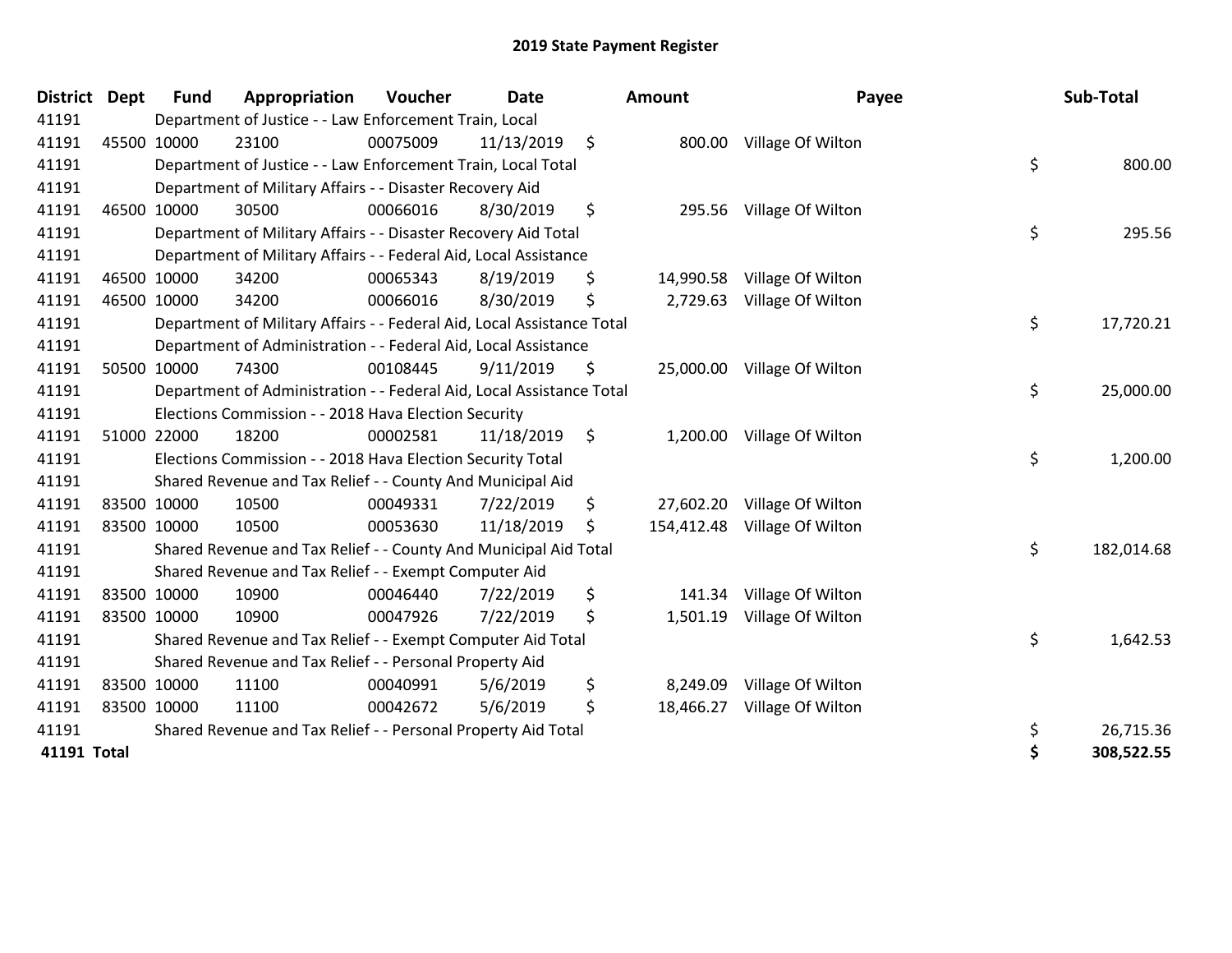| <b>District</b> | Dept | Fund        | Appropriation                                                    | <b>Voucher</b> | Date       |    | Amount    | Payee               | Sub-Total       |
|-----------------|------|-------------|------------------------------------------------------------------|----------------|------------|----|-----------|---------------------|-----------------|
| 41192           |      |             | Dept of Safety & Prof Services - - Fire Dues Distribution        |                |            |    |           |                     |                 |
| 41192           |      | 16500 10000 | 22500                                                            | 00031630       | 7/18/2019  | \$ | 278.76    | Village Of Wyeville |                 |
| 41192           |      |             | Dept of Safety & Prof Services - - Fire Dues Distribution Total  |                |            |    |           |                     | \$<br>278.76    |
| 41192           |      |             | WI Dept of Transportation - - Trns Aids To Mnc.-Sf               |                |            |    |           |                     |                 |
| 41192           |      | 39500 21100 | 19100                                                            | 00336900       | 1/7/2019   | \$ | 1,714.10  | Village Of Wyeville |                 |
| 41192           |      | 39500 21100 | 19100                                                            | 00364214       | 4/1/2019   | \$ | 1,714.10  | Village Of Wyeville |                 |
| 41192           |      | 39500 21100 | 19100                                                            | 00402223       | 7/1/2019   | \$ | 1,714.10  | Village Of Wyeville |                 |
| 41192           |      | 39500 21100 | 19100                                                            | 00445041       | 10/7/2019  | \$ | 1,714.13  | Village Of Wyeville |                 |
| 41192           |      |             | WI Dept of Transportation - - Trns Aids To Mnc.-Sf Total         |                |            |    |           |                     | \$<br>6,856.43  |
| 41192           |      |             | Shared Revenue and Tax Relief - - County And Municipal Aid       |                |            |    |           |                     |                 |
| 41192           |      | 83500 10000 | 10500                                                            | 00049332       | 7/22/2019  | \$ | 6,253.23  | Village Of Wyeville |                 |
| 41192           |      | 83500 10000 | 10500                                                            | 00053631       | 11/18/2019 | S  | 35,434.96 | Village Of Wyeville |                 |
| 41192           |      |             | Shared Revenue and Tax Relief - - County And Municipal Aid Total |                |            |    |           |                     | \$<br>41,688.19 |
| 41192           |      |             | Shared Revenue and Tax Relief - - Personal Property Aid          |                |            |    |           |                     |                 |
| 41192           |      | 83500 10000 | 11100                                                            | 00040992       | 5/6/2019   | \$ | 45.20     | Village Of Wyeville |                 |
| 41192           |      |             | Shared Revenue and Tax Relief - - Personal Property Aid Total    |                |            |    |           |                     | 45.20           |
| 41192 Total     |      |             |                                                                  |                |            |    |           |                     | 48,868.58       |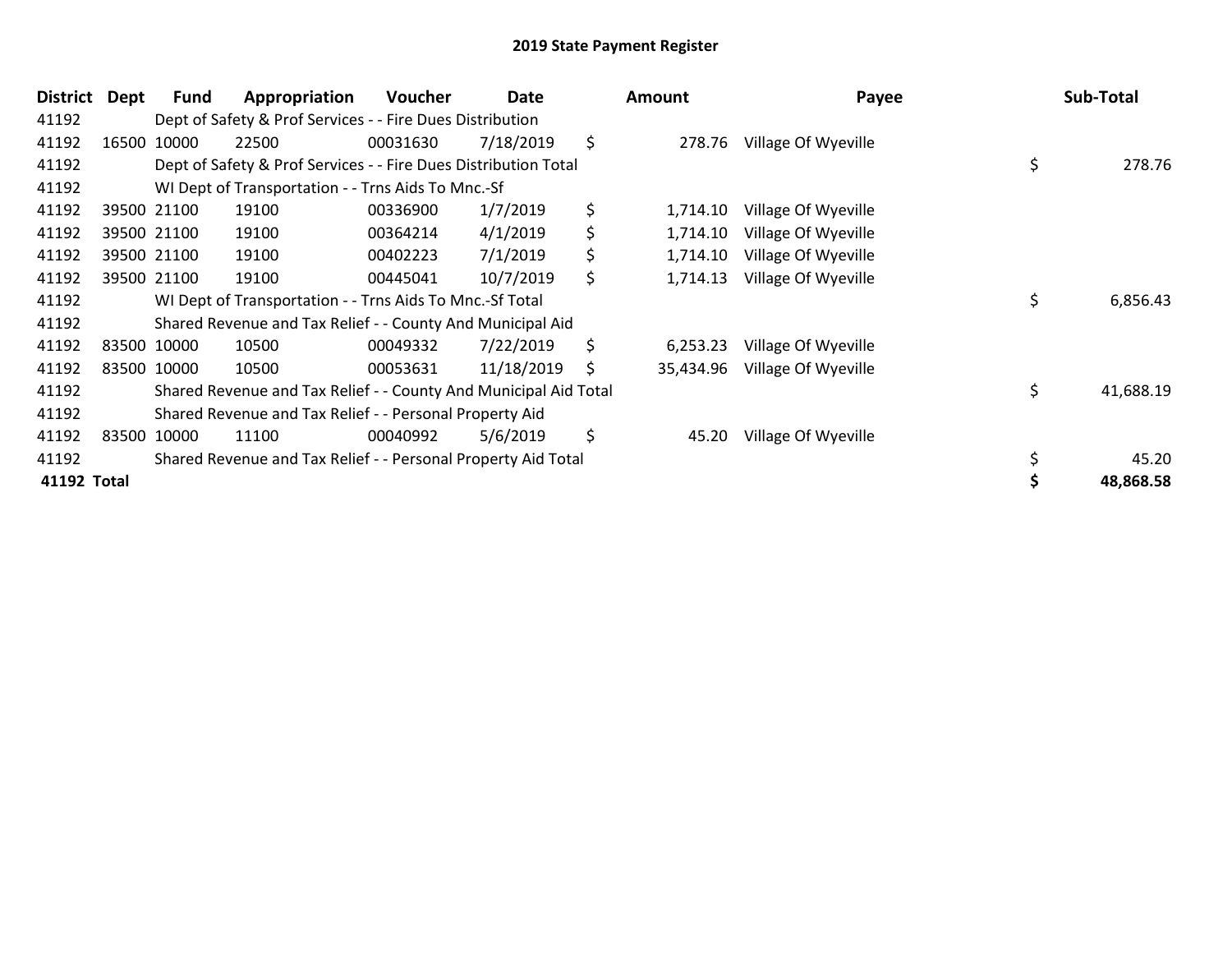| District | <b>Dept</b> | <b>Fund</b> | Appropriation                                                        | Voucher  | <b>Date</b> | Amount           |                          | Payee | Sub-Total  |
|----------|-------------|-------------|----------------------------------------------------------------------|----------|-------------|------------------|--------------------------|-------|------------|
| 41281    |             |             | Dept of Safety & Prof Services - - Fire Dues Distribution            |          |             |                  |                          |       |            |
| 41281    |             | 16500 10000 | 22500                                                                | 00029955 | 7/15/2019   | \$               | 28,585.72 City Of Sparta |       |            |
| 41281    |             |             | Dept of Safety & Prof Services - - Fire Dues Distribution Total      |          |             |                  |                          | \$    | 28,585.72  |
| 41281    |             |             | Dept of Natural Resources - - Aids In Lieu Of Taxes - Gener          |          |             |                  |                          |       |            |
| 41281    |             | 37000 10000 | 50300                                                                | 00314170 | 4/19/2019   | \$<br>175.13     | City Of Sparta           |       |            |
| 41281    |             |             | Dept of Natural Resources - - Aids In Lieu Of Taxes - Gener Total    |          |             |                  |                          | \$    | 175.13     |
| 41281    |             |             | Kickapoo Reserve Mgmt Board - - Kickapoo Valley Reserve, Law E       |          |             |                  |                          |       |            |
| 41281    |             | 38500 10000 | 12400                                                                | 00002923 | 10/9/2019   | \$<br>75.00      | City Of Sparta           |       |            |
| 41281    |             |             | Kickapoo Reserve Mgmt Board - - Kickapoo Valley Reserve, Law E Total |          |             |                  |                          | \$    | 75.00      |
| 41281    |             |             | WI Dept of Transportation - - Conn Hwy Aids St Fds                   |          |             |                  |                          |       |            |
| 41281    |             | 39500 21100 | 16200                                                                | 00337763 | 1/7/2019    | \$<br>14,033.75  | City Of Sparta           |       |            |
| 41281    |             | 39500 21100 | 16200                                                                | 00365077 | 4/1/2019    | \$<br>14,033.75  | City Of Sparta           |       |            |
| 41281    |             | 39500 21100 | 16200                                                                | 00403086 | 7/1/2019    | \$<br>14,033.75  | City Of Sparta           |       |            |
| 41281    |             | 39500 21100 | 16200                                                                | 00445904 | 10/7/2019   | \$<br>14,033.75  | City Of Sparta           |       |            |
| 41281    |             |             | WI Dept of Transportation - - Conn Hwy Aids St Fds Total             |          |             |                  |                          | \$    | 56,135.00  |
| 41281    |             |             | WI Dept of Transportation - - Hwy Sfty Loc Aid Ffd                   |          |             |                  |                          |       |            |
| 41281    |             | 39500 21100 | 18500                                                                | 00449348 | 10/16/2019  | \$<br>3,996.50   | City Of Sparta           |       |            |
| 41281    |             |             | WI Dept of Transportation - - Hwy Sfty Loc Aid Ffd Total             |          |             |                  |                          | \$    | 3,996.50   |
| 41281    |             |             | WI Dept of Transportation - - Trns Aids To Mnc.-Sf                   |          |             |                  |                          |       |            |
| 41281    |             | 39500 21100 | 19100                                                                | 00336901 | 1/7/2019    | \$<br>131,140.65 | City Of Sparta           |       |            |
| 41281    |             | 39500 21100 | 19100                                                                | 00364215 | 4/1/2019    | \$<br>131,140.65 | City Of Sparta           |       |            |
| 41281    |             | 39500 21100 | 19100                                                                | 00402224 | 7/1/2019    | \$<br>131,140.65 | City Of Sparta           |       |            |
| 41281    |             | 39500 21100 | 19100                                                                | 00445042 | 10/7/2019   | \$<br>131,140.65 | City Of Sparta           |       |            |
| 41281    |             |             | WI Dept of Transportation - - Trns Aids To Mnc.-Sf Total             |          |             |                  |                          | \$    | 524,562.60 |
| 41281    |             |             | Department of Justice - - Drug Trafficking Resp Grants               |          |             |                  |                          |       |            |
| 41281    |             | 45500 10000 | 20800                                                                | 00064429 | 5/10/2019   | \$<br>18,881.00  | City Of Sparta           |       |            |
| 41281    |             |             | Department of Justice - - Drug Trafficking Resp Grants Total         |          |             |                  |                          | \$    | 18,881.00  |
| 41281    |             |             | Department of Justice - - Law Enforcement Train, Local               |          |             |                  |                          |       |            |
| 41281    |             | 45500 10000 | 23100                                                                | 00074575 | 11/12/2019  | \$<br>3,040.00   | City Of Sparta           |       |            |
| 41281    |             |             | Department of Justice - - Law Enforcement Train, Local Total         |          |             |                  |                          | \$    | 3,040.00   |
| 41281    |             |             | Department of Administration - - Federal Aid, Local Assistance       |          |             |                  |                          |       |            |
| 41281    |             | 50500 10000 | 74300                                                                | 00106077 | 8/1/2019    | \$<br>265,670.20 | City Of Sparta           |       |            |
| 41281    |             | 50500 10000 | 74300                                                                | 00114079 | 12/12/2019  | \$<br>151,553.49 | City Of Sparta           |       |            |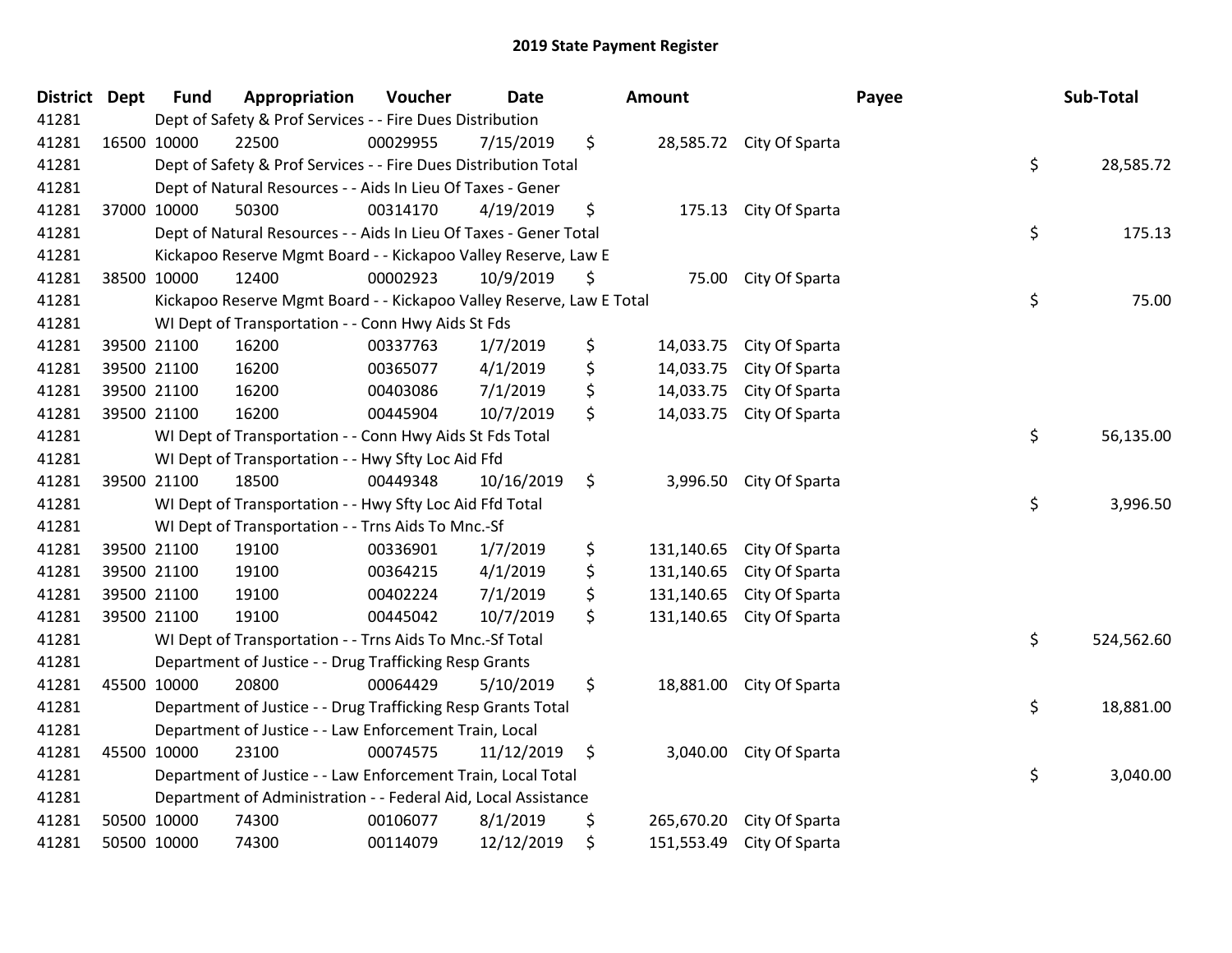| District Dept |             | <b>Fund</b>                                                                           | Appropriation | Voucher  | <b>Date</b> |    | <b>Amount</b> |                             | Payee | Sub-Total    |
|---------------|-------------|---------------------------------------------------------------------------------------|---------------|----------|-------------|----|---------------|-----------------------------|-------|--------------|
| 41281         |             | Department of Administration - - Federal Aid, Local Assistance Total                  |               |          |             |    |               |                             |       | 417,223.69   |
| 41281         |             | Elections Commission - - General Program Ops, GPR                                     |               |          |             |    |               |                             |       |              |
| 41281         | 51000 10000 |                                                                                       | 10100         | 00001643 | 2/13/2019   | \$ |               | 378.00 City Of Sparta       |       |              |
| 41281         |             | Elections Commission - - General Program Ops, GPR Total                               |               |          |             |    |               |                             |       | 378.00       |
| 41281         |             | Shared Revenue and Tax Relief - - Expenditure Restraint Program                       |               |          |             |    |               |                             |       |              |
| 41281         | 83500 10000 |                                                                                       | 10100         | 00049333 | 7/22/2019   | \$ |               | 63,174.34 City Of Sparta    |       |              |
| 41281         |             | Shared Revenue and Tax Relief - - Expenditure Restraint Program Total                 |               |          |             |    |               |                             |       | 63,174.34    |
| 41281         |             | Shared Revenue and Tax Relief - - County And Municipal Aid                            |               |          |             |    |               |                             |       |              |
| 41281         | 83500 10000 |                                                                                       | 10500         | 00049333 | 7/22/2019   | \$ |               | 293,635.50 City Of Sparta   |       |              |
| 41281         | 83500 10000 |                                                                                       | 10500         | 00053632 | 11/18/2019  | \$ |               | 1,663,934.51 City Of Sparta |       |              |
| 41281         |             | Shared Revenue and Tax Relief - - County And Municipal Aid Total                      |               |          |             |    |               |                             |       | 1,957,570.01 |
| 41281         |             | Shared Revenue and Tax Relief - - Exempt Computer Aid                                 |               |          |             |    |               |                             |       |              |
| 41281         | 83500 10000 |                                                                                       | 10900         | 00046441 | 7/22/2019   | \$ |               | 6,624.22 City Of Sparta     |       |              |
| 41281         | 83500 10000 |                                                                                       | 10900         | 00047927 | 7/22/2019   | \$ |               | 3,352.04 City Of Sparta     |       |              |
| 41281         |             | Shared Revenue and Tax Relief - - Exempt Computer Aid Total                           |               |          |             |    |               |                             |       | 9,976.26     |
| 41281         |             | Shared Revenue and Tax Relief - - Utility Aid                                         |               |          |             |    |               |                             |       |              |
| 41281         | 83500 10000 |                                                                                       | 11000         | 00049333 | 7/22/2019   | \$ | 1,819.16      | City Of Sparta              |       |              |
| 41281         | 83500 10000 |                                                                                       | 11000         | 00053632 | 11/18/2019  | \$ |               | 10,768.58 City Of Sparta    |       |              |
| 41281         |             | Shared Revenue and Tax Relief - - Utility Aid Total                                   |               |          |             |    |               |                             |       | 12,587.74    |
| 41281         |             | Shared Revenue and Tax Relief - - Personal Property Aid                               |               |          |             |    |               |                             |       |              |
| 41281         | 83500 10000 |                                                                                       | 11100         | 00040993 | 5/6/2019    | \$ |               | 34,959.29 City Of Sparta    |       |              |
| 41281         | 83500 10000 |                                                                                       | 11100         | 00042673 | 5/6/2019    | \$ |               | 11,811.29 City Of Sparta    |       |              |
| 41281         |             | Shared Revenue and Tax Relief - - Personal Property Aid Total                         |               |          |             |    |               |                             |       | 46,770.58    |
| 41281         |             | Shared Revenue and Tax Relief - - School Lvy Tx/First Dollar Cr                       |               |          |             |    |               |                             |       |              |
| 41281         | 83500 10000 |                                                                                       | 30200         | 00045295 | 7/22/2019   | \$ | 891,368.97    | City Of Sparta              |       |              |
| 41281         | 83500 10000 |                                                                                       | 30200         | 00048179 | 7/22/2019   | \$ |               | 192,775.12 City Of Sparta   |       |              |
| 41281         |             | Shared Revenue and Tax Relief - - School Lvy Tx/First Dollar Cr Total                 |               |          |             |    |               |                             |       | 1,084,144.09 |
| 41281         |             | Shared Revenue and Tax Relief - - Payments For Municipal Svcs                         |               |          |             |    |               |                             |       |              |
| 41281         | 83500 10000 |                                                                                       | 50100         | 00037857 | 1/31/2019   | \$ |               | 3,255.22 City Of Sparta     |       |              |
| 41281         |             | \$<br>Shared Revenue and Tax Relief - - Payments For Municipal Svcs Total<br>3,255.22 |               |          |             |    |               |                             |       |              |
| 41281         |             | Shared Revenue and Tax Relief - - Lottery & Gaming Credit                             |               |          |             |    |               |                             |       |              |
| 41281         | 83500 52100 |                                                                                       | 36300         | 00038401 | 3/25/2019   | \$ | 44,892.24     | City Of Sparta              |       |              |
| 41281         | 83500 52100 |                                                                                       | 36300         | 00038665 | 3/25/2019   | \$ |               | 287,516.07 City Of Sparta   |       |              |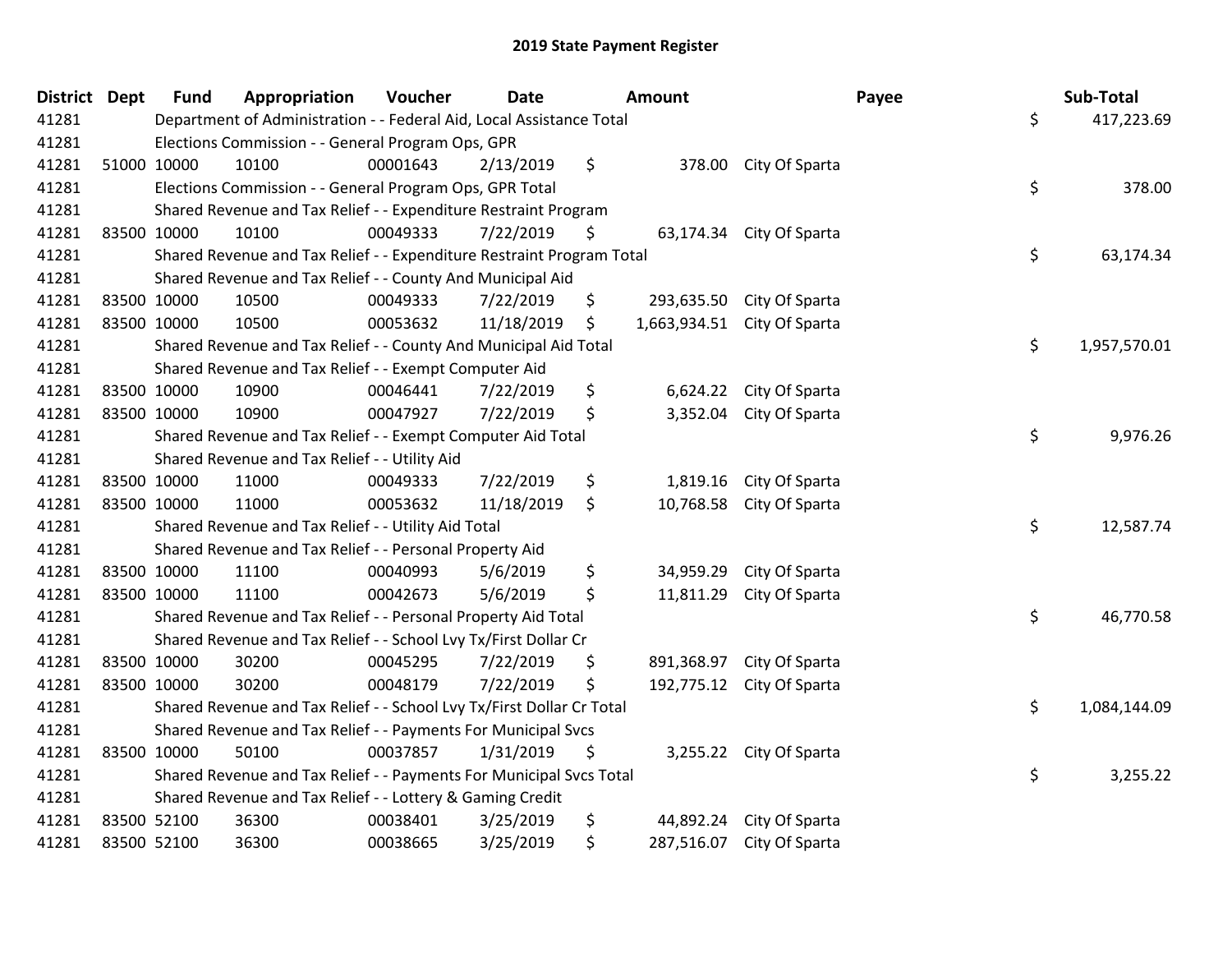## 2019 State Payment Register

| <b>District Dept</b> | Fund | <b>Appropriation</b>                                            | Voucher | Date | Amount | Payee | Sub-Total    |
|----------------------|------|-----------------------------------------------------------------|---------|------|--------|-------|--------------|
| 41281                |      | Shared Revenue and Tax Relief - - Lottery & Gaming Credit Total |         |      |        |       | 332,408.31   |
| 41281 Total          |      |                                                                 |         |      |        |       | 4,562,939.19 |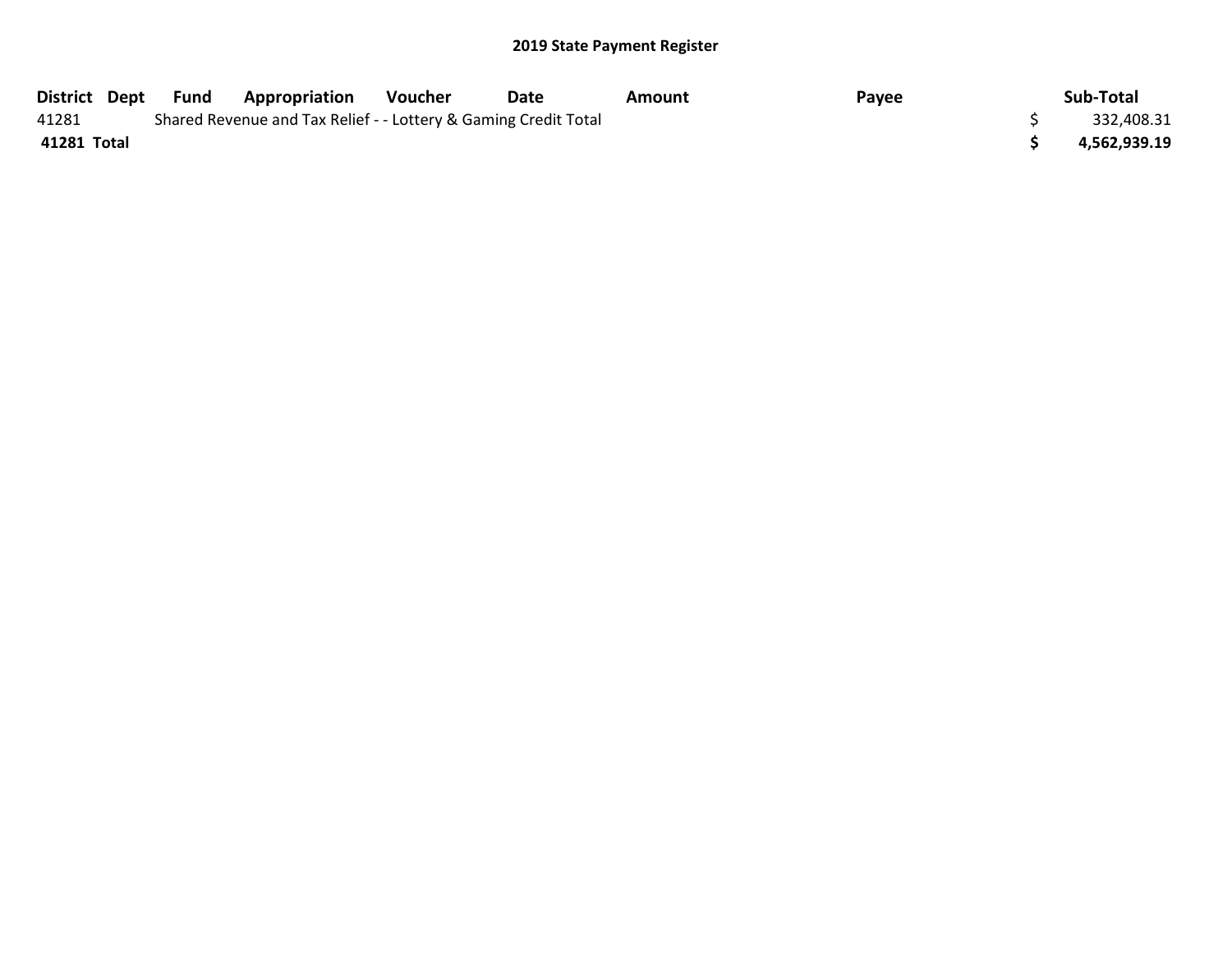## 2019 State Payment Register

| District | <b>Dept</b> | <b>Fund</b> | Appropriation                                                     | Voucher  | <b>Date</b> | Amount          |                | Payee | Sub-Total       |
|----------|-------------|-------------|-------------------------------------------------------------------|----------|-------------|-----------------|----------------|-------|-----------------|
| 41286    |             |             | Dept of Safety & Prof Services - - Fire Dues Distribution         |          |             |                 |                |       |                 |
| 41286    |             | 16500 10000 | 22500                                                             | 00029943 | 7/12/2019   | \$<br>30,943.00 | Tomah, City of |       |                 |
| 41286    |             |             | Dept of Safety & Prof Services - - Fire Dues Distribution Total   |          |             |                 |                |       | \$<br>30,943.00 |
| 41286    |             |             | Dept of Natural Resources - - Aids In Lieu Of Taxes - Gener       |          |             |                 |                |       |                 |
| 41286    |             | 37000 10000 | 50300                                                             | 00297578 | 2/11/2019   | \$<br>844.20    | Tomah, City of |       |                 |
| 41286    |             |             | Dept of Natural Resources - - Aids In Lieu Of Taxes - Gener Total |          |             |                 |                |       | \$<br>844.20    |
| 41286    |             |             | Dept of Natural Resources - - General Program Operations --       |          |             |                 |                |       |                 |
| 41286    |             | 37000 21200 | 25400                                                             | 00290273 | 1/11/2019   | \$<br>71.67     | Tomah, City of |       |                 |
| 41286    |             | 37000 21200 | 25400                                                             | 00290322 | 1/16/2019   | \$<br>56.57     | Tomah, City of |       |                 |
| 41286    |             | 37000 21200 | 25400                                                             | 00298609 | 2/19/2019   | \$<br>81.62     | Tomah, City of |       |                 |
| 41286    |             | 37000 21200 | 25400                                                             | 00298611 | 2/19/2019   | \$<br>58.27     | Tomah, City of |       |                 |
| 41286    |             | 37000 21200 | 25400                                                             | 00303963 | 3/12/2019   | \$<br>55.47     | Tomah, City of |       |                 |
| 41286    |             | 37000 21200 | 25400                                                             | 00303976 | 3/12/2019   | \$<br>72.82     | Tomah, City of |       |                 |
| 41286    |             | 37000 21200 | 25400                                                             | 00310532 | 4/10/2019   | \$<br>75.09     | Tomah, City of |       |                 |
| 41286    |             | 37000 21200 | 25400                                                             | 00310533 | 4/10/2019   | \$<br>81.62     | Tomah, City of |       |                 |
| 41286    |             | 37000 21200 | 25400                                                             | 00319276 | 5/20/2019   | \$<br>66.68     | Tomah, City of |       |                 |
| 41286    |             | 37000 21200 | 25400                                                             | 00319300 | 5/20/2019   | \$<br>99.23     | Tomah, City of |       |                 |
| 41286    |             | 37000 21200 | 25400                                                             | 00330402 | 6/18/2019   | \$<br>81.62     | Tomah, City of |       |                 |
| 41286    |             | 37000 21200 | 25400                                                             | 00330412 | 6/18/2019   | \$<br>63.87     | Tomah, City of |       |                 |
| 41286    |             | 37000 21200 | 25400                                                             | 00340790 | 7/15/2019   | \$<br>55.47     | Tomah, City of |       |                 |
| 41286    |             | 37000 21200 | 25400                                                             | 00340797 | 7/15/2019   | \$<br>81.62     | Tomah, City of |       |                 |
| 41286    |             | 37000 21200 | 25400                                                             | 00351179 | 8/23/2019   | \$<br>78.41     | Tomah, City of |       |                 |
| 41286    |             | 37000 21200 | 25400                                                             | 00351180 | 8/23/2019   | \$<br>62.75     | Tomah, City of |       |                 |
| 41286    |             | 37000 21200 | 25400                                                             | 00358042 | 9/23/2019   | \$<br>87.89     | Tomah, City of |       |                 |
| 41286    |             | 37000 21200 | 25400                                                             | 00358043 | 9/23/2019   | \$<br>68.79     | Tomah, City of |       |                 |
| 41286    |             | 37000 21200 | 25400                                                             | 00365723 | 10/24/2019  | \$<br>87.89     | Tomah, City of |       |                 |
| 41286    |             | 37000 21200 | 25400                                                             | 00365724 | 10/30/2019  | \$<br>62.75     | Tomah, City of |       |                 |
| 41286    |             | 37000 21200 | 25400                                                             | 00372853 | 11/27/2019  | \$<br>78.41     | Tomah, City of |       |                 |
| 41286    |             | 37000 21200 | 25400                                                             | 00372876 | 11/26/2019  | \$<br>67.65     | Tomah, City of |       |                 |
| 41286    |             |             | Dept of Natural Resources - - General Program Operations -- Total |          |             |                 |                |       | \$<br>1,596.16  |
| 41286    |             |             | Dept of Natural Resources - - GPO--State Funds                    |          |             |                 |                |       |                 |
| 41286    |             | 37000 21200 | 36100                                                             | 00290273 | 1/11/2019   | \$<br>11.95     | Tomah, City of |       |                 |
| 41286    |             | 37000 21200 | 36100                                                             | 00290322 | 1/16/2019   | \$<br>9.43      | Tomah, City of |       |                 |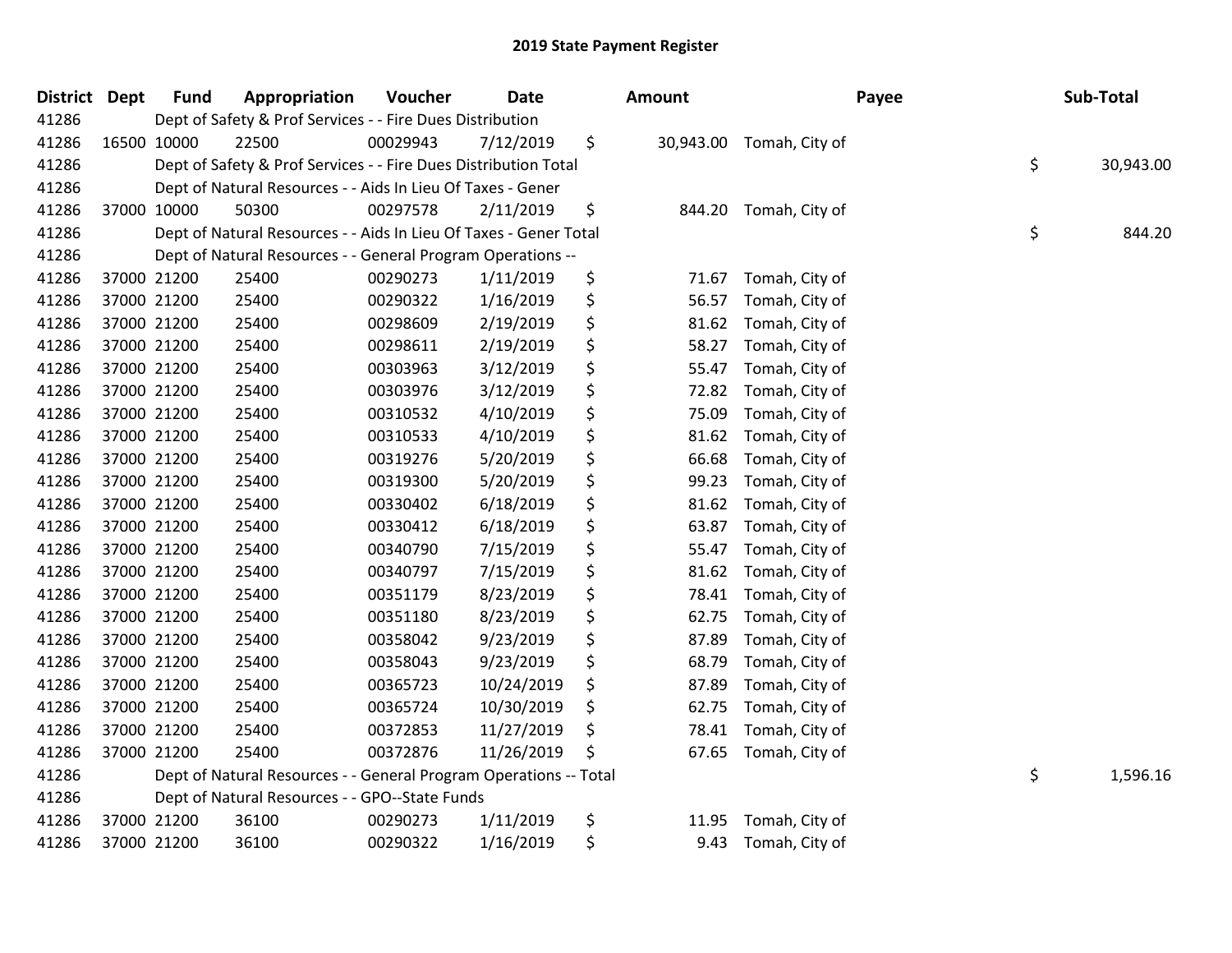| <b>District</b> | <b>Dept</b> | <b>Fund</b> | Appropriation                                            | Voucher  | Date       | <b>Amount</b>    |                | Payee | Sub-Total  |
|-----------------|-------------|-------------|----------------------------------------------------------|----------|------------|------------------|----------------|-------|------------|
| 41286           |             | 37000 21200 | 36100                                                    | 00298609 | 2/19/2019  | \$<br>13.60      | Tomah, City of |       |            |
| 41286           |             | 37000 21200 | 36100                                                    | 00298611 | 2/19/2019  | \$<br>9.71       | Tomah, City of |       |            |
| 41286           |             | 37000 21200 | 36100                                                    | 00303963 | 3/12/2019  | \$<br>9.24       | Tomah, City of |       |            |
| 41286           |             | 37000 21200 | 36100                                                    | 00303976 | 3/12/2019  | \$<br>12.13      | Tomah, City of |       |            |
| 41286           |             | 37000 21200 | 36100                                                    | 00310532 | 4/10/2019  | \$<br>12.51      | Tomah, City of |       |            |
| 41286           |             | 37000 21200 | 36100                                                    | 00310533 | 4/10/2019  | \$<br>13.60      | Tomah, City of |       |            |
| 41286           |             | 37000 21200 | 36100                                                    | 00319276 | 5/20/2019  | \$<br>11.11      | Tomah, City of |       |            |
| 41286           |             | 37000 21200 | 36100                                                    | 00319300 | 5/20/2019  | \$<br>16.53      | Tomah, City of |       |            |
| 41286           |             | 37000 21200 | 36100                                                    | 00330402 | 6/18/2019  | \$<br>13.60      | Tomah, City of |       |            |
| 41286           |             | 37000 21200 | 36100                                                    | 00330412 | 6/18/2019  | \$<br>10.65      | Tomah, City of |       |            |
| 41286           |             | 37000 21200 | 36100                                                    | 00340790 | 7/15/2019  | \$<br>9.24       | Tomah, City of |       |            |
| 41286           |             | 37000 21200 | 36100                                                    | 00340797 | 7/15/2019  | \$<br>13.60      | Tomah, City of |       |            |
| 41286           |             | 37000 21200 | 36100                                                    | 00351179 | 8/23/2019  | \$<br>6.54       | Tomah, City of |       |            |
| 41286           |             | 37000 21200 | 36100                                                    | 00351180 | 8/23/2019  | \$<br>5.23       | Tomah, City of |       |            |
| 41286           |             | 37000 21200 | 36100                                                    | 00358042 | 9/23/2019  | \$<br>7.33       | Tomah, City of |       |            |
| 41286           |             | 37000 21200 | 36100                                                    | 00358043 | 9/23/2019  | \$<br>5.73       | Tomah, City of |       |            |
| 41286           |             | 37000 21200 | 36100                                                    | 00365723 | 10/24/2019 | \$<br>7.33       | Tomah, City of |       |            |
| 41286           |             | 37000 21200 | 36100                                                    | 00365724 | 10/30/2019 | \$<br>5.23       | Tomah, City of |       |            |
| 41286           |             | 37000 21200 | 36100                                                    | 00372853 | 11/27/2019 | \$<br>6.54       | Tomah, City of |       |            |
| 41286           |             | 37000 21200 | 36100                                                    | 00372876 | 11/26/2019 | \$<br>5.64       | Tomah, City of |       |            |
| 41286           |             |             | Dept of Natural Resources - - GPO--State Funds Total     |          |            |                  |                | \$    | 216.47     |
| 41286           |             |             | WI Dept of Transportation - - Conn Hwy Aids St Fds       |          |            |                  |                |       |            |
| 41286           |             | 39500 21100 | 16200                                                    | 00337764 | 1/7/2019   | \$<br>9,718.47   | Tomah, City of |       |            |
| 41286           |             | 39500 21100 | 16200                                                    | 00365078 | 4/1/2019   | \$<br>9,718.47   | Tomah, City of |       |            |
| 41286           |             | 39500 21100 | 16200                                                    | 00403087 | 7/1/2019   | \$<br>9,718.47   | Tomah, City of |       |            |
| 41286           |             | 39500 21100 | 16200                                                    | 00445905 | 10/7/2019  | \$<br>9,718.48   | Tomah, City of |       |            |
| 41286           |             |             | WI Dept of Transportation - - Conn Hwy Aids St Fds Total |          |            |                  |                | \$    | 38,873.89  |
| 41286           |             |             | WI Dept of Transportation - - Tc, Trns Oper Aid Sf       |          |            |                  |                |       |            |
| 41286           |             | 39500 21100 | 17700                                                    | 00392803 | 6/13/2019  | \$<br>34,300.00  | Tomah, City of |       |            |
| 41286           |             | 39500 21100 | 17700                                                    | 00417086 | 7/31/2019  | \$<br>102,898.00 | Tomah, City of |       |            |
| 41286           |             |             | WI Dept of Transportation - - Tc, Trns Oper Aid Sf Total |          |            |                  |                | \$    | 137,198.00 |
| 41286           |             |             | WI Dept of Transportation - - Trnst/Trns-Rel Aid F       |          |            |                  |                |       |            |
| 41286           |             | 39500 21100 | 18200                                                    | 00353850 | 2/22/2019  | \$<br>39,298.32  | Tomah, City of |       |            |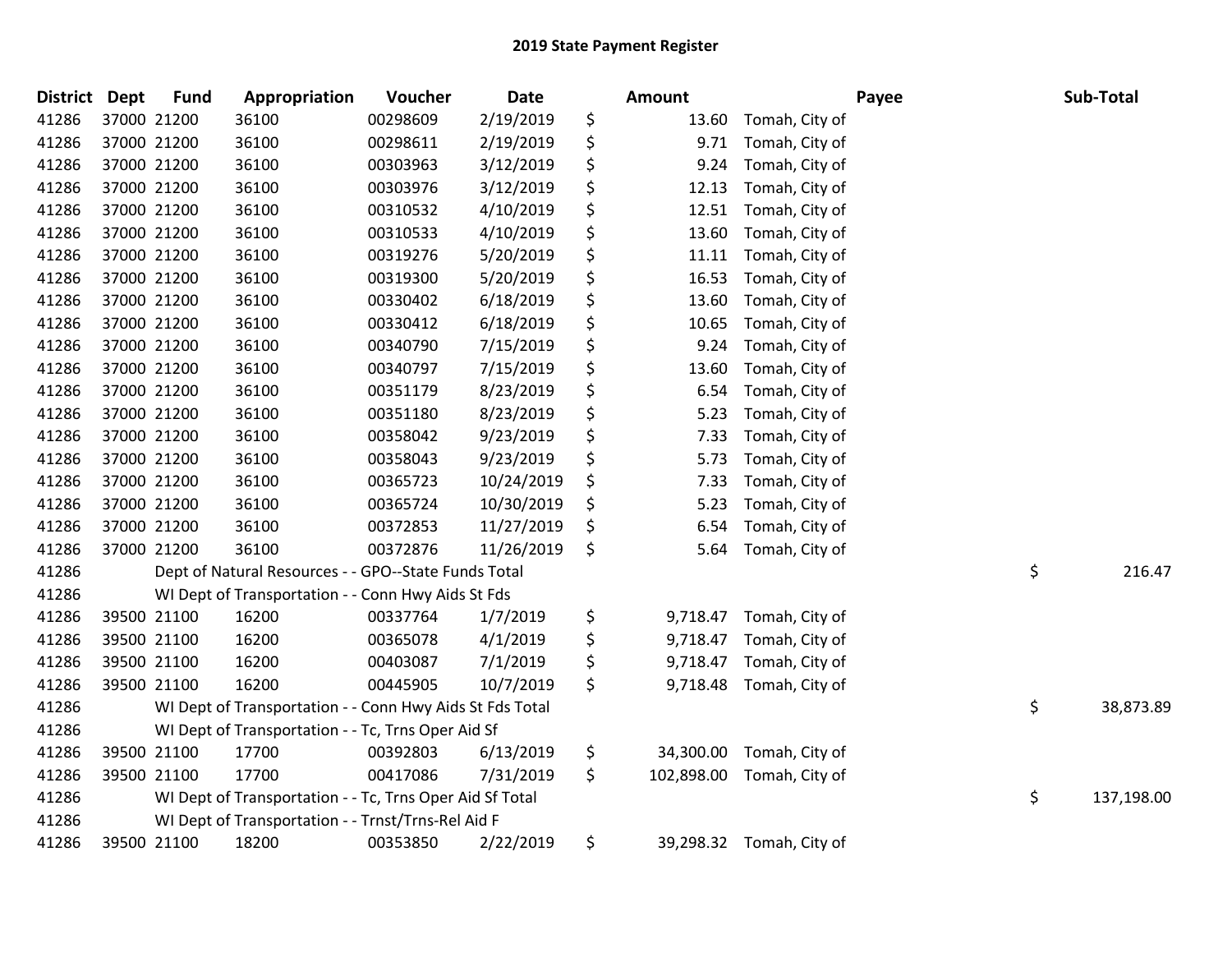| District Dept |             | <b>Fund</b> | Appropriation                                                                   | Voucher                 | <b>Date</b>     | Amount |                           | Payee | Sub-Total  |
|---------------|-------------|-------------|---------------------------------------------------------------------------------|-------------------------|-----------------|--------|---------------------------|-------|------------|
| 41286         | 39500 21100 |             | 18200                                                                           | 00423900                | 8/16/2019       | \$     | 46,393.74 Tomah, City of  |       |            |
| 41286         |             | 39500 21100 | 18200                                                                           | 00428240                | 8/28/2019       | \$     | 46,742.84 Tomah, City of  |       |            |
| 41286         | 39500 21100 |             | 18200                                                                           | 00432034                | 9/11/2019       | \$     | 28,940.80 Tomah, City of  |       |            |
| 41286         | 39500 21100 |             | 18200                                                                           | 00469433                | 12/11/2019      | \$     | 46,820.68 Tomah, City of  |       |            |
| 41286         |             |             | WI Dept of Transportation - - Trnst/Trns-Rel Aid F Total                        |                         |                 |        |                           | \$    | 208,196.38 |
| 41286         |             |             | WI Dept of Transportation - - Trns Aids To Mnc.-Sf                              |                         |                 |        |                           |       |            |
| 41286         |             | 39500 21100 | 19100                                                                           | 00336902                | 1/7/2019        | \$     | 140,004.60 Tomah, City of |       |            |
| 41286         |             | 39500 21100 | 19100                                                                           | 00364216                | 4/1/2019        | \$     | 140,004.60 Tomah, City of |       |            |
| 41286         |             | 39500 21100 | 19100                                                                           | 00402225                | 7/1/2019        | \$     | 140,004.60 Tomah, City of |       |            |
| 41286         | 39500 21100 |             | 19100                                                                           | 00445043                | 10/7/2019       | \$     | 140,004.62 Tomah, City of |       |            |
| 41286         |             |             | WI Dept of Transportation - - Trns Aids To Mnc.-Sf Total                        |                         |                 |        |                           | \$    | 560,018.42 |
| 41286         |             |             | Department of Health Services - - Emergency Medical Services, Ai                |                         |                 |        |                           |       |            |
| 41286         |             | 43500 10000 | 11900                                                                           | 00308026                | 9/4/2019        | \$     | 4,165.35 Tomah, City of   |       |            |
| 41286         |             |             | Department of Health Services - - Emergency Medical Services, Ai Total          |                         |                 |        |                           | \$    | 4,165.35   |
| 41286         |             |             | Department of Health Services - - Federal Project Aids                          |                         |                 |        |                           |       |            |
| 41286         |             | 43500 10000 | 15000                                                                           | 00274670                | 4/25/2019       | \$     | 1,500.00 Tomah, City of   |       |            |
| 41286         |             |             | Department of Health Services - - Federal Project Aids Total                    |                         |                 |        |                           | \$    | 1,500.00   |
| 41286         |             |             | Department of Health Services - - Prepaid Medical Transport Reimbursement       |                         |                 |        |                           |       |            |
| 41286         | 43500 10000 |             | 16300                                                                           | AMBULANCE 11/18/2019 \$ |                 |        | 31,713.73 Tomah, City of  |       |            |
| 41286         |             |             | Department of Health Services - - Prepaid Medical Transport Reimbursement Total |                         |                 |        |                           | \$    | 31,713.73  |
| 41286         |             |             | Department of Justice - - Law Enforcement Train, Local                          |                         |                 |        |                           |       |            |
| 41286         |             | 45500 10000 | 23100                                                                           | 00074635                | $11/13/2019$ \$ |        | 3,040.00 Tomah, City of   |       |            |
| 41286         |             |             | Department of Justice - - Law Enforcement Train, Local Total                    |                         |                 |        |                           | \$    | 3,040.00   |
| 41286         |             |             | Department of Justice - - Internet Crimes Against Childr                        |                         |                 |        |                           |       |            |
| 41286         |             | 45500 10000 | 28400                                                                           | 00076497                | 12/16/2019 \$   |        | 191.23 Tomah, City of     |       |            |
| 41286         |             |             | Department of Justice - - Internet Crimes Against Childr Total                  |                         |                 |        |                           | \$    | 191.23     |
| 41286         |             |             | Department of Administration - - Hv Trans Ln Annual Impact Fee                  |                         |                 |        |                           |       |            |
| 41286         |             | 50500 10000 | 17400                                                                           | 00101149                | 5/1/2019        | \$     | 7,573.00 Tomah, City of   |       |            |
| 41286         |             |             | Department of Administration - - Hv Trans Ln Annual Impact Fee Total            |                         |                 |        |                           | \$    | 7,573.00   |
| 41286         |             |             | Elections Commission - - General Program Ops, GPR                               |                         |                 |        |                           |       |            |
| 41286         |             | 51000 10000 | 10100                                                                           | 00001557                | 1/25/2019       | \$     | 259.00 Tomah, City of     |       |            |
| 41286         |             |             | Elections Commission - - General Program Ops, GPR Total                         |                         |                 |        |                           | \$    | 259.00     |
| 41286         |             |             | Shared Revenue and Tax Relief - - Expenditure Restraint Program                 |                         |                 |        |                           |       |            |